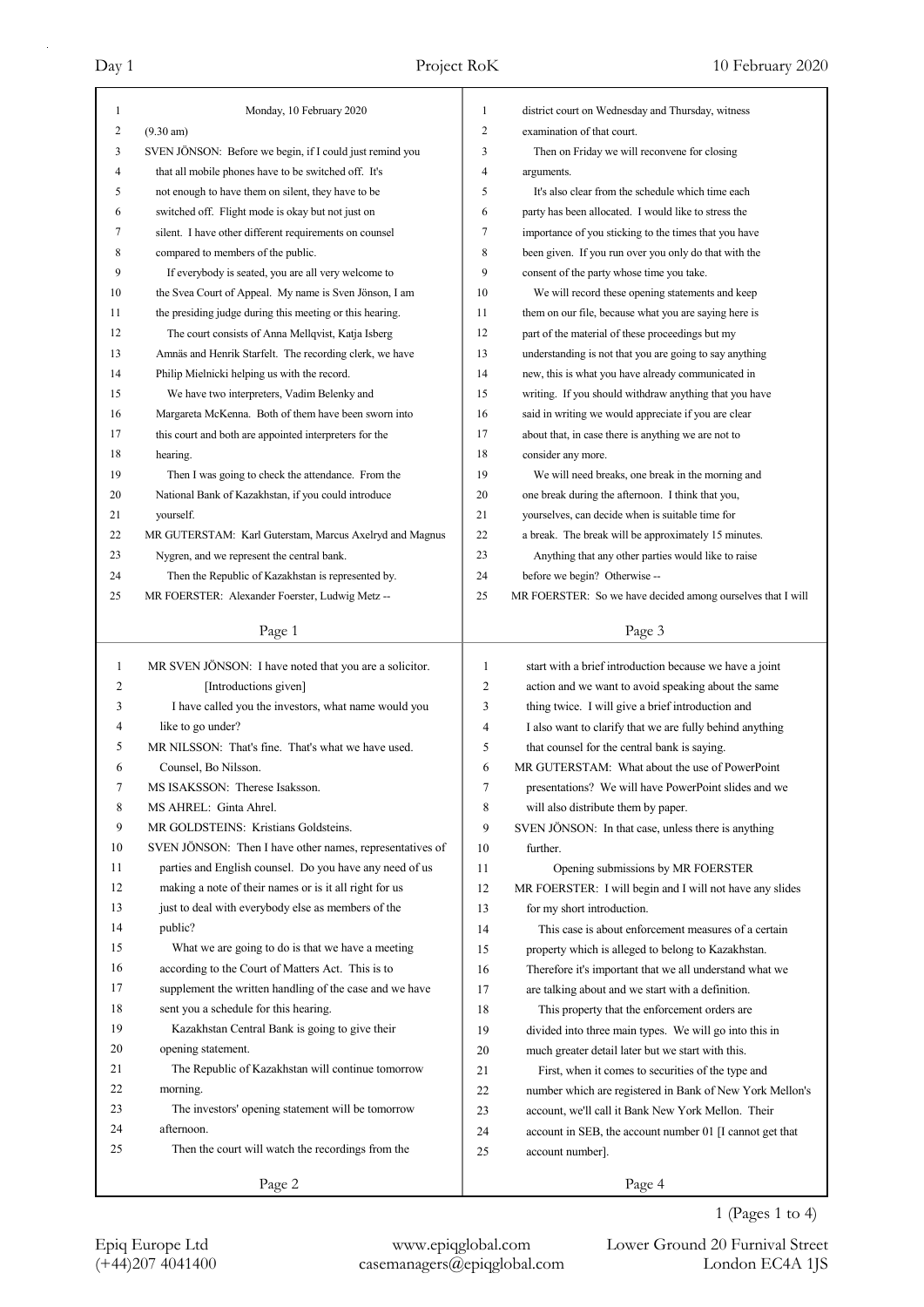| 1            | This is the account that we call the securities          | 1              | of the Swedish enforcement code. The provision means       |
|--------------|----------------------------------------------------------|----------------|------------------------------------------------------------|
| 2            | depository and the enforcement agency has instructed SEB | 2              | that it can only be the case if it's clear that the        |
| 3            | to sell securities corresponding to the registration     | 3              | property belongs to the debtors. The question is: does     |
| 4            | number that means that SEB has some securities of just   | 4              | the property belong to Kazakhstan? The applicant has       |
| 5            | over 720 million kroner in SEB's CSD account with        | 5              | not proved that the property belongs to Kazakhstan and     |
| 6            | Euroclear, and the sold securities we referred to them   | 6              | therefore it is not to be the object of any enforcement    |
| 7            | as Securities, securities with a capital S. That money   | 7              | measures. If the Court of Appeal would find that the       |
| 8            | is now with the enforcement agency.                      | 8              | property belongs to Kazakhstan according to the            |
| 9            | Secondly, the enforcement agency has attached the        | 9              | enforcement code, the property is covered by immunity.     |
| 10           | claim on decided dividend, but not distributed dividends | 10             | So the question then is: is the property covered by        |
| 11           | on some securities. We define this as a dividend claim   | 11             | international immunity and is there immunity under the     |
| 12           | and we will come back to this later on, claims on        | 12             | UN Convention $21(1)(c)$ ? The UN Convention on            |
| 13           | dividends.                                               | 13             | jurisdiction immunity, sub-states and their property.      |
| 14           | Thirdly, the enforcement agency has attached claims      | 14             | When we talk about "the Convention" that is the            |
| 15           | on BNY Mellon's account and SEB with account number,     | 15             | Convention that we mean. The central bank does hold        |
| 16           | which will follow. This account has been defined as the  | 16             | assets and dispose of the property. The meaning of the     |
| 17           | cash account and the funds or the assets in the cash     | 17             | Convention is the property of the National Bank and the    |
| 18           | account are called the cash account assets. The          | 18             | property cannot then be subject to enforcement measures.   |
| 19           | enforcement agencies decisions are incorrect and the     | 19             | Secondly, if the Court of Appeal were to find that         |
| 20           | Kazakhstan and the National Bank will show you that      | 20             | the property belongs to Kazakhstan according to the        |
| 21           | during this hearing.                                     | 21             | enforcement code and doesn't have state immunity           |
| 22           | We have agreed that we will start our opening            | 22             | pursuant to Article $21(1)(c)$ , there is still covered by |
| 23           | statement by me giving a short introduction with the     | 23             |                                                            |
| 24           |                                                          | 24             | immunity according to another principle, the one that's    |
|              | background, starting from the issues that the Court of   |                | expressed in Article 19 of the Convention.                 |
| 25           | Appeal has to examine. Then I will give the floor to     | 25             | If the property is used and is intended to be used         |
|              | Page 5                                                   |                | Page 7                                                     |
| $\mathbf{1}$ | counsel for the National Bank why the court cannot find  | $\mathbf{1}$   | in order to ensure the financial and social development    |
| 2            | that the property belongs to Kazakhstan and why the      | $\overline{c}$ | of Kazakhstan and the property is also to protect the      |
| 3            | securities are not located in Sweden, and this is going  | 3              | vulnerability of the state, among them fluctuating         |
| 4            | to take the rest of the day.                             | 4              | prices on raw materials. Its also used for monetary        |
| 5            | Tomorrow counsel for Kazakhstan will take over again     | 5              | purposes, in that the central bank does exchange           |
| 6            | and then my colleagues Mezhprombank will bring up the    |                |                                                            |
| 7            |                                                          |                |                                                            |
|              |                                                          | 6              | transactions with property, this means that the property   |
|              | that are relevant to state immunity and also whether     | 7              | is used and is intended to be used for state               |
| 8            | Kazakhstan has lost the right to invoke state immunity.  | 8              | noncommercial purposes and therefore the property cannot   |
| 9            | This is one matter that will be discussed tomorrow.      | 9              | be subjected to enforcement measures.                      |
| 10           | This case can be handled in different ways. You          | 10             | The securities that were acquired with the                 |
| 11           | could make it easier for yourself and ask some relevant  | 11             | acquisition structure that we have reported on in our      |
| 12           | questions and answer them one by one and apply the law,  | 12             | written material, the securities are not to be             |
| 13           | or else you can make it a bit more complex. We are       | 13             | considered located in Sweden so the question then is       |
| 14           | saying that the enforcement agency and the district      | 14             | where are they situated/located? The securities that       |
| 15           | court did just and the take into consider number of      | 15             | have been acquired have been dematerialised and they are   |
| 16           | circumstances that have actually nothing to do with this | 16             | to be consider to be located where the register is of      |
| 17           | matter.                                                  | 17             | securities investors, and there is no such register in     |
| 18           | In case the Court of Appeal chooses the first route,     | 18             | Sweden.                                                    |
| 19           | I shortly summarise those issues.                        | 19             | The securities that were acquired within this              |
| 20           | In the second place, if the court is not governed by     | 20             | framework is to be considered in Sweden, that means that   |
| 21           | relevant circumstances in that case, I will have to give | 21             | it is especially covered by immunity according to          |
| 22           | a few comments on the background.                        | 22             | section 19 of the Convention. That is because Swedish      |
| 23           | Let's start with the issues that the Court of Appeal     | 23             | courts of law do not have jurisdiction to order            |
| 24           | is to try. The seized property does not belong to        | 24             | enforcements on the securities and the securities          |
| 25           | Kazakhstan within the meaning of chapter 4, section 17   | 25             | and that's why this securities acquired within these       |
|              | Page 6                                                   |                | Page 8                                                     |

Epiq Europe Ltd www.epiqglobal.com Lower Ground 20 Furnival Street<br>
(+44)207 4041400 casemanagers@epiqglobal.com London EC4A 1JS

Lower Ground 20 Furnival Street

2 (Pages 5 to 8)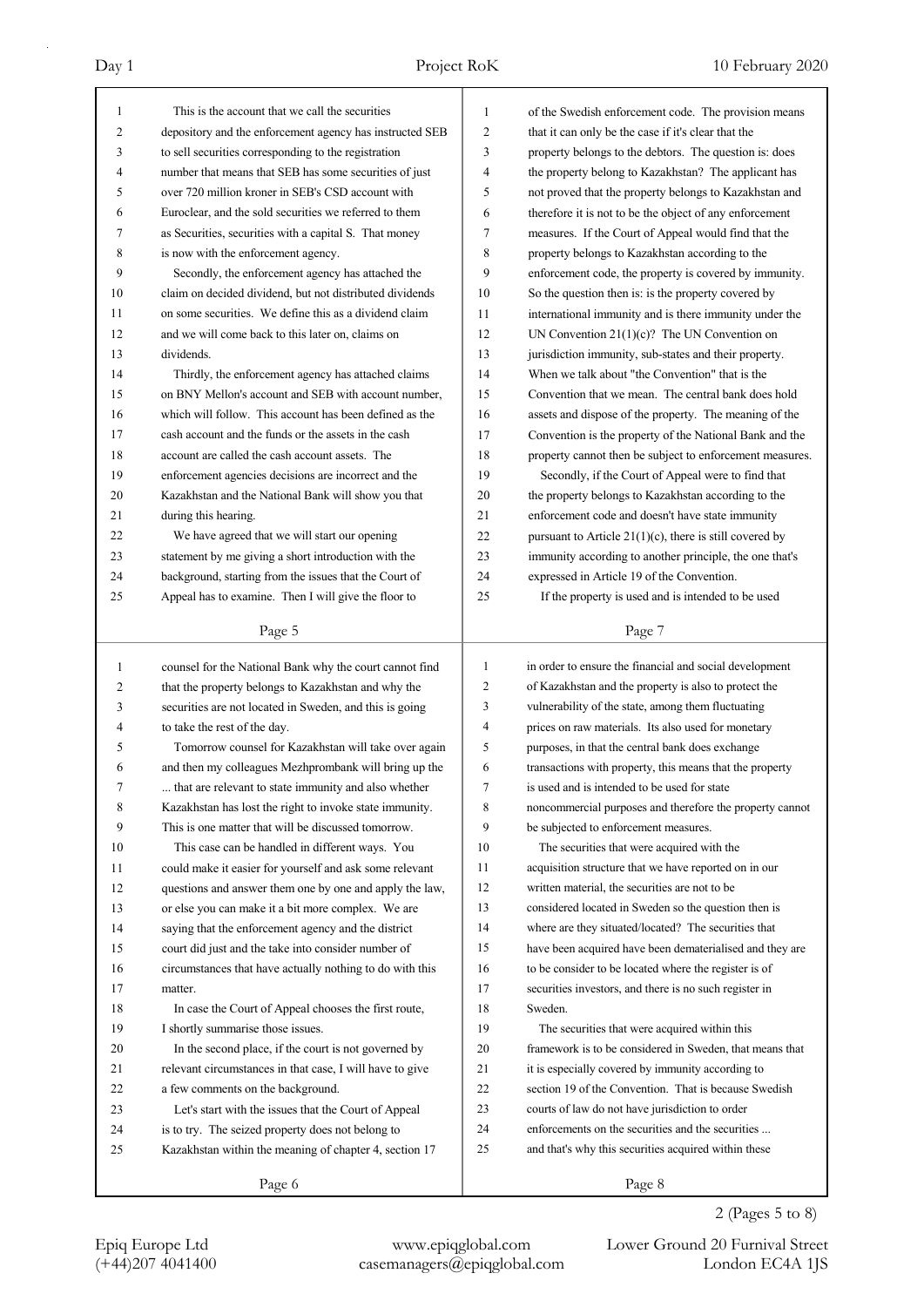| $\mathbf{1}$ | structure cannot be subject to enforcement measures.     | 1              | and this is to portray Kazakhstan and the former         |
|--------------|----------------------------------------------------------|----------------|----------------------------------------------------------|
| 2            | The court has to consider four main issues.              | 2              | president of Kazakhstan in a very negative light, but    |
| 3            | Three of them is the attached property, one of them      | 3              | how Kazakhstan organises itself, the state machinery, is |
| 4            | only refers to the attachment of the securities.         | 4              | not to do with this case. It's not for the Swedish       |
| 5            | The court is free to answer these questions in           | 5              | court to judge other countries' governing system. The    |
| 6            | whatever order you like, but the first question whether  | 6              | court has to respect foreign legal systems and also      |
| 7            | the property belongs to Kazakhstan in the sense of the   | 7              | international law on the sovereignty of states.          |
| 8            | enforcement code. If the court says no to that then the  | 8              | The central bank, National Bank of Kazakhstan is the     |
| 9            | appeal should be granted. If you answer yes to the       | 9              | National Bank of Kazakhstan. The National Bank is        |
| 10           | question, the court also has to examine the other        | 10             | an independent legal entity. The Court of Appeal         |
| 11           | matters.                                                 | 11             | arrived at that from a previous decision                 |
| 12           | The next question is whether the property is covered     | 12             | 23 February 2018. The Svea Court of Appeal noted that    |
| 13           | by state immunity according to $21(1)(c)$ of the         | 13             | the National Bank is a legal entity and does have civil  |
| 14           | Convention, if the answer to that is yes the appeal is   | 14             | law rights and applications. The central bank or         |
| 15           | to be granted. If the answer is no the third question    | 15             | National Bank can sometimes appear as a representative   |
| 16           | has to be answered.                                      | 16             | of Kazakhstan and that fact did not change the Court of  |
| 17           | That is whether the property is exempt from immunity     | 17             | Appeal's assessment.                                     |
| 18           | according to Article 19 of the Convention. If there is   | 18             | Let's move over to the applicants, or investors.         |
| 19           | a negative answer the appeal should be granted. If it    | 19             | Formally there are four of them, Anatolie Stati, his son |
| 20           | is an affirmative answer the court has to consider the   | 20             | Gabriel, both of them are citizens of Moldova and        |
| 21           | fourth and last question.                                | 21             | Romania and together they are a company registered in    |
| 22           | That is whether the securities are located in            | 22             | Gibraltar, Terra Raf Traiding Limited and Ascom Group    |
| 23           | Sweden.                                                  | 23             | SA, which is a limited company with a registered office  |
| 24           | The first three questions are crucial in the sense       | 24             | in Moldova which is also owned by Anatolie Stati.        |
| 25           | that the court can grant the appeal by answering just    | 25             | Swedish media has not written anything much about        |
|              |                                                          |                |                                                          |
|              | Page 9                                                   |                | Page 11                                                  |
| $\mathbf{1}$ | one question without having to consider the other        | 1              | this person, but much more in the international press.   |
| 2            | questions. If the court answers the last question in     | $\overline{c}$ | Before the former Soviet Union Anatolie Stati worked as  |
| 3            | the negative, the appeal should be granted as regards    | 3              | a factory manager and then just a couple of years later, |
| 4            | the securities.                                          | 4              | 2010, he was deemed to be richest man in Moldova.        |
| 5            | I will continue with the background in a few words       | 5              | Anatolie Stati founded Ascom and controls a large        |
| 6            | about the parties. It's hardly necessary to give         | 6              | number of companies, with registered offices in many     |
|              | a detailed presentation of Kazakhstan, it is a republic  |                | jurisdictions all over the world. The majority of the    |
| 7<br>8       |                                                          | 7<br>8         | companies that he is controlled are so-called mailbox    |
|              | in Central Asia, a former Soviet republic but since 1991 |                |                                                          |
| 9            | a sovereign state that Sweden has diplomatic links with. | 9              | companies in various tax havens, where it's difficult to |
| 10           | A state with extensive gas and oil and this is crucial   | 10             | get access to information about the companies. As well   |
| 11           | to Kazakhstan's economy. It's not new either that the    | 11             | as that, most of the companies are also registered in    |
| 12           | country is vulnerable to fluctuations in oil and gas     | 12             | it's been impossible then to get an insight to them,     |
| 13           | prices. That this in turn is the reason why the          | 13             | but because of the Panama documents that are available,  |
| 14           | national fund was formed nearly 20 years ago. The        | 14             | an offshore database, some of Anatolie Stati's companies |
| 15           | national fund is a collective term for a mass of assets, | 15             | have been revealed there.                                |
| 16           | it's not a legal entity. This will be dealt with later   | 16             | Kazakhstan has now gathered a lot of information         |
| 17           | on during the opening statement.                         | 17             | about Anatolie Stati and companies controlled by him and |
| 18           | Kazakh legislation provides that the purposes of the     | 18             | his family. If the Court of Appeal would like to read    |
| 19           | national fund is to ensure to guarantee stability in the | 19             | more about that, this is described in documents handed   |
| 20           | social and financial development of Kazakhstan, to keep  | 20             | in on 25 November 2019.                                  |
| 21           | things for future generations, to reduce the exposure to | 21             | If I go over to the arbitration proceedings and the      |
| 22           | negative external factors. It's to secure the assets of  | 22             | arbitration award and what happened after that. The      |
| 23           | the state and we are going to go into the presidential   | 23             | applicant fully aware that we would hear this tomorrow,  |
| 24           | decree and the budget code.                              | 24             | that it has taken six years since the arbitral award was |
| 25           |                                                          |                |                                                          |
|              | It's a recurring theme in the applicant's arguments      | 25             | granted and they have not been paid yet. That it is the  |

## 3 (Pages 9 to 12)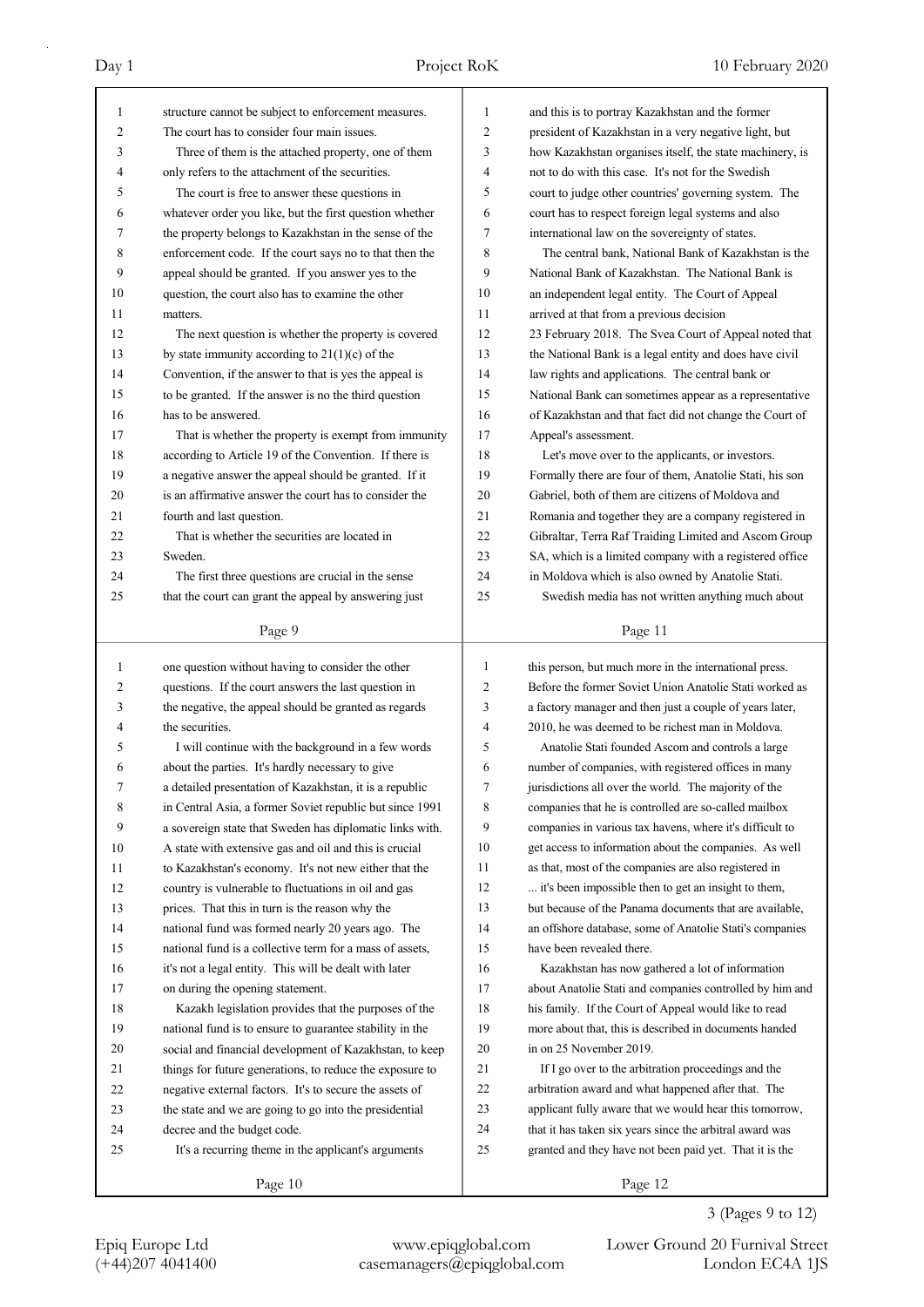| 1              | task of the court to ensure that enforcement is carried  | 1                   | One for enforcement proceedings which have been          |
|----------------|----------------------------------------------------------|---------------------|----------------------------------------------------------|
| $\overline{c}$ | out as soon as possible. Of course this is a long        | $\overline{c}$      | conducted in seven countries. They started in Sweden     |
| 3              | period, it's unusual. You have to ask yourself why.      | 3                   | due to the award being rendered in Sweden and the prior  |
| 4              | The case is linked to an investment dispute              | 4                   | decisions by the Court of Appeal in the invalidity case, |
| 5              | arbitration between the investors and Kazakhstan and the | 5                   | in the challenged case. This has been mentioned in       |
| 6              | arbitration lasted three years and was held in Sweden.   | 6                   | a number of these process, unfortunately the             |
| 7              | At the arbitration the applicants applied for a large    | $\tau$              | counterparty has presented an incorrect picture of the   |
| 8              | sum of money for compensation of crimes alleged to be    | 8                   | by the Court of Appeal.                                  |
| 9              | committed by Kazakhstan against energy trade treaty      | 9                   | Two, several issues in this case are governed by         |
| 10             | violation, and the investors said that they made         | 10                  | international law. The judgments entered in other        |
| 11             | investment in Kazakhstan which was expropriated and then | 11                  | countries are not binding on the Court of Appeal, but    |
| 12             | their investment became worthless and the tribunal       | 12                  | should be considered as a source of law and therefore    |
| 13             | rendered an award on 19 December 2013 of approximately   | 13                  | it's important to understand that certain international  |
| 14             | US\$500 million.                                         | 14                  | laws have trade issues or questions connected to this    |
| 15             | However, now it's clear to Kazakhstan that               | 15                  | issue and the assets in question.                        |
| 16             | Anatolie Stati, he himself had plundered the Kazakh      | 16                  | Thirdly, the way how the applicants conduct these        |
| 17             | company of assets that he and his partners and his       | 17                  | proceedings are very indicative and are very relevant to |
| 18             | creditors, he gave improper benefits to the then         | 18                  | the issue whether Kazakhstan and Sweden can be           |
| 19             | minister. In our application for summons for invalidity  | 19                  | considered to have lost their right to claim immunity.   |
| 20             | that we submitted to this court, upon our exhibit K55,   | 20                  | The parallel enforcement proceedings outside of          |
| 21             | the court found that evidence that we invoked that       | 21                  | Sweden started really in 2014, initially in the US and   |
| 22             | Kazakhstan has reported and the court ruled that this    | 22                  | in England and were followed by applications for interim |
| 23             | not relevant to this case. This is a view that is not    | 23                  | measures. That is all types of proceedings not giving    |
| 24             | shared by Kazakhstan, but we have to comply with it      | 24                  | Kazakhstan opportunity to make the claims in Belgian,    |
| 25             | anyway for this meeting.                                 | 25                  | Italy, Luxembourg and France. The investors would like   |
|                |                                                          |                     |                                                          |
|                | Page 13                                                  |                     | Page 15                                                  |
|                |                                                          |                     |                                                          |
|                |                                                          |                     |                                                          |
| $\mathbf{1}$   | But these circumstances explain why Kazakhstan so        | 1                   | to paint a picture that they were successful in the      |
| 2              | firmly opposes the enforcement of the Kazakh view        | 2                   | other jurisdictions and the breach of order of public or |
| 3              | incorrect arbitral award. It's clear that                | 3<br>$\overline{4}$ | issue of immunity has already been tried, but the        |
| 4              | Anatolie Stati did not provide any protection coding to  |                     | misleading of the tribunal by the applicant to the       |
| 5<br>6         | the energy treaty before  he tried to claim money        | 5<br>6              | question whether this violates the order public in any   |
|                | from Kazakhstan. He acted quickly and during the         |                     | other country, this issue has been only finally          |
| 7              | arbitration he made use of having more information and   | 7                   | adjudicated in one jurisdiction, ie England.             |
| 8              | the same during the challenge proceedings and he and his | 8                   | The way it was considered prima facie, that's the        |
| 9              | representatives skilfully hid the real circumstances.    | 9                   | issue was tried on the written evidence. This is not     |
| 10             | Now it's not just only the High Court in London who say  | 10                  | any summary proceedings. They looked at the documents    |
| 11             | that there is something wrong with the route of          | 11                  | and their prima facie assessment was that fraudulent     |
| 12             | execution that Anatolie Stati is using. Also the         | 12                  | conduct took place.                                      |
| 13             | Belgian court pulled the emergency break and explained   | 13                  | After that investors left the proceedings to avoid       |
| 14             | that now we are going to wait, we are going to examine   | 14                  | further -- and therefore the enforcement could not be    |
| 15             | whether there was any dishonest conduct and even if we   | 15                  | made. The High Court in London tried the case in 2017    |
| 16             | are not going to go into the circumstances that we have  | 16                  | on the basis of written evidence and an oral hearing to  |
| 17             | mentioned in exhibit K55, they provide a good            | 17                  | see whether there will be an oral hearing with           |
| 18             | explanation to Kazakhstan's refusal to pay an award      | 18                  | cross-examination.                                       |
| 19             | granted by an ignorant arbitration panel, and this is    | 19                  | The judge arrived at the conclusion that Kazakhstan      |
| $20\,$         | necessary in order to prevent Kazakhstan and also        | 20<br>21            | has shown prima facie that the award resulted from       |
| 21             | Swedish authorities taking part in international         |                     | a fraud. I will not be reading this quote again,         |
| 22             | corruption and money-laundering scheme.                  | 22                  | I think all of us who have been dealing with the case    |
| 23             | Having said that let me move on to the description       | 23                  | have read this on several occasions.                     |
| 24             | of what happens in other countries and other             | 24                  | Quite recently we received a judgment from the           |
| 25             | jurisdictions, this is relevant for three reasons.       | 25                  | French court which finally decided on the issue of the   |

4 (Pages 13 to 16)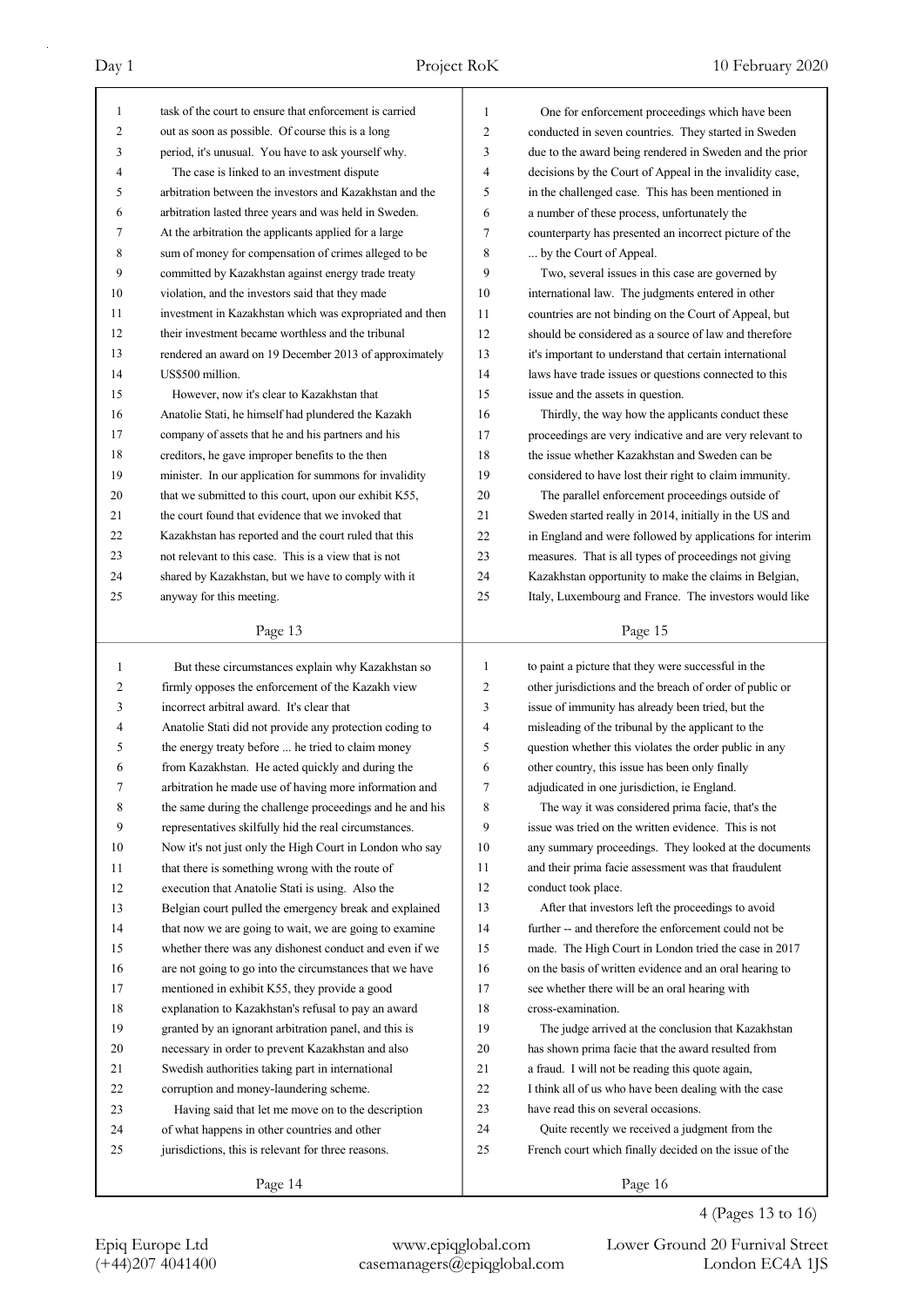| 1            | enforcement of Kazakhstan claims against Total for       | 1  | This judgment has been filed as exhibit 26 under tab 5.  |
|--------------|----------------------------------------------------------|----|----------------------------------------------------------|
| 2            | earlier delivery of oil and in a case that the claims    | 2  | The Dutch court considered that the assets belonged      |
| 3            | were covered by the state immunity, these judgments and  | 3  | to the central bank, which is a separate legal entity    |
| 4            | the translation which was written by me yesterday are    | 4  | from Kazakhstan and therefore it couldn't be attached    |
| 5            | not directly applicable to other types of assets but the | 5  | for Kazakhstan's intents. It should be mentioned that    |
| 6            | line of reasoning is quite interesting to follow,        | 6  | the court at the time stated that the Statis acted in    |
| 7            | I might come back to this during the closing statement.  | 7  | breach of obligations to be truthful, namely they did    |
| 8            | If in the US, we will not be concealing this,            | 8  | not inform the court the second time what happened first |
| 9            | an application for enforcement was submitted quite early | 9  | time round.                                              |
| 10           | before the decision made by the Court of Appeal in the   | 10 | This resulted in a decision which was quite              |
| 11           | invalidity case. After Kazakhstan objected the           | 11 | traumatic, ie the investments were asked not to do this  |
| 12           | enforcement was stayed waiting for the outcome of the    | 12 | under penalty of a fine. The applicants filed in the     |
| 13           | previous judgment, but later the applicants managed to   | 13 | Netherlands at the application courts in Amsterdam on    |
| 14           | convince the court in Washington to try the order public | 14 | the execution of the award.                              |
| 15           | issues, where they referred to estoppel and a kind of    | 15 | In November 2018 an interim decision was made by the     |
| 16           | res judicata and the American court arrived at the       | 16 | court where Kazakhstan was allowed to elaborate on their |
| 17           | conclusion that Swedish and the America order public     | 17 | position and their objection based on alleged frauds.    |
| 18           | could be equated, which is doubtful. But the issue of    | 18 | An oral hearing has taken place and the judgment should  |
| 19           | fraud was not tried in the United States and they still  | 19 | be rendered on 25 February this year. On this issue the  |
| 20           | haven't found any attachable assets, so there is no line | 20 | court will take a stand on the relations of the Dutch    |
| 21           | of reasoning with respect to immunity.                   | 21 | order public.                                            |
| 22           | Let's go back to Europe. In the Netherlands the          | 22 | The applicants have also referred to the two ongoing     |
| 23           | applicants had the first sequestration application,      | 23 | litigations between the applicant and Kazakhstan and the |
| 24           | which was submitted in 2014(?) when it was tried before  | 24 | Kazakh company Samruk-Kazyna. This case is not about     |
| 25           | Kazakhstan found out about that, yet the Netherlands     | 25 | the assets which are relevant for this case, but this is |
|              |                                                          |    |                                                          |
|              | Page 17                                                  |    | Page 19                                                  |
| $\mathbf{1}$ | Ministry of Justice has jurisdiction to decide on        | 1  | a question of some kind of criminal responsibility which |
| 2            | enforcement of foreign assets which could be considered  | 2  | exists in the opinion of the applicants but we believe   |
| 3            | to be covered by state immunity.                         | 3  | that this is not relevant to this case.                  |
| 4            | This is something which has happened in the case in      | 4  | The last jurisdiction which is important, that's         |
| 5            | question, the MOJ considered that the enforcement        | 5  | Belgium and it's quite complicated. There are three      |
| 6            | against the assets in the national fund would invalidate | 6  | parallel litigations ongoing. I will not go into any     |
| 7            | international law and it said that enforcement could not | 7  | details. I would like to emphasise what is important     |
| 8            | take place. The applicants appealed the decision, which  | 8  | for the Court of Appeal to understand, namely the        |
| 9            | led to proceedings between the state of Netherlands and  | 9  | question of the enforceability of the award considering  |
| 10           | the applicants. It went through all the instances in     |    |                                                          |
|              |                                                          |    |                                                          |
| 11           |                                                          | 10 | the fraudulent conduct by the applicant has not been     |
|              | the Supreme Court of the Netherlands. In October 2016    | 11 | finally decided, the order public defence.               |
| 12           | they arrived at a conclusion that the assets are covered | 12 | One of the Belgian proceedings have been adjudicated     |
| 13           | by state immunity. This judgment has been submitted      | 13 | quite recently, this is what I referred to earlier. New  |
| 14           | under exhibit 25 in tab 4 in the relevant binder.        | 14 | evidence which was presented created this objection      |
| 15           | In August 2017 the applicants once again submitted       | 15 | where they wanted to reconsider the issue again and      |
| 16           | a new application for sequestration in the Netherlands   | 16 | everything was postponed, so the meeting will take place |
| 17           | and the court after a summary proceedings without giving | 17 | after more submissions have been made and this will be   |
| 18           | Kazakhstan the possibility to make the statements        | 18 | towards the end of 2020.                                 |
| 19           | decided to sequester the assets of national fund.        | 19 | The issue of enforceability with respect to              |
| 20           | In January 2018 the court decided to lift the            | 20 | attachment of Kazakhstan alleged with respect to         |
| 21           | attachment levied by Stati on BNYM and so far as those   | 21 | BNY Mellon, whether this protected by state immunity or  |
| 22           | attachments have assets which are part of the national   | 22 | not. This has not been adjudicated and this is           |
| 23           | fund, a bank and security council in the name of NBK     | 23 | something which is now consider by the final instance.   |
| 24           | claims based on the CJ and monies and securities held    | 24 | The third one, which is the really interesting one,      |
| 25           | pursuant to this CJ and for other assets of the NBK.     | 25 | is that the Belgian courts have found that question      |

5 (Pages 17 to 20)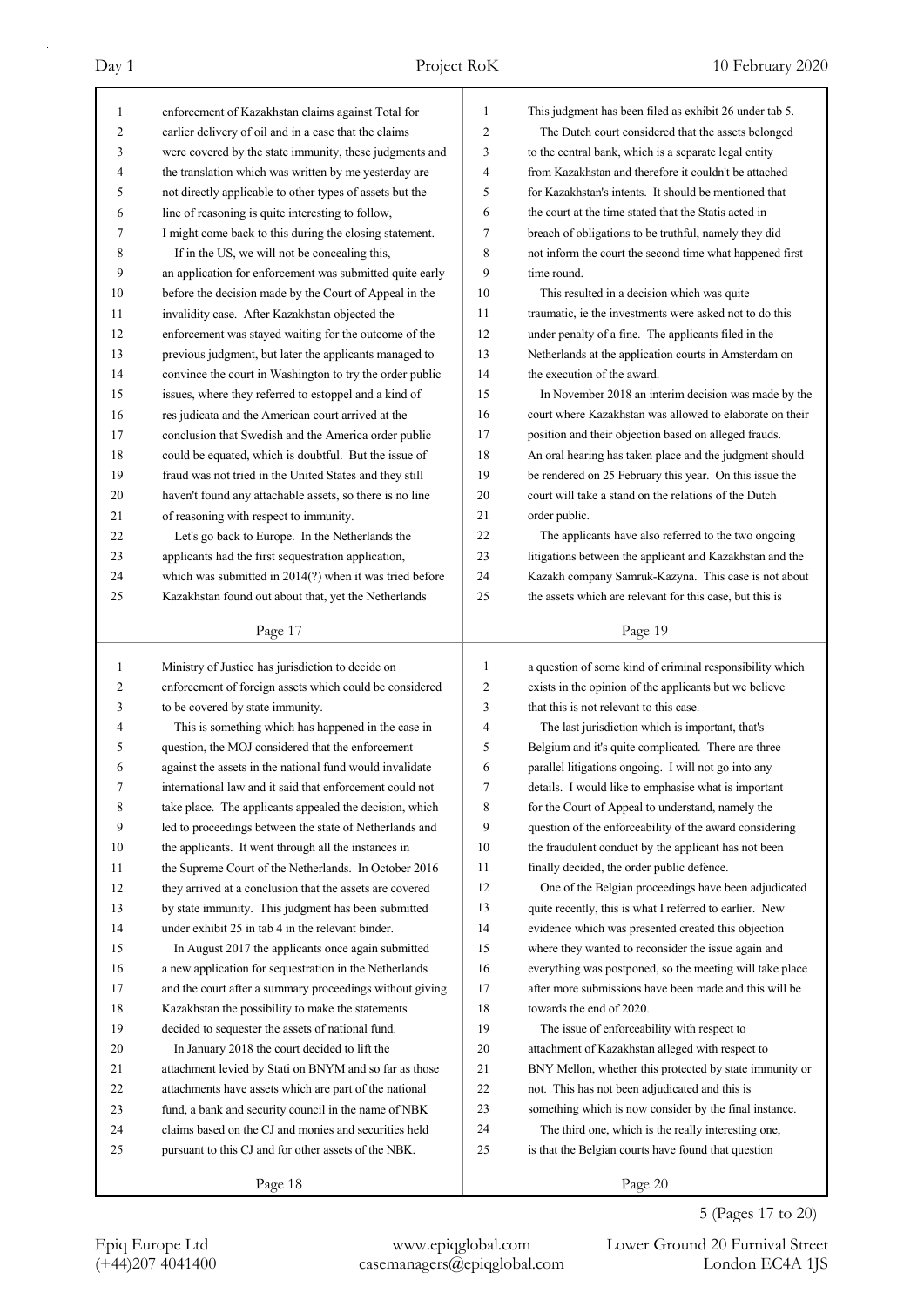| $\mathbf{1}$ | about whether BNY Mellon has had to Kazakhstan, this     | $\mathbf{1}$            | the assets in England don't belong to Kazakhstan and,      |
|--------------|----------------------------------------------------------|-------------------------|------------------------------------------------------------|
| 2            | a material issue which should be assessed based on       | 2                       | finally, why the assets in Kazakhstan do not belong to     |
| 3            | English law and therefore it should be tried in England. | 3                       | Kazakhstan.                                                |
| 4            | Therefore, the parties had to open proceedings in        | $\overline{\mathbf{4}}$ | SVEN JÖNSON: Before you proceed, we will turn off some     |
| 5            | England and this is an issue which is considered by the  | 5                       | microphones.                                               |
| 6            | High Court, the Belgian court, and that part has         | 6                       | MR GUTERSTAM: So this is the structure under five, six and |
| 7            | declared a say in the proceedings.                       | 7                       | seven. We will respond briefly to the evidence             |
| 8            | Therefore, the parties are involved in a so-called       | 8                       | submitted by the counterparty with respect to the          |
| 9            | part 7 process in England. Part 7 is section 7 in the    | 9                       | different jurisdictions. I will mainly be referring to     |
| 10           | civil procedural code of England, and a part 7           | 10                      | these slides. You will see extracts from different         |
| 11           | litigation in England are the most common type in        | 11                      | documents from the binders but sometimes I will take you   |
| 12           | England which corresponds to this litigation in Swedish  | 12                      | to the specific document so have your binders ready.       |
| 13           | courts. Kazakhstan and the central bank, within the      | 13                      | The tab numbers in the binders are the same as in the      |
| 14           | framework of the part 7 proceedings, asked the court to  | 14                      | district court. So when you listen to the examination      |
| 15           | declare only the NBK and Bank of New York Mellon as      | 15                      | of the witnesses then they will take you to the relevant   |
| 16           | parties to the Global Custody Agreement, namely that     | 16                      | parts. The numbering of the binders may not be correct     |
| 17           | Kazakhstan is not a party. They also want it declared    | 17                      | but the numbering of the tabs in the binders is correct.   |
| 18           | that BNY Mellon's obligations in accordance with the GCA | 18                      | Let me take you to the first issue and this is about       |
| 19           | only exist with respect to the NBK, and this is the      | 19                      | the property. Let me remind you about what kind of         |
| 20           | background as why NBK has requested a stay of this case. | 20                      | property this is. This is the securities of the kind       |
| 21           | I know that we understand that the court of appeal want  | 21                      | and number which were registered at the depot, the cash    |
| 22           |                                                          | 22                      |                                                            |
|              | to decide on this case. We'll explain the English law.   |                         | account and the dividends which have been decided but      |
| 23           | But in any case in Belgium they decided that this        | 23                      | not paid out. We refer to the different decisions made     |
| 24           | question could be put on to an English court.            | 24                      | by the EA when they were made, and from those it flows     |
| 25           | This will conclude this section regarding the            | 25                      | that there are three types of assets which have been       |
|              | Page 21                                                  |                         | Page 23                                                    |
|              |                                                          |                         |                                                            |
|              |                                                          |                         |                                                            |
| $\mathbf{1}$ | proceedings in other countries, and we will get back to  | $\mathbf{1}$            | attached and you can ask yourself a question with          |
| 2            | Sweden and I will pass the word to the counsel for NBK.  | 2                       | respect to (c). It's not entirely clear what has           |
| 3            | SVEN JÖNSON: I think we'll start a new recording. Could  | 3                       | actually been attached. When a decision to pay out         |
| 4            | you turn the presentation equipment on please.           | $\overline{4}$          | dividends under the registered custodian this is a claim   |
| 5            | Please, counsel. Thank you.                              | 5                       | to the issuer. At the same time the registered customer    |
| 6            | Opening submissions by MR GUTERSTAM                      | 6                       | with BNY Mellon this times receives a corresponding        |
| Τ            | MR GUTERSTAM: We will now move to the claim that the     | 7                       | claim to SEB, and the question is whether they have        |
| 8            | property does not belong to Kazakhstan, and the starting | 8                       | sequestered SEB's claim to the issue or BNY Mellon's       |
| 9            | point for this part of the opening statement is          | 9                       | claim to SEB. This is something that does not follow       |
| 10           | obviously 4.17 in the enforcement code that movable      | 10                      | from the decision, but this is of secondary interest to    |
| 11           | property can only be attached if the property belongs to | 11                      | the court because none of these claims belong to NBK and   |
| 12           | the debtor so the specific property has to belong to     | 12                      | definitely not to Kazakhstan.                              |
| 13           | Kazakhstan in order to be attached. The specific         | 13                      | The claim or it seems like it has been claimed that        |
| 14           | property are securities of the type and kind which are   | 14                      | an tax office claim has been attached. This is not         |
| 15           | at the securities depot. There is a cash account and     | 15                      | correct. At the time the attachment was made, there was    |
| 16           | there is a claim to the dividends which have been        | 16                      | no claim to the tax authorities, only money in the cash    |
| 17           | decided but not paid out. This is what has been          | 17                      | account.                                                   |
| 18           | sequestered by the enforcement agency and this is what   | 18                      | Having said that, let me take you to my next point,        |
| 19           | should be tried.                                         | 19                      | and this is the acquisition structure, briefly about the   |
| 20           | The structure of my presentation is something you        | 20                      | background in general about what the national fund is,     |
| 21           | can see on the screen. First, briefly about the          | 21                      | before we go into the actual structure of the national     |
| 22           | property, the acquisition structure, a couple of central | 22                      | fund. This is relevant for all the grounds and the         |
| 23           | issues which are important, moving on to the Swedish     | 23                      | structure. It is important in order to understand, in      |
| 24           | custodian system and then five, six and seven, we will   | 24                      | order to decide where the securities are located and who   |
| 25           | describe why the assets do not belong to Kazakhstan, why | 25                      | they belong to. This structure was created about           |
|              | Page 22                                                  |                         | Page 24                                                    |

6 (Pages 21 to 24)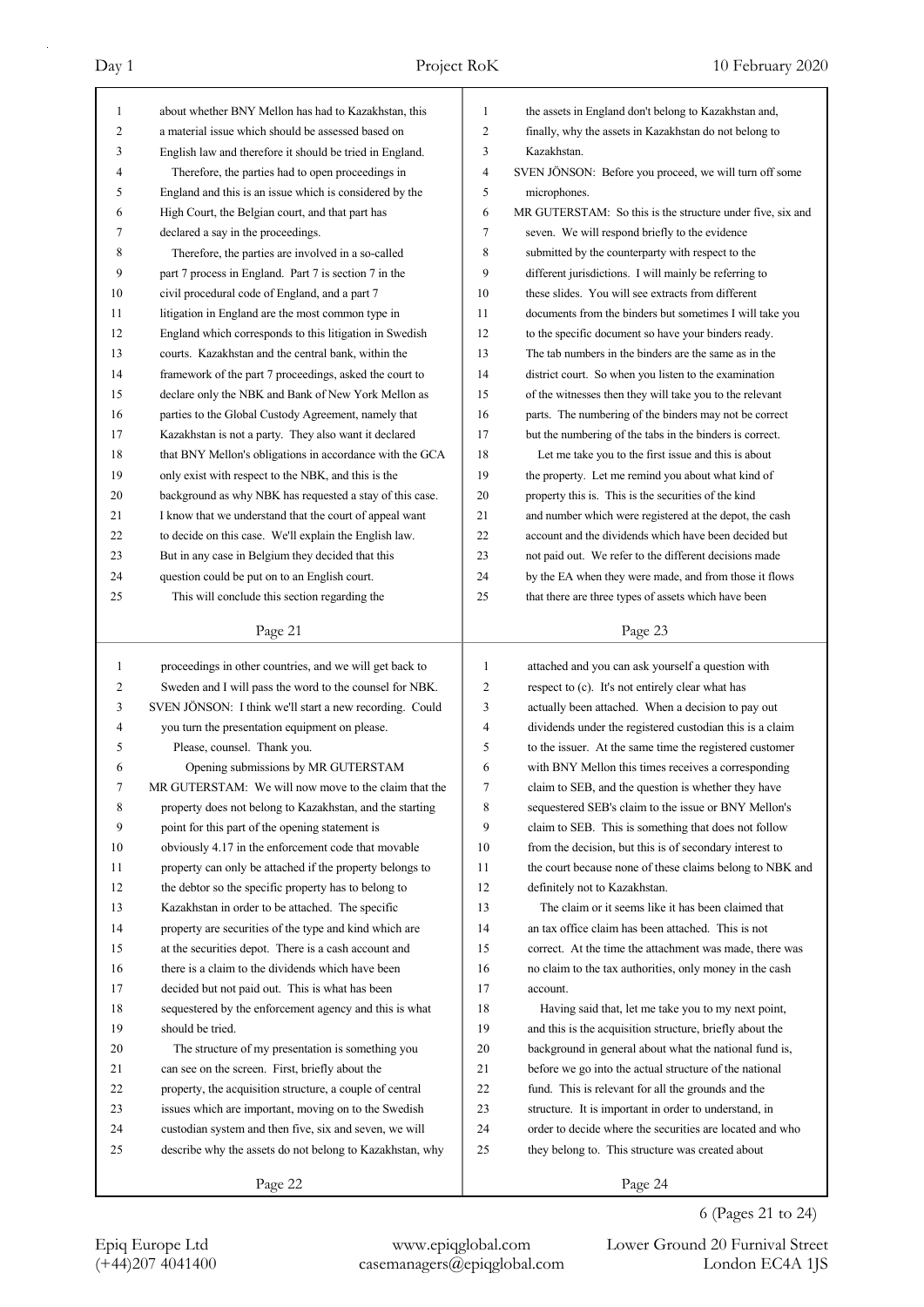| 1            | 20 years ago and the Kazakh State wanted to take          | 1  | them in front of you. You have two more or less         |
|--------------|-----------------------------------------------------------|----|---------------------------------------------------------|
| 2            | advantage of the gas and oil revenues, to manage them in  | 2  | identical charts. The only thing which you see on chart |
| 3            | an effort to stabilise the national economy. This was     | 3  | number two is the cash account, so the first slide,     |
| 4            | something we wanted to ensure a stable economy today and  | 4  | slide number or figure 1. This is what the structure    |
| 5            | also future ventures.                                     | 5  | has looked like during the entire period of time when   |
| 6            | Therefore, the presidential decree for 02 was             | 6  | the NBK acquired rights into the securities.            |
| 7            | issued, and I will be reading from the text:              | 7  | So the first one is relevant to assess who the          |
| 8            | "The purpose is in order to ensure stable, social         | 8  | property belongs to. Let's start with the first         |
| 9            | and economic development of the country; the              | 9  | relationship between Kazakhstan and NBK. These are      |
| 10           | accumulation of financial resources for future            | 10 | called national fund agreement. Once the decree for 02  |
| 11           | generations; reduce the dependency of the economical      | 11 | was issued, once the decree was incorporated into the   |
| 12           | impact of unfavourable external factors, I decree to      | 12 | Budgetary Act Kazakhstan and the NBK entered into       |
| 13           | establish a national fund of the                          | 13 | something called trust management equivalent. We call   |
| 14           | Republic of Kazakhstan."                                  | 14 | it the national fund agreement in our statements. Then  |
| 15           | So this is the purpose which later was incorporated       | 15 | through this agreement, this trust, the national fund,  |
| 16           | in the budgetary law, $21(1)(c)$ , exactly the same text, | 16 | was created. The NBK became the trustee and Kazakhstan  |
| 17           | and this decree stipulates even that NBK should keep      | 17 | became a trustor, and I will use the English terms      |
| 18           | an account on behalf of the Republic for this purpose.    | 18 | because I don't believe that we have a proper Swedish   |
| 19           | This is the accounts and the NBK which is the national    | 19 | term and these are the terms which are used by the      |
| 20           | fund.                                                     | 20 | experts in their expert statements.                     |
| 21           | We'll come back in more detail about the meaning of       | 21 | Based on Article 1 in the trust agreement, you can      |
| 22           | this decree because it has been disputed between the      | 22 | read:                                                   |
| 23           | parties about what it means, but this was codified in a   | 23 | "The government hereby transfers the fund under the     |
| 24           | legal act. So the purpose of the decree is to create      | 24 | trust management by the bank and the bank undertakes to |
| 25           | short-term and long-term stability. In order to achieve   | 25 | carry out trust management for the benefit of the       |
|              |                                                           |    |                                                         |
|              | Page 25                                                   |    | Page 27                                                 |
|              |                                                           |    |                                                         |
|              |                                                           |    |                                                         |
| $\mathbf{1}$ | that you need certain short-term assets, which are kept   | 1  | government by way of investing financial assets of the  |
| 2            | in more liquid assets, certain type of assets are more    | 2  | fund."                                                  |
| 3            | long-term, and to refer to all the types of short to      | 3  | So it follows from the first provision in the trust     |
| 4            | short-term assets they are referred to as the stability   | 4  | agreement that the money is transferred from the state  |
| 5            | portfolio and the long-term assets are referred to as     | 5  | to the NBK which holds them in a trust. The national    |
| 6            | the so-called savings portfolio. The reason why there     | 6  | fund is a Kazakh trust, and this follows from 21.7 in   |
| 7            | are different types of assets is obviously if you want    | 7  | the Budgetary Act which is quoted at the bottom of the  |
| 8            | to use your assets in the longer term they have to be     | 8  | slide. It says:                                         |
| 9            | placed in one way or another in order not to lose their   | 9  | "Trust management of the national fund of the           |
| 10           | value. But what I want you to keep in mind from the       | 10 | Republic of Kazakhstan is carried out by the NBK of the |
| 11           | get-go is that there is one fund, the national fund, and  | 11 | Republic of Kazakhstan on the basis of the trust        |
| 12           | there is one purpose of this fund, namely to contribute   | 12 | management agreement."                                  |
| 13           | to the short-term and long-term stability.                | 13 | This trust management agreement which is referred to    |
| 14           | These assets are in the national fund. They are           | 14 | here is what we call the national fund agreement.       |
| 15           | also used for monetary purposes. This is something we     | 15 | I will continue:                                        |
| 16           | will hear more about, and this is one of the reasons why  | 16 | " concluded between the National Bank of the            |
| 17           | the responsibility for the national fund is at the        | 17 | Republic of Kazakhstan and the Government of the        |
| 18           | Monetary Relations Department at the NBK. This is the     | 18 | Republic of Kazakhstan."                                |
| 19           | department of NBK which manages this and the head of      | 19 | I will come back to the issue of what a trust means     |
| 20           | this department is Ms Aliya Moldabekova. You will         | 20 | in the meaning of the Kazakh law, but it means that the |
| 21           | listen to her examination on Thursday.                    | 21 | assets moved from the trust to the trustee. They belong |
| 22           | Moving on to the structure, we have some loose            | 22 | to the trustee, and the trustor has no right to the     |
| 23           | sheets of paper in the folders which we distributed. We   | 23 | assets unless anything else follows from the agreement  |
| 24           | have three different organisational charts and we will    | 24 | or from the statutes, in this case the trust agreement. |
| 25           | come back to these during our opening statements so keep  | 25 | So as a trust you don't receive any rights to the       |
|              | Page 26                                                   |    | Page 28                                                 |

## 7 (Pages 25 to 28)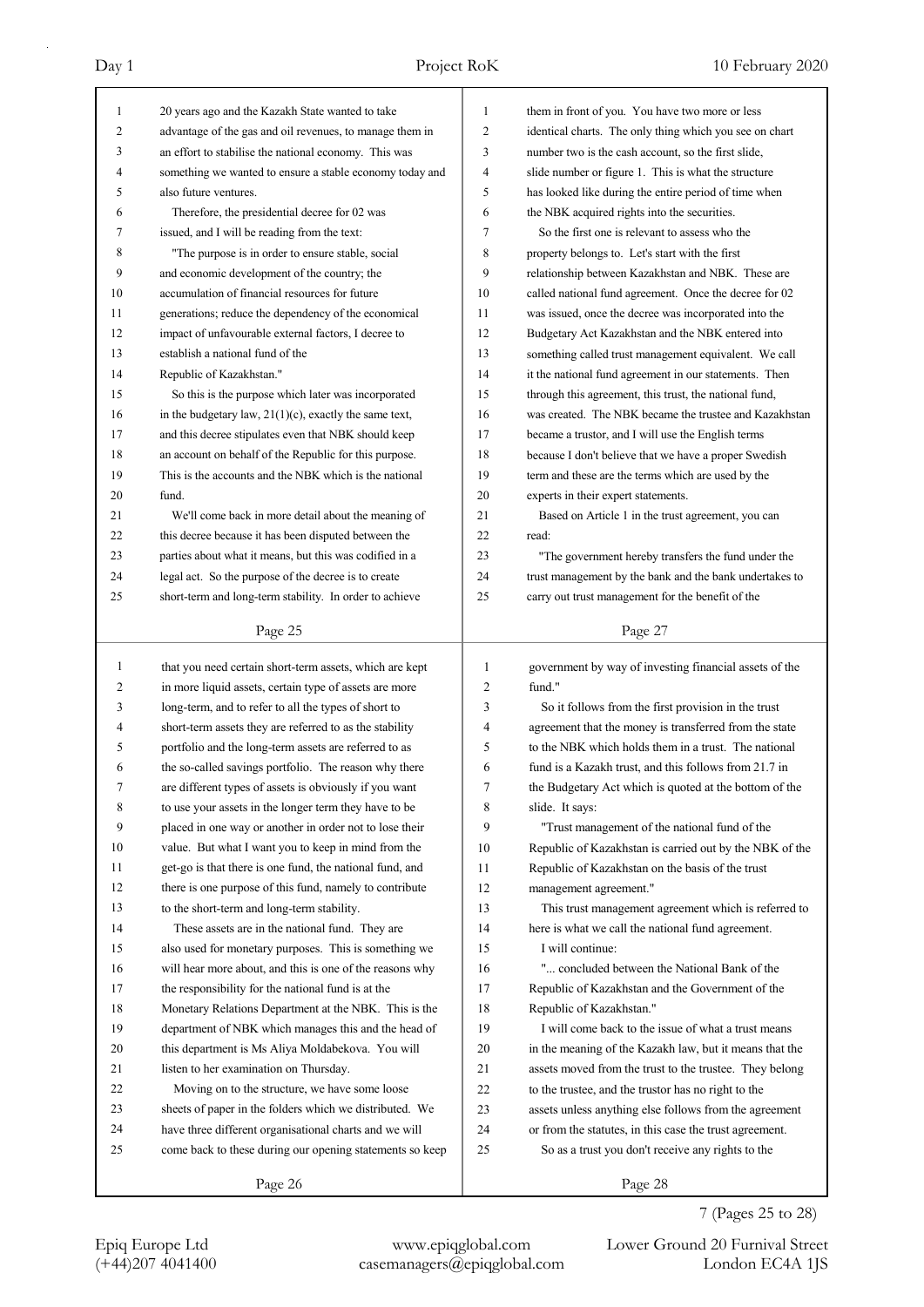| $\mathbf{1}$   | rights and obligations which are acquired by the trustee                                                        | 1              | have been decided by the NBK or the asset managers                                                               |
|----------------|-----------------------------------------------------------------------------------------------------------------|----------------|------------------------------------------------------------------------------------------------------------------|
| 2              | with respect to a third party. NBK explain in their                                                             | $\mathfrak{2}$ | nominated by NBK. So this is the order.                                                                          |
| 3              | writing to the district court dated 22 May 2017 which is                                                        | 3              | According to the GCA, which we will describe this                                                                |
| 4              | supported by a large number of evidence, these assets or                                                        | 4              | detail, we'll talk about the English component of this                                                           |
| 5              | the funds have been transferred from the state to the                                                           | 5              | chain, the NBK has a claim to BNY Mellon with respect to                                                         |
| 6              | NBK, in accordance with the trust agreement, and this                                                           | 6              | the money and with respect to securities of a certain                                                            |
| 7              | was done gradually from 2001 when the national fund was                                                         | 7              | type and a certain quantity.                                                                                     |
| 8              | created. This is something I will be referring to, and                                                          | 8              | To illustrate the different levels of the accounts                                                               |
| 9              | I believe it's not disputed in the case that this is                                                            | 9              | which we have in this structure, we have produced                                                                |
| 10             | something what happened.                                                                                        | 10             | a specific chart, and this is chart number three, which                                                          |
| 11             | To summarise the relationship between Kazakhstan and                                                            | 11             | is the one here you see now on the screen. The central                                                           |
| 12             | the central bank, Kazakhstan transfers money in the                                                             | 12             | bank is at the bottom, which is in Kazakhstan, which is                                                          |
| 13             | local currency tenge to an account with the NBK, in                                                             | 13             | the investor. They have a GCA with BNY Mellon who is a                                                           |
| 14             | accordance with the agreement in the -- in accordance                                                           | 14             | custodian. In the BNY Mellon box, we have the accounts,                                                          |
| 15             | with the conditions of the trust agreement [sorry] and                                                          | 15             | these round circles with a T. It follows from this                                                               |
| 16             | NBK received this money as a trustee. Kazakhstan has no                                                         | 16             | slide the central bank has about 40 accounts with                                                                |
| 17             | right to the assets in the trust, apart to what has been                                                        | 17             | BNY Mellon in London. Seven of the accounts, as you can                                                          |
| 18             | stipulated by the trust agreement. The trust agreement                                                          | 18             | see here, are linked to the SEB account.                                                                         |
| 19             | gives Kazakhstan a condition, a right to the money in                                                           | 19             | So on these 40 accounts some are cash accounts and                                                               |
| 20             | the local currency tenge after a decision by the                                                                | 20             | others are securities deposits -- depots of the                                                                  |
| 21             | country's Parliament to use for specific purposes                                                               | 21             | accounts. The holder -- the NBK is listed as a holder                                                            |
| 22             | described in laws and decrees. Kazakhstan has no claims                                                         | 22             | for all of the accounts.                                                                                         |
| 23             | to securities of a certain type and number with respect                                                         | 23             | The fact that the NBK is listed as an holder to                                                                  |
| 24             | to NBK. Kazakhstan has no rights with respect to any                                                            | 24             | these assets on BNY Mellon's books, this is something                                                            |
| 25             | third party which the trustee NBK enters into an                                                                | 25             | that follows directly from the GCA. There is                                                                     |
|                |                                                                                                                 |                |                                                                                                                  |
|                | Page 29                                                                                                         |                | Page 31                                                                                                          |
|                |                                                                                                                 |                |                                                                                                                  |
| 1              |                                                                                                                 | 1              |                                                                                                                  |
| 2              | agreement with, for example, BNY Mellon. There is no<br>register where Kazakhstan is listed as the owner of the | $\overline{c}$ | an obligation -- there is a duty to list to the NBK as<br>the owner in BNY Mellon's books and this follows from  |
| 3              | securities, and therefore Kazakhstan is not part of any                                                         | 3              |                                                                                                                  |
| $\overline{4}$ | ownership chain with respect to the securities.                                                                 | 4              | extracts of BNY Mellon's books which we'll present to<br>the court.                                              |
| 5              | I would like to move on to the next chart, and this                                                             | 5              | In December the applicants claimed that it follows                                                               |
| 6              | is the relation between NBK and BNY Mellon. This we'll                                                          | 6              | somehow that Kazakhstan is the owner of these assets.                                                            |
| 7              |                                                                                                                 | 7              | There is something which allegedly says this in the                                                              |
| 8              | call the Global Custody Agreement, and we will be<br>calling BNY Mellon different ways. Some of the             | 8              | registers but this is not correct. So in BNY Mellon's                                                            |
| 9              | witnesses, some people used to the finance industry,                                                            | 9              |                                                                                                                  |
| 10             | they call it BoNY, so when they say BoNY they mean Bank                                                         | 10             | register the securities in Swedish companies that is<br>where they were registered for the first time and this   |
| 11             | of New York Mellon. In any case, in 2001 NBK entered                                                            | 11             | is the first tier in this chain.                                                                                 |
| 12             | into this Global Custody Agreement with Boston Safe                                                             | 12             | In a sense, this is the first tier. Then the NBK is                                                              |
| 13             | Deposit Interest Company and Mellon Bank, the London                                                            | 13             | the investor and BNY Mellon is the so-called original                                                            |
| 14             | branch, and BNY Mellon took over all the rights and                                                             | 14             | custodian. I will come back to this terminology in                                                               |
| 15             | obligations in accordance with this GCA. So all the                                                             | 15             | a second.                                                                                                        |
| 16             | reference in the GCA to these parties are now references                                                        | 16             | Let's look -- let's summarise the first tier. NBK                                                                |
| 17             | to BNY Mellon. So there are only two parties to this,                                                           | 17             |                                                                                                                  |
| 18             | NBK and Bank of New York Mellon.                                                                                | 18             | is the customers of BNY Mellon and is not the party                                                              |
| 19             | Through this agreement, Bank of New York Mellon                                                                 | 19             | which owns the rights in accordance with the GCA with<br>respect to BNY Mellon. So the central bank has a claim  |
| 20             |                                                                                                                 | 20             |                                                                                                                  |
| 21             | became a so-called global custodian with respect to the<br>NBK, which means that Bank of New York Mellon is     | 21             | to BNY Mellon with respect to the money and with respect<br>to securities of a certain type, certain assets, but |
| 22             | a global custodian. The bank's task is to open and to                                                           | 22             | they never have any right to any specific assets. These                                                          |
| 23             | keep accounts in the name of the NBK in London, to open                                                         | 23             | were the securities for the first time were registered                                                           |
| 24             | accounts with the sub-custodians in different                                                                   | 24             | on BNY Mellon's books and they were registered there                                                             |
| 25             | jurisdictions, and to enforce the transactions which                                                            | 25             | with the NBK as the owners as the first tier. The NBK                                                            |
|                |                                                                                                                 |                |                                                                                                                  |

8 (Pages 29 to 32)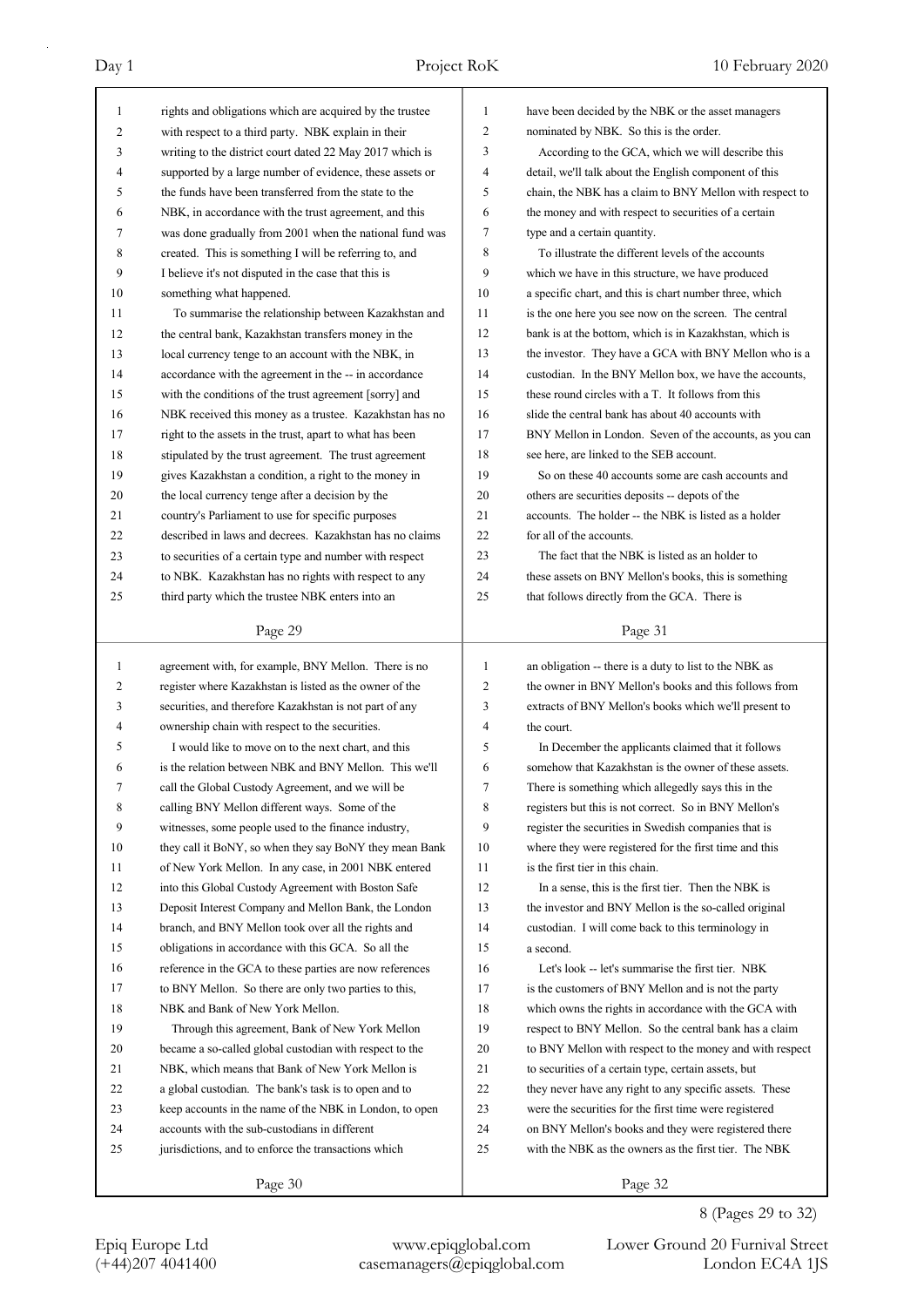| 1        | is the investor and BNY Mellon is the original                                                                  | $\mathbf{1}$        | making the register in the CSD register that they have                                                            |
|----------|-----------------------------------------------------------------------------------------------------------------|---------------------|-------------------------------------------------------------------------------------------------------------------|
| 2        | custodian.                                                                                                      | 2                   | to be a registered custodian. BNY Mellon is not -- no                                                             |
| 3        | Going back to the first chart, you see that the                                                                 | 3                   | foreign bank so therefore in Sweden they use                                                                      |
| 4        | central bank has agreements with so-called asset                                                                | $\overline{4}$<br>5 | a sub-custodian and BNY Mellon have retained SEB to do                                                            |
| 5        | management which instruct BNY Mellon. A couple of words                                                         |                     | all the transactions with securities with regard to                                                               |
| 6<br>7   | about those. BNY Mellon don't make any decisions                                                                | 6                   | Swedish listed companies.                                                                                         |
| 8        | themselves about what is to be invested. It is the NBK                                                          | 7<br>8              | BNY Mellon manage assets in Sweden listed companies                                                               |
| 9        | that does that themselves or the asset managers. The                                                            | 9                   | for 6,000 customers. Catharina Buresten, who is head of                                                           |
|          | asset managers of course don't have free hands to invest<br>in anything they like. On the contrary, they are    | 10                  | this, will tell us more about that on Wednesday. But                                                              |
| 10<br>11 |                                                                                                                 | 11                  | the NBK is only one of these 6,000 clients. BNY Mellon                                                            |
| 12       | strictly tied to certain benchmarks that the<br>National Bank decides on, and these benchmarks are              | 12                  | invest in Swedish securities themselves, but SEB as a<br>sub-custodian, as a sub-custodian to BNY Mellon, and     |
| 13       | a model for the type of investments that are to be made                                                         | 13                  |                                                                                                                   |
| 14       | in order to achieve a certain result.                                                                           | 14                  | this sub-custodian agreement that we have included here<br>on the slides that was entered into between BNY Mellon |
| 15       | The investment benchmarks that the NBK decides on                                                               | 15                  |                                                                                                                   |
| 16       | are there in order to spread the risk of the holdings in                                                        | 16                  | and SEB. It's not just about the NBK but also the other                                                           |
| 17       |                                                                                                                 | 17                  | 6,000 clients of BNY Mellon and BNY Mellon itself. So                                                             |
| 18       | a positive way. Since the risk has to be low, and                                                               | 18                  | all shares that they invest in are covered by this                                                                |
| 19       | that's provided for in law and decree, there are<br>investments made all over the world in lots of different    |                     | agreement.                                                                                                        |
| 20       |                                                                                                                 | 19<br>20            | Since this sub-custodian agreement is a general one<br>between SEB and BNY Mellon and is for all their            |
| 21       | industries and types of assets and some of these ended<br>up in Swedish listed companies and that's what is in  | 21                  |                                                                                                                   |
| 22       | this dispute today.                                                                                             | 22                  | transactions, and the NBK has actually nothing to do<br>with that, BNY Mellon has refused to disclose this        |
| 23       |                                                                                                                 | 23                  |                                                                                                                   |
| 24       | The reason why they've done this is they want to<br>reduce risk. The court will hear Aliya Moldabekova's        | 24                  | document, even if we have asked for it many, many times.                                                          |
| 25       | cross-examination. They avoided investments in gold                                                             | 25                  | For some reason the enforcement agency didn't ask for                                                             |
|          |                                                                                                                 |                     | this agreement, and we think that this is a flaw in                                                               |
|          | Page 33                                                                                                         |                     | Page 35                                                                                                           |
|          |                                                                                                                 |                     |                                                                                                                   |
| 1        |                                                                                                                 | $\mathbf{1}$        | their investigation. We'll come back to that.                                                                     |
| 2        | because gold prices fluctuate a lot, and that's the<br>usual investment for national banks, but they chose this | 2                   | But the sub-custodian agreement has been got from                                                                 |
| 3        | model instead because it carries a much lower risk than                                                         | 3                   | the correspondence between SEB and the enforcement                                                                |
| 4        | a gold reserve, for example. So these asset managers                                                            | 4                   | agency and from the examinations of the two SEB                                                                   |
| 5        | are tasked to make investment decisions, and BNY Mellon                                                         | 5                   | witnesses that were examined in the district court.                                                               |
| 6        | then are forced to suspend these agreements between the                                                         | 6                   | What we know is that SEB has confirmed that they only                                                             |
| 7        | asset managers that have been entered into with the NBK                                                         | 7                   | received instructions from BNY Mellon, their client. We                                                           |
| 8        | and the asset managers, and it's only the NBK that can                                                          | 8                   | also know that SEB does not have any information about                                                            |
| 9        | give instructions to the asset managers.                                                                        | 9                   | who are the underlying customers that BNY Mellon is                                                               |
| 10       | The asset managers that were retained by the                                                                    | 10                  | acting on behalf of, and that SEB is only carrying out                                                            |
| 11       | National Bank is confidential. It is of no significance                                                         | 11                  | instructions by instructions of BNY Mellon. They do not                                                           |
| 12       | to this case or any of the cases between these parties,                                                         | 12                  | make any decisions themselves as a sub-custodian. So                                                              |
| 13       | and that's why we, in our law firm, have masked the                                                             | 13                  | decisions on whether a security is to be bought or sold                                                           |
| 14       | references to asset managers. I am going to inform you                                                          | 14                  | is made by BNY Mellon. An instruction is sent from                                                                |
| 15       | that when we look at slides that all those masked are                                                           | 15                  | BNY Mellon in London to SEB which makes the                                                                       |
| 16       | references to asset managers.                                                                                   | 16                  | corresponding registration in their Euroclear account,                                                            |
| 17       | We move on in the structure and now we are on                                                                   | 17                  | CSD account. SEB then also do this for the other 6,000                                                            |
| 18       | BNY Mellon's relationship with SEB under the                                                                    | 18                  | security depositors.                                                                                              |
| 19       | sub-custodian agreement. In some jurisdiction                                                                   | 19                  | If you look at the last structure which you can see,                                                              |
| 20       | BNY Mellon is required to have a sub-custodian, and this                                                        | 20                  | the different account levels, there you can see in the                                                            |
| 21       | is a bank that performs certain services on behalf of                                                           | 21                  | SEB box we have illustrated BNY Mellon's -- there are                                                             |
| 22       | BNY Mellon in their local jurisdiction. There can be                                                            | 22                  | a large number of circles here, there are 6,000 of them,                                                          |
| 23       | a number of reasons why you want to have                                                                        | 23                  | there might be, and then there is an omnibus account.                                                             |
| 24       | a sub-custodian. In this Swedish case the reason is                                                             | 24                  | If we start with the securities account, so                                                                       |
| 25       | likely to be that Euroclear require the one who is                                                              | 25                  | deposits. According to the sub-custodian agreement, as                                                            |

9 (Pages 33 to 36)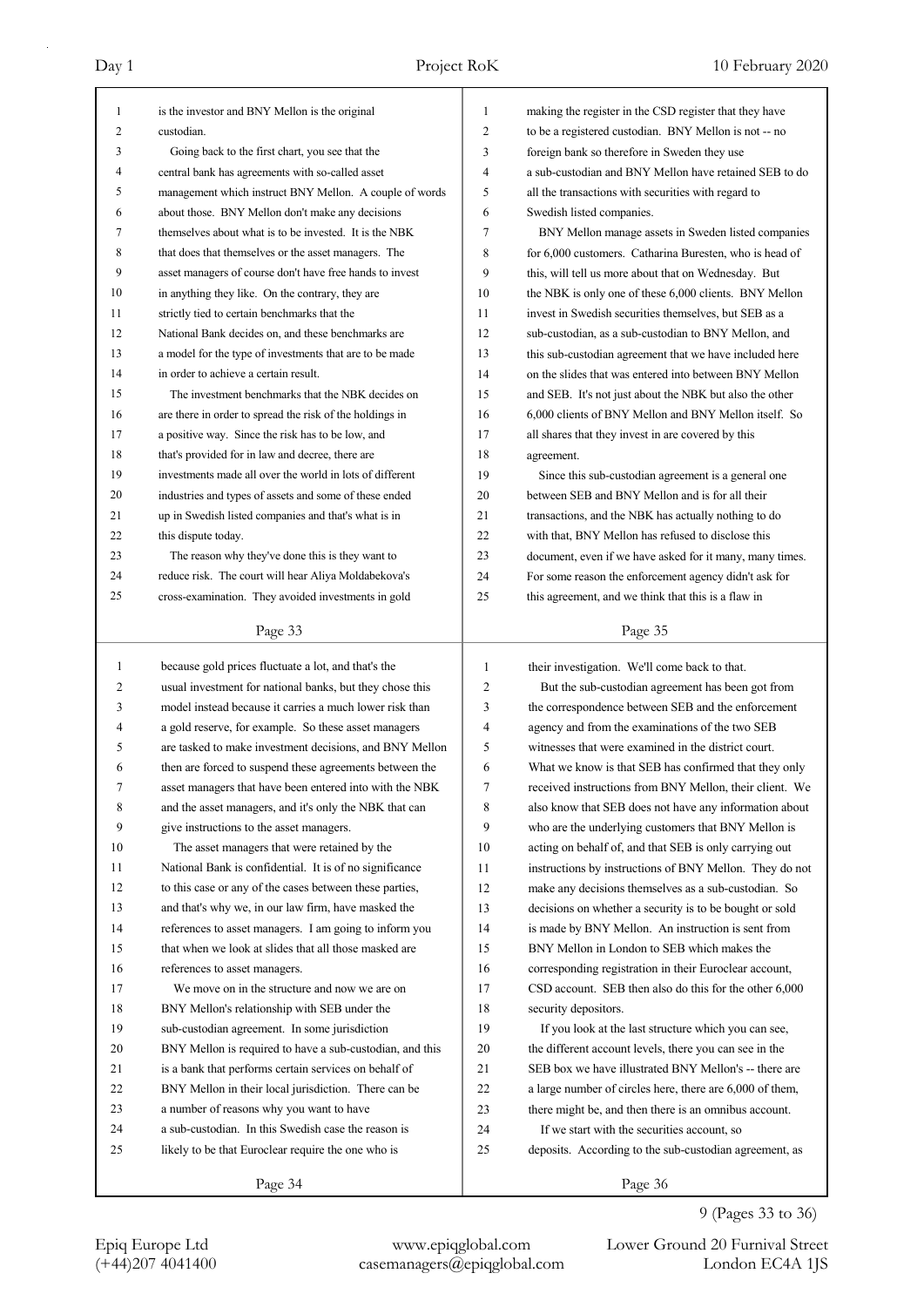| $\mathbf{1}$ | was confirmed as I understand, they opened 6,000         | 1            | which you can see below SEB. The cash account is         |
|--------------|----------------------------------------------------------|--------------|----------------------------------------------------------|
| 2            | segregated security deposits, that BNY Mellon did that   | 2            | a segregated account which is only linked to the         |
| 3            | with SEB, and they did so on their own behalf and on     | 3            | deposits. The reason why this was created, the           |
| 4            | behalf of various clients. The holders of all these      | 4            | enforcement agency made a sequestration order for        |
| 5            | deposits is BNY Mellon. It is BNY Mellon that have       | 5            | dividends or any other payments resulting from           |
| 6            | these accounts and they have a claim on SEB for the      | 6            | shareholders that SEB has received. So in practice this  |
| 7            | types of shares and securities. One of these 6,000       | $\tau$       | means that this is a claim on account that BNY Mellon    |
| 8            | accounts is the securities deposit, with a capital S.    | 8            | has on the SEB omnibus account. I am mentioning this     |
| 9            | The applicant is alleging in their December              | 9            | omnibus account, that that has money for a large number  |
| 10           | statement to the Court of Appeal that from this register | 10           | of customers and also for BNY Mellon themselves. So if   |
| 11           | that is kept by SEB there it should say that Kazakhstan  | 11           | you were to freeze that entire account, then you would   |
| 12           | has some kind of a claim on SEB. This is incorrect.      | 12           | freeze all the funds or freeze -- stop the possibilities |
| 13           | The only thing that you can see is that BNY Mellon is an | 13           | of other customers buying and selling shares in Sweden.  |
| 14           | account holder with all the accounts in SEB and that SEB | 14           | For that reason, SEB opened a separate segregated cash   |
| 15           | only has to do or BNY Mellon -- that this is the case is | 15           | account and BNY Mellon transferred that part of the      |
| 16           | clear from all the correspondence submitted in this case | 16           | claim that belonged to the NBK, which was then           |
| 17           | between SEB and the enforcement agency. It is clear      | 17           | transferred into the segregated, and that was then       |
| 18           | from the statement from this depository. It's very       | 18           | sequestered. So this cash account was never part of      |
| 19           | clear from Catharina Buresten who repeatedly states that | 19           | this structure of holdings while some investments were   |
| 20           | BNY Mellon is their client and that is the only party    | 20           | made in securities when they were held by the central    |
| 21           | that they are dealing with.                              | 21           | bank or the National Bank and this was not afterwards.   |
| 22           | Apart from these 6,000 deposits, the bank has            | 22           | If I can summarise at this stage, BNY Mellon is the      |
| 23           | an omnibus account with SEB for liquid funds, that's     | 23           | holder of all the SEB accounts. SEB only acts on         |
| 24           | money. An omnibus account is an account with deposits    | 24           | instruction from their client, BNY Mellon. According to  |
| 25           | on behalf of more than one party. So this is a mix of    | 25           | this custodian agreement, SEB does not have any          |
|              |                                                          |              |                                                          |
|              | Page 37                                                  |              | Page 39                                                  |
|              |                                                          |              |                                                          |
|              |                                                          |              |                                                          |
| $\mathbf{1}$ | assets. BNY Mellon's claim on SEB's omnibus account is   | $\mathbf{1}$ | knowledge of BNY Mellon's underlying customers or who    |
| 2            | BNY Mellon's own claims and also claims on behalf of     | 2            | they are. According to the sub-custodian agreement,      |
| 3            | their clients. It's not possible to identify one claim,  | 3            | BNY Mellon has a claim on SEB regarding securities for   |
| 4            | to separate it from another claim, and that means that   | 4            | a certain number and also liquid funds. BNY Mellon has   |
| 5            | BNY Mellon and their clients' money is mixed up in this  | 5            | opened around 6,000 deposits for Swedish securities in   |
| 6            | omnibus account. When BNY Mellon makes a transaction     | 6            | Swedish listed companies in SEB. When BNY Mellon makes   |
| 7            | with the Swedish securities on their own behalf or on    | 7            | a transaction for Swedish securities, payment has been   |
| 8            | behalf of their clients, they are using this omnibus     | 8            | made via the omnibus account and the balance keeps       |
| 9            | account. There's only one omnibus account linked to all  | 9            | changing in the omnibus account, and that means that     |
| 10           | 6,000 deposits. So the deposits in this omnibus account  | 10           | BNY Mellon and BNY Mellon's customers' money is mixed in |
| 11           | keeps changing every time there is a transaction made or | 11           | this omnibus account. This is the second tier in this    |
| 12           | they buy something, sell something. Money moves through  | 12           | debtor chain that we have.                               |
| 13           | this account. BNY Mellon then have their own account     | 13           | All the SEB witnesses will tell us more about that       |
| 14           | registers that show the proportion of those deposits     | 14           | during their examinations. Is this a good time for       |
| 15           | that their customers have, both in securities and liquid | 15           | a break? I have around 5 minutes left so that will lead  |
| 16           | funds. This means that BNY Mellon from their registers   | 16           | us to a natural pause? Because all I really want -- and  |
| 17           | always are aware of the -- they know the amount in the   | 17           | that's SEB's relationship with Euroclear. This is the    |
| 18           | omnibus SEB which is for BNY Mellon themselves, for      | 18           | third tier. If you look at the last one, the highest     |
| 19           | BNY Mellon's clients, and this is what the structure     | 19           | tier in this chain of the debtors' chart. Here, we will  |
| 20           | looked like throughout the period that they have         | 20           | come back to the detail, how Euroclear is working after  |
| 21           | acquired securities in Swedish listed companies within   | 21           | the break. But just a couple of things I would like to   |
| 22           | this framework.                                          | 22           | mention before we round off this part.                   |
| 23           | But the structure was changed somewhat and let me        | 23           | SEB has one CSD account with Euroclear and that is       |
| 24           | say a few things about that. This is slide two, and the  | 24           | for all their customers. SEB's own securities are not    |
| 25           | only thing that has changed here is the cash account     | 25           | mixed in with SEB's customers' securities, but all SEB's |
|              | Page 38                                                  |              | Page 40                                                  |

10 (Pages 37 to 40)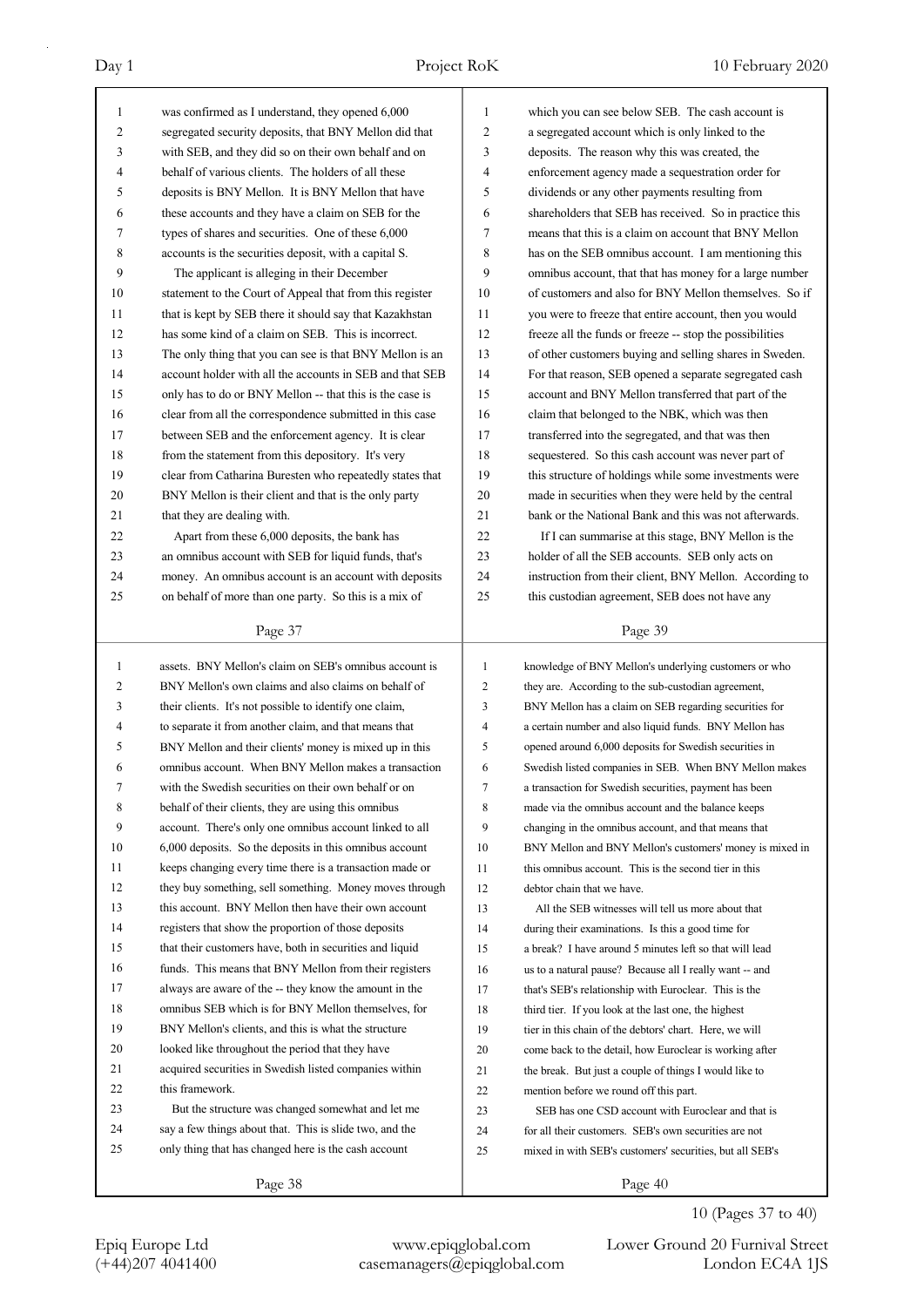| 1            | customers' securities are mixed in in one single         | 1              | London. Then, finally, BNY Mellon, they credit their        |
|--------------|----------------------------------------------------------|----------------|-------------------------------------------------------------|
| 2            | account. That means that BNY Mellon's own securities is  | $\overline{2}$ | customers' cash account in BNY Mellon with the sum          |
| 3            | mixed with BNY Mellon's customers' securities and it's   | 3              | corresponding to the purchase price of the securities.      |
| 4            | not possible to identify specific security belonging to  | $\overline{4}$ | If BNY Mellon invest in Swedish securities on behalf of     |
| 5            | one specific underlying customer. It is not possible.    | 5              | a customer by buying security from a seller that already    |
| 6            | So all the shares that are registered in the SEB CSD     | 6              | SEB as a custodian, the exact same transaction takes        |
| 7            | account with Euroclear are registered in the name of     | 7              | place, except for the first one, (a), because SEB is        |
| 8            | SEB. That's the only name you can see from the CSD       | 8              | still the custodian for the securities and they are         |
| 9            | register and that is the only name you can see from each | 9              | still registered as SEB's CSD account.                      |
| 10           | company's share registers. Yet again the applicant in    | 10             | We'll come back to that in a moment, but we'll take         |
| 11           | the December statements say that the Euroclear register  | 11             | a break now, a 15 minute break.                             |
| 12           | from then it should be clear that Kazakhstan had a claim | 12             | $(10.58 \text{ am})$                                        |
| 13           | on these securities, and that is not correct. There is   | 13             | (A short break)                                             |
| 14           | not one single reference to Kazakhstan or BNY Mellon or  | 14             | $(11.15 \text{ am})$                                        |
| 15           | the National Bank in any of Euroclear's CSD registers or | 15             | MR SVEN JÖNSON: So we are continuing. We will have lunch    |
| 16           | in any share register. We will go through that later.    | 16             | at around 12 please.                                        |
| 17           | I don't know how this was handed over to the Court       | 17             | Opening submissions by MR AXELRYD                           |
| 18           | of Appeal, but we have submitted the entire share        | 18             | MR AXELRYD: Now we have gone through the general facts that |
| 19           | register for the Handelsbanken. It's a bit too large to  | 19             | are relevant to decide who the property belongs to.         |
| 20           | print, but I hope that you have it on your material.     | 20             | I am just going to say a couple of words on three of the    |
| 21           | There, you can flick through that and you can see        | 21             | questions that the court has to consider when you try       |
| 22           | exactly who is registered in the share register and also | 22             | the case.                                                   |
| 23           | in the CSD register. You can see that neither            | 23             | The first question is the legal concept of the legal        |
| 24           | Kazakhstan, nor the NBK, nor BNY Mellon is listed there. | 24             | acquisition that the dividend or the enforcement agency     |
| 25           | If I may summarise the third tier or the highest         | 25             | ordered dividends in the SEB account to be sold, but of     |
|              |                                                          |                |                                                             |
|              | Page 41                                                  |                | Page 43                                                     |
|              |                                                          |                |                                                             |
|              |                                                          |                |                                                             |
| $\mathbf{1}$ | tier, I can do that quickly. SEB has a CSD account with  | 1              | course the shares that were sold were not the only          |
| 2            | Euroclear, which is an omnibus account, and then SEB's   | $\mathfrak{2}$ | shares in this deposit, only a very small minority of       |
| 3            | CSD account securities that refer to investments both by | 3              | the shares that were sold. These are shares that            |
| 4            | BNY Mellon themselves and BNY Mellon's customers are     | 4              | Kazakhstan did not hold and they were mixed up with         |
| 5            | mixed and there are thousands of SEB customers.          | 5              | other shares. If these are to be attached for               |
| 6            | Before our break, I would just like to give a brief      | 6              | Kazakhstan, it has to be established when and how           |
| 7            | account of the registrations that are made in various    | 7              | Kazakhstan became the owner of the very shares that were    |
| 8            | accounts if the transaction is made. It's good to have   | 8              | sold by the enforcement agency. There is no claim on        |
| 9            | this last slide in the chain of debtors in front of you. | 9              | how and when Kazakhstan became the owner of the specific    |
| 10           | If BNY Mellon makes an investment in a Swedish security  | 10             | shares that were sold.                                      |
| 11           | on behalf of a client by acquiring the securities from   | 11             | If the court is to find that these shares belonged          |
| 12           | a seller, but doesn't have their securities registered   | 12             | to Kazakhstan, the court has to analyse the acquisition     |
| 13           | with SEB in Euroclear, the following registrations are   | 13             | structure that Karl reported on and arrive at when was      |
| 14           | made. I have drawn up a list of those registrations.     | 14             | it a legal acquisition of the identified shares,            |
| 15           | The securities that are covered by the transaction are   | 15             | according to Swedish law.                                   |
| 16           | registered with SEB's Euroclear CSD account. This is     | 16             | The second question is the significance of a free           |
| 17           | the SEB omnibus account. SEB then credits BNY Mellon's   | 17             | assessment of evidence. You all know that evidence is       |
| 18           | omnibus account a sum corresponding to the purchase      | 18             | assessed freely in Swedish courts, and you have to think    |
| 19           | price of the securities. So the monies taken from the    | 19             | about whether evidence that is being invoked is this        |
| 20           | mixed omnibus account that BNY Mellon has with SEB and   | 20             | evidence of a relevant fact.                                |
| 21           | that SEB registers the securities, the number and the    | 21             | The applicant talks about a free assessment of              |
| 22           | type that the transaction is for in one of the           | 22             | evidence when they are saying that Kazakhstan's             |
| 23           | BNY Mellon's segregated security deposits. BNY Mellon    | 23             | repayment of a tax refund for the shares of the type and    |
| 24           | registers the securities of the type and number which    | 24             | number that were registered in the security deposits        |
| 25           | the transaction is for in the BNY Mellon register in     | 25             | were the very shares that were sold by the enforcement      |
|              | Page 42                                                  |                | Page 44                                                     |

11 (Pages 41 to 44)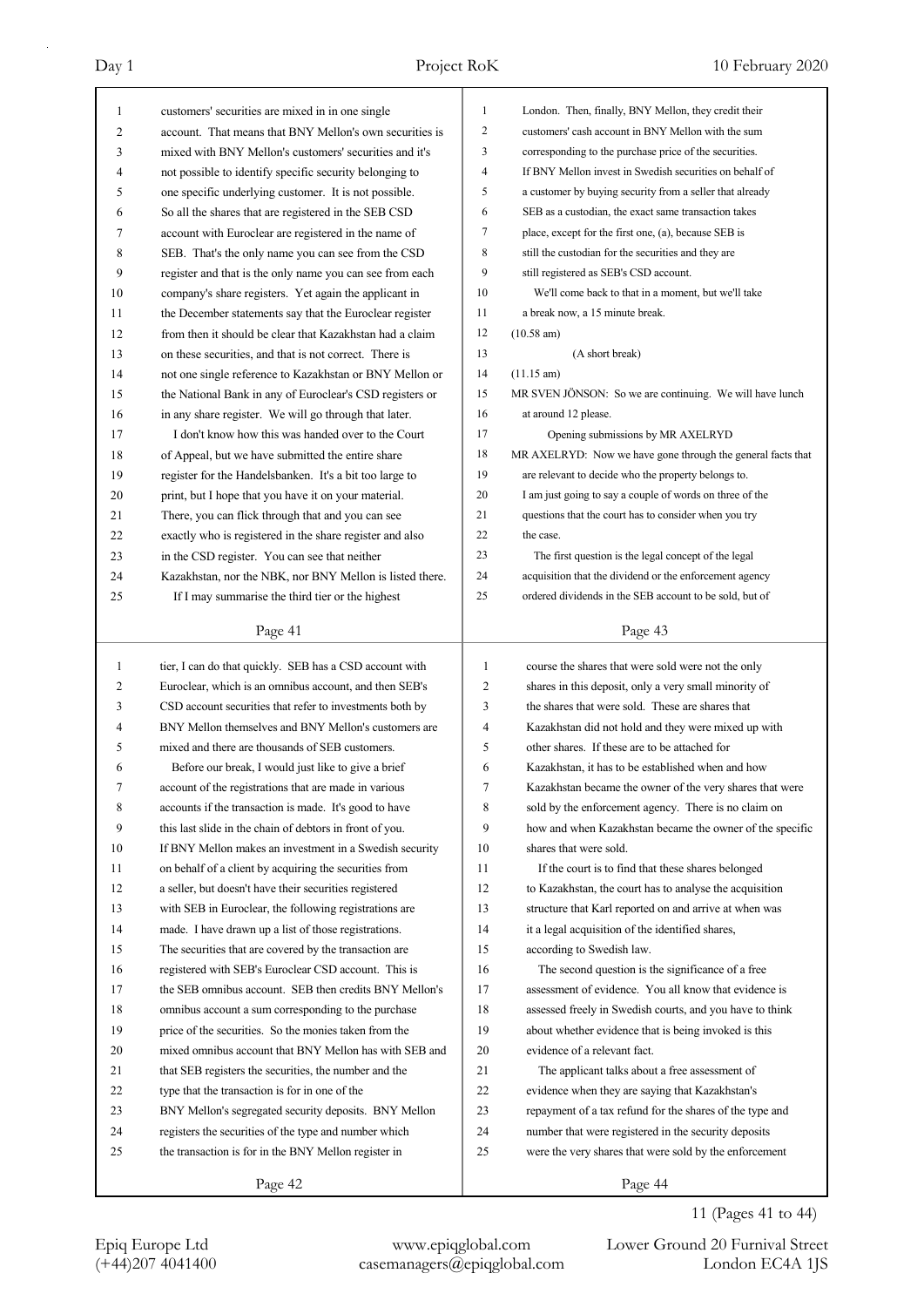| 1            | agency belonged to Kazakhstan. This is not correct for   | 1                | to report on the                                         |
|--------------|----------------------------------------------------------|------------------|----------------------------------------------------------|
| 2            | the very reason that an application for a tax refund and | $\boldsymbol{2}$ | Submissions by MR GUTERSTAM                              |
| 3            | for shares of a certain type and number does not show    | 3                | MR GUTERSTAM: As my colleague Marcus was saying, we will |
| 4            | the ownership right to specific shares.                  | $\overline{4}$   | talk about the system of intermediaries. This is         |
| 5            | But let's start with the question of free evaluation     | 5                | a general description and there are quite a number of    |
| 6            | of evidence and whether an application for a tax refund  | 6                | concepts to keep track of here so we will just briefly   |
| 7            | constitutes evidence. The fact that Kazakhstan applied   | 7                | go through these different concepts. What is Euroclear,  |
| 8            | for a tax refund means that Kazakhstan believed that     | 8                | the CSD register and VP accounts and registered          |
| 9            | they had to apply for the tax refund. This means that    | 9                | custodians and account bearing institutes, ownership     |
| 10           | Kazakhstan believed that they had to apply for the tax   | 10               | (inaudible) and the official custodian register, and     |
| 11           | refund. How does that affect the legal analysis of the   | 11               | then chains of it, of custodians, investor, and the      |
| 12           | acquisition structure? Not in any way, in our view.      | 12               | original custodian and the sub-custodian. This is to     |
| 13           | What Kazakhstan believed is of no importance. It's the   | 13               | give us a general understanding of these concepts        |
| 14           | Swedish court and not Kazakhstan that decides how the    | 14               | because it is of relevance to what we are going to talk  |
| 15           | right of ownership of the specific shares are to be      | 15               | about later and also in our closing arguments. This      |
| 16           | judged, according to Swedish law. The fact is that all   | 16               | will take around 20 minutes so lunch might be a little   |
| 17           | the factual circumstances that are necessary for the     | 17               | bit early.                                               |
| 18           | court to try this are undisputed because the ownership   | 18               | In order to put light on these concepts, we have two     |
| 19           | structure was as it was. So it's not a question of       | 19               | witness statements from Mats Gunnarsson at Euroclear.    |
| 20           | evidence. This case is about legal issues. The court     | 20               | He is a legal expert at Euroclear on these specific      |
| 21           | has to try whether the Kazakhstan had the right of       | 21               | questions. He gave evidence in the district court and    |
| 22           | ownership of the shares that were sold by the            | 22               | you will listen to that. Mats Gunnarsson is one of the   |
| 23           | enforcement agency.                                      | 23               | leading experts on the law in this field. He will work   |
| 24           | The third and last question I wanted to mention is       | 24               | with this on a day-to-day basis. He teaches at           |
| 25           | the question of foreign law. My colleague Magnus Nygren  | 25               | university about dematerialised securities and           |
|              |                                                          |                  |                                                          |
|              | Page 45                                                  |                  | Page 47                                                  |
|              |                                                          |                  |                                                          |
| $\mathbf{1}$ |                                                          | $\mathbf{1}$     |                                                          |
| 2            | later on at this hearing will talk about the conflict of | $\overline{c}$   | Euroclear's role. He has also given a response to        |
| 3            | laws in Sweden and in the EU. But we'd like to say       | 3                | a government enquiry on Euroclear and is the senior      |
| 4            | something in general about the importance of the         | 4                | expert.                                                  |
|              | conflict of laws. The acquisition structure means that   |                  | As the court has already seen, we've also invoked        |
| 5            | there are legal circumstances in Kazakhstan, in England  | 5                | a legal statement by Karin Wallin-Norman. She has        |
| 6            | and in Sweden and the applicant claims that Kazakhstan   | 6                | a similar background. She was senior legal counsel at    |
| 7            | owns certain specific shares in Sweden. This ownership   | 7                | Euroclear for many years and her PhD is about this very  |
| 8            | right has been claimed to have arisen in this            | 8                | topic. In Mats Gunnarsson's witness statements and       |
| 9            | (inaudible) that were made through the acquisition       | 9                | legal opinion, you can read more about this.             |
| 10           | structure. Kazakhstan only has one legal (inaudible) in  | 10               | But let's start with the Euroclear CSD register.         |
| 11           | the acquisition and that's NBK and that is governed by   | 11               | Euroclear, Sweden AB, which used to be called VPC AB,    |
| 12           | Kazakh law. The NBK has a legal relationship with the    | 12               | this is the CSD of Sweden and they come under the --     |
| 13           | Bank of New York Mellon and that's governed by English   | 13               | they are responsible for the CSD register for Swedish    |
| 14           | law.                                                     | 14               | limited companies and also the share registers of this   |
| 15           | Neither Kazakhstan nor the NBK has any legal             | 15               | CSD company. There's only one register, one single       |
| 16           | relationship with any party which is governed by Swedish | 16               | register with Euroclear and this is the CSD register.    |
| 17           | law. The rights that Kazakhstan and the NBK can refer    | 17               | What you can see from 310 of LKF, the law on             |
| $18\,$       | to are not governed by Swedish law. Can we question      | 18               | [whatever], it is this law that governed this register.  |
| 19           | them as Kazakhstan and then the case alleged right of    | 19               | We refer to this as the Euroclear register or the CSD    |
| 20           | ownership only be determined by Swedish law? We are      | $20\,$           | register and it's the Financial Instrument Accounts Act. |
| 21           | saying that this is not the case. During this hearing    | 21               | Sometimes we will refer to the Euroclear register which  |
| 22           | we will explain why both Swedish, English and Kazakh law | 22               | refers to other things, it's not the CSD register.       |
| 23           | says that Kazakhstan did not own the shares that were    | 23               | So this CSD register, there are a large number of        |
| 24           | attached by the enforcement agency.                      | 24               | CSD accounts and the contents of these accounts is       |
| 25           | I am now handing over to my colleague, who is going      | 25               | regulated by 417 in the Financial Instruments Accounts   |

12 (Pages 45 to 48)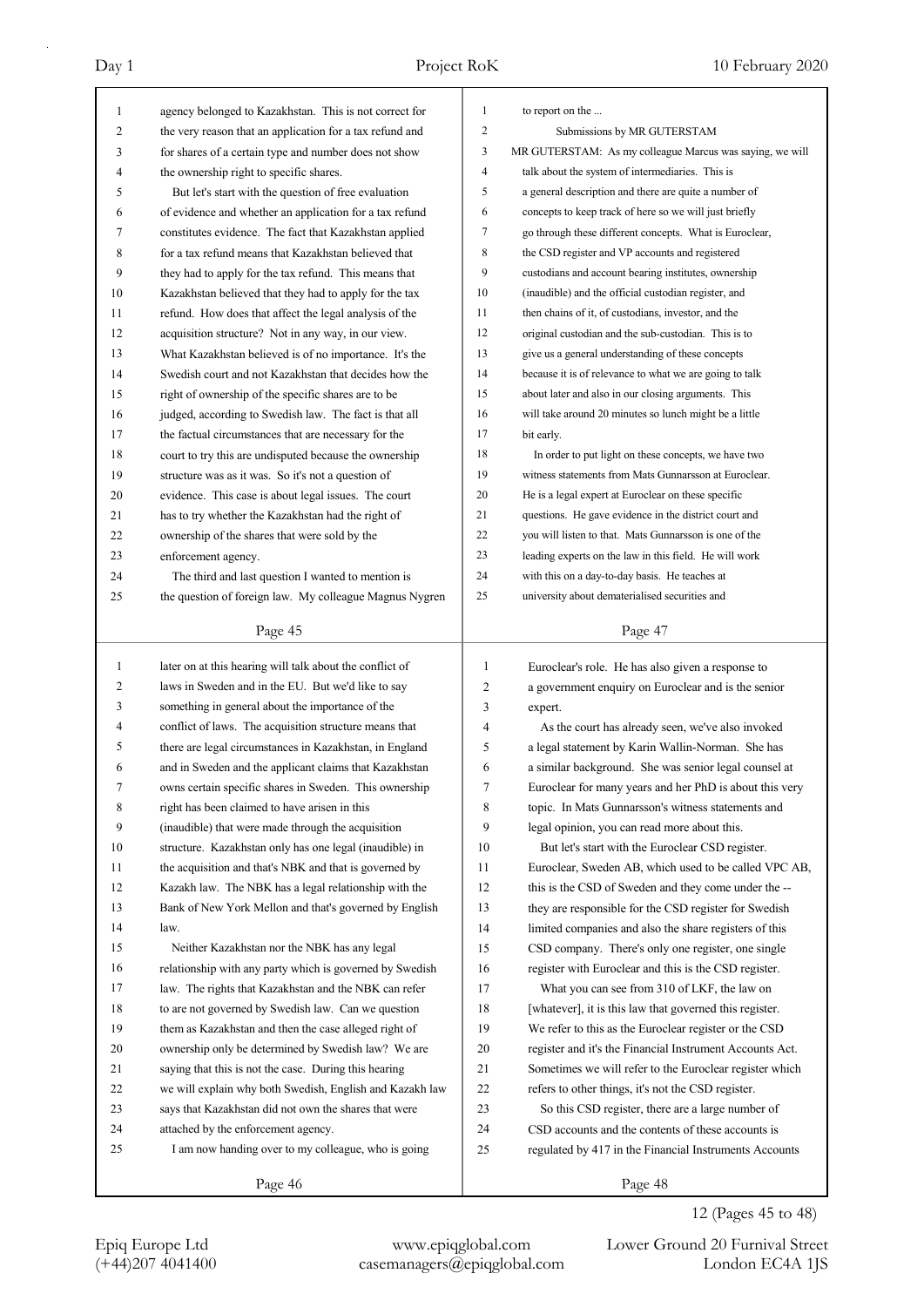| $\mathbf{1}$ | Act, and what's to be registered there is the name of    | 1              | of the major Swedish banks, they are both                |
|--------------|----------------------------------------------------------|----------------|----------------------------------------------------------|
| 2            | the account holder, any pledges and the financial        | 2              | account-keeping institutes and also registered           |
| 3            | instruments that are registered, and the information in  | 3              | custodians, so they have both those two combined roles   |
| 4            | the CSD register forms the basis of the share registers. | 4              | within the same, one and the same bank.                  |
| 5            | Since this CSD register contains a lot of                | 5              | One of these banks that has been registered as           |
| 6            | information, quite a lot, according to the               | 6              | an account-keeping institute and a registered custodian  |
| 7            | Companies Act, does not have to be included in share     | 7              | is SEB. We have illustrated this with these boxes here,  |
| 8            | registers. You only get the relevant information from    | 8              | and this is from one of Mats Gunnarsson's illustrations. |
| 9            | the CSD register when they draw up their share           | 9              | Here, you can see this is a custodian and an             |
| 10           | registers. I am trying to illustrate here that you have  | 10             | account-keeping institute, but those two roles can be    |
| 11           | the CSD register, you have a very large number of CSD    | 11             | combined in one single bank.                             |
| 12           | accounts, and then you extract the relevant information  | 12             | There are two types of CSD accounts with Euroclear.      |
| 13           | and put it into the share register.                      | 13             | These are owner accounts and custody accounts, and this  |
| 14           | So information from the CSD register is put into the     | 14             | is what this illustration shows. An owner account with   |
| 15           | share register. If the account holder and the CSD        | 15             | a legal entity or a physical person is put into the CSD  |
| 16           | register is custodian, it's the custodian's name that's  | 16             | register and it is called an owner account for the       |
| 17           | entered into the share register so they reflect each     | 17             | simple reason that the investor that is the shareholder  |
| 18           | other. Both the share register and the CSD register      | 18             | puts their own name straight into the CSD register, and  |
| 19           | contain identical information about the holder. So the   | 19             | this is not an owner account of course. The other model  |
| 20           | question then is what does Euroclear do when they enter  | 20             | is a nominee account and that's used when the investor   |
| 21           |                                                          | 21             | invests via a registered nominee. We can see that the    |
|              | data into the CSD register? Mats Gunnarsson said the     |                |                                                          |
| 22           | following in his witness statement, that it's defined by | 22             | investor has a deposit with the custodian and the        |
| 23           | chapter 1, section 3 of the Financial Instrument         | 23             | custodian of course has more than one client, but then   |
| 24           | Accounts Act, and this is the registration of the        | 24             | the custodian has a nominated account with the CSD       |
| 25           | ownership and a specific right to shares and other       | 25             | register with Euroclear. That is the structure. In       |
|              | Page 49                                                  |                | Page 51                                                  |
|              |                                                          |                |                                                          |
|              |                                                          |                |                                                          |
| $\mathbf{1}$ | financial instruments where there are share registers or | $\mathbf{1}$   | these cases with custodians, it's pursuant to 392 of the |
| 2            | promissory notes or any other document. Euroclear is     | $\overline{c}$ | Financial Instrument Accounts Act that's been registered |
| 3            | keeping a register of rights to shares, for example. So  | 3              | on behalf of somebody else. It is the custodian's name   |
| 4            | the CSD register is a register of rights to shares.      | 4              | that you can see from the CSD register and the share     |
| 5            | In order to be able to meet the requirements of the      | 5              | register, and you must note that it's only the           |
| 6            | customers, Euroclear has created a technical solution    | 6              | custodian's name that is listed there, nothing else, no  |
| 7            | with the VP account. The only thing a VP account does,   | 7              | underlying customers. So when SEB does this CSD, it's    |
| 8            | it's not a register on its own but it summarises what    | 8              | the name of SEB that is listed in the share register and |
| 9            | you have in several CSD accounts in one place.           | 9              | in the CSD register. This is the account keeping that's  |
| 10           | Then if we move on to registered custodians and          | 10             | done of securities by custodians in the CSD register.    |
| 11           | owner accounts and custodian accounts, the question here | 11             | I would just like to say a couple of words on the        |
| 12           | is really how do you get registered in a CSD account and | 12             | reporting of the custodians because, according to 312 of |
| 13           | who gets registered. The shareholder, we call them       | 13             | the Financial Instruments Accounts Act, they must give   |
| 14           | an investor, they can be registered in a CSD account and | 14             | information on the shareholders that they manage         |
| 15           | then the CSD register through a so-called account        | 15             | securities on behalf of, and they use the concept of     |
| 16           | bearing institute, an account -- that can be a bank or   | 16             | shareholders. Shareholders is not defined in the         |
| 17           | a financial institution that has applied for and been    | 17             | Financial Instruments Accounts Act, and they might have  |
| 18           | approved by Euroclear as an institute, pursuant to 3.1   | 18             | a different meaning in the Companies Act, and you can    |
| 19           | of Euroclear -- or LKF, sorry, and this is banks that    | 19             | read more about that in the response by Euroclear to the |
| 20           | can make adjustments in the CSD register. To be          | 20             | government report. But, anyway, the LKF, which is the    |
| 21           | registered as a registered custodian to what's required  | 21             | Financial Instrument Accounts Act, the way it's          |
| 22           | if you are going to have a custodian account, you have   | 22             | structured is that the custodian's client is the         |
| 23           | to be a registered custodian according to 3.7 of the     | 23             | investor and the custodian puts their own name in the    |
| 24           | Financial Instruments Accounts Act, and this is          | 24             | CSD register, but the investor is their immediate        |
| 25           | something that has to be applied for and approved. Most  | 25             | underlying customer.                                     |

13 (Pages 49 to 52)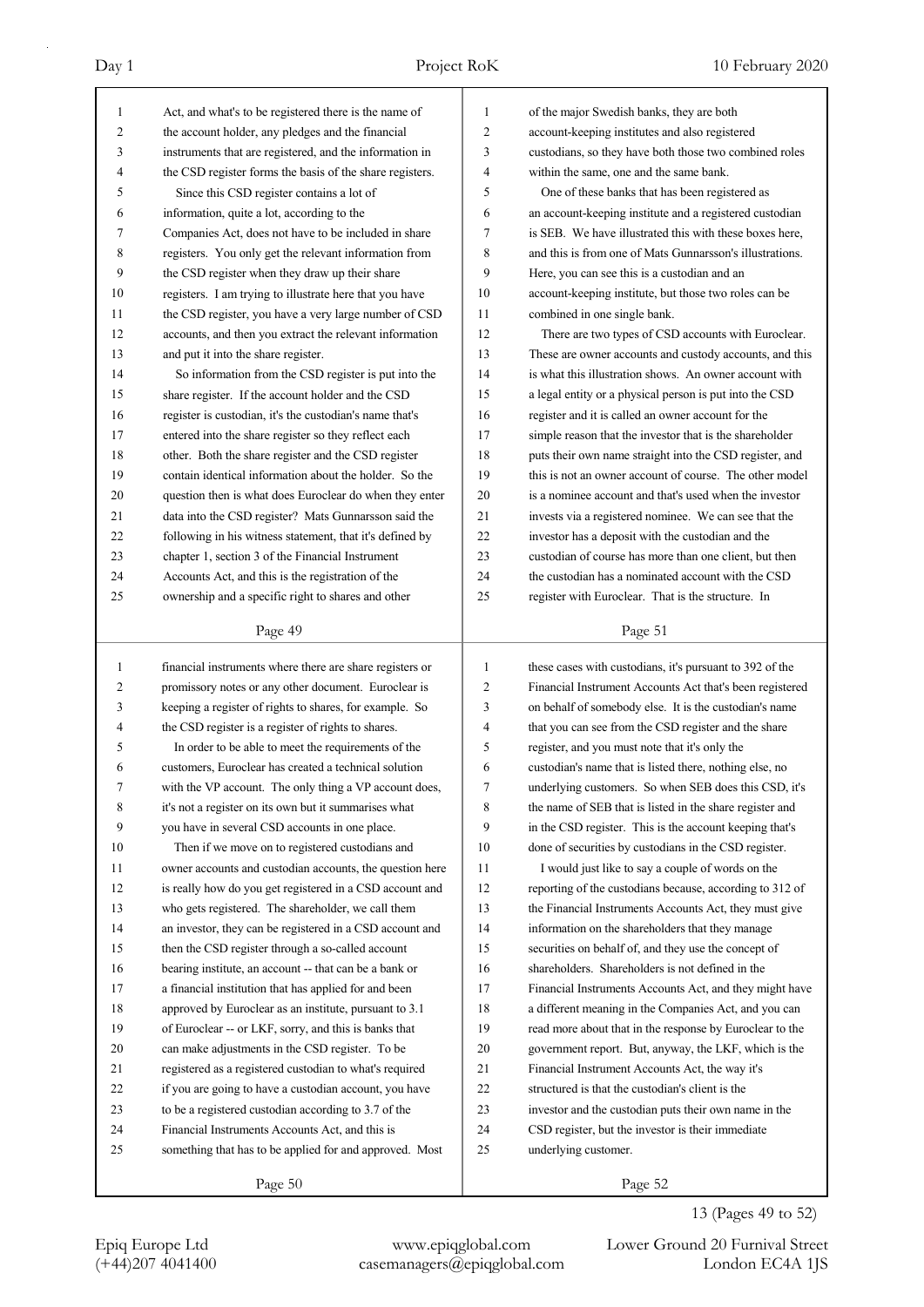| $\mathbf{1}$ | So if I would be the investor here, then the             | 1              | from the Financial Instruments Accounts Act. So          |
|--------------|----------------------------------------------------------|----------------|----------------------------------------------------------|
| 2            | custodian, Euroclear, which showed the (inaudible) has   | $\mathfrak{2}$ | Euroclear receives information from the custodians.      |
| 3            | an X number of shares in company B. But it's quite       | 3              | They have no opportunity whatsoever to check whether     |
| 4            | regular that the holdings are registered through         | $\overline{4}$ | this information is correct or not.                      |
| 5            | a nominee, and you see this on the right. So the         | 5              | This is something which highlighted specifically by      |
| 6            | sub-customer's clients is a customer they brought with   | 6              | Mats Gunnarsson -- during his examination in the         |
| 7            | an investor, and this is described in the comments to    | 7              | district court. As you can see from the comments to the  |
| 8            | 312 where it says that in practice it happens quite      | 8              | provision, Karin Norman's legal standards and            |
| 9            | often that the customer of the registered custodian is   | 9              | Mats Gunnarsson's statement and SEB's witness from this  |
| 10           | not the owner of the shares in itself, but it's another  | 10             | public list of registers, based on this register you     |
| 11           | custodian which has been written by the "final" or       | 11             | cannot say anything about who the underlying investor    |
| 12           | another custodian, and this is exactly what has been     | 12             | is. This is information which cannot be read from the    |
| 13           | illustrated here.                                        | 13             | public list of custodians. It should also be noted that  |
| 14           | In those situations, the sub-custodian in Sweden, in     | 14             | the public list of custodians is drafted quarterly, so   |
| 15           | our case the SEB, only have information about their      | 15             | the second after the custodians have reported the        |
| 16           | customer, not about the underlying investor. So the      | 16             | information to Euroclear to be included on this list the |
| 17           | question is what's the relationship between the          | 17             | register could have a completely different composition,  |
| 18           | sub-custodian to this obligation according to 312 to     | 18             | but this will already be requested one quarter later     |
| 19           | report the name of the shareholder? It follows from the  | 19             | when the list is compiled. What's important to keep in   |
| 20           | comments to 312 and 313 of the Financial Instruments     | 20             | mind in this case is that the CSD register has a legal   |
| 21           | Accounts Act. It follows from Karin Wallin's book, from  | 21             | effect but the public register has no legal effect, no   |
| 22           | her legal statement. It follows from Mats Gunnarsson's   | 22             | connection to this system.                               |
| 23           | statement and his two reports, and it's been conceded by | 23             | Right, if we move on to the chains of custodians,        |
| 24           | the applicants that in this situation the sub-custodian  | 24             | something which is described in great detail in the      |
| 25           | gives the name of the closest client, ie the name of the | 25             | first statement of Mr Gunnarsson. We have borrowed some  |
|              |                                                          |                |                                                          |
|              | Page 53                                                  |                | Page 55                                                  |
|              |                                                          |                |                                                          |
|              |                                                          |                |                                                          |
| 1            | original custodian, and the comments to 312, something   | $\mathbf{1}$   | of the figures used in his witness statement. This is    |
| 2            | which follows from this $CMC(?)$ , an institute which is | $\overline{c}$ | an illustration of quite a regular situation. At the     |
| 3            | registered as a custodian of the nominee account can     | 3              | top we have the investor listed here as the owner of     |
| 4            | often not receive the information, but the underlying    | 4              | securities, which retains a custodian and the first      |
| 5            | chain of owners from its "customer" the foreign          | 5              | custodian in this chain is something we called           |
| 6            | institute, they cannot provide any information about the | 6              | an original custodian. So the custodian which has the    |
| 7            | ultimate owner. In these cases, the name of the foreign  | 7              | owner registered in its register, so this is the first   |
| 8            | custodian is listed in the register.                     | 8              | tier in such a structure.                                |
| 9            | So this is the regular model. When you send the          | 9              | The original custodian retains sub-custodians on         |
| 10           | request, the sub-custodian reports the name of the       | 10             | different continents in this example and the             |
| 11           | original custodian, which takes us to the public list of | 11             | sub-custodians in different countries, they list the     |
| 12           | custodians or nominees. According to 313 in the same     | 12             | original custodian in their registers. These             |
| 13           | Act, Euroclear for every CSD company they should         | 13             | sub-custodians in their turn they can retain new         |
| 14           | quarterly compile a list of shareholders which hold more | 14             | sub-custodians, which is quite usual in Sweden due to    |
| 15           | than 500 nominee registered companies in the same        | 15             | the Financial Instruments Accounts Act and Euroclear's   |
| 16           | associated company, which means that Euroclear uses      | 16             | structure.                                               |
| 17           | their right, according to 312, to collect information    | 17             | On this illustration Euroclear would be in a new box     |
| 18           | from the custodians. As we have just presented, the      | 18             | below the Swedish sub-custodian, so every element in     |
| 19           | custodian they register the direct underlying customer   | 19             | this chain every link of this chain have their own       |
| 20           | and investor are a different custodian. This             | 20             | registers, their own process and they only list the      |
| 21           | compilation of information this is what becomes the      | 21             | closest underlying customer.                             |
| 22           | public list of custodians and the public list of         | 22             | In this example it's only the original custodian         |
| 23           | custodians has no relation whatsoever to the CSD         | 23             | which holds information who the investor is and it's     |
| 24           | register which is held by Euroclear. The public list of  | 24             | only in the jurisdiction of the original custodian where |
| 25           | custodians has no legal effect, which follows directly   | 25             | the authorities can request this information, correct    |

14 (Pages 53 to 56)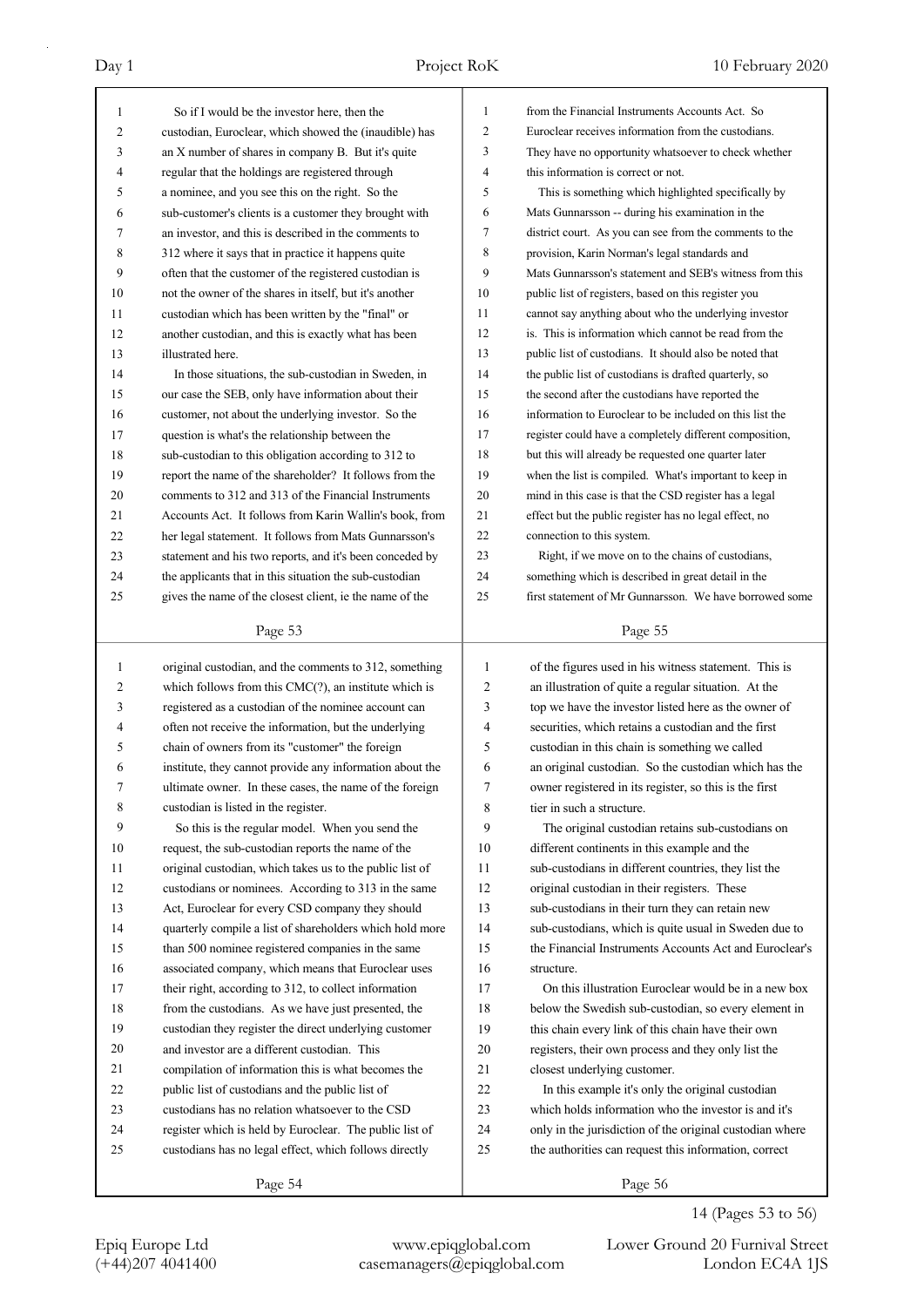| 1            | information, reliable information about who the investor                 | 1              | like to ask you to take your clothes with you.              |
|--------------|--------------------------------------------------------------------------|----------------|-------------------------------------------------------------|
| 2            | is by contacting the original custodian.                                 | $\mathbf{2}$   | $(11.40 \text{ am})$                                        |
| 3            | The last chain here, the sub-custodian has only                          | 3              | (The luncheon adjournment)                                  |
| 4            | limited information about who the sub-custodian in                       | 4              | $(12.45 \text{ pm})$                                        |
| 5            | Europe is, as we fully continue considering this system.                 | 5              | SVEN JÖNSON: Before we proceed, let me raise an issue which |
| 6            | This means that these systems are not transparent, this                  | 6              | has to both parties. This is about the consequential        |
| 7            | is the way the Swedish system looks like and therefore                   | 7              | position on the written materials of the district court,    |
| 8            | Swedish system for nominally registered shares is not                    | 8              | in case of what you say in the letter of appeal and the     |
| 9            | correct.                                                                 | 9              | responsive letter of appeal, whether it covers what you     |
| 10           | Let us present how the transactions are done and how                     | 10             | have said in the district court. Apart from the             |
| 11           | they are reflected in the different elements of the                      | 11             | evidence which specifically has been submitted here, but    |
| 12           | chain. This is something which was presented by                          | 12             | how it should relate to what was said to the                |
| 13           | Mr Gunnarsson. At the top you have a custodian with                      | 13             | THE INTERPRETER: The microphone is not on.                  |
| 14           | an account with Euroclear. 550 shares held by the                        | 14             | SVEN JÖNSON: If the situation is different we would like to |
| 15           | custodian in the shareholders' register, which is                        | 15             | know.                                                       |
| 16           | synonymous to the CSD register.                                          | 16             | MR NILSSON: We do not expect the Court of Appeal to delve   |
| 17           | Next tier in the custodians' register they see that                      | 17             | into what the district court  we will refer to the          |
| 18           | the list the customer has three customers, two physical                  | 18             | specific facts in our opening statement, obviously we       |
| 19           | persons 25 shares each and a foreign bank which the                      | 19             | want the court to take into this account                    |
| 20           | custodian holds 500 shares. So if Euroclear would                        | 20             | SVEN JÖNSON: If there is anything else in addition to what  |
| 21           | request the information from this ABC custodian,                         | 21             | has filed then we would like to know                        |
| 22           | according to 3.12 they have to provide Euroclear with                    | 22             | THE INTERPRETER: The microphone is not on.                  |
| 23           | names of the two physical persons and the name of the                    | 23             | MR FOERSTER: We will refer specifically to the exhibits     |
| 24           | foreign custodian.                                                       | 24             | which we would like the Court of Appeal to consider.        |
| 25           | Next tier we have the foreign bank, they have three                      | 25             | SVEN JÖNSON: Before we conclude today's programme I would   |
|              |                                                                          |                |                                                             |
|              | Page 57                                                                  |                | Page 59                                                     |
|              |                                                                          |                |                                                             |
|              |                                                                          |                |                                                             |
| $\mathbf{1}$ | customers. Two have 100 shares each, one has 300                         | $\mathbf{1}$   | like to exchange words with a counsel representing each     |
| 2            | shares. What happens if transactions take place if the                   | 2              | party regarding the issue. Having said that, I pass         |
| 3            | ABC's customers, the Swedish custodian, if they sell or                  | 3              | word to the counsel.                                        |
| 4            | buy shares between themselves. If one of the physical                    | $\overline{4}$ | Submissions by MR AXELRYD                                   |
| 5            | persons sells their shares to the foreign bank then                      | 5              | MR AXELRYD: In this section we will deal with issue why the |
| 6<br>7       | obviously the balance on the accounts is registered at<br>the custodian. | 6              | assets in Sweden don't belong to Kazakhstan. And            |
|              |                                                                          | 7              | debtors' chain has to be respected, it's not possible to    |
| 8            | However, the nominee count at Euroclear would still                      | 8              | skip one or several elements in this chain. Every           |
| 9            | reflect 550 shares, because this has never changed. ABC                  | 9              | debtor in a chain of debtors has rights with respect to     |
| 10           | still holds 550 shares on behalf of its customers if the                 | 10             | its counterparty and these are the rights which can be      |
| 11           | customers of the foreign custodian were to buy and sell                  | 11             | attached on behalf of the debtor.                           |
| 12           | shares, for example the customer with 100 shares would                   | 12             | The acquisition structure through which the NBK has         |
| 13           | sell shares to the customer with 300 shares you wouldn't                 | 13             | invested in Swedish securities means that there is          |
| 14           | make any difference in terms of the sub-custodian's                      | 14             | a debtors' chain which consists of several elements, it     |
| 15           | levels, ABC's, and there won't be any changes to the CSD                 | 15             | does not mean that Kazakhstan can be considered to be       |
| 16           | register of Euroclear or to the shareholders' register.                  | 16             | the owner of some identified Swedish securities. In the     |
| 17           | The only thing you can be certain of is that when                        | 17             | meaning of the enforcement code for 17. This follows        |
| 18           | a transaction take place the transaction will always be                  | 18             | from the Swedish and Kazakh law, and I will come back to    |
| 19           | visible in the original custodian's register. This is                    | 19             | this in the closing statement, but now will present the     |
| 20           | the only thing you can know for certain.                                 | 20             | factual circumstances which are relevant in order to        |
| 21           | This actually what I wanted to say with respect to                       | 21             | establish that the attached systems in Sweden did not       |
| 22           | this. Maybe it's a bit early.                                            | 22             | belong to Kazakhstan.                                       |
| 23           | SVEN JÖNSON: Let's break for lunch. We will reconvene at                 | 23             | Karl will present the corresponding facts with              |
| 24           | 12.45.                                                                   | 24             | respect to England and Kazakhstan.                          |
| 25           | The courtroom will be locked during lunch. I would                       | 25             | The general structure in Sweden is just like Karl           |

15 (Pages 57 to 60)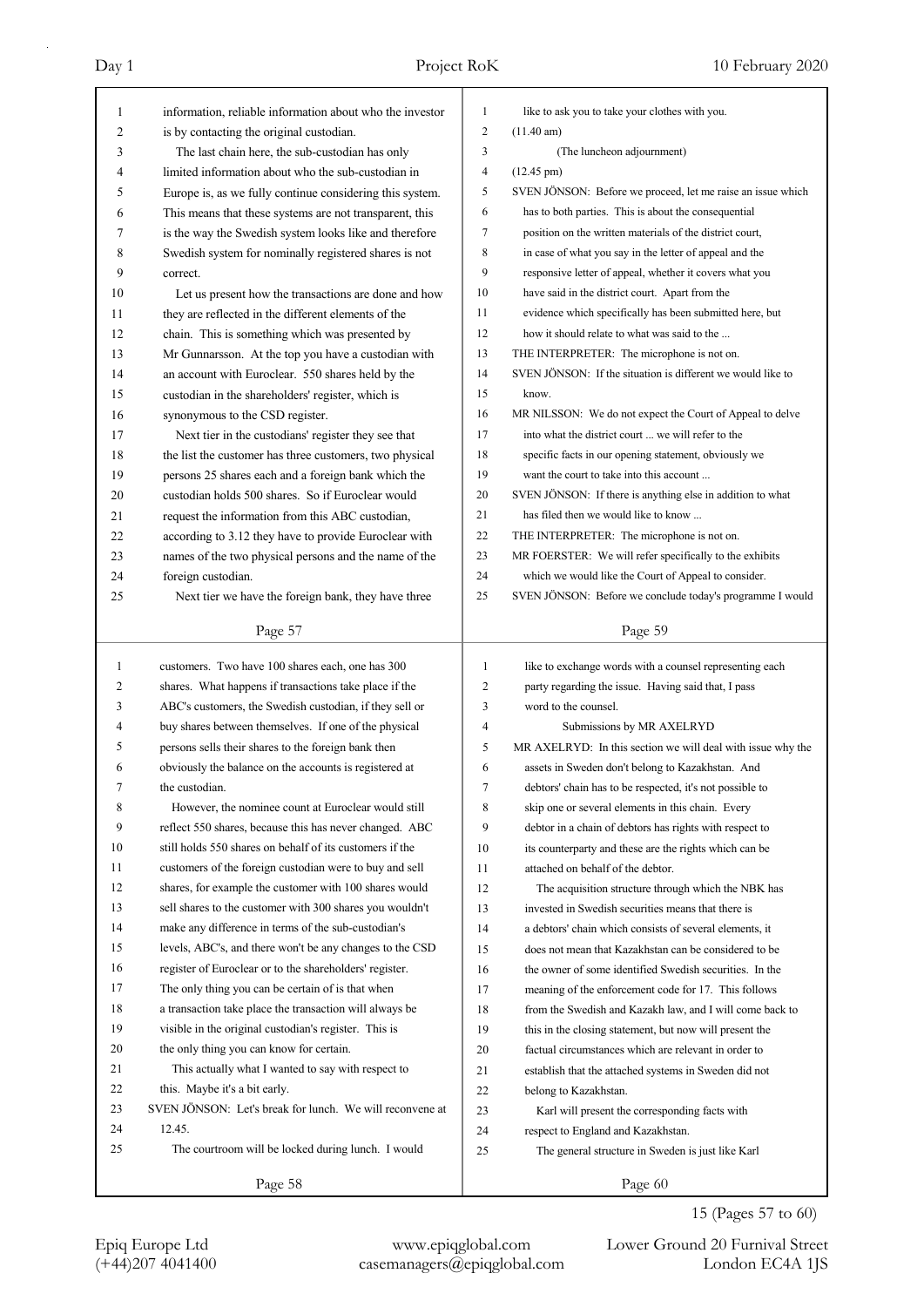| 1  | presented before lunch. BNY have retained SEB as         | 1              | Then you have an interesting box which has safe          |
|----|----------------------------------------------------------|----------------|----------------------------------------------------------|
| 2  | a custodian in Euroclear with respect to BNY's           | 2              | custody account number. Then you have number and this    |
| 3  | investments in Swedish securities on behalf of           | 3              | is the number of the safe custody account and this is    |
| 4  | themselves and their customers. These securities are     | $\overline{4}$ | relevant to this case.                                   |
| 5  | registered with SEB as custodian and Euroclear, BNY's    | 5              | Below you see "Account holder". As you can see it's      |
| 6  | claim to the assets from SEB follow from SEB's accounts  | 6              | BNY, Bank of New York Mellon, who is the account holder. |
| 7  | register. In SEB's accounts register, BNY has opened     | 7              | Below that, you see something called "Account            |
| 8  | a number of accounts for which BNY's claim to the        | 8              | description". We will come back to the account           |
| 9  | securities follow. One of these accounts is the CSD      | 9              | description but already at this stage it should be noted |
| 10 | accounts. Let's look that bank statement for this        | 10             | that BNY is the party which has given this description   |
| 11 | account and then we will look at an example of a public  | 11             | to this account and BNY is at liberty to give any        |
| 12 | shareholders' register and an example of an official     | 12             | description to this account. This will follow from the   |
| 13 | nominee register and then I will move on to my           | 13             | statement of Catharina Buresten from SEB in the district |
| 14 | conclusions.                                             | 14             | court. The custody account is a so-called segregated     |
| 15 | When I will present the bank statement, the              | 15             | custody account which SEB opened in BNY's name, but on   |
| 16 | shareholders' register and the custodian register we     | 16             | behalf of the customer.                                  |
| 17 | will identify certain circumstances which have to do     | 17             | BNY is not registered as the owner of the securities     |
| 18 | with series A shares in SHB. This situation is           | 18             | but it is intimated where which it holds right on behalf |
| 19 | applicable to all the securities which are relevant for  | 19             | of underlying customer. This follows from questions and  |
| 20 | the case. We decided to illustrate the shares with       | 20             | answers in NCP's report dated 10 April 2018. You find    |
| 21 | respect to the shares in SHB, because in terms of the    | 21             | this report in tab 84 of binder 2. Under 84 we have      |
| 22 | value this was the largest asset registered, this is the | 22             | this document and you can see that SEB's document and on |
| 23 | account.                                                 | 23             | the left-hand side it's addressed to Karl Guterstam and  |
| 24 | The securities of the type and the quantity are          | 24             | myself and we have highlighted in yellow certain answers |
| 25 | listed in the decision of the enforcement agency dated   | 25             | to a question.                                           |
|    |                                                          |                |                                                          |
|    | Page 61                                                  |                | Page 63                                                  |
|    |                                                          |                |                                                          |
|    |                                                          |                |                                                          |
| 1  | 6 September 2017. There are very few securities which    | $\mathbf{1}$   | The question was or the claim made:                      |
| 2  | do not follow from this decision but they follow from    | 2              | "SEB has information about who SEB's customer is         |
| 3  | the EA's decision dated 12 June 2018. We will not        | 3              | which follows from SEB's register. In this case an       |
| 4  | present this detail we'll not comment on this decision   | 4              | international custodian BNY is noted as owner in SEB's   |
| 5  | but obviously the NBK claims have the same objections    | 5              | register."                                               |
| 6  | with respect to all of the securities covered by the May | 6              | SEB's answer is as follows:                              |
| 7  | decisions. The EA's decision dated 6 September 2017 had  | 7              | "BNY retains SEB for holding of their own Swedish        |
| 8  | been submitted in this case as exhibit 10 and is found   | 8              | securities and its customers' Swedish assets for deposit |
| 9  | under tab 50 in binder 1. Let's have a look at this      | 9              | of BNY's customers' Swedish assets, but BNY instructed   |
| 10 | binder. This is the thicker of the two binders which     | 10             | SEB to open segregated custodian accounts and SEB to     |
| 11 | have been filed by Kazakhstan.                           | 11             | process them for their underlying customers. Such        |
| 12 | You can see here that's the decision of the EA dated     | 12             | deposits are opened in BNY's name but on behalf of       |
| 13 | 6 September 2017 and we have highlighted the measure in  | 13             | customer. For each depot a shortened name and address    |
| 14 | yellow. You can see that there is a reference to the     | 14             | stated, it's stated by BNY so it's BNY which decides the |
| 15 | property (inaudible) and shares according to             | 15             | accounts' description. Therefore BNY is not registered   |
| 16 | attachment 1. Let's move on to attachment 1, which is    | 16             | in SEB's custody system as owner of the securities of    |
| 17 | found on page 606. You can see here that it's SEB,       | 17             | these accounts but as an intermediary which holds the    |
| 18 | SEB's securities. You see that it says "Statement of     | 18             | assets on behalf of the underlying customer."            |
| 19 | securities". This account we are talking about on the    | 19             | Flipping on to the next page, the claim from Frank,      |
| 20 | left-hand side under SEB's logo you see that this        | 20             | under 3:                                                 |
| 21 | document is addressed to BNY, so the recipient of this   | 21             | "SEB's customer give their own account description       |
| 22 | BNY.                                                     | 22             | for their customers. This description has no legal       |
| 23 | On the right-hand side that it was printed on            | 23             | effect on certain -- SEB's customers decides for         |
| 24 | 6 September 2017 and this is holding per the             | 24             | themselves how to say the account description for their  |
| 25 | 5 September 2017.                                        | 25             | respective accounts in SEB's system. We don't make any   |
|    | Page 62                                                  |                | Page 64                                                  |

16 (Pages 61 to 64)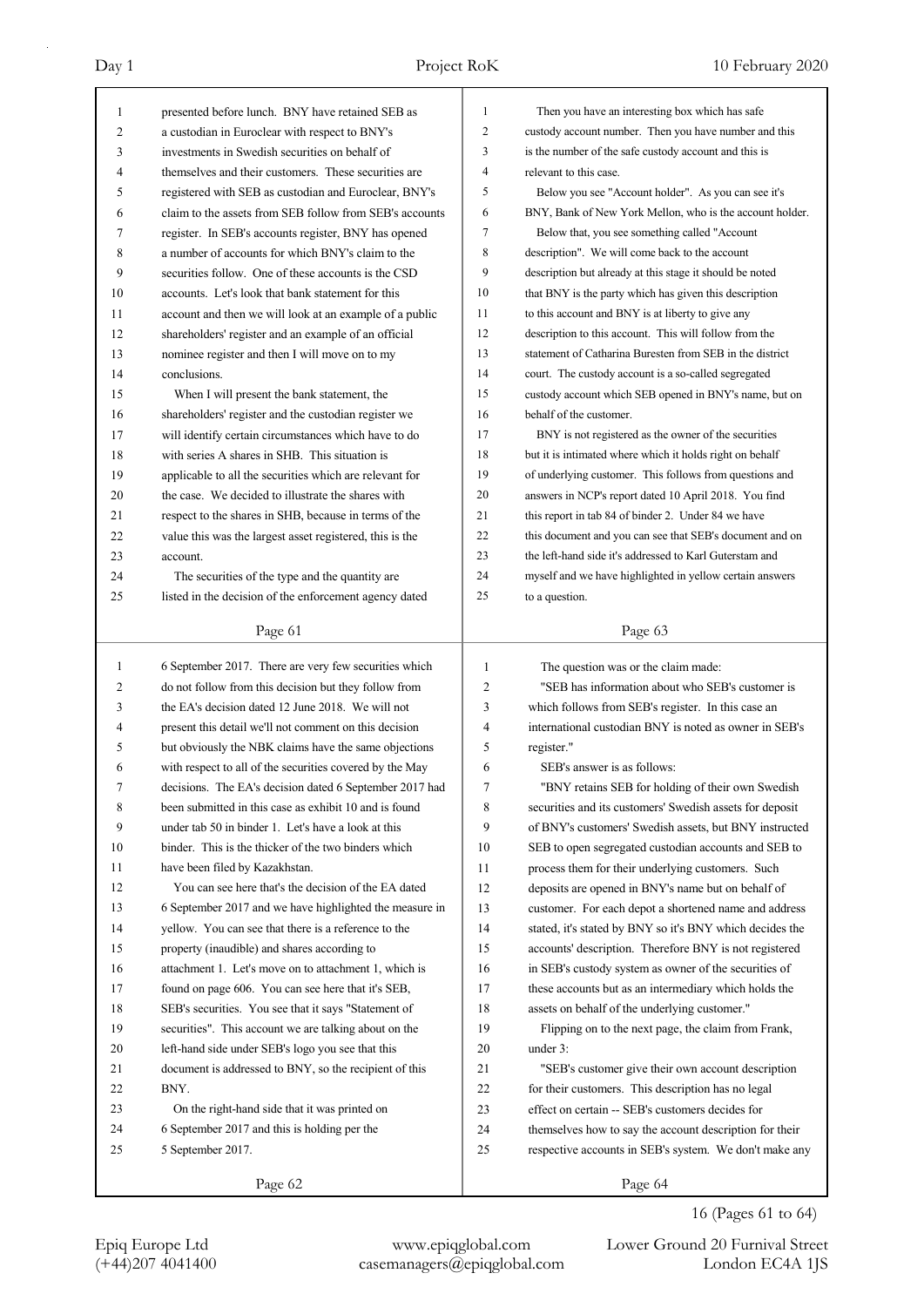| $\mathbf{1}$   | statement of the legal effect of that."                  | $\mathbf{1}$   | the chapter 1, paragraph 10 of the Companies Act should  |
|----------------|----------------------------------------------------------|----------------|----------------------------------------------------------|
| 2              | Let's go back to tab 50 in binder 1, if you turn         | $\overline{2}$ | be registered, also in accordance with the Financial     |
| 3              | back to the statement of securities we can see that      | 3              | Instruments Accounts Act, which I will be calling LKF.   |
| 4              | there is a list of different securities.                 | $\overline{4}$ | Euroclear is Sweden's CSD, the account keeping and       |
| 5              | First it says "Rights", in the top left corner and       | 5              | account keeps these shares on the CSD account. Account   |
| 6              | here you will see assigning rights in  and the value     | 6              | keeping of financial instruments is defined in           |
| 7              | of this is about 250,000 SEK. Next, highlighted in       | 7              | chapter 1, paragraph 3 of the LKF as registration in the |
| 8              | yellow is Swedish shares. If you look at the type of     | 8              | CSD register of ownership right and special rights to    |
| 9              | shares in general, you can see that these are shares in  | 9              | such financial instruments for which stock certificates, |
| 10             | Alfa Laval, Assa Abloy, Electrolux, SHB, SEB et cetera.  | 10             | promissory notes or other corresponding documents have   |
| 11             | On page 607, the next page you can, for example, see     | 11             | not been issued.                                         |
| 12             | that you have shares in Handelsbanken. Series A, and     | 12             | Apart from account keeping, Euroclear holds the          |
| 13             | these are holdings registered value of 2,441,320 shares. | 13             | shareholders' register for the company so Euroclear has  |
| 14             | As you see the share numbers are not listed. There are   | 14             | a CSD register of owners' rights and special rights of   |
| 15             | no other specifications with respect to those shares.    | 15             | the shares. The CSD register has a constitutive effect,  |
| 16             | Under the quantities given of the shares of a certain    | 16             | that the registration in this register, for example,     |
| 17             | kind, because this is fungible property, series A shares | 17             | owner as custodian has legal effect. This follows from   |
| 18             | in Handelsbanken are completely exchangeable to          | 18             | chapter 6 in LKF, which is also called legal effect of   |
| 19             | different series A shares in Handelsbanken. This is      | 19             | registration.                                            |
| 20             | important for the legal analysis which we will come back | 20             | When the shares for the first time are registered in     |
| 21             | to in our closing statement. Which means that            | 21             | the CSD register the financial instrument becomes        |
| 22             | Kazakhstan cannot be considered to have the rights of    | 22             | a right which is separate from the company and after     |
| 23             | ownership in the meaning of the enforcement code for 17. | 23             | this creation three the CSD register still determines    |
| 24             | It should also be noted that there is a code below       | 24             | who can claim this right to the share that is the        |
| 25             | Handelsbanken in the left-hand side column. It says      | 25             | company which had issued the companies.                  |
|                |                                                          |                |                                                          |
|                | Page 65                                                  |                | Page 67                                                  |
|                |                                                          |                |                                                          |
|                |                                                          |                |                                                          |
| 1              | SE0007100599. This is called ISN code, all shares in     | $\mathbf{1}$   | Wallin-Norman commend the creation of the financial      |
| $\overline{c}$ | Handelsbanken in series A have this code.                | 2              | instrument as follows in their book, Kontoratt.          |
| 3              | The fact that this is fungible property, this is         | 3              | Just when issue and understand promissory notes, the     |
| $\overline{4}$ | something which follows from the preparatory works in    | 4              | promissory notes in the meaning of the Promissory Notes  |
| 5              | the government bill 2013 [I did not get the number].     | 5              | Act, when they are sent out from the issuer through the  |
| 6              | You can see the following. The financial                 | 6              | bank to the investment which has signed up for the       |
| 7              | instrument, which is an account kept by Euroclear,       | 7              | issue -- for the  for the financial instruments kept     |
| 8              | specified at a number and type. However, it's not        | 8              | in the account happens when it's delivered to the        |
| 9              | possible to make a distinction between the two           | 9              | investors. At this point when it has been registered at  |
| 10             | instruments of the same nature. Therefore this           | 10             | the enquiries CSD account, this is when the instrument   |
| 11             | instrument of the same nature is fungible property, just | 11             | becomes account capital in the meaning of LKF. Before    |
| 12             | as money trade in financial systems is also fungible     | 12             | that there are no independent financial instruments from |
| 13             | property. That is the financial instrument is not        | 13             | the issuer which could be subject of someone's ownership |
| 14             | individually designated in the agreement between the     | 14             | right. Which could then mean the ownership to newly      |
| 15             | parties. The reflection which can be made here that you  | 15             | issued instruments does not appear until there have been |
| 16             | have an agreement with respect to non-individually       | 16             | account kept.                                            |
| 17             | determined private property, when does ownership appear? | 17             | The position of them can be clear that the share         |
| 18             | At delivery if you can identify the goods.               | 18             | existed as an independent right through the registration |
| 19             | Page 609 on the right-hand side, you can see that        | 19             | of the CSD register, means that the dematerialised share |
| 20             | the total market value for the shares at the time was    | 20             | is on the CSD register in Euroclear.                     |
| 21             | 785 million SEK(?).                                      | 21             | Another issue is that the shares should be               |
| 22             | The instruments which required for their acquisition     | 22             | considered to be located where the original custodian    |
| 23             | structure, they consist of shares in large listed        | 23             | keeps his accounts register. This is where the           |
| 24             | Swedish companies. All of these companies are so-called  | 24             | investors' asset is located, the investors' located      |
| 25             | CSD companies, which means that the shares according to  | 25             | exists where the investors claim to the share is located |

17 (Pages 65 to 68)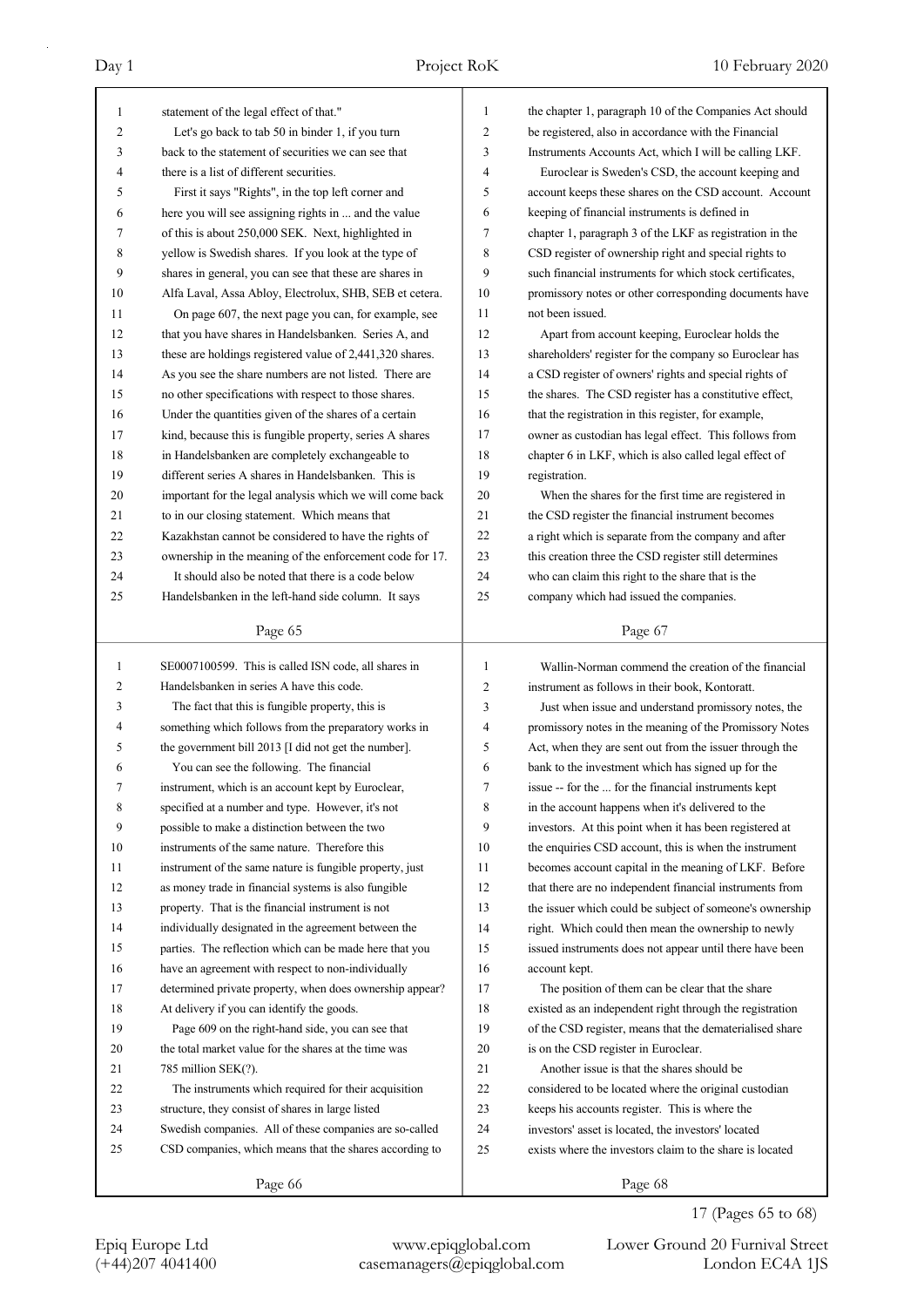| 1             | at the original custodian. My colleague will come back   | 1  | intermediary they have obligation with respect to their  |
|---------------|----------------------------------------------------------|----|----------------------------------------------------------|
| 2             | to that.                                                 | 2  | principal. These obligations are regulated through       |
| 3             | If a shareholder nominee registers its shares, it's      | 3  | a contract between the custodian and the principal. The  |
| 4             | the custodian and not the shareholder which is entered   | 4  | assets which were attached by the EA were normally       |
| 5             | by Euroclear in the CSD, registered in the shareholders' | 5  | registered with SEB as a custodian and they were found   |
| 6             | register this follows from chapter 3 in the LKF and 3.14 | 6  | on SEB's nominee count in Euroclear's CSD register.      |
| 7             | in the Companies Act.                                    | 7  | This is an undisputed fact, but let's have a look at     |
| 8             | So the custodian can dispose of the shares. The          | 8  | Handelsbanken shareholders' register, which is found in  |
| 9             | custodian has the right to receive dividends, et cetera, | 9  | binder 1, tab 69.                                        |
| 10            | from this share which follows from -- let me go to LKF   | 10 | This an extract from exhibit 43 at the district          |
| 11            | and so called presumption of ownership right, which      | 11 | court. You can see the presiding judge's question we     |
| 12            | means that the registration in itself means that the     | 12 | would like to refer to the entire shareholders' register |
| 13            | custodian has the right to dispose of the shares. It's   | 13 | but will not present all of it, this is just an extract. |
| 14            | the custodian who can sell the shares which follows from | 14 | If you look at page 799, at the top on the left, it says |
| 15            | 3.10 and 6.1 of the LKF.                                 | 15 | that it's a public shareholder register for              |
| 16            | 3.10 says for nominee registered financial               | 16 | Handelsbanken.                                           |
| 17            | instrument chapter 6 applies. What chapter 6 paragraphs  | 17 | On the right you can see that it is per                  |
| 18            | 1 and 4 should refer to the custodian. In 6.1            | 18 | 29 December 2017 and then you have two different tables. |
| 19            | presumption of ownership right, the one which says:      | 19 | The first table on the left, where you see that we       |
| 20            | "(Inaudible) access without limitations which follow     | 20 | have highlighted in yellow series A shares and the       |
| 21            | from the account should be considered to have the rights | 21 | ISN code, so this is the same code as the code which was |
| 22            | of disposal of financial instrument."                    | 22 | found in the securities which we considered a minute     |
| 23            | The registration as a custodian also means that          | 23 | ago. So all these series A shares have the same code.    |
| 24            | economic rights linked to the shares are due to the      | 24 | If we flip the page we can see that SEB is               |
| 25            | custodian. For example, the custodian has rights to      | 25 | a registered custodian for about 633,572,683 shares of   |
|               |                                                          |    |                                                          |
|               | Page 69                                                  |    | Page 71                                                  |
|               |                                                          |    |                                                          |
|               |                                                          |    |                                                          |
| 1             | dividends and the selling rights on new issues, this     | 1  | Handelsbanken series A.                                  |
| 2             | follows from chapter 5, paragraph 39 of the              | 2  | This shareholder register is compiled alphabetical.      |
| 3             | Companies Act. You can see the quote on the screen, you  | 3  | If you go through the shareholders' register you can see |
| 4             | can see that it's the custodian which has the right to   | 4  | that BNY is not registered as an owner in Handelsbanken, |
| 5             | dividends, for example.                                  | 5  | the same obviously applies for Kazakhstan. Out of about  |
| 6             | We will look at one decision from the EA. They made      | 6  | 633 million shares, series A in Handelsbanken which were |
| $\mathcal{L}$ | a decision with respect to the dividends which the       | 7  | registered at Euroclear's CSD account, SEB's account.    |
| 8             | issuer, ie the company, has said the dividends which     | 8  | EA has sold 2,421,420 as part of this case, the question |
| 9             | still have not been paid out. As you can see here, it    | 9  | from NBK is how can the EA know that the shares which    |
| 10            | follows from 4.39 of the Companies Act, it's the         | 10 | were sold after the attachment that they were the shares |
| 11            | custodian which has the right to the dividend. The       | 11 | which were acquired through the relevant acquisition     |
| 12            | dividends have not been paid out, so what has been       | 12 | structure? There's not even a claim in this case about   |
| 13            | attached?                                                | 13 | how these shares were acquired so that Kazakhstan        |
| 14            | It does not mean that the custodian is a registered      | 14 | acquired ownership rights with respect to the shares and |
| 15            | owner of the shares in the Euroclear. The custodian is   | 15 | that the shares which were acquired through this         |
| 16            | registered as intermediary and holds on to shares on     | 16 | structure were in any case mixed with exactly the same   |
| 17            | behalf of a third party. It follows from 3.9 and LKF     | 17 | shares in SEB's account in Euroclear and the identity    |
| 18            | a custodian is not registered as an owner but on behalf  | 18 | and therefore the rights of ownership has ceased to      |
| 19            | of the person.                                           | 19 | exist.                                                   |
| 20            | That is the custodian is entered into the system         | 20 | This blending has happened with the shares which         |
| 21            | instead of the owner. This means that all the CSD        | 21 | could be BNY's own investments and BNY's investments on  |
| 22            | accounts or the nominee accounts have this type of       | 22 | behalf of other investors. We'll come back to this       |
| 23            | notes. So if SEB is declared bankrupt their creditors    | 23 | documentation in a second, which will show this exact    |
| 24            | are protected and therefore this has been made distinct  | 24 | point.                                                   |
| 25            | from SEB's property. Because they are acting as          | 25 | Like we have said before, SEB is an intermediary.        |

18 (Pages 69 to 72)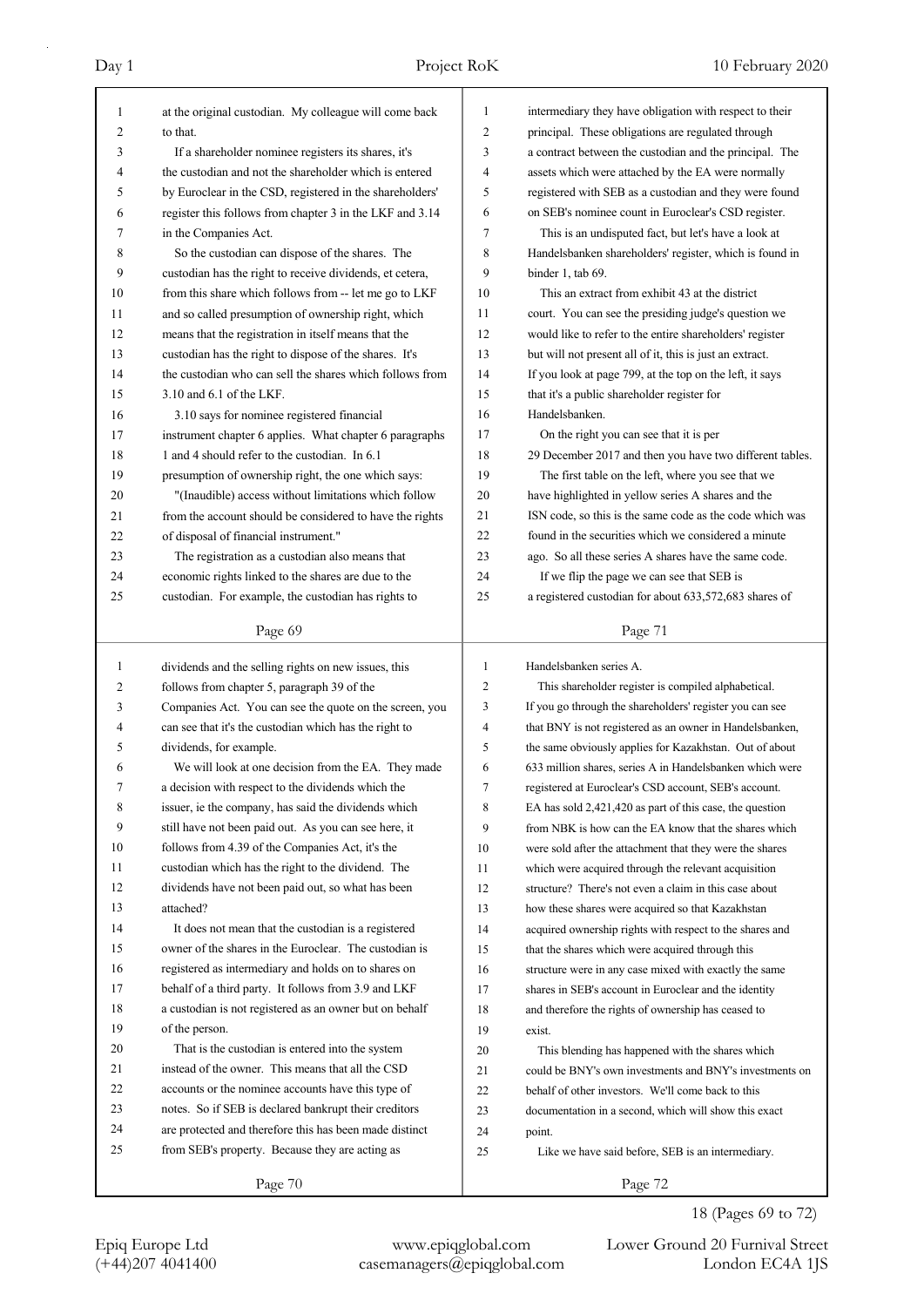| $\mathbf{1}$ | Have obligation in accordance to 3.13 in LKF. They have  | 1  | list, which is found in page 789. This is at the bottom  |
|--------------|----------------------------------------------------------|----|----------------------------------------------------------|
| 2            | obligation to provide Euroclear with information about   | 2  | of page 789, in the last position. This position         |
| 3            | its underlying customer and according to 3.13 in the LKF | 3  | reflects the number of series A shares in Handelsbanken. |
| 4            | Euroclear in its turn have an obligation to have this    | 4  | Information which follows from this position is the      |
| 5            | register available to the public.                        | 5  | position which BNY in writing submitted to SEB -- sorry, |
| 6            | It follows from the quotes on the screen.                | 6  | correction, in a SWIFT message. This is part of BNY's    |
| 7            | This information, just like Karl said, is not a part     | 7  | claim to SEB with respect to 131 million series A shares |
| 8            | of the CSD register but this is a summary of the         | 8  | in Handelsbanken. This is based on this information,     |
| 9            | information which Euroclear receives from the            | 9  | the public register, and based on this the EA decided to |
| 10           | custodians. So this is a reflection of the custodian's   | 10 | attach and sell about 2.4 million of 640 million of      |
| 11           | account register. This is something which you can see    | 11 | these type of shares on SEB's account.                   |
| 12           | this public list of shareholders.                        | 12 | As you probably can see, it's unclear for us how the     |
| 13           | This list is called public custodian list by             | 13 | 2.4 million was selected out of the total amount of      |
| 14           | Euroclear. It has been filed as exhibit 40 in the        | 14 | 640 million shares. One share cannot be distinguished    |
| 15           | district court and you see an extract under tab 66 in    | 15 | from another share of the same nature, so how could they |
| 16           | binder 1. Let's have a look at that. If you look at      | 16 | have identified which shares allegedly were owned by the |
| 17           | page 754 you can see that this is a public register of   | 17 | Republic of Kazakhstan. But isn't this of any process    |
| 18           | nominees for Svenska Handelsbanken. On the right-hand    | 18 | that SEB registered 2.4 million shares in their          |
| 19           | side you can see that the date is 20 December 2017 and   | 19 | register? No, not in this respect. This is of no         |
| 20           | you see two tables on page 1. The table at the top       | 20 | importance at all. The registration of the account       |
| 21           | gives a total above issued securities and the table at   | 21 | doesn't cancel the blending on the CSD account, the CSD  |
| 22           | the bottom gives the share of the total number of        | 22 | account is the important one, this has legal effect this |
| 23           | securities which has been nominee registered and which   | 23 | where the share exists. The register does not create     |
| 24           | is covered by this summary. You can see that about       | 24 | any rights with respect to the issuer and it does not    |
| 25           | 64 per cent of all the shares in Handelsbanken were      | 25 | identify any specific share on the CSD account.          |
|              |                                                          |    |                                                          |
|              | Page 73                                                  |    | Page 75                                                  |
|              |                                                          |    |                                                          |
| $\mathbf{1}$ | nominee registered at the time.                          | 1  | The registration in SEB's register as opposed to the     |
| 2            | Moving on to page 755, the next page, on this page       | 2  | CSD register has no legal effect. This is only a piece   |
| 3            | you see the list of instruments for which BNY is         | 3  | of evidence which shows that there is a claim to certain |
| 4            | registered as a holder. The first one is the third from  | 4  | number of certain shares, a claim for fungible property. |
| 5            | the bottom on page 754. You see that BNY is registered   | 5  | The registration in SEB registers could be compared to   |
| 6            | as a holder because it says "BNY" and then you can see   | 6  | a note in a notepad. Such a note, it doesn't stop this   |
| 7            | that somewhere it says recording. But first it says      | 7  | blending of the shares from existing.                    |
| 8            | B-N-Y, which is BNY, Bank of New York Mellon, which is   | 8  | Let's have a brief look at the property work in          |
| 9            | the registered holder.                                   | 9  | common bill 2004/05:30. This is about which accounts     |
| 10           | If you look at the summary you can see that there        | 10 | should be with respect to applicable law. Where it's     |
| 11           | are a large number of positions where BNY holds the fact | 11 | stated:                                                  |
| 12           | is this entire document more or less covers all this     | 12 | "According to the so-called PRIMA principle the          |
| 13           | position. If you go over to the last page, which is      | 13 | physical aspect of the customers' disposal of the        |
| 14           | 781, you can see that up until the last position it is   | 14 | financial instruments which are managed by               |
| 15           | BNY who is registered holders until the last one, which  | 15 | an intermediary, they should be assessed in accordance   |
| 16           | is Bo Armstrong(?).                                      | 16 | with the law at the intermediary. The ownership follows  |
| 17           | If you add all these positions, you can see BNY's        | 17 | from the registration. This reference could indicate     |
| 18           | claim to SEB for about 131 million shares in             | 18 | that there is a question of a registration with          |
| 19           | Handelsbanken series A. As you can see from the          | 19 | a constitutive effect that is the ownership right        |
| 20           | statement from SEB which we considered earlier, BNY has  | 20 | follows from the registration. In such a case, for       |
| 21           | retained SEB to keep BNY's end customers' instruments so | 21 | example, only accounts which are supported by the LRF    |
| 22           | it's 131 shares where BNY has made their own investments | 22 | come into question."                                     |
| 23           | and also instruments where BNY has made investments on   | 23 | As it follows from the statement it's only the           |
| 24           | behalf of customers.                                     | 24 | accounts on the CSD register which has a legal effect    |
| 25           | Let's have a look at a specific position in this         | 25 | where the ownership and right follows from the           |
|              | Page 74                                                  |    | Page 76                                                  |

## 19 (Pages 73 to 76)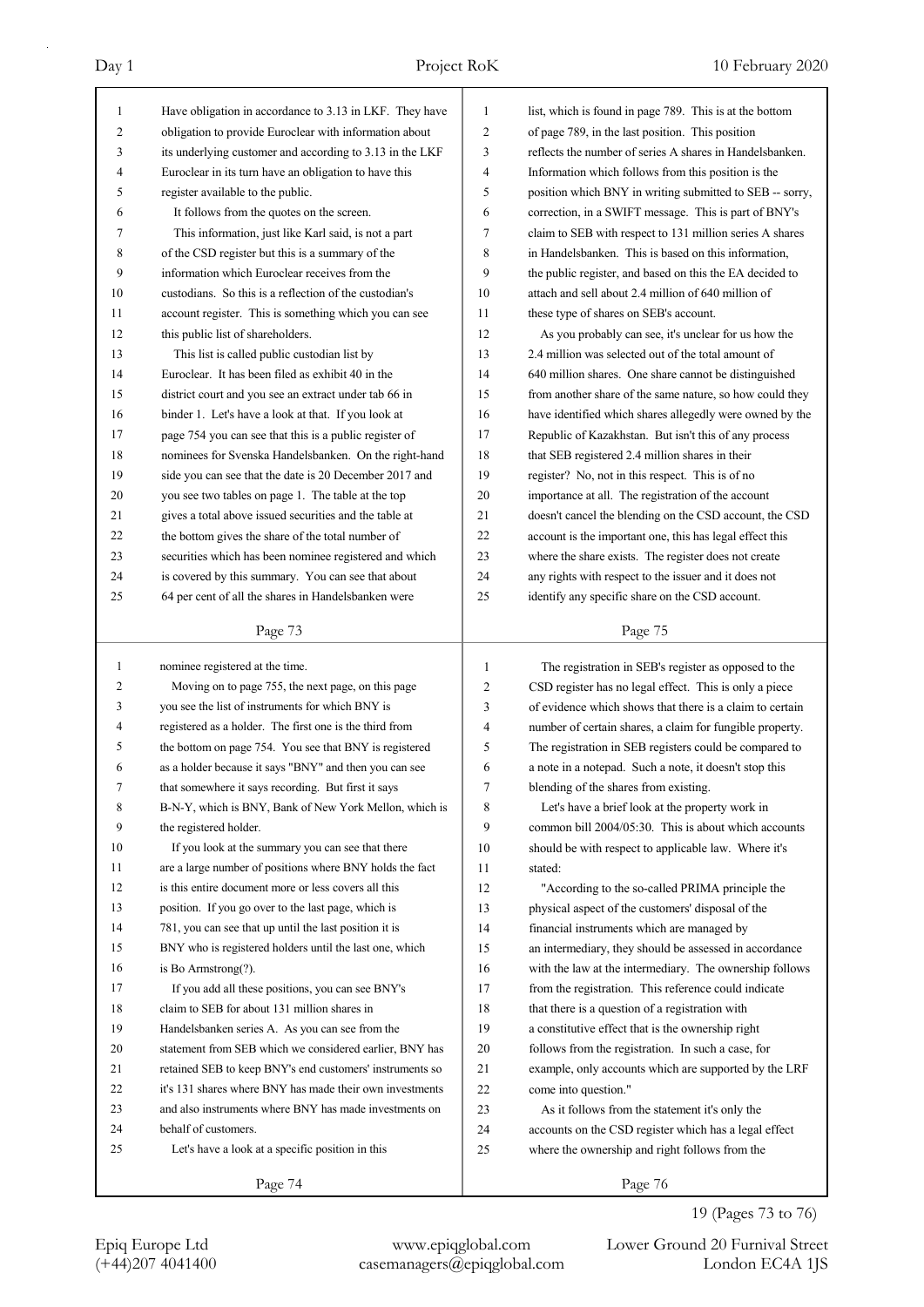| 16<br>17<br>18<br>19<br>20<br>21<br>22<br>23<br>24<br>25 | governed by English law. So foreign owners have foreign<br>rights of ownership to this Swedish and other Euroclear<br>registered financial instruments.<br>An underlying customer that the former custodian<br>does not even know who they are cannot lay any claim to<br>the custodian for shares in the CSD account. The<br>underlying customer only has a claim on delivery of<br>shares on their contractual counterparty. If the<br>contractual counterparty is located outside of Sweden -- | 17<br>18<br>19<br>20<br>21<br>22<br>23<br>24<br>25 | All these documents, what do they all have in<br>common? Well, they have one thing common. All<br>documents refer to when BNY Mellon in different -- when<br>they have referred to beneficiary of the national fund,<br>that is the Republic of Kazakhstan and that Kazakhstan<br>is the ultimate beneficiary of the national fund.<br>That's undisputed in this case and it's quite irrelevant<br>to the question of the right of ownership of the<br>specific assets. This case is about who has the right |
|----------------------------------------------------------|---------------------------------------------------------------------------------------------------------------------------------------------------------------------------------------------------------------------------------------------------------------------------------------------------------------------------------------------------------------------------------------------------------------------------------------------------------------------------------------------------|----------------------------------------------------|--------------------------------------------------------------------------------------------------------------------------------------------------------------------------------------------------------------------------------------------------------------------------------------------------------------------------------------------------------------------------------------------------------------------------------------------------------------------------------------------------------------|
|                                                          |                                                                                                                                                                                                                                                                                                                                                                                                                                                                                                   |                                                    |                                                                                                                                                                                                                                                                                                                                                                                                                                                                                                              |
|                                                          |                                                                                                                                                                                                                                                                                                                                                                                                                                                                                                   |                                                    |                                                                                                                                                                                                                                                                                                                                                                                                                                                                                                              |
|                                                          |                                                                                                                                                                                                                                                                                                                                                                                                                                                                                                   |                                                    |                                                                                                                                                                                                                                                                                                                                                                                                                                                                                                              |
|                                                          |                                                                                                                                                                                                                                                                                                                                                                                                                                                                                                   |                                                    |                                                                                                                                                                                                                                                                                                                                                                                                                                                                                                              |
|                                                          |                                                                                                                                                                                                                                                                                                                                                                                                                                                                                                   |                                                    |                                                                                                                                                                                                                                                                                                                                                                                                                                                                                                              |
|                                                          |                                                                                                                                                                                                                                                                                                                                                                                                                                                                                                   |                                                    |                                                                                                                                                                                                                                                                                                                                                                                                                                                                                                              |
|                                                          |                                                                                                                                                                                                                                                                                                                                                                                                                                                                                                   |                                                    |                                                                                                                                                                                                                                                                                                                                                                                                                                                                                                              |
|                                                          |                                                                                                                                                                                                                                                                                                                                                                                                                                                                                                   |                                                    |                                                                                                                                                                                                                                                                                                                                                                                                                                                                                                              |
|                                                          |                                                                                                                                                                                                                                                                                                                                                                                                                                                                                                   |                                                    |                                                                                                                                                                                                                                                                                                                                                                                                                                                                                                              |
|                                                          | law and the NBK's rights with respect to BNY are                                                                                                                                                                                                                                                                                                                                                                                                                                                  | 16                                                 | like to comment on them.                                                                                                                                                                                                                                                                                                                                                                                                                                                                                     |
| 15                                                       | Therefore Kazakhstan's rights are governed by Kazakh                                                                                                                                                                                                                                                                                                                                                                                                                                              | 15                                                 | this case. But since they have been invoked, we would                                                                                                                                                                                                                                                                                                                                                                                                                                                        |
| 14                                                       | regulated by a foreign law."                                                                                                                                                                                                                                                                                                                                                                                                                                                                      | 14                                                 | registered and therefore they are of no relevance to                                                                                                                                                                                                                                                                                                                                                                                                                                                         |
| 13                                                       | accordance to the applicable Swedish private law be                                                                                                                                                                                                                                                                                                                                                                                                                                               | 13                                                 | the contractual relationship or where the assets are                                                                                                                                                                                                                                                                                                                                                                                                                                                         |
| 12                                                       | the foreign custodian should in the majority of cases in                                                                                                                                                                                                                                                                                                                                                                                                                                          | 12                                                 | can draw the conclusion that none of this can impact on                                                                                                                                                                                                                                                                                                                                                                                                                                                      |
| 11                                                       | "The rights of the underlying owner with respect to                                                                                                                                                                                                                                                                                                                                                                                                                                               | 11                                                 | from the documents that the other side has invoked you                                                                                                                                                                                                                                                                                                                                                                                                                                                       |
| 10                                                       | You have another passage, which reads:                                                                                                                                                                                                                                                                                                                                                                                                                                                            | 10                                                 | You can just see the type of documents that have been --                                                                                                                                                                                                                                                                                                                                                                                                                                                     |
| 9                                                        | not the owners."                                                                                                                                                                                                                                                                                                                                                                                                                                                                                  | 9                                                  | The answer to that question is quite obviously no.                                                                                                                                                                                                                                                                                                                                                                                                                                                           |
| 8                                                        | customers, normally foreign financial institutions, are                                                                                                                                                                                                                                                                                                                                                                                                                                           | 8                                                  | on?                                                                                                                                                                                                                                                                                                                                                                                                                                                                                                          |
| 7                                                        | the register only has knowledge that some of the                                                                                                                                                                                                                                                                                                                                                                                                                                                  | 7                                                  | parties or the accounts that the assets were registered                                                                                                                                                                                                                                                                                                                                                                                                                                                      |
| 6                                                        | other securities it follows that the formal custodian in                                                                                                                                                                                                                                                                                                                                                                                                                                          | 6                                                  | impact on the contractual relationship between the                                                                                                                                                                                                                                                                                                                                                                                                                                                           |
| 5                                                        | "For shares in Swedish listed companies and for many                                                                                                                                                                                                                                                                                                                                                                                                                                              | 5                                                  | have talked about? Can Electrolux prospectus have any                                                                                                                                                                                                                                                                                                                                                                                                                                                        |
| 4                                                        | a look at quote from Karin Norman:                                                                                                                                                                                                                                                                                                                                                                                                                                                                | 4                                                  | between the parties or the underlying structure that we                                                                                                                                                                                                                                                                                                                                                                                                                                                      |
| 3                                                        | Mr Gunnarsson, Ms Buresten and others. Let's have                                                                                                                                                                                                                                                                                                                                                                                                                                                 | 3                                                  | any of these documents change the right of ownership                                                                                                                                                                                                                                                                                                                                                                                                                                                         |
| 2                                                        | presented by Karl in his presentation and he referred to                                                                                                                                                                                                                                                                                                                                                                                                                                          | 2                                                  | Initially you could ask yourself one question: can                                                                                                                                                                                                                                                                                                                                                                                                                                                           |
| $\mathbf{1}$                                             | they don't do that. This is something which was                                                                                                                                                                                                                                                                                                                                                                                                                                                   | $\mathbf{1}$                                       | mean.                                                                                                                                                                                                                                                                                                                                                                                                                                                                                                        |
|                                                          |                                                                                                                                                                                                                                                                                                                                                                                                                                                                                                   |                                                    |                                                                                                                                                                                                                                                                                                                                                                                                                                                                                                              |
|                                                          | Page 77                                                                                                                                                                                                                                                                                                                                                                                                                                                                                           |                                                    | Page 79                                                                                                                                                                                                                                                                                                                                                                                                                                                                                                      |
| 25                                                       | does not even know who the underlying customers are,                                                                                                                                                                                                                                                                                                                                                                                                                                              | 25                                                 | documents into context and explain to you what they                                                                                                                                                                                                                                                                                                                                                                                                                                                          |
| 24                                                       | follows specifically when you consider the fact that SEB                                                                                                                                                                                                                                                                                                                                                                                                                                          | 24                                                 | Swedish enforcement agency. I am going to put these                                                                                                                                                                                                                                                                                                                                                                                                                                                          |
| 23                                                       | between SEB's and BNY's underlying customer, this                                                                                                                                                                                                                                                                                                                                                                                                                                                 | 23                                                 | for a tax refund and it's a letter from SEB to the                                                                                                                                                                                                                                                                                                                                                                                                                                                           |
| 22                                                       | The fact that there is no association of claim                                                                                                                                                                                                                                                                                                                                                                                                                                                    | 22                                                 | register, a prospectus of Electrolux and in application                                                                                                                                                                                                                                                                                                                                                                                                                                                      |
| 21                                                       | else.                                                                                                                                                                                                                                                                                                                                                                                                                                                                                             | 21                                                 | deposit account in May and it is the list of the CSD                                                                                                                                                                                                                                                                                                                                                                                                                                                         |
| 20                                                       | and they have obligations with respect to BNY and no one                                                                                                                                                                                                                                                                                                                                                                                                                                          | 20                                                 | That is the account description in the safety                                                                                                                                                                                                                                                                                                                                                                                                                                                                |
| 19                                                       | we will hear that SEB acts as custodian to customer BNY                                                                                                                                                                                                                                                                                                                                                                                                                                           | 19                                                 | discuss now.                                                                                                                                                                                                                                                                                                                                                                                                                                                                                                 |
| 18                                                       | It will follow from the statement of an SEB officer,                                                                                                                                                                                                                                                                                                                                                                                                                                              | 18                                                 | that is going to prove that and that's what I want to                                                                                                                                                                                                                                                                                                                                                                                                                                                        |
| 17                                                       | claim between SEB and BNY's underlying customers.                                                                                                                                                                                                                                                                                                                                                                                                                                                 | 17                                                 | in any case they have invoked some pieces of evidence                                                                                                                                                                                                                                                                                                                                                                                                                                                        |
| 16                                                       | its customers' customers. There is no situation of                                                                                                                                                                                                                                                                                                                                                                                                                                                | 16                                                 | a specific right of ownership of the attached assets but                                                                                                                                                                                                                                                                                                                                                                                                                                                     |
| 15                                                       | its customer. SEB however has no rights with respect to                                                                                                                                                                                                                                                                                                                                                                                                                                           | 15                                                 | times, it's not clear how and when they acquired                                                                                                                                                                                                                                                                                                                                                                                                                                                             |
| 14                                                       | received by SEB. SEB has obligations with respect to                                                                                                                                                                                                                                                                                                                                                                                                                                              | 14                                                 | what asset that refers to. As we've mentioned several                                                                                                                                                                                                                                                                                                                                                                                                                                                        |
| 13                                                       | the SEB's accounts with Euroclear, the rights are                                                                                                                                                                                                                                                                                                                                                                                                                                                 | 13                                                 | it's not clear what is meant by the national fund and                                                                                                                                                                                                                                                                                                                                                                                                                                                        |
| 12                                                       | with the LKF. As long as the shares are registered at                                                                                                                                                                                                                                                                                                                                                                                                                                             | 12                                                 | The national fund belongs to Kazakhstan. That to us                                                                                                                                                                                                                                                                                                                                                                                                                                                          |
| 11                                                       | to the issue in accordance with the Companies Act and                                                                                                                                                                                                                                                                                                                                                                                                                                             | 11                                                 | the assets belong to.                                                                                                                                                                                                                                                                                                                                                                                                                                                                                        |
| 10                                                       | this is the register, one receives rights with respect                                                                                                                                                                                                                                                                                                                                                                                                                                            | 10                                                 | and Kazakh law that will answer the question on who does                                                                                                                                                                                                                                                                                                                                                                                                                                                     |
| 9                                                        | the share has been delivered after the registration and                                                                                                                                                                                                                                                                                                                                                                                                                                           | 9                                                  | circumstances and what we are going to say about English                                                                                                                                                                                                                                                                                                                                                                                                                                                     |
| 8                                                        | register of ownership in the CSD register. This is when                                                                                                                                                                                                                                                                                                                                                                                                                                           | 8                                                  | Sweden belong to. It's an analysis of those                                                                                                                                                                                                                                                                                                                                                                                                                                                                  |
| 7                                                        | ownership in a type of share is only created after the                                                                                                                                                                                                                                                                                                                                                                                                                                            | 7                                                  | that are relevant when assessing who the assets in                                                                                                                                                                                                                                                                                                                                                                                                                                                           |
| 6                                                        | right to the instrument follows. The rights of                                                                                                                                                                                                                                                                                                                                                                                                                                                    | 6                                                  | MR GUTERSTAM: Now we have gone through the circumstances                                                                                                                                                                                                                                                                                                                                                                                                                                                     |
| 5                                                        | registers, nothing else. So from this no ownership                                                                                                                                                                                                                                                                                                                                                                                                                                                | 5                                                  | Submissions by MR GUTERSTAM                                                                                                                                                                                                                                                                                                                                                                                                                                                                                  |
| 4                                                        | what this public register is. This is a summary of                                                                                                                                                                                                                                                                                                                                                                                                                                                | $\overline{4}$                                     | SVEN JÖNSON: Thank you.                                                                                                                                                                                                                                                                                                                                                                                                                                                                                      |
| 3                                                        | same applies to the summary of this register. This is                                                                                                                                                                                                                                                                                                                                                                                                                                             | 3                                                  | the claim is also located outside of Sweden.                                                                                                                                                                                                                                                                                                                                                                                                                                                                 |
|                                                          | registers have only evidentiary value and obviously the                                                                                                                                                                                                                                                                                                                                                                                                                                           | $\overline{2}$                                     | is in England -- the assets of the underlying customer,                                                                                                                                                                                                                                                                                                                                                                                                                                                      |
| 2                                                        | registration. SEB's account register and other similar                                                                                                                                                                                                                                                                                                                                                                                                                                            |                                                    |                                                                                                                                                                                                                                                                                                                                                                                                                                                                                                              |
| 1                                                        |                                                                                                                                                                                                                                                                                                                                                                                                                                                                                                   | 1                                                  | which is the case here, NBK's contractual counterparty                                                                                                                                                                                                                                                                                                                                                                                                                                                       |

20 (Pages 77 to 80)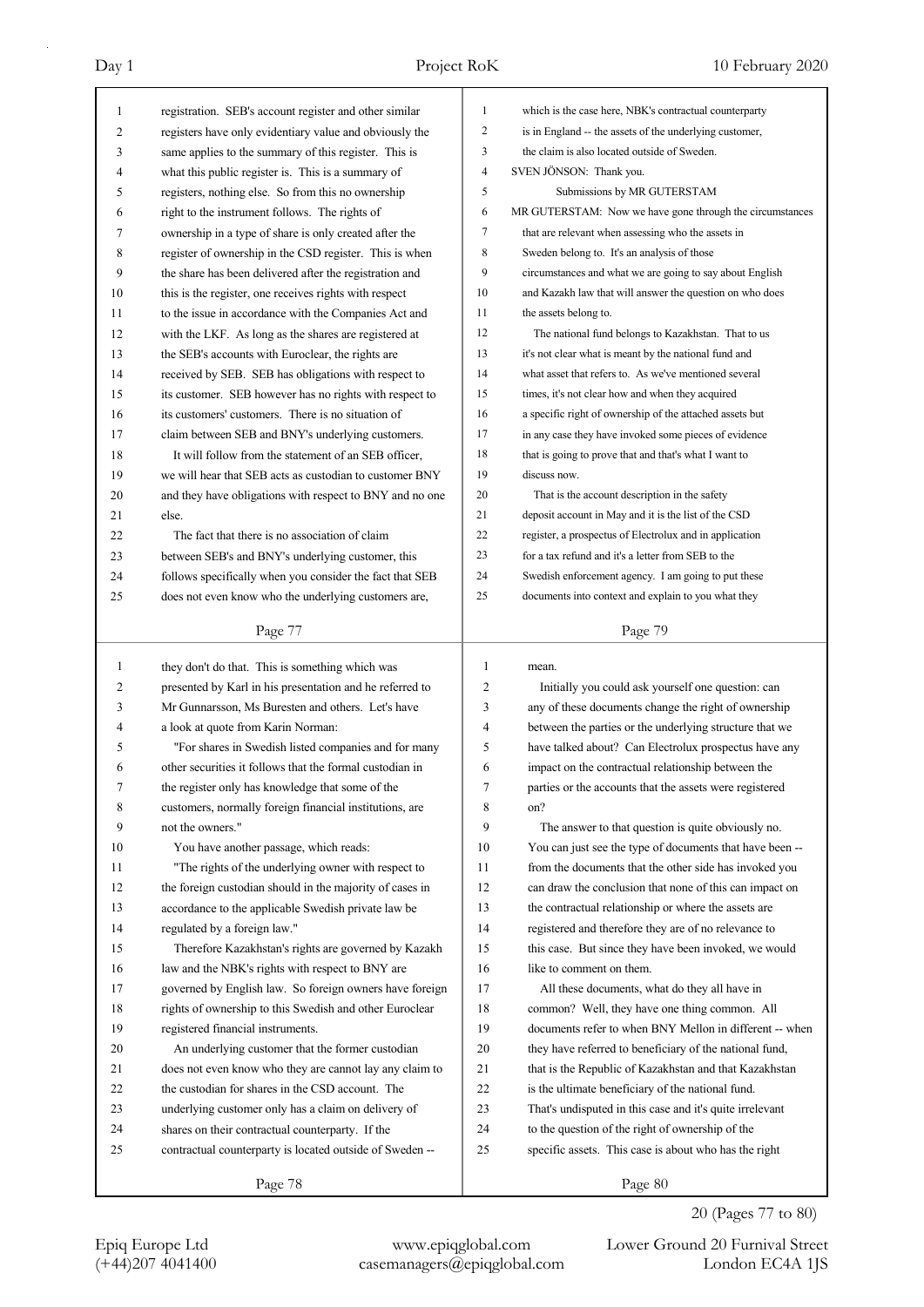| 1  | to the specific property and this ultimate beneficiary   | $\mathbf{1}$   | "To be clear, what information did SEB get on who is     |
|----|----------------------------------------------------------|----------------|----------------------------------------------------------|
| 2  | question has nothing to do with that, but if we begin    | $\overline{c}$ | the underlying customer, as it were, behind the Bank of  |
| 3  | with the first document and this is the account          | 3              | New York Mellon?"                                        |
| 4  | description, and Marcus has already touched on this      | $\overline{4}$ | The answer is:                                           |
| 5  | before, but an account description is you open           | 5              | "We've no information on that, it is Bank of             |
| 6  | an account, you can name the account. The same thing     | 6              | New York Mellon who is our customer."                    |
| 7  | applies to all our private bank accounts that we open in | 7              | So in the light of this document here, she confirms      |
| 8  | our own banks. For example, it's very common that if     | 8              | that SEB has no knowledge at all of who the underlying   |
| 9  | you have children you name one of your savings account   | 9              | customer is and also that this account description       |
| 10 | in the name of your child. This has no legal             | 10             | doesn't mean anything to her.                            |
| 11 | significance whatsoever. It does not mean that your      | 11             | It is not quite clear why would this account             |
| 12 | child has a claim against the bank or you. It's only     | 12             | description be of relevance. We have never had that      |
| 13 | that you name the account.                               | 13             | explained to us. The next document is this excerpt from  |
| 14 | It's clear from a lot of evidence in this case that      | 14             | the public list of custodians that we've just looked at  |
| 15 | this is of no relevance, but let's take a look first at  | 15             | and I repeat that this is not part of the CSD register,  |
| 16 | the statement of securities. We have taken an excerpt    | 16             | it has no legal effect. This is a quarterly list of the  |
| 17 | from the document that we have just looked at. What we   | 17             | custodians registered.                                   |
| 18 | see in this box here you can see the account number and  | 18             | Here SEB has included a reference to BNY Mellon, it      |
| 19 | that is the safe custody account. You can see the        | 19             | says "BNY M (inaudible)" and how this entered, one of    |
| 20 | account holder and there is a reference to the Bank      | 20             | the witnesses from SEB will tell us more about that.     |
| 21 | New York Mellon. This is the one who has a claim on      | 21             | Then they have given a reference and it says, "RE        |
| 22 | this account and SEB. That's the only information you    | 22             | ministry of BNYM" and then an address to the             |
| 23 | can get from this statement of securities.               | 23             | Ministry of Finance. As I said now, a description like   |
| 24 | When BNY Mellon opened this custody account it sent      | 24             | this has no legal relevance at all. It's a lever that    |
| 25 | a SWIFT message, which is a digital message from one     | 25             | follows from LKF and this is confirmed by                |
|    |                                                          |                |                                                          |
|    | Page 81                                                  |                | Page 83                                                  |
|    |                                                          |                |                                                          |
|    |                                                          |                |                                                          |
| 1  | bank to another. They stated exactly what was to be      | 1              | Catharina Buresten in her testimony and also by          |
| 2  | included in the statement securities, it's an account    | $\overline{2}$ | Wallin-Norman in their legal statement and also          |
| 3  | description. It's the acronym for BNY Mellon and the     | 3              | Mats Gunnarsson said in his statement Mats Gunnarsson    |
| 4  | Ministry of Finance of the Republic of Kazakhstan. That  | $\overline{4}$ | from Euroclear. He comments in his witness statement     |
| 5  | is what it says there and why they gave the account      | 5              | that it was submitted to the Court of Appeal where he    |
| 6  | description with the ultimate beneficiary we don't know  | 6              | wrote:                                                   |
| 7  | that, but it has no legal significance.                  | 7              | "During the examination at Nacka district court          |
| 8  | It is surprising that the other side thinks that         | 8              | I was shown an excerpt from public custodian list for    |
| 9  | this is relevant with regard to the evidence presented   | 9              | Handelsbanken, and then I noted that, consistent with my |
| 10 | in the district court because in several letters they    | 10             | comments above, that it was not possible for me to see   |
| 11 | have SEB has said they cannot say anything about the     | 11             | who the underlying investor was based on this list."     |
| 12 | underlying customer. This was also testified under oath  | 12             | None of these people can draw any conclusion             |
| 13 | by Catharina Buresten and it's also clear from a number  | 13             | whatsoever from this.                                    |
| 14 | of sources. I am not going to quote everything that was  | 14             | The next document is Electrolux prospectus. When         |
| 15 | said during that examination, the Court of Appeal will   | 15             | Electrolux produced a prospectus for some reason and     |
| 16 | listen it to themselves but I still took the liberty to  | 16             | they wanted to list the largest shareholders and of      |
| 17 | quote excerpts of Catharina Buresten's examination when  | 17             | course they went in and looked at the public list of     |
| 18 | she asked questions about the statement of securities    | 18             | custodians, that's the only public information that they |
| 19 | document. She's asked the question who gives the depot   | 19             | could get access to. Here you saw the presentation that  |
| 20 | the account description and she says it's Bank of        | 20             | we just saw. BNY Mellon with the reference to the        |
| 21 | New York Mellon.                                         | 21             | Republic of Kazakhstan. Of course Electrolux did not     |
| 22 | "Question: Can you state anything you like here?"        | 22             | make any assessment, they had no knowledge of the        |
| 23 | And she answers:                                         | 23             | underlying chain of custodians. They just assumed,       |
| 24 | "Yes, you can."                                          | 24             | incorrectly, that BNY Mellon was a customer of           |
| 25 | When asked:                                              | 25             | Kazakhstan but it is also undisputed that Electrolux was |

21 (Pages 81 to 84)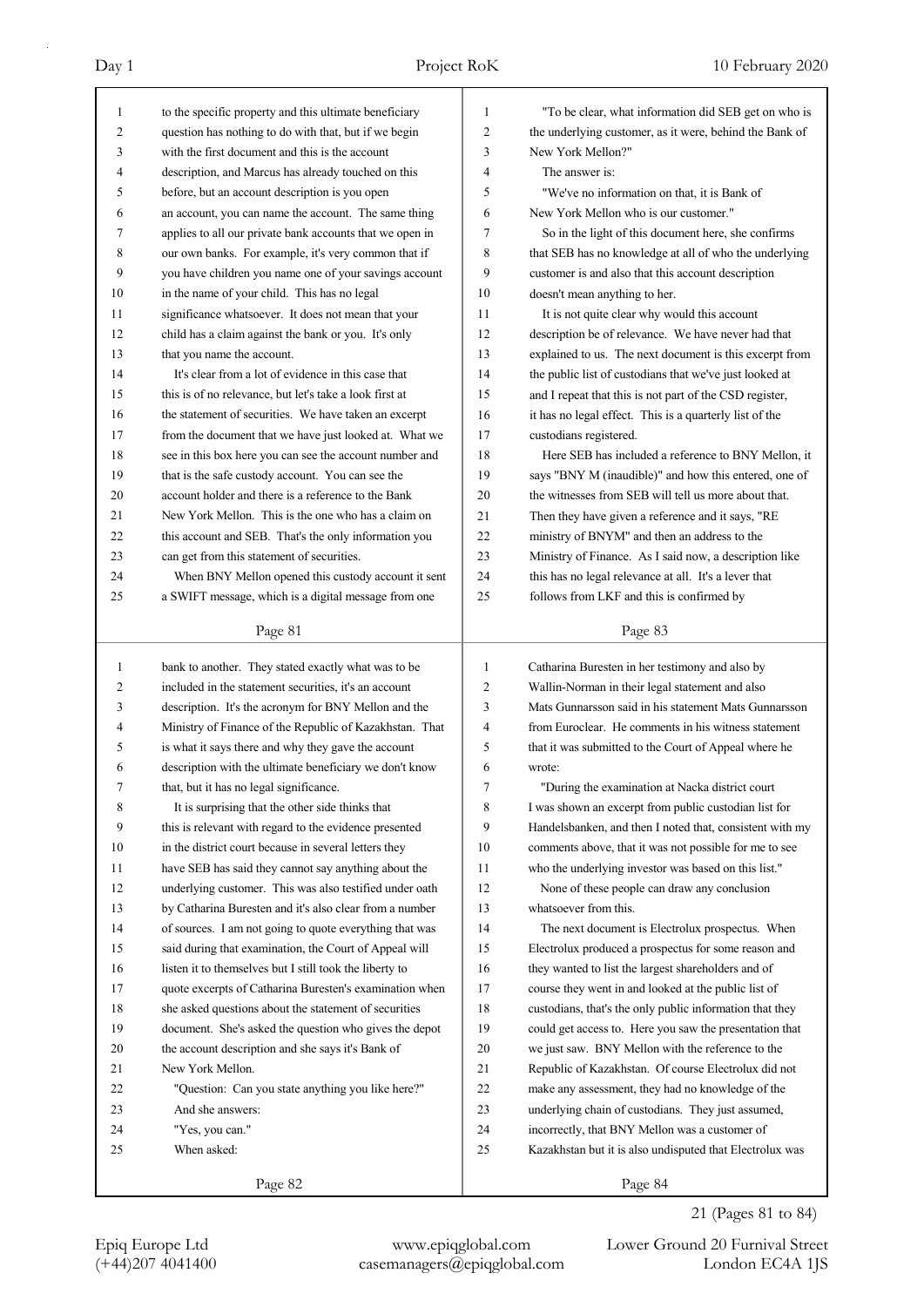| $\mathbf{1}$ | mistaken.                                                | 1  | Sweden since this tax form has been submitted by         |
|--------------|----------------------------------------------------------|----|----------------------------------------------------------|
| 2            | This prospectus only repeated information that was       | 2  | BNY Mellon? This entire structure that we've looked at   |
| 3            | in the public list of custodians, it has no independent  | 3  | and all the kind of levels of that, have those changed   |
| 4            | significance and it's never been explained in this case  | 4  | from this application? Well, of course not.              |
| 5            | how this document would be relevant to the assessment on | 5  | It is not the tax form that determines who the           |
| 6            | the question of ownership.                               | 6  | assets belong to. It is the one who the assets belong    |
| 7            | Then we move on to the application for tax refund.       | 7  | to that determine what was said is in this tax form.     |
| 8            | Tax on dividends, because all securities can produce     | 8  | But BNY Mellon incorrectly applied for it in the         |
| 9            | dividend. Some do and that's taxed at 30 per cent.       | 9  | republic of Kazakhstan's name instead of the central     |
| 10           | According to some tax treaties you can ask for refund of | 10 | bank's name is of no importance and this is a matter of  |
| 11           | 15 per cent of that tax. This application is to be made  | 11 | law and not evidence.                                    |
| 12           | to the owner of the securities. BNY Mellon is the party  | 12 | The only possible meaning of the tax form and the        |
| 13           | that's responsible for administering this and in the     | 13 | power of attorney, the only impact that could have on    |
| 14           | English version of the tax form from the Swedish tax     | 14 | evidence is put back on Bank Mellon and the Ministry of  |
| 15           | agency you can read there on the left-hand side was the  | 15 | Finance in Kazakhstan, how they believed the tax form    |
| 16           | claim and other dates indicated in section 4, column 3   | 16 | would be filled in. That could possibly be what this is  |
| 17           | will leave the beneficial owner of the shares.           | 17 | to prove. But these parties' understanding of Swedish    |
| 18           | That is the question in the English version of the       | 18 | law is of very minor significance, if any.               |
| 19           | Swedish tax agency form and BNY Mellon gave a reference  | 19 | In conclusion, I can note that this routine has been     |
| 20           | to the ultimate beneficiary. They did not investigate    | 20 | changed and now the tax refund is applied for in the     |
| 21           | what (inaudible) says about this. In order to apply for  | 21 | name of the national bank.                               |
| 22           | a tax refund BNY Mellon needed a power of attorney from  | 22 | The last piece of evidence that I would like to          |
| 23           | the party in whose name they apply for the refund and    | 23 | refer to is an email from SEB to the enforcement agency  |
| 24           | therefore BNY Mellon produced a standard power of        | 24 | in binder 1, tab 34. This email was never commented on   |
| 25           | attorney for their clients that give them the right to   | 25 | in the supplementary appeal when we addressed the other  |
|              |                                                          |    |                                                          |
|              | Page 85                                                  |    | Page 87                                                  |
|              |                                                          |    |                                                          |
|              |                                                          |    |                                                          |
| 1            | take all kinds of action to do with shares, in all       | 1  | documents. The reason for that was we never thought      |
| 2            | registers where the shares are held. So they produced    | 2  | this document was to be invoked after the evidence we    |
| 3            | a standard power of attorney, they sent it to its        | 3  | heard in the district court, but it was and therefore    |
| 4            | customer, the national bank, and asked them to get       | 4  | I would like to comment on it now.                       |
| 5            | a signature from the state. The national bank did not    | 5  | At the top left we have seen what this is said to        |
| 6            | question this. They obtained representatives of the      | 6  | prove by the applicant. That is that SEB keeps Swedish   |
| 7            | government to sign this and then it was sent back to     | 7  | securities on behalf of BNY Mellon's customer.           |
| 8            | BNY Mellon, which used it to apply for a tax refund to   | 8  | Kazakhstan. The only time where this is mentioned is     |
| 9            | SEB. That was done, this is clear from a letter          | 9  | under item $55(d)$ in the statement 19 December 2019.    |
| 10           | produced by the applicant. This is a letter from the     | 10 | From an email from SEB to SEA it is clear that           |
| 11           | deputy director of the National Bank of Kazakhstan sent  | 11 | BNY Mellon opens a deposit for each of their underlying  |
| 12           | to BNY Mellon:                                           | 12 | customers stating an abbreviated name and address and    |
| 13           | "As per your request please find attached the signed     | 13 | therefore an order should be addressed to the Bank of    |
| 14           | original of power of attorney."                          | 14 | New York Mellon to get information about the assets in   |
| 15           | In the light of this, SEB will have this power of        | 15 | question and their customer, the Republic of Kazakhstan. |
| 16           | attorney, they applied for a refund of tax on dividends  | 16 | This is the actual email that you can see around         |
| 17           | and when that application is submitted to the tax        | 17 | this slide. We've underlined the two sentences that      |
| 18           | agency, the tax agency does not examine that, they only  | 18 | have been put together under 55(d) they are underlined   |
| 19           | check that SEB is the registered custodian of the        | 19 | in green. When you read this you can get the impression  |
| 20           | shares. They do not make any other checks whether this   | 20 | that SEB has commented on who BNY Mellon underlying      |
| 21           | is correct or not. The tax agency can see if that's the  | 21 | customer is. We are saying that applicant or SEB does    |
| 22           | registered custodian and if it is then they pay out the  | 22 | not have any idea who that is. How does this add up?     |
| 23           | money in accordance with the request.                    | 23 | It's clear from the email itself that these              |
| 24           | What does this fact mean that it was done this way?      | 24 | selective quotes have been made quite consciously. They  |
| 25           | Was Kazakhstan suddenly the owner of specific assets in  | 25 | have consciously excluded the middle paragraph that we   |
|              | Page 86                                                  |    | Page 88                                                  |

22 (Pages 85 to 88)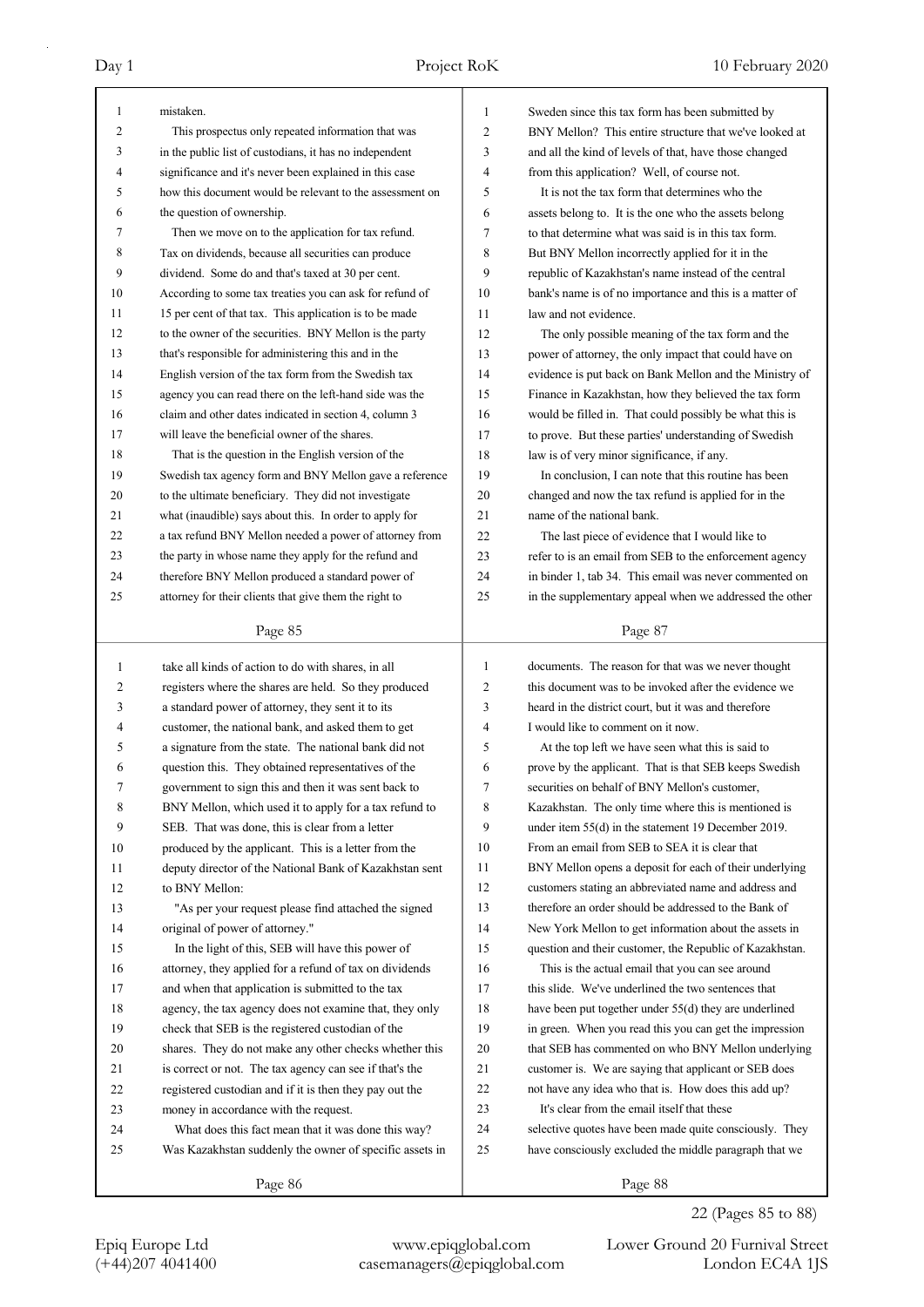| 1            | have underlined in red. There it says:                   | $\mathbf{1}$   | I am going to move on to English law. Maybe we            |
|--------------|----------------------------------------------------------|----------------|-----------------------------------------------------------|
| 2            | "SEB has no access to information about Bank of          | 2              | should take a break now before we do that, and maybe      |
| 3            | New York's customers and that's to do with detail        | 3              | another short break later. I think we have time for       |
| 4            | ownership information. The purpose of the investments    | 4              | that.                                                     |
| 5            | are planned historical events or the use of the          | 5              | SVEN JÖNSON: 15 minutes now.                              |
| 6            | securities that are kept in the deposit, so this means   | 6              | If one representative from each party could come up       |
| 7            | that SEB does not make any statement whatsoever about    | 7              | to the bench.                                             |
| 8            | who the Bank of New York Mellon's customers are. But     | 8              | $(1.45 \text{ pm})$                                       |
| 9            | since they are invoking this document then of course we  | 9              | (A short break)                                           |
| 10           | examine the writer of this email, that it is             | 10             | $(2.06 \text{ pm})$                                       |
| 11           | Lennart Lundahl at SEB. Lennart Lundahl is legal         | 11             | SVEN JÖNSON: Please proceed.                              |
| 12           | counsel at SEB who focuses on questions of attachment    | 12             | MR GUTERSTAM: We have noted that the assets in Sweden did |
| 13           | and he even received questions when examined and this    | 13             | not belong to Kazakhstan and in any case they were        |
| 14           | was the question:                                        | 14             | blended and the court could not stop that, but if we      |
| 15           | "I want to go to a specific sentence and the last        | 15             | could just go on from and the move on to the next step.   |
| 16           | paragraph of the first sentence where you wrote:         | 16             | We come to the English steps and note the full            |
| 17           | "Therefore an order should be addressed to Bank of       | 17             | implication to be granted the assets in England have to   |
| 18           | New York to get information about the assets in question | 18             | belong to Kazakhstan. If they don't do that, then the     |
| 19           | and their customer the Republic of Kazakhstan.'          | 19             | assets further up the chain cannot belong to Kazakhstan.  |
| 20           | "Can you explain what you meant when you worded it       | 20             | So we come to the English element of the question is:     |
| 21           | this way?"                                               | 21             | which assets are located in England and who do they       |
| 22           | The answer is:                                           | 22             | belong to?                                                |
| 23           | "Yes, they are a hedged customer. I go back to the       | 23             | These two issues should be assessed in accordance         |
| 24           | injunction that I got from SEA that the answers belong   | 24             | with the English law, and this something which follows    |
| 25           | to the Republic of Kazakhstan according to the           | 25             | from the PRIMA principle and the GCA global custody,      |
|              | Page 89                                                  |                | Page 91                                                   |
|              |                                                          |                |                                                           |
|              |                                                          |                |                                                           |
| $\mathbf{1}$ | enforcement agency, I have no knowledge about this.      | $\mathbf{1}$   | which has a choice of law clause which indicates English  |
| 2            | I could have written this more clearly, their alleged    | $\overline{2}$ | law.                                                      |
| 3            | customer."                                               | 3              | What do you see on the screen? You see that the NBK       |
| 4            | So this is clear from the email itself and it's also     | 4              | claim to BNY, according to the GCA this is the asset      |
| 5            | clear from the examination of Lennart Lundahl under oath | 5              | which is found in the English element and this is         |
| 6            | that this document does not support what the applicant   | 6              | an asset which we would like to analyse. Who holds the    |
| 7            | is claiming.                                             | 7              | claim, what kind of claim is that? That follows from      |
| 8            | If I just summarise the evidence that is invoked by      | 8              | the GCA.                                                  |
| 9            | the other side that Kazakhstan had a right of ownership. | 9              | Let me present the GCA to you and the GCA is found        |
| 10           | None of these documents could not even in theory change  | 10             | in binder 1, tab 75. Keep it open. Let me start with      |
| 11           | the circumstances of the structure of custodians that we | 11             | the initial provisions which show the preamble which is   |
| 12           | have.                                                    | 12             | the parties. So the agreement made on 24 December 2005    |
| 13           | In conclusion, we can note that when SEB received        | 13             | is, 1, bound between the National Bank of Kazakhstan and  |
| 14           | this case on its table and they pointed a group of       | 14             | then you have the address, the client, and Boston Safe    |
| 15           | experts, this small group of experts consisted of        | 15             | Deposit and Trust Company and Mellon bank NA, London      |
| 16           | Lennart Lundahl, Catharina Buresten, who is head of risk | 16             | branch and we have the address.                           |
| 17           | management and responsible for BNY Mellon, and to very   | 17             | Like we have mentioned before, BNY has taken over         |
| 18           | senior legal counsel at SEB and all they do is they work | 18             | all the rights and obligations from Boston Safe Mellon    |
| 19           | with law like this. All the documents that have been     | 19             | Bank. So the parties to the GCA are BNY and the NBK.      |
| 20           | invoked by applicants, with the exception of the         | 20             | There is no provision in the GCA which grants any other   |
| 21           | prospectus of Electrolux, have been issued by SEB or are | 21             | parties any rights with respect to BNY, apart from the    |
| 22           | in the SEB register. They have access to all this        | 22             | NBK.                                                      |
| 23           | documents but consistently say that this does not tell   | 23             | Based on this fact can make the conclusion that only      |
| 24           | us anything about who the underlying owner is. This is   | 24<br>25       | the NBK has a claim to BNY. But there are other           |
| 25           | an interesting observation.                              |                | provisions in this GCA which I would like to present.     |

23 (Pages 89 to 92)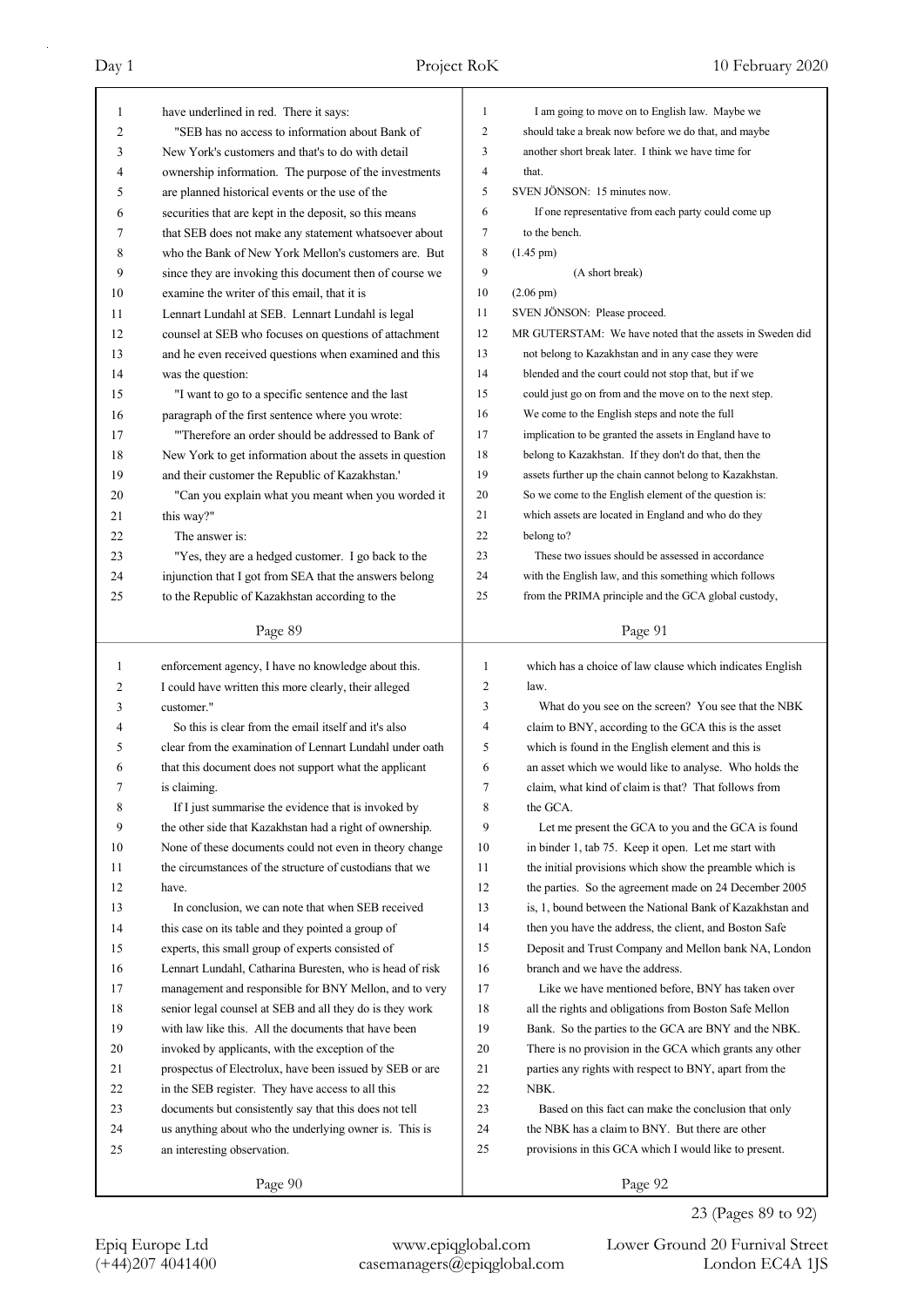| 1  | Let me start with Article $3(a)$ , which defines                                                                   | 1              | both securities account number [then you have the                                                          |
|----|--------------------------------------------------------------------------------------------------------------------|----------------|------------------------------------------------------------------------------------------------------------|
| 2  | securities:                                                                                                        | $\overline{2}$ | number] and cash account number [then you have the                                                         |
| 3  | " assets, Boston Safe shall open one or more                                                                       | 3              | number]. Screen KIIC, this is a screen shot of the                                                         |
| 4  | account in Boston Safe's books, each is security account                                                           | $\overline{4}$ | customer identification screen which confirms that the                                                     |
| 5  | for all such non-cash assets, securities of the client                                                             | 5              | customer name on our records for each of the accounts                                                      |
| 6  | as Boston Safe or any of its sub-custodians may from                                                               | 6              | above is the National Bank of Kazakhstan."                                                                 |
| 7  | time to time hold in custody."                                                                                     | 7              | As you can see from this letter, there are three                                                           |
| 8  | I would like to highlight here when it comes to                                                                    | 8              | screen prints for each and every one of these seven                                                        |
| 9  | definition of securities, according to GCA everything                                                              | 9              | accounts. I will not present 21 screen prints, but                                                         |
| 10 | which is non-cash including claims to generic securities                                                           | 10             | I will give example of each screen print so that you                                                       |
| 11 | of certain type and certain quantity which are                                                                     | 11             | know where this relevant information can be found.                                                         |
| 12 | securities.                                                                                                        | 12             | Obviously from the last sentence you can see that                                                          |
| 13 | If we look at 5(b), which says:                                                                                    | 13             | BNY confirms that NBK is registered as the owner of the                                                    |
| 14 | "The ownership of securities in the account shall be                                                               | 14             | accounts above. They have already confirmed this in the                                                    |
| 15 | clearly recorded on Boston Safe's books as belonging to                                                            | 15             | letter but I would like the court to consider the screen                                                   |
| 16 | the client."                                                                                                       | 16             | prints which have been attached and they are found under                                                   |
| 17 | As we can see before, the client is the NBK:                                                                       | 17             | tab 20, binder 1, but you can also see on the slides and                                                   |
| 18 | " and to the extent securities are physically                                                                      | 18             | I have circled in the relevant information. On the                                                         |
| 19 | held in the securities account, such securities shall                                                              | 19             | left-hand side you see the reference number for the                                                        |
| 20 | also be physically segregated from the general assets of                                                           | 20             | screen print. This is G840. There in the second red                                                        |
| 21 | Boston Safe."                                                                                                      | 21             | circle you can see the accounts number and BNY Mellon                                                      |
| 22 | As you can see from this provision, the ownership of                                                               | 22             | and you see description "NBK".                                                                             |
| 23 |                                                                                                                    | 23             |                                                                                                            |
| 24 | all the securities, including the securities of certain<br>type and quantity, should be registered as belonging to | 24             | Once again, like I mentioned before, we had Frank,<br>we have struck the references to this and so this is |
|    |                                                                                                                    | 25             |                                                                                                            |
| 25 | the client, ie NBK. So this obligation follows directly                                                            |                | something which cannot be seen here. This is one of the                                                    |
|    | Page 93                                                                                                            |                | Page 95                                                                                                    |
|    |                                                                                                                    |                |                                                                                                            |
|    |                                                                                                                    |                |                                                                                                            |
| 1  | from GCA and BNY has fulfilled this obligation on the                                                              | 1              | screen prints.                                                                                             |
| 2  | basis of GCA and they have registered the NBK in their                                                             | $\overline{c}$ | On the next slide you see the next time of the                                                             |
| 3  | books. It follows from a number of pieces of evidence.                                                             | 3              | screen print and this one is G875, you see it's the same                                                   |
| 4  | First, a letter sent from BNY Mellon to Frank. BNY                                                                 | $\overline{4}$ | account with BNY and the case account where it says                                                        |
| 5  | writes:                                                                                                            | 5              | "ACCT", you see the number of the SEB account which this                                                   |
| 6  | "NBK [which is national bank] is the owner of the                                                                  | 6              | account is linked to.                                                                                      |
| 7  | shares and other assets in BNY's books."                                                                           | 7              | Finally, the most interesting part and this is the                                                         |
| 8  | We have also filed printouts from BNY's database and                                                               | 8              | customer identification screen. You see that it has                                                        |
| 9  | from those it follows that the NBK (inaudible) in                                                                  | 9              | a customer National Bank of Kazakhstan is listed as                                                        |
| 10 | relation to BNY and those extracts have been produced by                                                           | 10             | a customer. Then there is an address to NBK's address                                                      |
| 11 | BNY and they were sent to the NBK with a cover letter.                                                             | 11             | in Kazakhstan.                                                                                             |
| 12 | The cover letter explains how these technical extracts                                                             | 12             | What should be noted that these are the books of                                                           |
| 13 | should be read and it confirms that the 7 out of 40                                                                | 13             | BNY. This and nothing but from this constitutes the                                                        |
| 14 | accounts which NBK has with BNY are linked to SEB. This                                                            | 14             | books of BNY. Whether you make a statement of                                                              |
| 15 | is tab 17 in binder 1.                                                                                             | 15             | securities you can get your -- I don't know what it                                                        |
| 16 | Here Bank of Mellon describes how these screen                                                                     | 16             | would be called in Swedish, but a statement of                                                             |
| 17 | prints should be read and these excerpts from the                                                                  | 17             | securities, this what we saw for SEB earlier where you                                                     |
| 18 | database. At the bottom of the page you see what the                                                               | 18             | can see what kind of securities are registered on this                                                     |
| 19 | slide says:                                                                                                        | 19             | account and the same thing obviously applies to BNY's                                                      |
| 20 | "I enclose screen prints for each of the seven                                                                     | 20             | books. So if NBK logs on to their account and looks at                                                     |
| 21 | accounts which show screen G840 confirms the name of the                                                           | 21             | their holdings with BNY in London, they get the                                                            |
| 22 | account on our systems. Due to system limitations the                                                              | 22             | information which is found under tab 19.                                                                   |
| 23 | account name states 'NBK', which is short for National                                                             | 23             | Here, you can see the accounts number and then you                                                         |
| 24 | Bank of Kazakhstan. Screen G875 confirms the account                                                               | 24             | see National Bank of Kazakhstan. We have remote                                                            |
| 25 | numbers in Sweden which each portfolio is linked to,                                                               | 25             | reference to this manager and we see the different                                                         |

24 (Pages 93 to 96)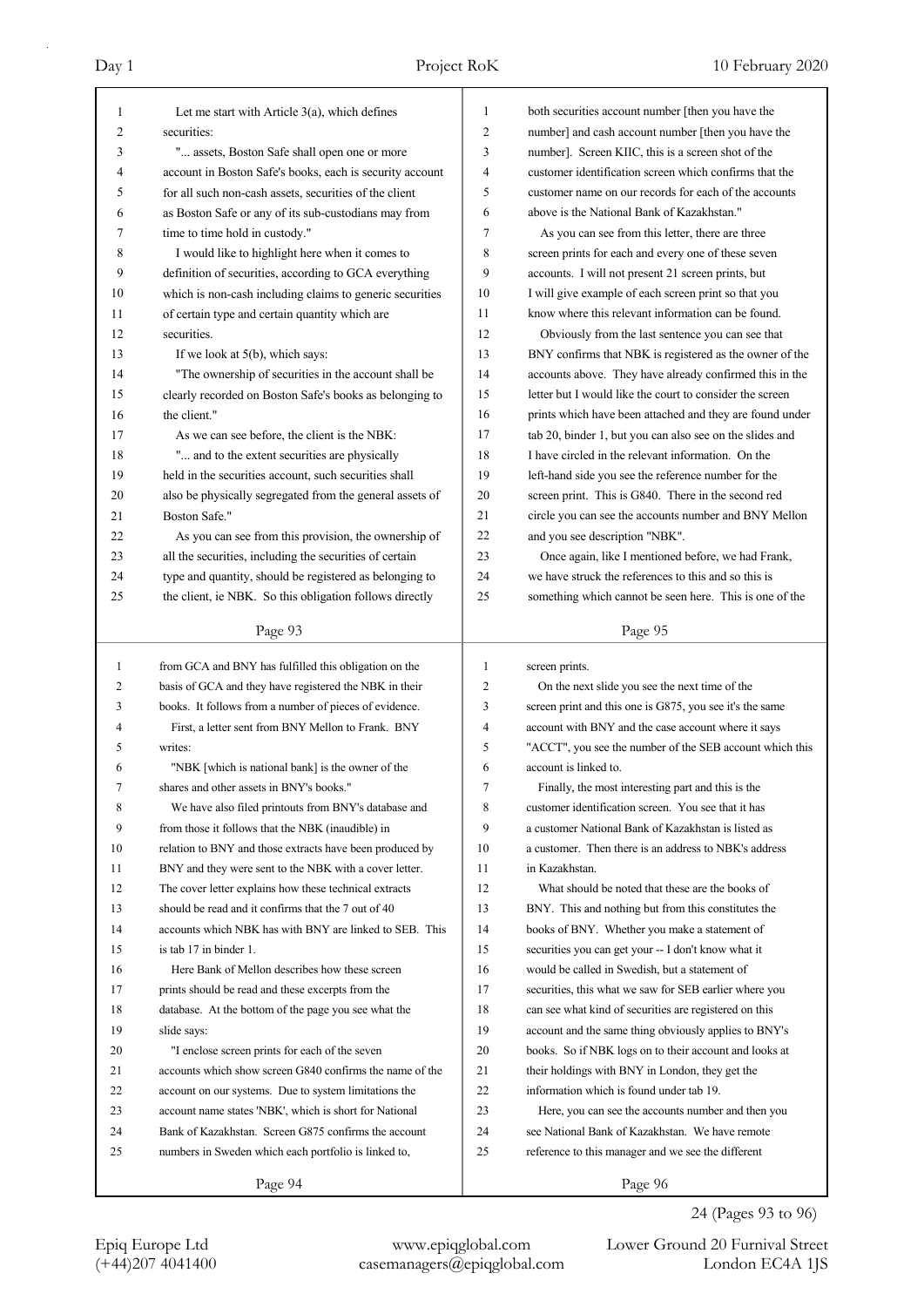| 1            | shares in H&M, the (inaudible) investment et cetera.                                                            | $\mathbf{1}$   | respect of the securities are not in species but rather                                                  |
|--------------|-----------------------------------------------------------------------------------------------------------------|----------------|----------------------------------------------------------------------------------------------------------|
| 2            | This is what constitutes BNY's register, the                                                                    | $\overline{2}$ | in respect of securities of the same issue number, class                                                 |
| 3            | extracts from the database and the statement of                                                                 | 3              | denomination and issue as those originally deposited                                                     |
| 4            | securities so this is BNY's register. The claims have                                                           | 4              | with Boston Safe in the securities account."                                                             |
| 5            | been made in December that it follows from this that                                                            | 5              | What this provision says is that the NBK doesn't                                                         |
| 6            | Kazakhstan has some kind of interest or some kind of                                                            | 6              | have any right to any specific securities. They have                                                     |
| 7            | rights to this and it should follow from these kind of                                                          | 7              | the right to securities of the same type and number, so                                                  |
| 8            | registers. No, this is not the case. There's not                                                                | 8              | the NBK can never request a certain specific security.                                                   |
| 9            | a single reference to Kazakhstan in this register.                                                              | 9              | The next provision I would like to show is $13(d)$ .                                                     |
| 10           | Let us go back to the GCA, namely tab 75. This is                                                               | 10             | I will not read the entire provision, but I will also                                                    |
| 11           | page 857, provision $6(a)$ . $6(a)$ is:                                                                         | 11             | read the section which is underlined in red. It                                                          |
| 12           | "Boston Safe shall keep proper records of the                                                                   | 12             | follows:                                                                                                 |
| 13           | client's interest in all securities held by                                                                     | 13             | "NBK should indemnify each of Boston Safe and Mellon                                                     |
| 14           | a sub-custodian."                                                                                               | 14             | (reading to the words) including without                                                                 |
| 15           | As you can see from this provision, BNY have                                                                    | 15             | limitation any legal fees and disbursement arising                                                       |
| 16           | an obligation to keep some kind of records of NBK's                                                             | 16             | directly or indirectly."                                                                                 |
| 17           | interest in all the securities which are held by                                                                | 17             | Then you have a description of different scenarios,                                                      |
| 18           | sub-custodians, such as SEB.                                                                                    | 18             | for example when the securities are held by                                                              |
| 19           | Then $6(b)$ :                                                                                                   | 19             | a sub-custodian. So there's an obligation in the GCA                                                     |
| 20           | "Unless the client otherwise instructs in accordance                                                            | 20             | for NBK to indemnify BNY under certain conditions.                                                       |
| 21           | with clause $4(a)$ and except where securities are held in                                                      | 21             | It follows from 17, from the first section:                                                              |
| 22           | a securities system, Boston Safe may arrange for the                                                            | 22             | "Each of Boston Safe and Mellon shall be entitled to                                                     |
| 23           | client's registrable securities to be registered in the                                                         | 23             | reasonable fees for their respective services under this                                                 |
| 24           | name of a nominee either of Boston Safe or                                                                      | 24             | agreement in accordance with the fee schedule."                                                          |
| 25           | a sub-custodian. Where otherwise required by local law                                                          | 25             | It follows from this provision that BNY has the                                                          |
|              |                                                                                                                 |                |                                                                                                          |
|              | Page 97                                                                                                         |                | Page 99                                                                                                  |
| $\mathbf{1}$ | the issuing of market practice where Boston Safe                                                                | 1              | right to charge certain fees for its services, which                                                     |
| 2            | reasonably believe it's in the client's best interests                                                          | 2              | brings us to 17(b). Which comes as follows:                                                              |
| 3            | to do so, Boston Safe may arrange for securities held                                                           | 3              | "Boston Safe shall in addition to any general lien                                                       |
| 4            | outside the United Kingdom to be registered in the name                                                         | 4              | or the rights to which Boston Safe may be entitled to                                                    |
| 5            | of either Boston Safe itself or of a sub-custodian.                                                             | 5              | the extent permitted under any applicable law have                                                       |
| 6            | Such securities may not be separately identifiable and                                                          | 6              | a first lien on all securities and shall have a right to                                                 |
| 7            | may not be protected from the claims of general                                                                 | 7              | withhold a redelivery to or to the order of the client                                                   |
| 8            | creditors in the event of default of Boston Safe or of                                                          | 8              | of the securities under the control of Boston Safe or                                                    |
| 9            | the relevant sub-custodian. All such securities as are                                                          | 9              | any agent for securing payment to Boston Safe and/or                                                     |
| 10           | registered in the name of a nominee or sub-custodian                                                            | 10             | Mellon as the case may be of all sums (including                                                         |
| 11           | shall be held to the order of Boston Safe."                                                                     | 11             | interest, fees and expenses) for which the client is                                                     |
| 12           | What follows from $6(b)$ is that BNY can register the                                                           | 12             | from time to time liable to Boston Safe and/or Mellon as                                                 |
| 13           | securities in its own name, so in the name of the                                                               | 13             | the case may be under or in connection with this                                                         |
| 14           | sub-custodian. It follows from the last sentence that                                                           | 14             |                                                                                                          |
| 15           |                                                                                                                 | 15             | agreement, including without limitation under each<br>foreign exchange contract and Boston Safe shall be |
|              | the securities which are registered in this manner shall<br>be held to the order of Boston Safe. That is to the |                |                                                                                                          |
| 16           |                                                                                                                 | 16             | entitled to sell and otherwise realise any such                                                          |
| 17           | account of BNY. What's important to notice is that                                                              | 17             | securities (following prior written notification to and                                                  |
| 18<br>19     | these securities, any securities, any non-cash assets                                                           | 18             | where reasonably practical consultation with the client)                                                 |
|              |                                                                                                                 |                | and to apply the proceeds in satisfaction of such sums                                                   |
|              | are not necessarily identifiable or are not necessarily                                                         | 19             |                                                                                                          |
| 20           | protected in the event of default of BNY or                                                                     | 20             | Boston Safe is authorised to effect any necessary                                                        |
| 21           | a sub-custodian.                                                                                                | 21             | currency conversions at Boston Safe's own rate of                                                        |
| 22           | If you look at $6(d)$ :                                                                                         | 22             | exchange then prevailing."                                                                               |
| 23           | "Notwithstanding any other provision of this                                                                    | 23             | What follows from this paragraph is basically that                                                       |
| 24           | agreement, but without prejudice to the proprietary                                                             | 24             | BNY has lien in all the securities in the GCA and this                                                   |
| 25           | rights of the client, the client's redelivery rights in                                                         | 25             | provision, if it's found under the header called "Lien"                                                  |

25 (Pages 97 to 100)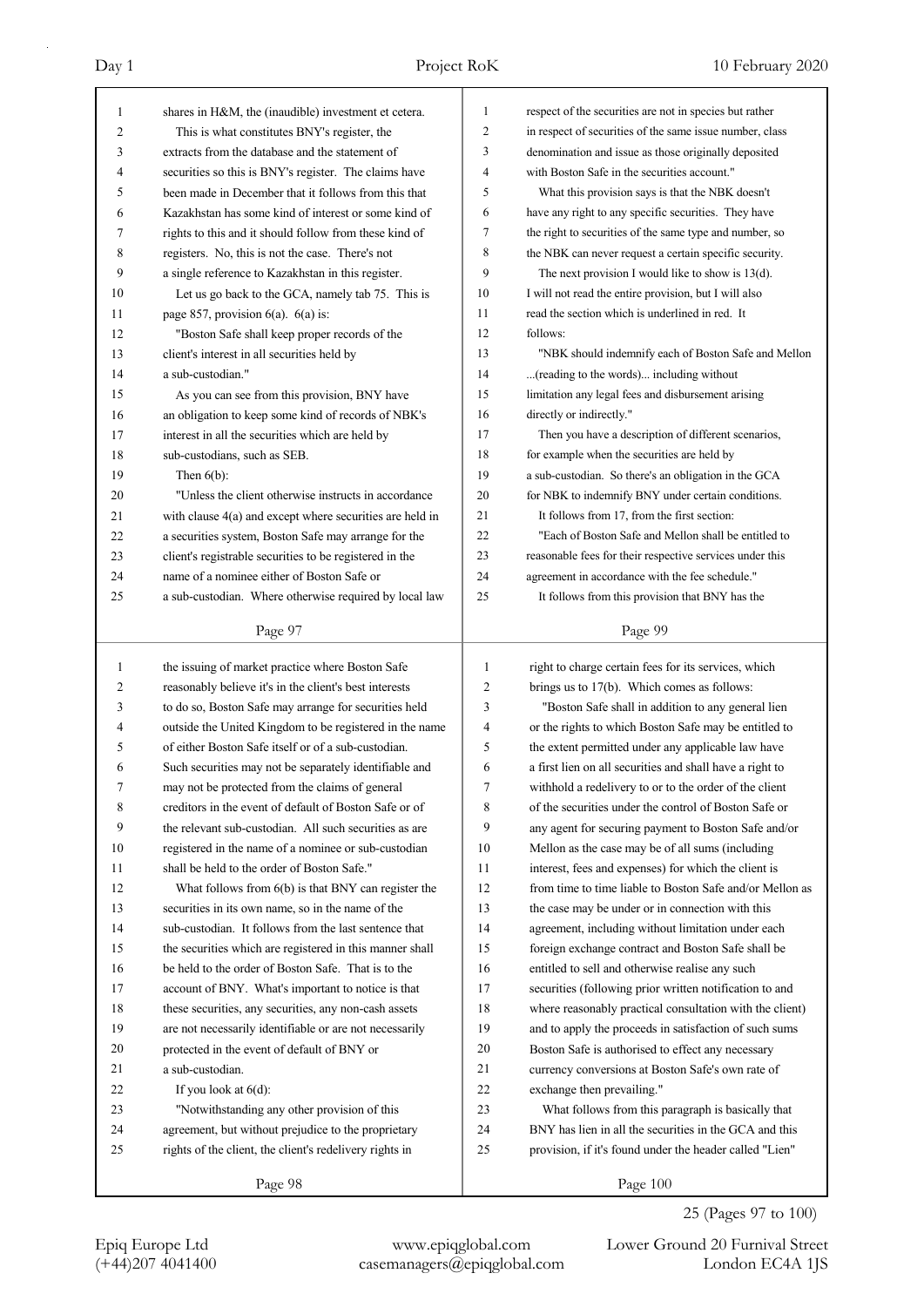| 1            | in the GCA.                                              | 1              | other assets in BNY's books. BNY maintains accounts      |
|--------------|----------------------------------------------------------|----------------|----------------------------------------------------------|
| 2            | If we summarise what we just said, BNY should            | 2              | determining the ownership in BNY's books of the shares   |
| 3            | indemnify NBK, BNY has right to reasonable fee for its   | 3              | and other securities on the SEB account. These accounts  |
| 4            | services and all the securities in GCA should be held as | $\overline{4}$ | are held and managed in London by BNY's London branch.   |
| 5            | collateral for these claims and they, according to       | 5              | The above arrangements were in place before 2017 and     |
| 6            | 17(b), can be realised and to apply the proceeds when it | 6              | continue in force today."                                |
| 7            | comes to the lien.                                       | 7              | So BNY confirms through this letter, which could be      |
| 8            | The last provision of the GCA which in this is           | 8              | submitted to the relevant Swedish authorities, that they |
| 9            | number 26 is that the English law is applicable to the   | 9              | undertake instructions from the customer NBK, they don't |
| 10           | agreement. If we summarise the GCA, it's the NBK and     | 10             | take instruction from Kazakhstan, they have no           |
| 11           | BNY and no one else who are the parties to the GCA.      | 11             | contractual relationship with Kazakhstan and the NBK is  |
| 12           | It's the NBK's claim according to GCA is a cash claim    | 12             | the owner of the shares in BNY's books and that the      |
| 13           | and also to securities of certain issue and number but   | 13             | accounts are held and managed in London. And this        |
| 14           | not specific securities in BNY's register and NBK has    | 14             | structure, these facts have been in place since before   |
| 15           | been registered as the owner of the assets. The          | 15             | 2017. They have been in place since after the national   |
| 16           | custodians can register securities in their own name but | 16             | fund was created.                                        |
| 17           | on behalf of BNY Mellon. BNY Mellon has the right to     | 17             | This is the confirmation of that issue because the       |
| 18           | blend and to (inaudible) assets. BNY has the right to    | 18             | counterparty claims that Kazakhstan has some kind of     |
| 19           | certain fees and should be indemnified under certain     | 19             | rights in respect of BNY and to relieve you of any doubt |
| 20           | conditions and BNY has collateral in all the securities  | 20             | we have collected a legal statement from Louise Gullifer |
| 21           | and is allowed to realise the securities and the English | 21             | QC. This is something which was submitted about a week   |
| 22           | law is applicable to the GCA.                            | 22             | ago, so it's not in the papers but I hope you've had     |
| 23           | This with respect to the GCA, so NBK has a claim to      | 23             | a chance to read it anyway. You can read more about      |
| 24           | BNY in accordance with the GCA. In addition to the GCA   | 24             | Louise Gullifer in her CV, which is attached to her      |
| 25           | there are a number of other pieces of evidence in this   | 25             | report but I can briefly say she's one of the leading    |
|              |                                                          |                |                                                          |
|              | Page 101                                                 |                | Page 103                                                 |
|              |                                                          |                |                                                          |
|              |                                                          |                |                                                          |
| $\mathbf{1}$ | case which confirm this relationship and this is         | $\mathbf{1}$   | expert in this area in England. When I say "this area",  |
| 2            | something I would like to present now.                   | $\mathfrak{2}$ | this is dematerialised securities and custodians. She    |
| 3<br>4       | Talking about number 1, this is quite a brief email      | 3              | has been a Professor at Oxford for more than 20 years,   |
| 5            | or a letter attached to an email. It's on this slide     | 4<br>5         | she's wrote a number of books. Now she moved Cambridge   |
| 6            | when the first proceedings started in 2017, we at Frank  | 6              | 2019, which could be considered controversial by some.   |
| 7            | law firm asked NBK to confirm certain facts in the       |                | She has been senior expert advising the UK government.   |
|              | letter. BNY's answer was this letter which was           | 7              | So Professor Gullifer, two questions were put to her.    |
| 8            | addressed to us. We explained to BNY that this letter    | 8              | 1: who has the rights with respect to BNY in             |
| 9<br>10      | would be submitted to the Swedish authorities to inform  | 9              | accordance with this? I would like to refer to her       |
|              | them about the contractual relationship. This is         | 10             | statement, but we would just like to present some        |
| 11           | a letter from Lawrence Decosta(?), who is vice president | 11             | extracts of what they said. The question was the         |
| 12           | and counsel to Frank law firm dated 13 October 2017.     | 12             | obligation of the rights to act on BNY. They say that    |
| 13           | There is a reference to binder 1, tab 11. They write     | 13             | this is based on the people nominated by NBK in the GCA, |
| 14           | the following:                                           | 14             | so it's the NBK wish what decides.                       |
| 15           | "BNY has concluded a Global Custody Agreement with       | 15             | The questions were that Bank New York Mellon could       |
| 16           | NBK. Pursuant to the Global Custody Agreement BNY holds  | 16             | deliver these securities to Kazakhstan. She says the     |
| 17           | certain shares and other assets in custody for NBK at    | 17             | obligation is owned by NBK and no one else. So BNY       |
| 18           | SEB. BNY holds these assets on SEB account [then the     | 18             | cannot fulfil any obligations with respect to Kazakhstan |
| 19           | number of the account]. Under the Global Custody         | 19             | with a binding effect.                                   |
| 20           | Agreement BNY acts upon instructions from its client     | 20             | In her statement the professor confirms that in          |
| 21           | NBK. BNY don't does not accept any instructions from     | 21             | accordance with English law an investor in such a chain  |
| 22           | the Republic of Kazakhstan with regard to the SEB        | 22             | only has responsibility with respect to its              |
| 23           | account. BNY does not have any contractual relationship  | 23             | counterparty. The investor has no right with respect to  |
| 24           | with the Republic of Kazakhstan concerning the assets on | 24             | a sub-custodian, so the next level, or with respect to   |
| 25           | the SEB account. NBK is the owner of the shares and      | 25             | the party which issued the security. It follows the      |

26 (Pages 101 to 104)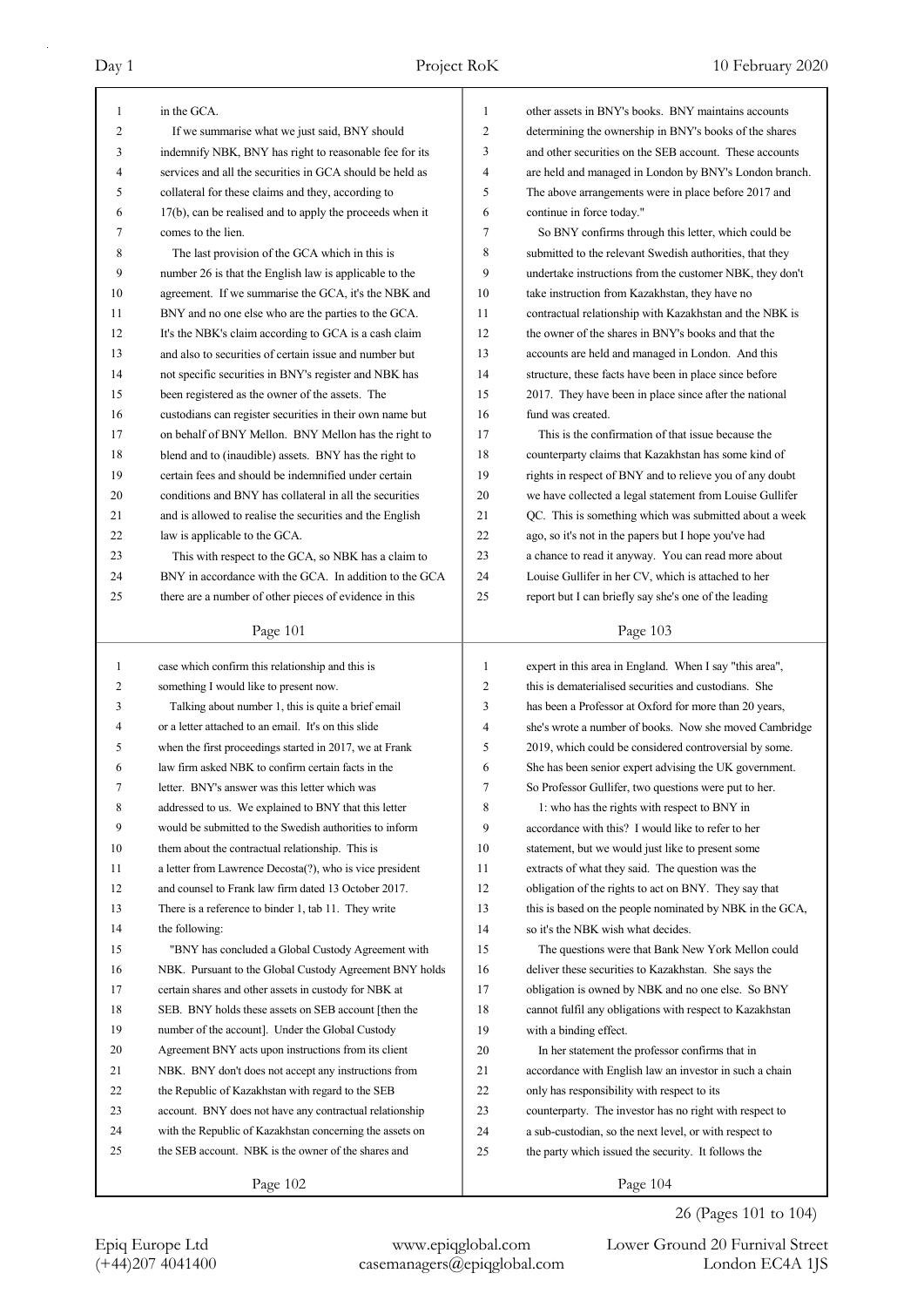| 1            | legal principle of no look through, and attachments are  | $\mathbf{1}$   | defence, which was made by AIG in that case:             |
|--------------|----------------------------------------------------------|----------------|----------------------------------------------------------|
| 2            | not allowed in accordance with English law. We'll come   | $\mathfrak{2}$ | "The fact that the RoK holds the ultimate beneficial"    |
| 3            | back to this in our closing statements.                  | 3              | interest in the national fund and thereby has            |
| 4            | To summarise her report, one of the leading experts      | $\overline{4}$ | a beneficial interest in the cash accounts held by AAMGS |
| 5            | in English law has confirmed that Kazakhstan has no      | 5              | on behalf of NBK does not in my view mean that there is  |
| 6            | rights with respect to BNY and these rights are held     | 6              | a debt due or accruing due to the RoK in respect of      |
| 7            | solely by NBK. More about the interpretation of English  | 7              | those accounts. The RoK has no contractual rights        |
| 8            | law can be found in the so-called AIG judgment and the   | 8              | against AAMGS, either under the GCA or otherwise. There  |
| 9            | AIG case. It was from 2005 and it has been filed as      | 9              | is no relationship of debtor and creditor between them.  |
| 10           | part of this case.                                       | 10             | The fact that the RoK may ultimately have a beneficial   |
| 11           | Brief background, AIG Capital partners et al through     | 11             | interest in the money represented in the cash accounts   |
| 12           | an award they had a claim to Kazakhstan, awarded         | 12             | cannot in my view create such a relationship.            |
| 13           | a contract. AIG applied for enforcement in England and   | 13             | "Therefore, there is no basis on which to make a TPD     |
| 14           | the enforcement was basically the NBK's claims to BNY in | 14             | award against AAMGS. On this ground alone the interim    |
| 15           | accordance with the GCA, so exactly the rights which we  | 15             | TPD order must be discharged."                           |
| 16           | just described. The case is about the same agreement     | 16             | So the English court established that Kazakhstan was     |
| 17           | with the GCA. It's the same debtor, Kazakhstan, and      | 17             | the ultimate beneficial interest in the national fund    |
| 18           | this was the same relation between NBK and BNY. The      | 18             | and what the court is examining exactly and what you     |
| 19           | structure of the national fund was the same at the time  | 19             | have to do is who has a claim in the relevant part of    |
| 20           | as it is for the period relevant in our case. The NBK    | 20             | this debtor chain and they said that that claim belonged |
| 21           | intervened in this case and claimed that the assets      | 21             | to the national bank. We should mention that two courts  |
| 22           |                                                          | 22             | in Amsterdam have made decisions in 2018 and have come   |
|              | belonged to NBK and they were protected by state         |                |                                                          |
| 23           | immunity. Even in that case, just like in this           | 23             | to the same conclusion and they have referred to the AIG |
| 24           | particular case, the creditor, AIG, claimed that         | 24             | judgment. It is 23 January 2018, there was a ruling      |
| 25           | Kazakhstan is the UBO of these assets and therefore they | 25             | from the court in Amsterdam and this is submitted by the |
|              | Page 105                                                 |                | Page 107                                                 |
|              |                                                          |                |                                                          |
|              |                                                          |                |                                                          |
| $\mathbf{1}$ | could be attached.                                       | $\mathbf{1}$   | applicant here and NBK -- the same parties as we have    |
| 2            | The case was identical in a number of respects with      | $\mathfrak{2}$ | here today, the court in Amsterdam writes the following: |
| 3            | this case, with the difference that the enforcement was  | 3              | "The contractual relationship between the NBK and        |
| 4            | made with respect to the English component of the chain  | $\overline{4}$ | BNY Mellon is governed by the GCA concluded in 2001.     |
| 5            | rather than the Swedish one.                             | 5              | The GCA is governed by English law, see Article 26 of    |
| 6            | What did the High Court of Justice say about this,       | 6              | the GCA. This was not disputed by counsel for Stati at   |
| 7            | about who owns the claim in England, who did the claims  | 7              | the hearing. On 20 October 2005 the competent English    |
| 8            | belong to:                                               | 8              | court in the matter of AIG Capital Partners inc v the    |
| 9            | "A TPD order [this is what they applied for] cannot      | 9              | Republic of Kazakhstan gave its views on how the GCA     |
| 10           | be made unless there is a debt due or accruing due from  | 10             | should be interpreted. In that judgment the English      |
| 11           | a third party to the judgment debtor. In this case the   | 11             | court determined that the Republic of Kazakhstan does    |
| 12           | judgment debtor is the RoK Kazakhstan, not the NBK. The  | 12             | not have rights against BNY Mellon which arise out of    |
| 13           | relevant third party is AAMGS [this is the previous name | 13             | the GCA. The following was considered in paragraph 31    |
| 14           | of BNY Mellon]. The cash accounts held by AAMGS in       | 14             | of that judgment "                                       |
| 15           | London are in the name of the NBK not the RoK. The cash  | 15             | Then they quote paragraph 31 of the AIG judgment,        |
| 16           | accounts were opened pursuant to the GCA and             | 16             | which we have just read.                                 |
| 17           | clause 16(j) of the GCA, which is governed by English    | 17             | Then the court in Amsterdam continues and says:          |
| 18           | law. Recognise the common law rule that cash in the      | 18             | "The judgment cited here contains an opinion on the      |
| 19           | cash accounts reflects a debt owed by AAMGS to the NBK,  | 19             | legal relationship between the parties involved in that  |
| 20           | which is the account holder".                            | 20             | judgment, which included the Republic of Kazakhstan, the |
| 21           | The court established that it's NBK which holds the      | $21\,$         | NBK and Bank of New York Mellon. Whilst Stati was not    |
| 22           | account and therefore the party which has the claim to   | $22\,$         | involved as a party it does not detract from the fact    |
| 23           | BNY and therefore this claim in England belongs to NBK   | 23             | that in these summary proceedings the interpretation     |
| 24           | and not to RoK.                                          | 24             | given by the competent English court of that             |
| 25           | They also took a stand on the beneficial owner           | 25             | relationship, which is governed by English law, should   |

27 (Pages 105 to 108)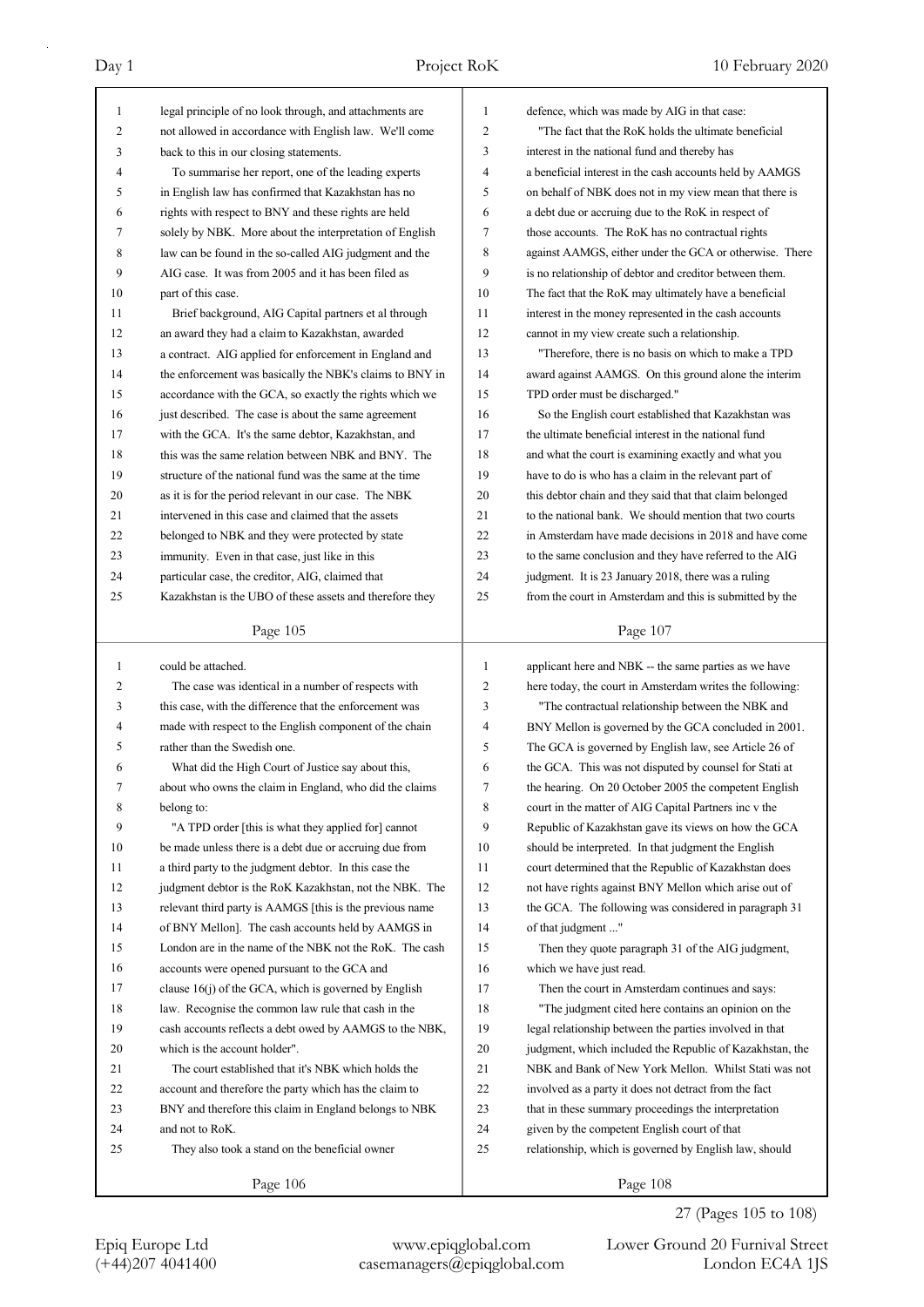| 1              | on the face of it be followed.                           | $\mathbf{1}$            | have maintained that view here, that is that BNY Mellon     |
|----------------|----------------------------------------------------------|-------------------------|-------------------------------------------------------------|
| $\overline{2}$ | "The arbitral award from which Stati derives its         | $\overline{2}$          | has said something on whether Kazakhstan can have           |
| 3              | claim was rendered between it and the                    | 3                       | a claim against them and the applicant has invoked          |
| 4              | Republic of Kazakhstan. This attachment was levied on    | 4                       | written evidence on exactly what BNY Mellon said.           |
| 5              | a claim which the NBK has on a third party, AAMGS Bank   | 5                       | I would like to describe the circumstances of when          |
| 6              | of New York Mellon. It was ruled in the considerations   | 6                       | BNY Mellon gave this statement and what was said. The       |
| 7              | cited in 5.2 above that under English law the fact that  | $\tau$                  | background to this statement is that the applicant, we      |
| 8              | the Republic of Kazakhstan may be the ultimate           | 8                       | heard Alexander Foerster tell us about this. Initially      |
| 9              | beneficiary of this claim, it does not mean or imply     | 9                       | they applied ex parte sequestration in Holland and they     |
| 10             | that it is also de facto creditor of AAMGS Bank of       | 10                      | obtained that. In Belgium Holland it works differently      |
| 11             | New York Mellon. Consequently it would appear on the     | 11                      | to Sweden and the court issues a sequestration order and    |
| 12             | face of it that Stati is also unable to levy attachment  | 12                      | then it's given to the parties. Then the parties            |
| 13             | on that claim for its claim on the                       | 13                      | themselves have to judge whether they have assets that      |
| 14             | Republic of Kazakhstan. On that basis alone, the claim   | 14                      | are under the order and if they deem that they don't        |
| 15             | to lift the attachment can be allowed."                  | 15                      | have assets and if they make an incorrect such              |
| 16             | The court in Amsterdam referring to AIG judgment         | 16                      | assessment, then they run the risk of having to pay         |
| 17             | noted that an English trial of this that should be       | 17                      | damages for the entire claim.                               |
| 18             | followed, the English judgment. That's why they lifted   | 18                      | In this case they get a court order on their lap and        |
| 19             | the enforcement and that who is the ultimate             | 19                      | they know that if they make an incorrect interpretation     |
| 20             | beneficiaries is of no significance. The Amsterdam       | 20                      | they may be liable to \$500 million in damages. So there    |
| 21             | court said that when it comes to English law we will     | 21                      | was a decision from the Dutch court on an ex parte basis    |
| 22             | rely on what the English court said on that matter and   | 22                      | issued to Bank BNY Mellon, when they looked at this         |
| 23             | the exact same conclusion was reached by the same court  | 23                      | initially, "We do not have assets, that belongs to the      |
| 24             | in Amsterdam in another case with another debtor. I can  | 24                      | Republic of Kazakhstan."                                    |
| 25             | read that the reference is up here it's Caratube v       | 25                      | Then after pressure by the applicants threatening           |
|                |                                                          |                         |                                                             |
|                | Page 109                                                 |                         | Page 111                                                    |
|                |                                                          |                         |                                                             |
|                |                                                          |                         |                                                             |
| $\mathbf{1}$   | Kazakhstan and the NBK, paragraphs 46, 47 in binder 1,   | 1                       | damages of \$500 million, BNY Mellon changed and said       |
| 2              | tab 6.                                                   | $\mathfrak{2}$          | that the bank cannot fully exclude that in some way         |
| 3              | In summary there is a lot of evidence including          | 3                       | a claim might arise from Kazakhstan on BNY Mellon.          |
| 4              | a judgment from the competent English court and English  | $\overline{\mathbf{4}}$ | That's why they choose to freeze the assets and there       |
| 5              | statements by English experts who are noting that there  | 5                       | are proceedings about that and this is the course of the    |
| 6              | is a claim on money and securities that that claim only  | 6                       | certain proceedings when they will establish that there     |
| 7              | belongs to the national bank and the national bank's     | 7                       | is no claim by the republic of BNY Mellon, but this is      |
| 8              | assets cannot be attached for a debt by the              | 8                       | background to the statement that BNY Mellon did in those    |
| 9              | Republic of Kazakhstan.                                  | 9                       | proceedings and that has been submitted and invoked by      |
| 10             | I will just briefly address what the other side has      | 10                      | the counterparty.                                           |
| 11             | claimed when it comes to the English component of this   | 11                      | SVEN JÖNSON: Was this the ruling that you waited for in the |
| 12             | chain. They have not invoked any legal material at all   | 12                      | end of February?                                            |
| 13             | on how to interpret English law or they have not         | 13                      | MR GUTERSTAM: No, the proceedings are ongoing now, so they  |
| 14             | commented on our view as to how English law should be    | 14                      | will get a ruling close to summer.                          |
| 15             | interpreted. They say that the AIG judgment did not      | 15                      | Finally, I would like to say in the statement by the        |
| 16             | have any legal effect at all and we are saying what      | 16                      | applicant from December they've made one new claim on       |
| 17             | value we attach to it of the AIG does not have any legal | 17                      | the meaning of this AIG judgment. They say that in the      |
| 18             | effect in Sweden, but it has an effect on evidence on    | 18                      | AIG case the NBK and Kazakhstan had confirmed that the      |
| 19             | how an English court views the contractual relationship  | 19                      | assets belonged to Kazakhstan and they referred to one      |
| 20             | and whether Stati, if the creditor is called Stati or    | 20                      | paragraph in the AIG case, paragraph 28.                    |
| 21             | AIG of course does not matter when it comes to assessing | 21                      | First of all, this claim is wrong. AIG never                |
| 22             | the contractual relationship between the national debt   | 22                      | confirmed that Kazakhstan was the owner of any              |
| 23             | bank and Kazakhstan.                                     | 23                      | securities. What it says in this AIG judgment is the        |
| 24             | Another thing that they have said about English          | 24                      | following:                                                  |
| 25             | courts is that in the district court they said and they  | 25                      | "Mr Malek QC on behalf of the RoK and NBK submitted         |

28 (Pages 109 to 112)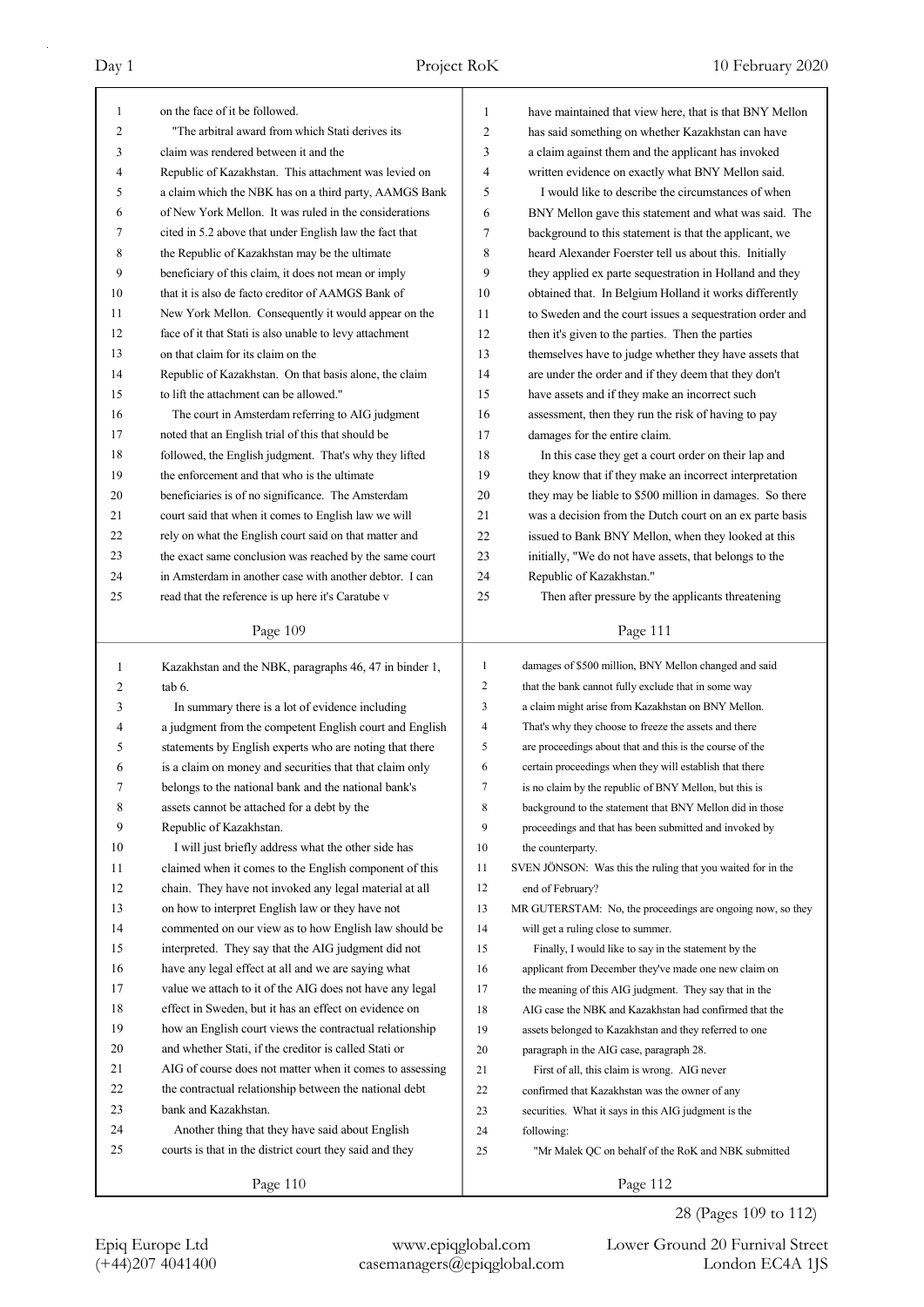| 1            | as follows, 'It is accepted that the RoK has             | 1              | on the AIG judgment.                                        |
|--------------|----------------------------------------------------------|----------------|-------------------------------------------------------------|
| 2            | a beneficial interest in the London assets held by       | $\overline{2}$ | On the other hand, we have a statement by BNY Mellon        |
| 3            | AAMGS. It is therefore accepted that, subject to the     | 3              | that they cannot fully exclude that Kazakhstan might        |
| 4            | issue of state immunity, a charging order could be made  | $\overline{4}$ | possibly have a claim against the bank and that was done    |
| 5            | on those securities held by AAMGS which comprise UK      | 5              | under the threat of \$500,000 damages. The national bank    |
| 6            | government stock or UK listed companies, the UK          | 6              | then saw that it was only clear that it was the central     |
| 7            | securities, although not other securities'."             | 7              | bank or the national bank that has a claim on               |
| 8            | Of course it's important to read what it actually        | 8              | BNY Mellon, nobody else. Since Kazakhstan does not have     |
| 9            | says here in this quoted provision that has not been     | 9              | any assets in the English component of the debtor chain,    |
| 10           | invoked by the applicant. Here they are saying that the  | 10             | so they can't make any claims against that at a later       |
| 11           | national bank and RoK confirms that they have            | 11             | stage and the debtor in the chain of debtors that is in     |
| 12           | a beneficial interest in UK government stock in UK       | 12             | the Swedish part.                                           |
| 13           | listed companies and that a charging order could be made | 13             | SVEN JÖNSON: We might actually for a 10-minute break and we |
| 14           | on this beneficial interest in English financial         | 14             | will finish at 4 o'clock anyway.                            |
| 15           | instruments. It's about beneficial ownership, which is   | 15             | $(2.50 \text{ pm})$                                         |
| 16           | not synonymous with ownership, and what the test is that | 16             | (A short break)                                             |
| 17           | Kazakhstan is the ultimate beneficiary to the national   | 17             | $(3.00 \text{ pm})$                                         |
| 18           | fund. It's no controversy round that.                    | 18             | SVEN JÖNSON: We have ordered some fresh water, so we might  |
| 19           | Here, in Sweden, it's a matter of who does the           | 19             | get it at some point.                                       |
| 20           | assets belong to, not who has the beneficial interest.   | 20             | If everyone is ready, please.                               |
| 21           | You can have a beneficial ownership, you can have        | 21             | MR GUTERSTAM: Okay. It's the last element of the chain,     |
| 22           | interest in property that you don't own yourself, but    | 22             | this is the requisite account between Kazakhstan and the    |
| 23           | that has nothing to do in Sweden. What we are            | 23             | NBK, and the trust agreement.                               |
| 24           | interested in is only the one who has the proprietary    | 24             | First and foremost, when to the situation in                |
| 25           | rights to the specific property and what they are        | 25             | Kazakhstan become relevant to the Court of Appeal. In       |
|              |                                                          |                |                                                             |
|              | Page 113                                                 |                | Page 115                                                    |
|              |                                                          |                |                                                             |
|              |                                                          |                |                                                             |
| $\mathbf{1}$ | referring to here does not deal with ownership at all.   | $\mathbf{1}$   | the opinion of NBK it never becomes relevant because        |
| 2            | The creditor in the AIG case applied for a charging      | 2              | assets do not belong to Kazakhstan in Sweden or in          |
| 3            | order which is a specific English order which could be   | 3              | England, so you are going to end up in Kazakhstan. But      |
| 4            | made against securities in UK securities. This charging  | 4              | (inaudible) claim both counterparties. Then we'll end       |
| 5            | order does not exist in Sweden and it's of no interest   | 5              | in Kazakhstan and we want to find out what properties       |
| 6            | whether they have legal model in other countries and     | 6              | are present there and who this property belongs to.         |
| 7            | whether that can be applied there.                       | 7              | In this case there are a number of expert statements        |
| 8            | Thirdly, what is clear from this quote this only         | 8              | with respect to the element of the Kazakh law, three        |
| 9            | applies to UK government stock or UK listed companies    | 9              | reports by Professor Maggs, and we have reports by          |
| 10           | and not other securities. So it does not have anything   | 10             | Professor Suleimenov. Some of them are prepared with        |
| 11           | to do with securities, it is which companies -- also     | 11             | assistance of Professor Mukasheva from NBK and the          |
| 12           | there are a number of reasons why this quoted paragraph  | 12             | majority of this expert reports were produced for the       |
| 13           | has nothing to do with this case.                        | 13             | Dutch and Belgian proceedings and experts responded to      |
| 14           | If I could summarise the English part, so if I am to     | 14             | each other's experts' statements. That's why there are      |
| 15           | summarise the evidence in the English part we have the   | 15             | a number of different expert's statements.                  |
| 16           | GCA that confirms that the NBK and BNY Mellon are        | 16             | Now in this Court of Appeal an English statement has        |
| 17           | parties to the contract and we have a letter from Bogdan | 17             | been submitted by the applicant and we submitted            |
| 18           | from 9 May, a confirmation, we have an excerpt from the  | 18             | a report by Professor Suleimenov, both are dated from       |
| 19           | register saying that NBK is registered owner on          | 19             | December 2019, so this is a list of expert statements       |
| 20           | BNY Mellon's books. We have a legal statement from the   | 20             | made by Professor Suleimenov, which I would like to         |
| 21           | legal expert in England, Louise Gullifer, that confirms  | 21             | refer to, from the NBK. I will mainly be referring to       |
| 22           | that it's the bank that has a claim on BNY Mellon. We    | 22             | the 28 February 2018 report, it should be noted the last    |
| 23           | have the AIG judgment in identical circumstances which   | 23             | report the one dated 20 December 2019 was submitted more    |
| 24           | confirms that BNY Mellon has a claim and not Kazakhstan. | 24             | than a year later compared to other reports, because it     |
| 25           | We have two rulings from the Amsterdam court that rely   | 25             | was submitted in the English court proceedings. This        |

Page 114

Epiq Europe Ltd www.epiqglobal.com Lower Ground 20 Furnival Street<br>
(+44)207 4041400 casemanagers@epiqglobal.com London EC4A 1JS

Lower Ground 20 Furnival Street

29 (Pages 113 to 116)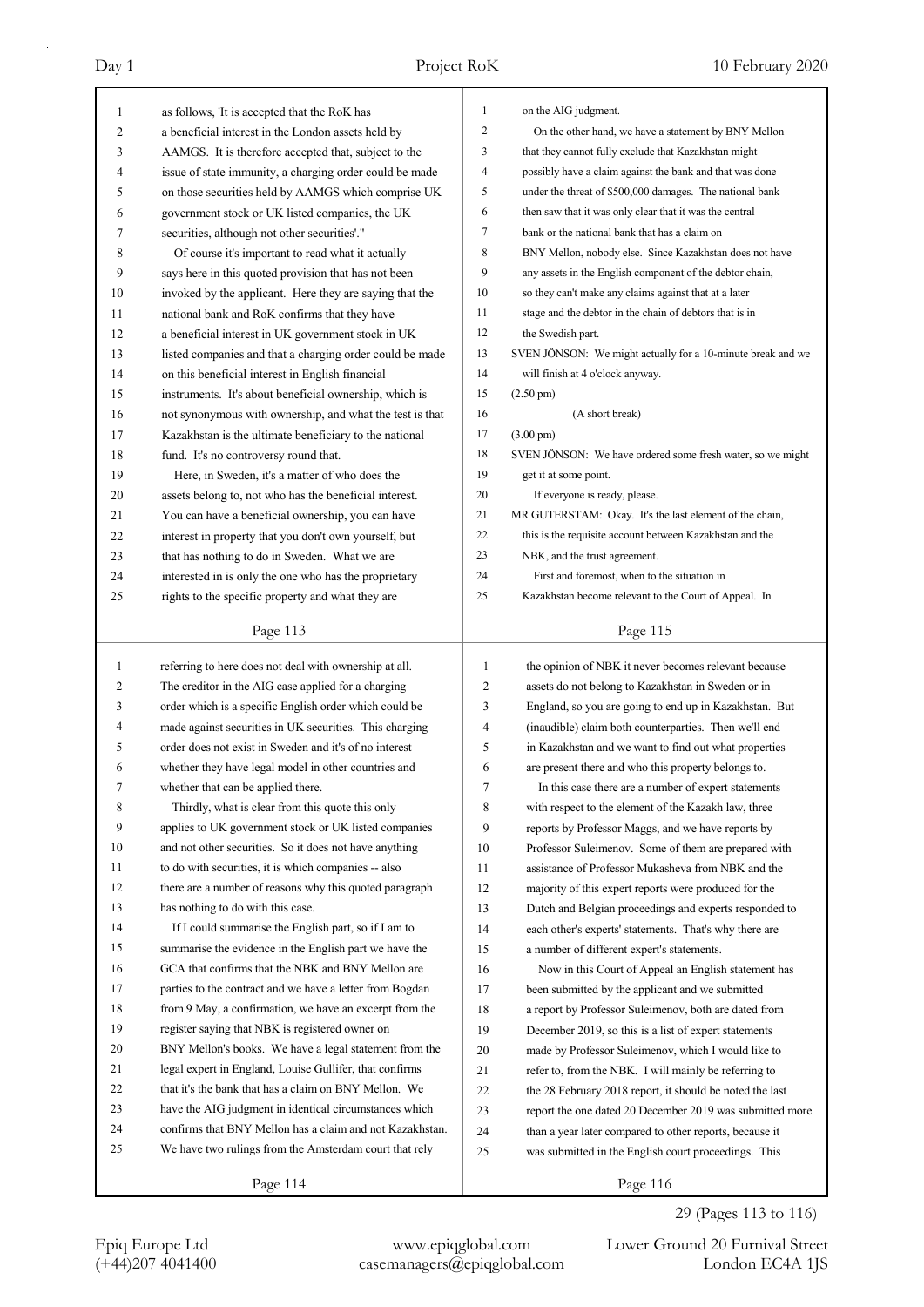| 1      | includes more or less everything, so if you want to read | 1            | to assets which have been moved into trust, so which     |
|--------|----------------------------------------------------------|--------------|----------------------------------------------------------|
| 2      | something you should start with Suleimenov               | 2            | assets are located in Kazakhstan. As you can see from    |
| 3      | December 2019.                                           | 3            | the structure -- which we've shown a number of times --  |
| 4      | If you don't find the answers to your questions with     | 4            | the relationship between NBK and the RoK, this what is   |
| 5      | respect to Kazakh law there, then you should start       | 5            | relevant and you see what is there. According to the     |
| 6      | looking at the others. This is my piece of advice.       | 6            | RoK this is a trust relationship that is the monies      |
| 7      | Before I move on to the contents of the reports, let     | 7            | transferred from this day are transferred to the NBK on  |
| 8      | me tell you who Professor Suleimenov is. This is         | 8            | the part of the trust, something which is contested by   |
| 9      | a Kazakh lawyer who wrote his (inaudible) and achieved   | 9            | the applicants.                                          |
| 10     | professor of civil law in 1985, more than 550            | 10           | All the experts in the case, including the experts       |
| 11     | publications on Kazakh law specifically. Civil law,      | 11           | which have been invoked by the applicant, they agree     |
| 12     | material law, private law. He wrote the official         | 12           | that the trust management agreement creates a trust.     |
| 13     | commentary to the civil code of the RoK and the comments | 13           | Professor Maggs believe that this trust agreement is     |
| 14     | to trust management. I think we will be focusing on      | 14           | invalidated by reasoning of fictitious agreements,       |
| 15     | today what is the meaning of that term according to the  | 15           | et cetera, but it's disputed that to this extent the     |
| 16     | Kazakh law?                                              | 16           | agreement as such, if it's valid, would create a Kazakh  |
| 17     | He was also involved in the development of a number      | 17           | trust.                                                   |
| 18     | of Kazakh law, including the Kazakh civil code which     | 18           | Where are the expert in agreement on this matter?        |
| 19     | regulates what trust management and what a trust is. He  | 19           | These are the two main reasons. It follows directly      |
| 20     | is also executive editor of the textbook "Civil law"     | 20           | from the law and this is one paragraph we've considered  |
| 21     | four volumes and also for volumes of both academic and   | 21           | earlier, this is 21.7 of the Budgetary Act, which goes,  |
| 22     | practical comment on the Republic of Kazakhstan's civil  | 22           | "The trust management of the national fund of            |
| 23     | code, which is the textbook for law students studying    | 23           | Republic of Kazakhstan is carried out by the national    |
| 24     | law in Kazakhstan. This is not just a man of the         | 24           | bank of the Republic of Kazakhstan on the basis of the   |
| 25     | street, but this one of the leading academicians in      | 25           | trust management agreement."                             |
|        |                                                          |              |                                                          |
|        | Page 117                                                 |              | Page 119                                                 |
|        |                                                          |              |                                                          |
| 1      |                                                          | $\mathbf{1}$ |                                                          |
|        | Kazakhstan. He writes all his reports in Russian, the    |              | This is something read at the beginning of this day.     |
| 2<br>3 | originals have been filed with this court with           | 2<br>3       | This is the trust management agreement which is:         |
| 4      | an English translation.                                  | 4            | " concluded between the national bank of the             |
|        | Before we look at the assets and who they belong to      | 5            | Republic of Kazakhstan and the government of the         |
| 5      | and the concept of trust, I would like to say something  |              | Republic of Kazakhstan."                                 |
| 6      | about the right of ownership concept in accordance with  | 6            | If we look at the trust management agreement,            |
| 7      | the Kazakh law. As you can see from Suleimenov and       | 7            | Article 1.1:                                             |
| 8      | Mukasheva's different reports, in Kazakh we make         | 8            | "The government hereby transfers the fund under the      |
| 9      | a difference between ownership of very specifically      | 9            | trust management by the bank and the bank undertakes to  |
| 10     | proprietary rights and the right to a fungible assets,   | 10           | carry out trust management for the benefit of the        |
| 11     | which is rights of claim. So proprietary rights is       | 11           | government by way of investing financial assets of the   |
| 12     | ownership of a physical thing such as a car and the      | 12           | fund."                                                   |
| 13     | rights of a claim is any type of fungible property, for  | 13           | It follows from the law and from the agreement that      |
| 14     | example, claim to money or to securities.                | 14           | the national fund is a trust and the fact that this is   |
| 15     | So Professor Suleimenov and Mukasheva in their           | 15           | a trust follows also from all the expert reports and     |
| 16     | reports dated 28 February say:                           | 16           | also from an article by Professor Didenko, another       |
| 17     | "As national fund assets are all fungible assets         | 17           | Kazakh professor, who writes on page 971:                |
| 18     | (ie money and non-documentary securities held in bank    | 18           | "The national bank exercises its functions as the        |
| 19     | account) the right of ownership to these assets is       | 19           | trustee of the national fund on the basis of a civil law |
| 20     | a right of claim."                                       | 20           | contract. In other words a trust management contract."   |
| 21     | They note that in accordance with the Kazakh law         | 21           | It follows from the budget acts, trust management        |
| 22     | this is about money and dematerialised securities,       | 22           | agreements the experts are in accordance with respect to |
| 23     | ie fungible assets and the rights of ownership is rights | 23           | that and also Professor Didenko that Kazakhstan is       |
| 24     | of claim.                                                | 24           | a trustor and NBK is trustee and the national fund is    |
| 25     | The relevant issue is who holds the rights of claim      | 25           | a trust.                                                 |

30 (Pages 117 to 120)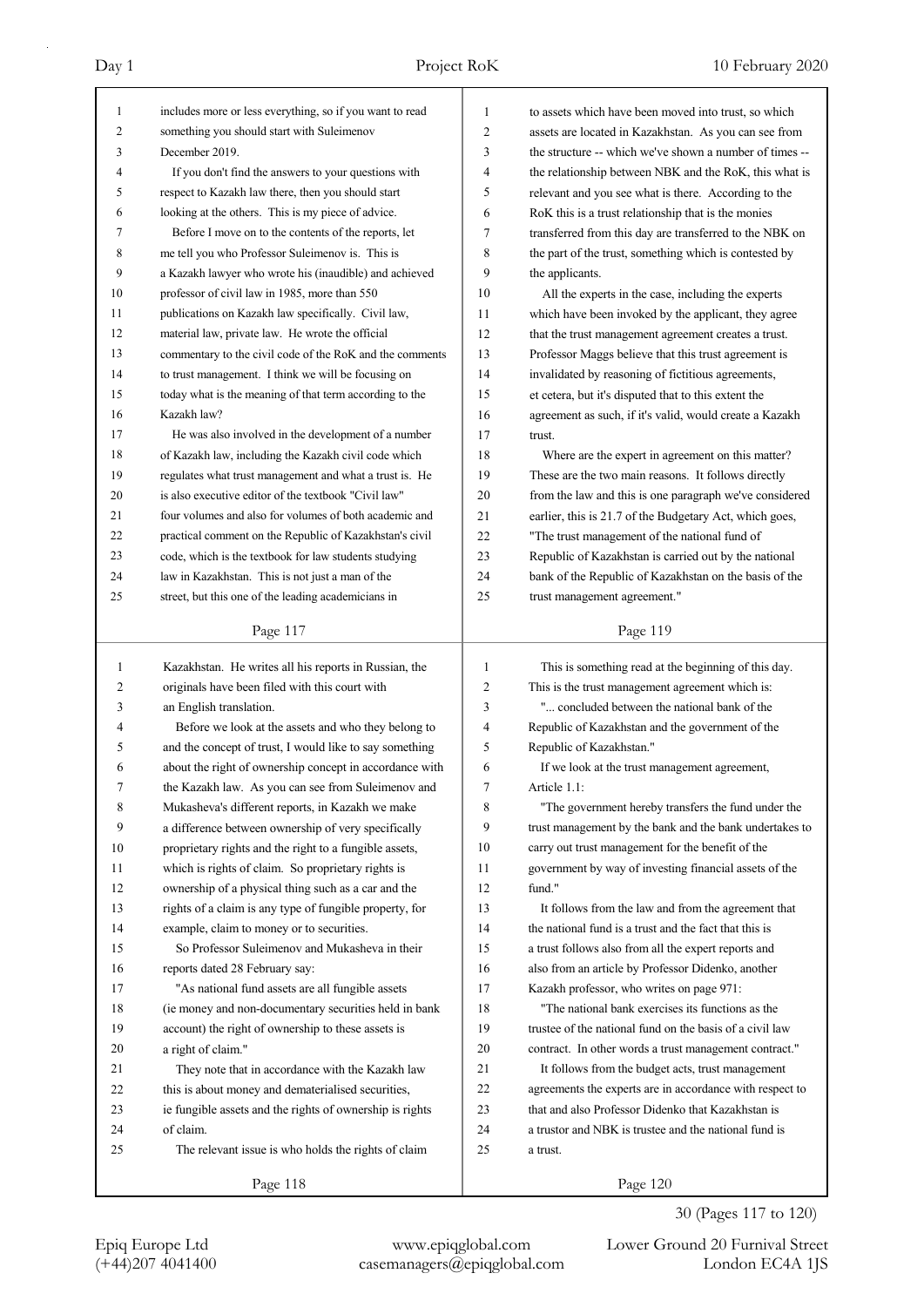| $\mathbf{1}$ | I will continue using these English terms due to the     | 1            | from the comments to the civil code which by the way     |
|--------------|----------------------------------------------------------|--------------|----------------------------------------------------------|
| 2            | lack of corresponding equivalents in Swedish. The        | 2            | have been written by Professor Suleimenov, who says the  |
| 3            | question is what is a trust in accordance with Kazakh    | 3            | following:                                               |
| 4            | law? A Kazakh law is not an independent legal entity.    | 4            | "As a general rule, the foreclosure on the debts of      |
| 5            | The legal status is regulated by process 883 to 895 in   | 5            | the founder of the property transferred by him in trust  |
| 6            | the civil code. I will present some of the relevant      | 6            | shall not be permitted. Exceptions concern               |
| 7            | conditions, though the entire civil code has been filed  | 7            | bankruptcy/insolvency of the founder, which is a legal   |
| 8            | as part of this case and is found in the evidentiary     | 8            | entity (except for a public enterprise in                |
| 9            | binders. 883.1 in the civil code states the following:   | 9            | an institutions) and an individual entrepreneur. In      |
| 10           | "In settlement of the trust management of property       | 10           | cases of bankruptcy/insolvency of such founders the      |
| 11           | the trustee shall control on the beneficiary's behalf    | 11           | trust management is terminated and the property shall be |
| 12           | the property transferred to his (or her) possession, use | 12           | included in the bankruptcy assets."                      |
| 13           | and disposal unless otherwise provided by contract or    | 13           | According to the Kazakh law a trustee would -- that      |
| 14           | legislation in the interests of the beneficiary."        | 14           | is the party which manages assets, which is in control   |
| 15           | In 888.1 in the civil code, under "Rights and            | 15           | of the assets which are held in the trustee's interest   |
| 16           | responsibilities of the trustee":                        | 16           | in his own name and the assets cannot be attached for    |
| 17           | "The trustee shall have the right to take any action     | 17           | the debt of the trust. This is a consequence of 885.4    |
| 18           | which would make the owner with a trusted property for   | 18           | of the civil code and the experts agree on that issue so |
| 19           | the purpose of appropriate management. The rights of     | 19           | there's not much more to add on this point.              |
| 20           | the trustee to the trust property may be limited by      | 20           | The trustee has assumed all the rights and               |
| 21           | legislative acts, contracts or other acts under which    | 21           | obligations in respect of the assets, this follows       |
| 22           | the property trust management are based."                | 22           | explicitly from 886.1 in the civil code, which has the   |
| 23           | As you can see from these provisions a trustee has       | 23           | following wording:                                       |
| 24           | all the rights with respect to the property which has    | 24           | "In the period of the contract of trust management,      |
| 25           | been transferred to the trust, unless anything else      | 25           | the founder of the trust may not take any action with    |
|              |                                                          |              |                                                          |
|              | Page 121                                                 |              | Page 123                                                 |
|              |                                                          |              |                                                          |
|              |                                                          |              |                                                          |
| $\mathbf{1}$ | follows from contracts or laws.                          | $\mathbf{1}$ | respect to property held in trust unless another is      |
| 2            | It should be noted here that a trustee acts in its       | 2            | provided by the legislative acts of the                  |
| 3            | own name unless anything else has been agreed. This      | 3            | Republic of Kazakhstan or this (trust management)        |
| 4            | follows from Suleimenov and Mukasheva's report from      | 4            | contract."                                               |
| 5            | 28 February 2018, where paragraph 888.3 of the civil     | 5            | So the other side of the same coin we've just read,      |
| 6            | code is referenced. They write in their report:          | 6            | that (inaudible) has authorised and here is says that    |
| 7            | "Accordingly, assets transferred into trust are held     | 7            | a trustor has no rights with respect to assets in the    |
| 8            | and accounted for by the trustee in his own name and are | 8            | trust. To conclude I would like to say something about   |
| 9            | no longer within the control of the trustor or his       | 9            | 888.3 of the civil code, which stipulates:               |
| 10           | creditors. Which means that the transactions regarding   | 10           | "The trustee shall be entitled to claim property         |
| 11           | the property and the trust between the trustee and the   | 11           | entrusted to him (her) from unlawful possession and      |
| 12           | third party [or what became a third party in our case]   | 12           | demand the removal of a violation of his (her) right to  |
| 13           | in accordance with the Kazakh law is a contractual       | 13           | management, even these violations are not related to     |
| 14           | relationship and on the contract relationship between    | 14           | possession."                                             |
| 15           | the trustee and third party no rights are granted to the | 15           | As you can see from professors Suleimenov and            |
| 16           | trust in this case the Republic."                        | 16           | Mukasheva's reports dated 28 February, this provision    |
| 17           | Moving on to 885.4 in the civil code, which says:        | 17           | means that a trustee has the right to claim its rights   |
| 18           | "Foreclosure on the debts of the founder to the          | 18           | with respect to all the third parties, including the     |
| 19           | property, transferred by him in trust shall not be       | 19           | trust. This something which is noted by professors       |
| 20           | permitted, except the cases provided by Article 1081 of  | 20           | Suleimenov and Mukasheva, that this issue has been tried |
| 21           | this code and the insolvency (bankruptcy) of the         | 21           | by a Kazakh court, this was an issue of a person who     |
| 22           | person."                                                 | 22           | held shares in a company, who transferred the shares to  |
| 23           | As you can see from this provision, the assets which     | 23           | a trust and then was asked to attend the shareholders'   |
| 24           | have been transferred into the trust are protected from  | 24           | meeting and the following comments are provided in this  |
| 25           | the claims from the trustor's creditors. This follows    | 25           | report:                                                  |

31 (Pages 121 to 124)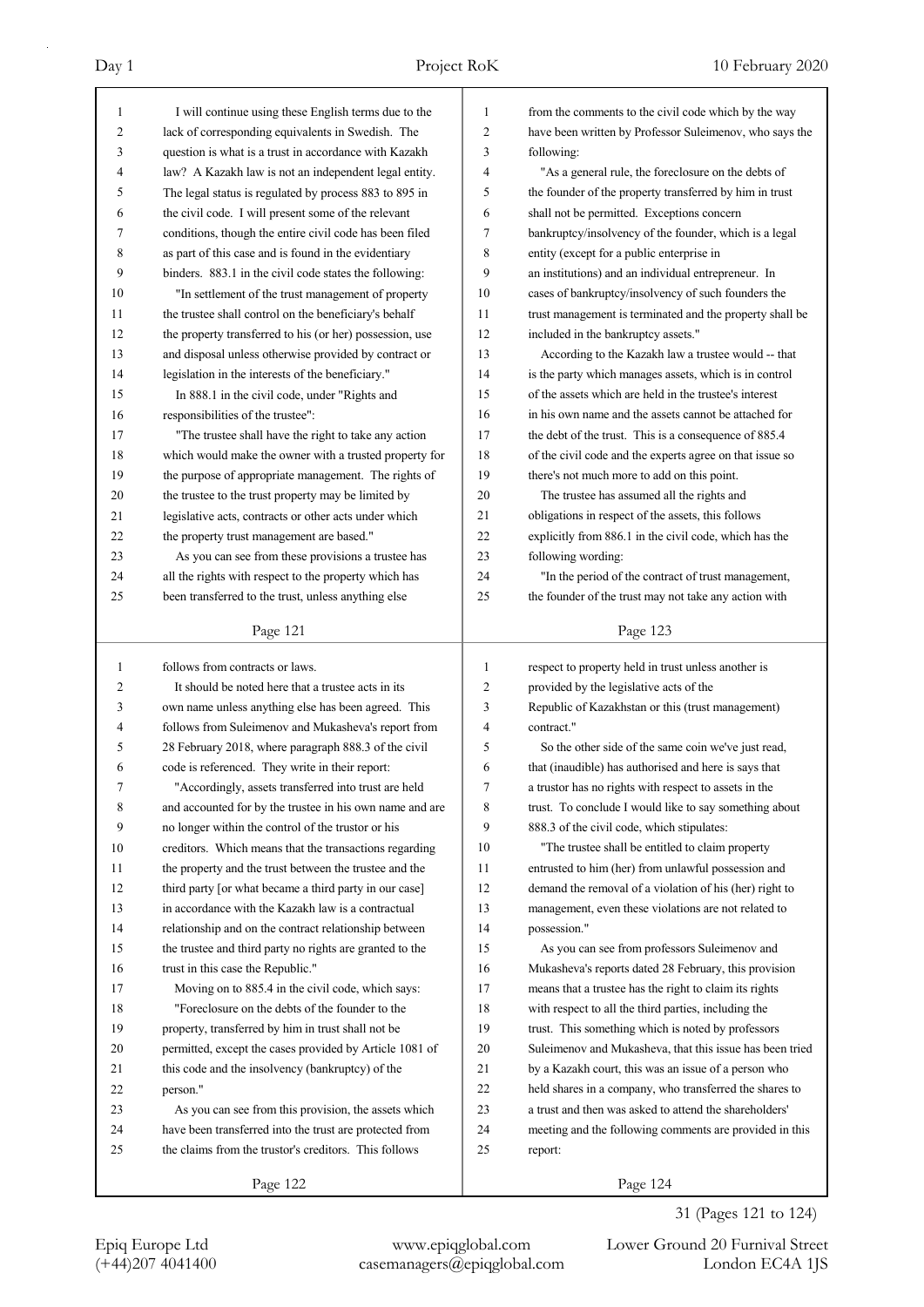| 1              | "The exclusive nature of the trustee's rights has        | 1            | fund. This is (inaudible) and in capacity of which as                       |
|----------------|----------------------------------------------------------|--------------|-----------------------------------------------------------------------------|
| 2              | been confirmed in Kazakh case law, in a case where the   | 2            | we can see they have received money from Kazakhstan in                      |
| 3              | trust founder and beneficiary ( to a company) had        | 3            | accordance with trust management agreement. It's a main                     |
| 4              | attempted to exercise shareholders' right, the rights to | 4            | rule in accordance to 888.1 of the civil code, they have                    |
| 5              | hold a shareholder meeting connected to shares he had    | 5            | the right to take any action with respect to the                            |
| 6              | transferred into trust. The specialised inter district   | 6            | property which has been transferred into the trust, so                      |
| 7              | economic court of Almaty held that the founder and       | 7            | they have all the rights to the property inside the                         |
| 8              | beneficiary of the trust could not legally exercise      | 8            | trust.                                                                      |
| 9              | those rights until the trust management agreement had    | 9            | The trust was created through the trust management                          |
| 10             | been terminated."                                        | 10           | agreement, the question is which rights it grants,                          |
| 11             | What they found here is that once this shares have       | 11           | whether it limits the rights to take any action. But it                     |
| 12             | been transferred to a trust, he had no longer held any   | 12           | doesn't -- the trust management agreement, Article 2:                       |
| 13             | rights as a shareholder. He, for example, could not      | 13           | "The bank has the right to possess use and dispose                          |
| 14             | convene a shareholders' meeting.                         | 14           | of the funds under the conditions specified herein."                        |
| 15             | Right so to summarise, the property in the trust         | 15           | If you look at the trust management agreement, as                           |
| 16             | belongs to the trustee and not to the trustor which      | 16           | something which has been emphasised in Suleimenov's                         |
| 17             | created the trust. This is an argument by the            | 17           | 28 February, there are no limitations in the trust                          |
| 18             | applicants, which is found in the expert reports from    | 18           | management agreement with respect to right of disposal.                     |
| 19             | the applicants. That they have referred to the fact      | 19           | So there is no limitation in law.                                           |
| 20             | that all the property is still owned by Kazakhstan since | 20           | What follows from that is that national bank has all                        |
| 21             | all the property with a connection to the Kazakh State,  | 21           | the rights with respect to the property which is held in                    |
| 22             | according to the law of the state properties, is either  | 22           | trust and these rights could also be exercised with                         |
| 23             | a state of communal property and also the part of        | 23           | respect to the Kazakh State and according to 888.3 of                       |
| 24             | something called state treasury.                         | 24           | the civil code the NBK has the right to enter agreement                     |
| 25             | This is a misunderstanding all the properties in         | 25           | with respect to property of trust in its own name                           |
|                |                                                          |              |                                                                             |
|                | Page 125                                                 |              | Page 127                                                                    |
|                |                                                          |              |                                                                             |
| 1              | Kazakhstan with a connection to Kazakhstan is state      | $\mathbf{1}$ |                                                                             |
|                |                                                          |              | without binding the state as a trust. The agreement                         |
| 2              | property, this falls within the law on state property,   | 2<br>3       | which has been entered into by the NBK is, for example,                     |
| 3<br>4         | and it has been commented by professors Suleimenov and   | 4            | GCA. According to the Kazakh law, it's only binding<br>between BNY and NBK. |
| 5              | Mukasheva in their 6 March report. They say that this    | 5            | You can read about this in Suleimenov-Mukasheva                             |
| 6              | has no effect on this civil law with respect to rights   | 6            |                                                                             |
|                | to certain property but the purpose of this law to make  |              | 28 February. The conclusion they make is at the bottom                      |
| 7              | a distinction between state property, something which    | 7            | of the slide:                                                               |
| 8              | relates to the state, and the property which relates to  | 8            | "As we will explain further below, under Kazakh law                         |
| $\overline{9}$ | the communal local government. This is a distinction.    | 9            | the national bank as trustee has assumed all rights of                      |
| 10             | There are no civil law effects but this is only          | 10           | claim with respect to national fund assets from the                         |
| 11             | a question of delineating different types of state       | 11           | government as trustor."                                                     |
| 12             | property.                                                | 12           | This is their conclusion given the background just                          |
| 13             | The issue of the right of ownership, namely the          | 13           | presented. What follows from the Kazakh law and the                         |
| 14             | question as to which party has the right of claim to     | 14           | trust management agreement that the central bank has all                    |
| 15             | this property and this law has nothing to do with that   | 15           | the rights, including the rights of claim, with respect                     |
| 16             | concept. The distinction between the state and communal  | 16           | to the property held in trust. The central bank has the                     |
| 17             | property in the law of state property is of no relevance | 17           | right to enter into agreements with third party with                        |
| 18             | to this case.                                            | 18           | respect to assets in the trust which is only binding for                    |
| 19             | This is what the Kazakh law says about the rights        | 19           | NBK and third party.                                                        |
| 20             | and obligations of a trust and a trustee. But like we    | 20           | It can claim it has exercised its rights with                               |
| 21             | have said their rights and their obligations, they       | 21           | respect to (inaudible) including Kazakhstan, the trust                      |
| 22             | follow the law and the trust management agreement.       | 22           | and the assets in the trust cannot be attached for the                      |
| 23             | Let's have a look at the rights of the NBK in            | 23           | attached. Therefore the NBK has the rights of claim to                      |
| 24             | accordance with the trust management agreement. The      | 24           | the contents of the trust, which is the purpose of this                     |
| 25             | central bank has the right with respect to national      | 25           | presentation about who has the rights of claim? The                         |

# 32 (Pages 125 to 128)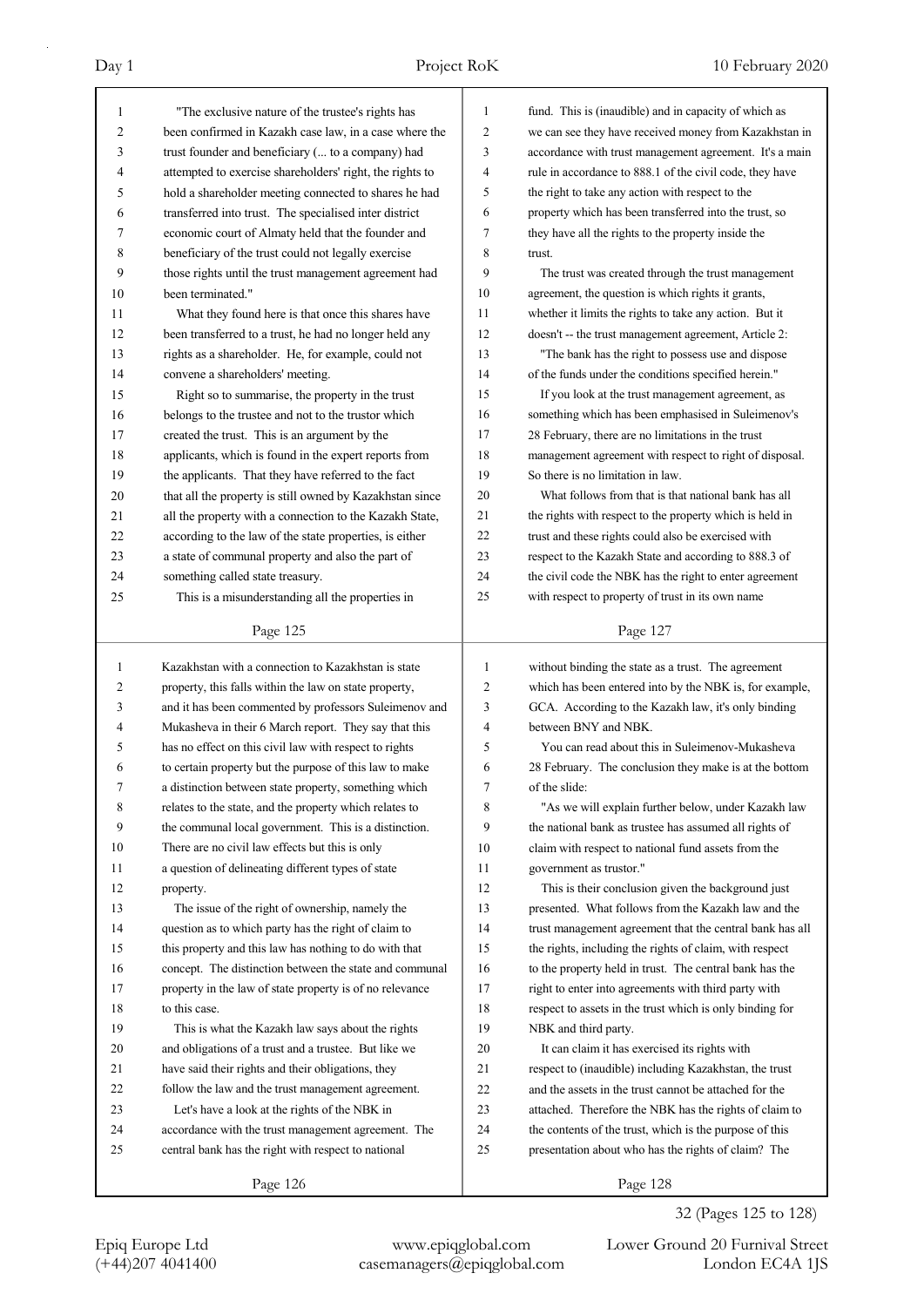| $\mathbf{1}$ | rights of claim belong to NBK.                           | 1              | Republic of Kazakhstan. For the avoidance of doubt         |
|--------------|----------------------------------------------------------|----------------|------------------------------------------------------------|
| 2            | A couple of words about the rights of Kazakhstan to      | $\overline{2}$ | Kazakh law does not provide for any other right of claim   |
| 3            | the assets held in trust. This follows from the fact     | 3              | on the national fund assets, eg restitution or             |
| 4            | that they are a trustor in accordance with the trust     | $\overline{4}$ | otherwise, for the government against either the           |
| 5            | management agreement. National fund agreement, as we     | 5              | national bank or a third party that the national bank      |
| 6            | have noticed earlier, in accordance with civil code      | 6              | contracts with in the exercise of its trust management     |
| 7            | 886.1, a trustor has no right to take any action with    | 7              | of the national fund assets."                              |
| 8            | respect to the assets held in trust. And thus it         | 8              | In summary then the state has no right of claim to         |
| 9            | follows from any contract of any laws. The question is   | 9              | the assets of the trust and no rights against any third    |
| 10           | are there any laws and contracts in place which give     | 10             | parties that the national bank has entered into            |
| 11           | Kazakhstan the right to take any actions with respect to | 11             | agreements with.                                           |
| 12           | the assets held in trust?                                | 12             | SVEN JÖNSON: I am sorry we do not have any more water yet, |
| 13           | Let's have a look at that.                               | 13             | there's still a little bit left here. I will let you       |
| 14           | First and foremost, let's just note that the trust       | 14             | know when I have run out.                                  |
| 15           | management agreement does not provide Kazakhstan with    | 15             | MR GUTERSTAM: On transfers from the national fund, how is  |
| 16           | any right to take any actions with respect to these      | 16             | the national fund used to stabilise the finances of        |
| 17           | assets transferred into trust. This is something which   | 17             | Kazakhstan if they don't have any rights to it? We have    |
| 18           | is found in Suleimenov and Mukasheva's report and        | 18             | seen that it is possible to transfer assets from the       |
| 19           | follows from the trust management which has been filed   | 19             | national fund to Kazakhstan according to some procedures   |
| 20           | in this case. In any case Suleimenov and Mukasheva       | 20             | prescribed by law decree.                                  |
| 21           | writes:                                                  | 21             | According to the law, money could be taken out in          |
| 22           | "Neither Kazakh fund nor the trust management            | 22             | the local currency, tenge, and can be transferred to       |
| 23           | agreement provide that the government has retained any   | 23             | Kazakhstan under the conditions that I will describe.      |
| 24           | right to 'take any action' with respect to the assets of | 24             | This has been described by professors Suleimenov and       |
| 25           | the national fund whilst they are held in trust. This    | 25             | Mukasheva in exhibit 194, and this is described in         |
|              |                                                          |                |                                                            |
|              | Page 129                                                 |                | Page 131                                                   |
|              |                                                          |                |                                                            |
|              |                                                          |                |                                                            |
| $\mathbf{1}$ | means that the government cannot claim the national fund | 1              | detail there. I am not going to go through all the         |
| 2            | assets from the national bank or transfer them to or     | 2              | details but I just want to bring it to the court's         |
| 3            | claim them from any other party.                         | 3              | attention some of the main issues.                         |
| 4            | "Accordingly, the right of claim to the national         | 4              | Kazakhstan's rights are clearly stated in the Budget       |
| 5            | fund assets has been transferred to the national bank    | 5              | Act. In the Budget Act the national fund of the            |
| 6            | and cannot be exercised by the government for the        | 6              | Republic of Kazakhstan is, 1:                              |
| 7            | duration of the trust management and agreement. This     | 7              | "As a guaranteed transfer from the national fund of        |
| 8            | right to the assets of the national fund belongs         | 8              | the Republic of Kazakhstan to the republican budget,       |
| 9            | exclusively to the national bank as an independent right | 9              | covering of expenses associated with the management of     |
| 10           | and is subject to legal protection, including from the   | 10             | the national fund of the Republic of Kazakhstan and        |
| 11           | government."                                             | 11             | conducting the annual audit. In the form of targeted       |
| 12           | It's written here that Kazakhstan does not have          | 12             | transfers transmitted from the national fund of the        |
| 13           | a right to claim to the assets. In the following         | 13             | Republic of Kazakhstan to the republican budget for the    |
| 14           | paragraph of this expert statement this is about the     | 14             | purposes determined by the president of the                |
| 15           | rights to funds that the central bank is transferring to | 15             | Republic of Kazakhstan."                                   |
| 16           | third parties, so it's part of the trust and the Kazakh  | 16             | This is in Article 23 of the Budget Act, and it says       |
| 17           | legal experts write:                                     | 17             | here that you can use this money for a guaranteed          |
| 18           | "This conclusion applies a fortiori to any rights to     | 18             | transfer for covering costs of annual audit and targeted   |
| 19           | contracts that the national bank enters into with third  | 19             | transfers.                                                 |
| 20           | parties in the exercise of its trust management of the   | 20             | As it says here, targeted transfers must be made to        |
| 21           | national fund assets."                                   | 21             | the country's budget and more information about what       |
| 22           | As described in paragraph 35:                            | 22             | type of transfers this is, we can find that on             |
| 23           | "Such contracts are entered into by the national         | 23             | Presidential Decree 385.                                   |
| 24           | bank in its own name and therefore only create rights of | 24             | The second paragraph:                                      |
| 25           | claim and obligations for the national bank, not for the | 25             | "The national fund is used for an annual guaranteed        |
|              | Page 130                                                 |                | Page 132                                                   |

33 (Pages 129 to 132)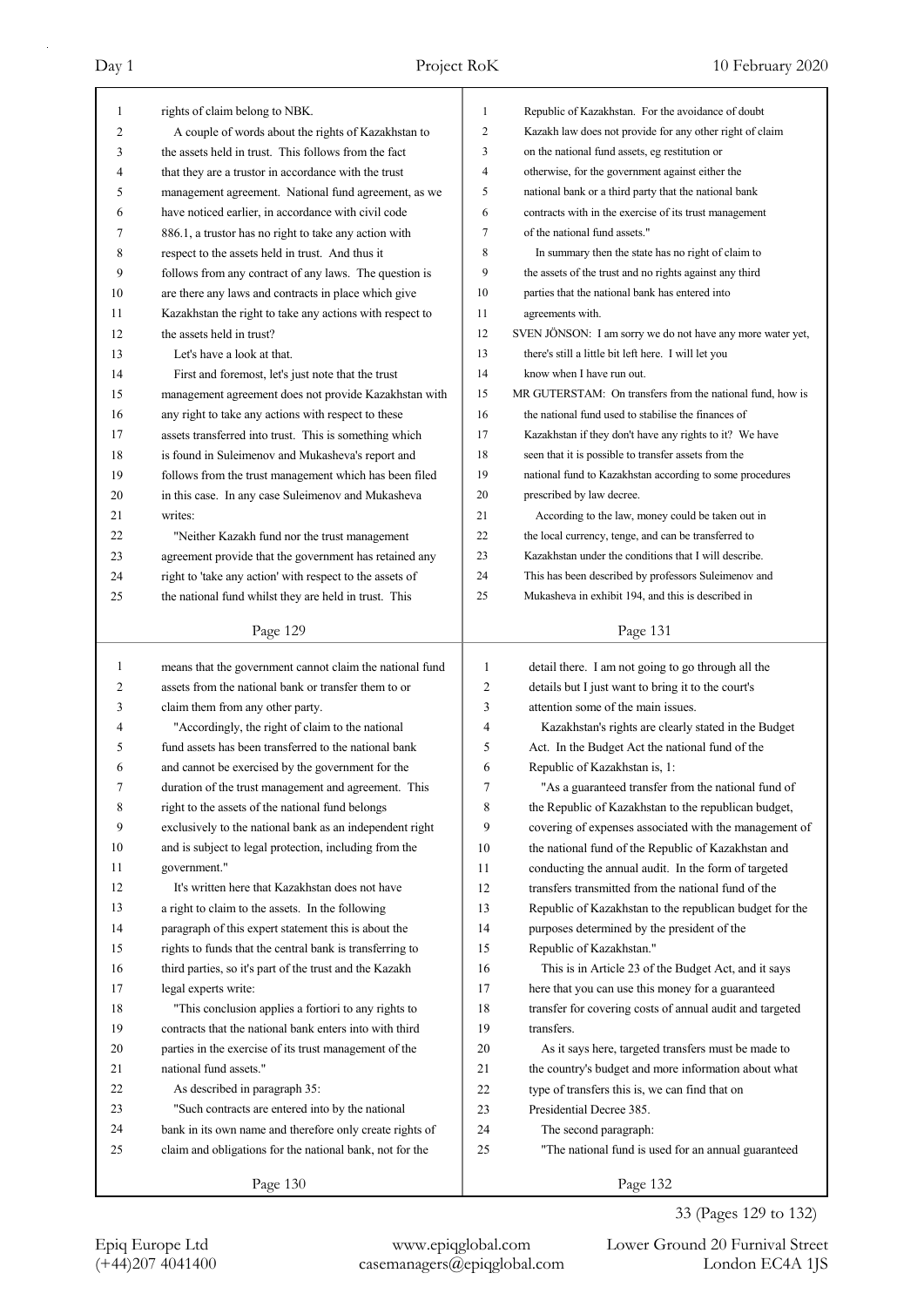| $\mathbf{1}$ | fixed transfer from the national fund to the national    | 1            | national budget. From this first paragraph we see that   |
|--------------|----------------------------------------------------------|--------------|----------------------------------------------------------|
| 2            | budget, targeted transfers from the national fund to the | 2            | guaranteed stands for is in order to stabilise the       |
| 3            | national budget and paying the cost of managing the      | 3            | Kazakh economy.                                          |
| 4            | national fund and its annual audit. All guaranteed and   | 4            | In the last paragraph there it says:                     |
| 5            | targeted transfers from the national fund to the         | 5            | "The national fund assets cannot be used for any         |
| 6            | national budget must be made in accordance with budget   | 6            | other purpose, not even for investment in domestic       |
| 7            | procedures."                                             | 7            | financial instrument issued by Kazakh issuers."          |
| 8            | You can see here that it says that what the national     | 8            | So what's read here, this is the only way you can        |
| 9            | fund is used for, the word used both in the Budget Act   | 9            | use funds from the national fund.                        |
| 10           | and in the decree you are talking about the Kazakhstan   | 10           | That funds from the national fund can only be used       |
| 11           | taking out of the national fund, not about how the funds | 11           | for the purposes of stabilisation is also clear from     |
| 12           | in the national fund are used. So monies can be taken    | 12           | a board meeting decision of the national fund that has   |
| 13           | out of this for the annual guaranteed fixed transfer or  | 13           | been invoked by the applicant, where it reads the        |
| 14           | for targeted transfers to the national budget and also   | 14           | following:                                               |
| 15           | for audit.                                               | 15           | "A savings portfolio is a portfolio whose purpose is     |
| 16           | From the last sentence we read that these two types      | 16           | to increase the return on assets in the long term. All   |
| 17           | of transfers must be made in accordance with budget      | 17           | proceeds to the savings portfolio and transfers from the |
| 18           | procedures and the expert statements talk about this.    | 18           | savings portfolio are made through the stabilisation     |
| 19           | This means that the parliament of Kazakhstan must        | 19           | portfolio."                                              |
| 20           |                                                          |              |                                                          |
|              | approve these transfers and they go directly to the      | 20           | This goes back to what I discussed initially today,      |
| 21           | budget of the country.                                   | 21           | that this savings portfolio that they are referring to,  |
| 22           | Presidential Decree 385 also regulates for what          | 22           | it's only there for the same purpose of stabilisation in |
| 23           | purposes the targeted transfers may be made and it reads | 23           | the long-term and when you are to use it you take those  |
| 24           | as follows:                                              | 24           | assets, you convert them to more liquid forms and then   |
| 25           | "Targeted transfers from the national fund will only     | 25           | they are taken out in exactly the same way. The only     |
|              | Page 133                                                 |              | Page 135                                                 |
|              |                                                          |              |                                                          |
|              |                                                          |              |                                                          |
| $\mathbf{1}$ | be made by decision of the president of the              | $\mathbf{1}$ | difference is the type of asset, but you are taking      |
| 2            | Republic of Kazakhstan to fund: crisis management        | 2            | money from the national fund for the stabilisation       |
| 3            | programmes during periods of economic decline and growth | 3            | portfolio.                                               |
| 4            | deceleration; nonprofit national social projects and     | 4            | If we summarise the rights that Kazakhstan has on        |
| 5            | strategic infrastructure projects, if no alternative     | 5            | the national fund, Kazakhstan does not have the right to |
| 6            | funding sources are available. Targeted transfers for    | 6            | any specific assets, they have no right of claim.        |
| 7            | crisis management programmes during periods of economic  | 7            | Kazakhstan can only get payments in their local          |
| 8            | decline or growth deceleration are to be made over and   | 8            | currency, tenge. Transfers must be made for a specific   |
| 9            | above the guaranteed transfers. If required, the         | 9            | purpose and that has been stipulated in the laws and     |
| 10           | president of the Republic of Kazakhstan may allocate     | 10           | decrees that we've seen order to stabilise Kazakhstan's  |
| 11           | an amount for targeted funding as part of the guarantee  | 11           | economy and transfers can only be made from the          |
| 12           | transfer to fund nonprofit social and infrastructure     | 12           | stabilisation portfolio and the transfers must have been |
| 13           | projects. If the full amount of the targeted transfer    | 13           | approve by the parliament and be incorporated in the     |
| 14           | from the national fund to the national budget has not    | 14           | budget of the country. The relevant question about who   |
| 15           | been used by the end of the financial year, the unused   | 15           | has the right of claim on the assets that have been      |
| 16           | amount will be returned to the national fund during the  | 16           | transferred to the trust. The answer to that question    |
| 17           | next financial year, using the remaining budget funds."  | 17           | is that Kazakhstan does not have such a right of claim,  |
| 18           | It is regulated in a decree what you can use these       | 18           | but it is only the national bank. Therefore Kazakhstan   |
| 19           | targeted transfers for and what they may finance and it  | 19           | cannot own any assets in England and neither in Sweden.  |
| 20           | only crisis management grounds and nonprofit social      | 20           | If we read these statements you get the impression       |
| 21           | projects and strategic infrastructure projects that      | 21           | that the experts disagree on many things on Kazakh law,  |
| 22           | cannot be financed in any other way.                     | 22           | but there are many things that we have identified as     |
| 23           | What's the purpose of guaranteed transfers? It's         | 23           | being undisputed, that are not disputed by the experts.  |
| 24           | from the same document where it says stabilisation       | 24           | That Kazakhstan is a separate legal entity, that the     |
| 25           | requires ensuring annual guaranteed transfers to the     | 25           | central bank is a separate legal entity from the state   |

34 (Pages 133 to 136)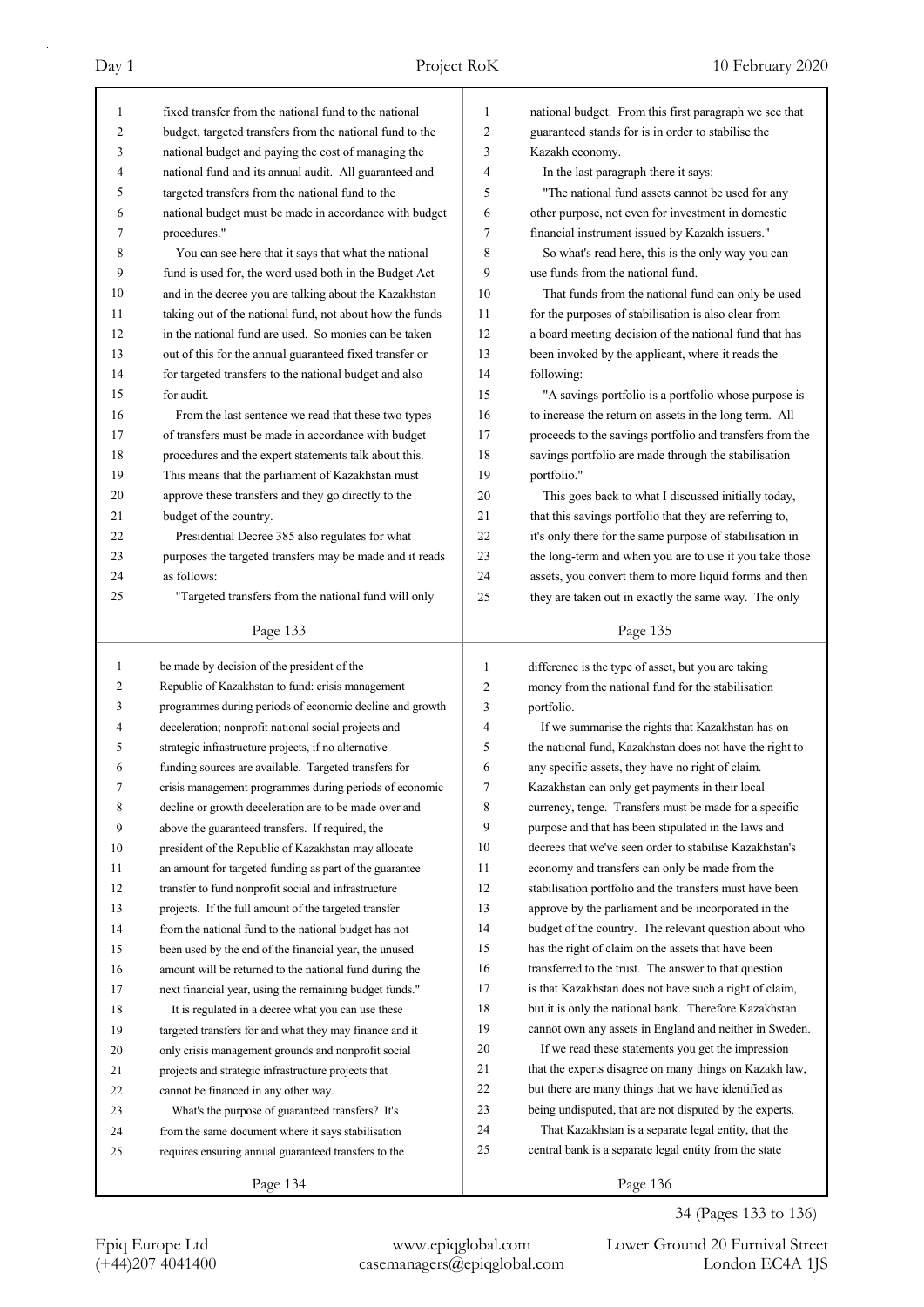| 1              | and that the bank can act on behalf of the state and on  | 1              | these arguments that have been presented. The core of    |
|----------------|----------------------------------------------------------|----------------|----------------------------------------------------------|
| $\overline{2}$ | their own behalf under their own name, that the national | 2              | their arguments is really that the applicant is saying   |
| 3              | bank has entered into a Global Custody Agreement         | 3              | that in Kazakhstan the president has a lot of power,     |
| 4              | in their own name and on their own behalf, the Kazakh    | 4              | which is foreign to Swedish administration where         |
| 5              | trust was created through the national fund agreement,   | 5              | a president might not in any circumstances have any      |
| 6              | even if the other side says that this is invalid. And    | 6              | influence on decisions made by government agencies. To   |
| 7              | that the assets in a Kazakh trust cannot be attached.    | 7              | draw that parallel is very narrow-minded way of looking  |
| 8              | These are some of the things that appear to be           | 8              | at it. When the Court of Appeal tried the question of    |
| 9              | undisputed.                                              | 9              | jurisdiction, we referred to legal statement on the      |
| 10             | Since, of course, it is problematic that you have        | 10             | question of jurisdiction and we commented on that issue. |
| 11             | this trust agreement, this national fund agreement, that | 11             | I would like to quote from Robert Nordhs's expert        |
| 12             | is a problem to the applicant. They have tried to get    | 12             | statement:                                               |
| 13             | round that by attacking this and saying that it's        | 13             | "The fact it's important for the district court's        |
| 14             | invalid. Therefore they have come up with a couple of    | 14             | assessment is the governance of the national bank, that  |
| 15             | creative ways of trying to declare this invalid pursuant | 15             | is the influence that according to the district court    |
| 16             | to Kazakh law.                                           | 16             | the Republic of Kazakhstan's presidents can exercise     |
| 17             | I will comment on those attempts now. There are          | 17             | with regard to the operations of the national bank.      |
| 18             | three things that they are claiming.                     | 18             | "That the district court has placed importance on        |
| 19             | That is that the president has influence and actual      | 19             | this can possibly be explained by the Swedish            |
| 20             | control of the assets in the trust and therefore that    | 20             | administrative model being characterised by a relative   |
| 21             | it's not a trust.                                        | 21             | independent decision of the government agencies.         |
| 22             | That the Court of Appeal, even if it was deemed to       | 22             | However, this is not something that generally applies to |
| 23             |                                                          | 23             |                                                          |
|                | be a trust, that the court can disregard it, since it's  |                | the public administration of other countries, it's the   |
| 24             | an abuse of Kazakh law and it violates the good faith    | 24             | opposite.                                                |
| 25             | principle in the civil code. They refer to this as       | 25             | "For example, in Denmark, Norway and the UK it's         |
|                | Page 137                                                 |                | Page 139                                                 |
|                |                                                          |                |                                                          |
|                |                                                          |                |                                                          |
| 1              | abuse of rights.                                         | 1              | common that the operations of the government agencies    |
| 2              | That this trust design is in breach of Swedish order     | $\overline{2}$ | are governed through directors from the government and   |
| 3              | public, and I will talk about that.                      | 3              | that the responsibility for individual decisions is with |
| 4              | The president's alleged influence and alleged actual     | 4              | the minister and not with the individual public          |
| 5              | control of the assets and trust. Their argument is that  | 5              | officers. As far as I know, there is no impediment       |
| 6              | the Court of Appeal should disregard what it says in     | 6              | against a government agency in a country where the       |
| 7              | this agreement with reference to the president's alleged | 7              | administrative model is characterised by such governance |
| 8              | influence and actual control. An objection that the      | 8              | that that could be a separate legal subject from the     |
| 9              | president has control and influence. Is it, according    | 9              | state."                                                  |
| 10             | to Kazakh law, relevant who the assets belong to? And    | 10             | He's saying that it's not unusual that countries         |
| 11             | this question is determined by Kazakh law and the        | 11             | organise themselves in different ways and that           |
| 12             | Swedish Court of Appeal should make the same assessment  | 12             | governments have different degrees of influence, but     |
| 13             | that that country's court would have made. That is       | 13             | saying then that there is a link between this            |
| 14             | clear from the Supreme Court judgment of 2016.           | 14             | circumstance whether there can be any legal subjectivity |
| 15             | Kazakh court, applying Kazakh law, that they would       | 15             | here and also in this case whether you can own assets.   |
| 16             | not consider whether the president had any influence or  | 16             | The applicants have invoked a cavalcade of Articles,     |
| 17             | actual control if anybody is deemed to have control of   | 17             | other arguments that are alleged to prove that the       |
| 18             | the property. There is no law, there's no decree,        | 18             | president has some influence and some control over the   |
| 19             | there's no doctrine, there's no legal source from Kazakh | 19             | national bank. Of course we are opposing this. This      |
| 20             | law that supports the allegation that the president's    | 20             | gives a very misleading and incorrect picture of the     |
| 21             | influence or actual control would be of any relevance    | 21             | influence of the president. There's no point in          |
| 22             | when assessing Kazakh law. There's no other evidence to  | 22             | spending time on responding to this, because this        |
| 23             | prove that either. We'll come back to that in our        | 23             | evidence is of no relevance to the case.                 |
| 24             | closing arguments.                                       | 24             | There are some claims about the contains of the          |
| 25             | I would just like to address a couple of facts about     | 25             | decree that I would like to comment on. They allege      |

35 (Pages 137 to 140)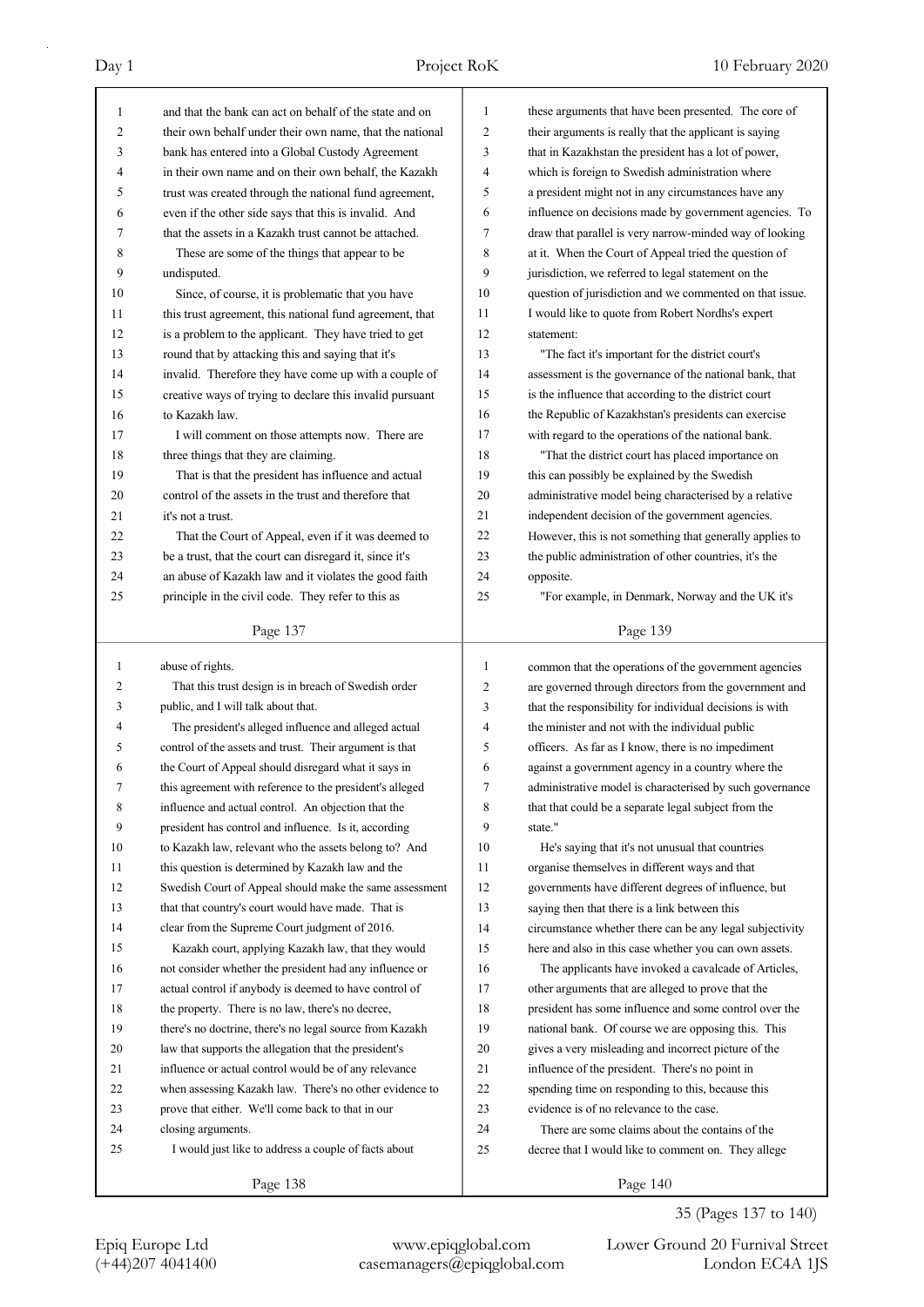|                     | that the Presidential Decree 402 that we looked at                                                             |                   |                                                                                                             |
|---------------------|----------------------------------------------------------------------------------------------------------------|-------------------|-------------------------------------------------------------------------------------------------------------|
| 1<br>$\overline{c}$ | initially, which is the one that created the national                                                          | $\mathbf{1}$<br>2 | it's 100 per cent state-owned company and in the future                                                     |
| 3                   |                                                                                                                |                   | it might be dissolved and the state would get the money                                                     |
| 4                   | fund at the very beginning. The applicant is alleging<br>that through this decree it follows that funds of the | 3<br>4            | for it, but that does not change our assessment of that.                                                    |
| 5                   | national fund belongs to the Kazakh state, its                                                                 | 5                 | In summary, there is nothing to support the                                                                 |
| 6                   | government and that the Kazakh president decides on how                                                        | 6                 | president having any control or influence over the<br>national bank. In any case, for the legal examination |
| 7                   | the monies in the funds is used.                                                                               | 7                 | on this it's of no significance.                                                                            |
| 8                   | This is incorrect and for that reason we sent that                                                             | 8                 | The next objection that they have made, the last                                                            |
| 9                   | question to Professor Suleimenov, who has looked at the                                                        | 9                 | objection that I am going to respond to, that is that                                                       |
| 10                  | impact of the Presidential Decree and we refer to her                                                          | 10                | they are claiming that the national fund agreement is                                                       |
| 11                  | statement of 10 October, but there are a couple and we                                                         | 11                | an abuse of rights or a sham and mock transaction. This                                                     |
| 12                  | would just like to point out the main things that are                                                          | 12                | is quite an extraordinary objection and it's a bit hard                                                     |
| 13                  | being referred to as the Presidential Decree 402:                                                              | 13                | to take it seriously, especially when you read the                                                          |
| 14                  | "The scope and directions of use of the fund shall                                                             | 14                | provisions that they refer to. These are the provisions                                                     |
| 15                  | be determined by the president of the                                                                          | 15                | that you can see on the screen and this Article 8.4 of                                                      |
| 16                  | Republic of Kazakhstan, based on suggestions by the                                                            | 16                | the civil code and Article 160 of the civil code.                                                           |
| 17                  | government of the Republic of Kazakhstan."                                                                     | 17                | Article 8.4:                                                                                                |
| 18                  | Without any support in the evidence from the expert                                                            | 18                | "Citizens and legal entities must act in good faith,                                                        |
| 19                  | invoked by the applicants, they are claiming that in the                                                       | 19                | reasonably and fairly when exercising their rights and                                                      |
| 20                  | light of this provision the president and the state                                                            | 20                | comply with the requirements contained in legislation                                                       |
| 21                  | controls the assets of the national fund. This is                                                              | 21                | and the moral principles of the society. Entrepreneurs                                                      |
| 22                  | probably based on an erroneous interpretation of the                                                           | 22                | must also comply with the rules of business ethics.                                                         |
| 23                  | word "use", the scope and direction of "use". Looked                                                           | 23                | This obligation may not be excluded or restricted by any                                                    |
| 24                  | that Professor Suleimenov explains in his expert                                                               | 24                | agreement. The good faith, reasonableness and fairness                                                      |
| 25                  | statement that the use, this is the money that's                                                               | 25                | of the acts of participants in civil rights relations                                                       |
|                     |                                                                                                                |                   |                                                                                                             |
|                     | Page 141                                                                                                       |                   | Page 143                                                                                                    |
|                     |                                                                                                                |                   |                                                                                                             |
| 1                   | targeted transfers, this is not the assets of the                                                              | 1                 | shall be presumed."                                                                                         |
| 2                   | national fund, it's the targeted transfers.                                                                    | 2                 | Article 160, fictitious or faked transactions:                                                              |
| 3                   | The experts express this and they write:                                                                       | 3                 | "A fictitious transaction is one which is entered                                                           |
| 4                   | "It should be noted that the word 'use' in the                                                                 | 4                 | into only for the sake of appearances, without                                                              |
| 5                   | context of decree 402 concerns the government's use of                                                         | 5                 | intentions to cause any legal consequences shall be                                                         |
| 6                   | the money transferred from the national funds, this is                                                         | 6                 | invalid.                                                                                                    |
| 7                   | evident from Decree 385 which clarifies that the use may                                                       | 7                 | 2:                                                                                                          |
| 8                   | be in the form of a guaranteed transfer to the budget or                                                       | 8                 | "If one transaction is entered into only for the                                                            |
| 9                   | a targeted transfer to specific projects, see further                                                          | 9                 | purpose of hiding another transaction (faked) then the                                                      |
| 10                  | below."                                                                                                        | 10                | rules shall be applied which are applicable to the                                                          |
| 11                  | That's enough on Presidential Decree 402.                                                                      | 11                | transaction which the parties actually had in mind."                                                        |
| 12                  | The other thing that I would like to raise on this                                                             | 12                | Professor Maggs refers in his statement to                                                                  |
| 13                  | matter is the claim that the president controls the                                                            | 13                | Article 160 and calls it a mock and sham transaction and                                                    |
| 14                  | national fund and its assets, since the national fund                                                          | 14                | here they use different terminology, "fictitious" or                                                        |
| 15                  | can be revoked by this national fund agreement. Whether                                                        | 15                | "faked". It does not matter which translation you use,                                                      |
| 16                  | he can revoke the national fund agreement, and that has                                                        | 16                | they refer to the same things.                                                                              |
| 17                  | been debated, and this is clear from an article that the                                                       | 17                | It's alleged here that Kazakhstan when they created                                                         |
| 18                  | applicant has invoked by Professor Didenko, but it's                                                           | 18                | the national fund which was copied on the Norwegian oil                                                     |
| 19                  | relevant anyway.                                                                                               | 19                | fund, that they had transactions which were fictitious                                                      |
| 20                  | The court has to determine who the assets belong to                                                            | 20                | and fake and constituted abuse of rights. In the light                                                      |
| 21                  | and the national fund agreement is valid and is still                                                          | 21                | of that entire national fund agreement and the whole                                                        |
| 22                  | valid. It has been for the past 20 years at the time of                                                        | 22                | national fund is to be dismissed. This is their claim.                                                      |
| 23                  | the enforcement order by the SEA. We could compare this                                                        | 23                | If you are to understand the expert statement that they                                                     |
| 24                  | to the Swedish Vattenfall today, who owns the Swedish                                                          | 24                | invoke in support of their claim, this is                                                                   |
| 25                  | Vattenfall's assets. We of course would say, Vattenfall                                                        | 25                | Professor Maggs's statement of 12 February 2018, this is                                                    |

36 (Pages 141 to 144)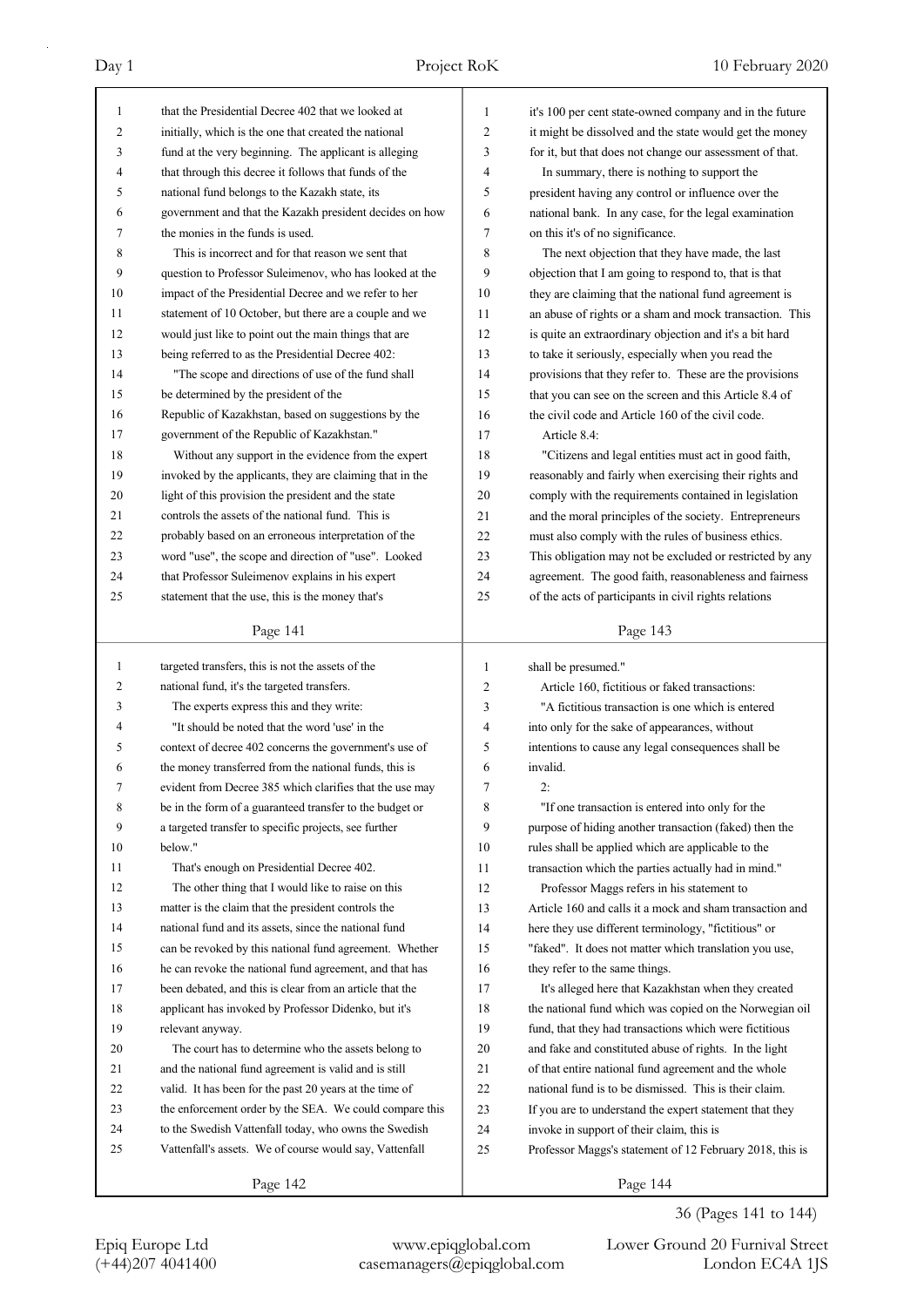| $\mathbf{1}$ |                                                          |    |                                                           |
|--------------|----------------------------------------------------------|----|-----------------------------------------------------------|
|              | a fictitious fake transaction because.                   | 1  | I would like to refer to some specific. They say:         |
| 2            | First of all, Kazakhstan could have gone to              | 2  | "The provisions on the trust structure explicitly         |
| 3            | BNY Mellon directly and not put the responsibility on    | 3  | foresee the possibility of placement of state assets      |
| 4            | NBK as an intermediary.                                  | 4  | into trust."                                              |
| 5            | 2, that this trust structure only allows attachment      | 5  | So it's foreseeable that the Kazakh relation that         |
| 6            | if the trustor is defaulting and Kazakhstan has not      | 6  | the state can create trusts. The applicant's arguments    |
| 7            | defaulted. That this would violate this important        | 7  | that the trust created by the state violated the Kazakh   |
| 8            | Article of the civil code that it was in breach of good  | 8  | law, this should be disregarded as these two leading      |
| 9            | faith. If national bank assets is covered by state       | 9  | lawyers in Kazakhstan, as far as they know in the Kazakh  |
| 10           | immunity, would it be an abuse of rights to construct    | 10 | doctrine or Kazakh case law there's nothing which         |
| 11           | a national fund like this?                               | 11 | supports the claim that the structure of national fund    |
| 12           | To put this into context, we say it's common that        | 12 | is an abuse of rights.                                    |
| 13           | national banks manages national funds and they do that   | 13 | The legal expert Professor Didenko writes in              |
| 14           | within the frame of them retaining custodian. If we go   | 14 | an Article, which is filed in this case, that national    |
| 15           | to our neighbouring country Norway, Norway's national    | 15 | fund is a trust. He does not say anything about this      |
| 16           | bank they have this exactly same responsibility for the  | 16 | violating the Kazakh law. As far as Suleimenov and        |
| 17           | Norwegian oil fund that Kazakhstan operates.             | 17 | Mukasheva are aware, a Kazakh court has never held        |
| 18           | Just like professors Suleimenov and Mukasheva state      | 18 | a trust referring to this argument, the argument          |
| 19           | in their 7 January expert reports and 6 March reports,   | 19 | presented by the applicant.                               |
| 20           | this is a normal scheme in Kazakhstan. There are         | 20 | Finally, professors Suleimenov and Mukasheva note         |
| 21           | a number of trusts in Kazakhstan, the pension fund,      | 21 | that abuse of rights have to be directed at a certain     |
| 22           | et cetera, so this not unusual, this is not unique in    | 22 | legal or physical person, that is a special person might  |
| 23           | any way.                                                 | 23 | have trusted this fictitious transaction or sham          |
| 24           | Furthermore, this is not a secret, the fact that the     | 24 | transaction in order to be able to take it. You cannot    |
| 25           | national fund as a fund follows both from the decree and | 25 | invalidate a whole trust on general grounds. The          |
|              |                                                          |    |                                                           |
|              | Page 145                                                 |    | Page 147                                                  |
| $\mathbf{1}$ | the law it's public, anyone could read about that and    | 1  | national fund was in existence for more than 10 years     |
| 2            | the structure has been the same for more than 20 years.  | 2  | before this trade of execution came about, so it's clear  |
| 3            | Everyone could read the trust management agreement,      |    |                                                           |
|              |                                                          |    |                                                           |
|              |                                                          | 3  | that the applicant entrusted the structure of the         |
| 4            | because it's openly available on the government's web    | 4  | national fund prior to that.                              |
| 5            | page. So all of this is open to the general public.      | 5  | If it would be the case that the national fund is in      |
| 6            | How would it be possible for this trust structure to     | 6  | violation of Kazakh law, as is claimed by the applicant.  |
| 7            | be a transaction only for the sake of appearances        | 7  | That would mean that a number of other trusts in          |
| 8            | without any intention of causing any legal consequence?  | 8  | Kazakhstan would be invalidated, since this is quite      |
| 9            | Well, it's not really explained in any further detail.   | 9  | a regular structure and the same thing which happened to  |
| 10           | This is something which is quite close to the Swedish    | 10 | a number of pension funds.                                |
| 11           | fictitious agreement and the Contract Act or for the     | 11 | To summarise, the Court of Appeal should consider         |
| 12           | purpose for hiding another transaction. How is that      | 12 | how a Kazakh court applying Kazakh law would consider     |
| 13           | possible? It's not completely clear. It's equally        | 13 | the issue of structure, as to whether it's invalid based  |
| 14           | unclear why the international rules on protection of     | 14 | on the principles filed by the applicant. The answer to   |
| 15           | immunity for the property of the national bank, how      | 15 | this question is clear, that it's not invalid.            |
| 16           | would that mean that this would violate the moral        | 16 | I will not say a lot about the last objection, which      |
| 17           | principles of good faith?                                | 17 | is order public, but I will pass the word to my           |
| 18           | There are a number of question marks with respect to     | 18 | colleague.                                                |
| 19           | the arguments, with respect to why this trust management | 19 | It's a very brief passage.                                |
| 20           | agreement should be invalidated, but we have obviously   | 20 | Opening submissions by MR NYGREN                          |
| 21           | asked professors Suleimenov and Mukasheva, asking them   | 21 | MR NYGREN: Right, the applicant's claim in this case that |
| 22           | to provide their comments with respect to these claims.  | 22 | Kazakhstan through the acquisition structure which has    |
| 23           | Their jaws dropped when they heard that they had to      | 23 | been described by my colleagues, that Kazakhstan owns     |
| 24           | provide comments on that, but they have written quite    | 24 | an asset which consisted of the shares which were         |
| 25           | extensively as to why these claims are unfounded.        | 25 | received in SEB accounts with Euroclear and which were    |

37 (Pages 145 to 148)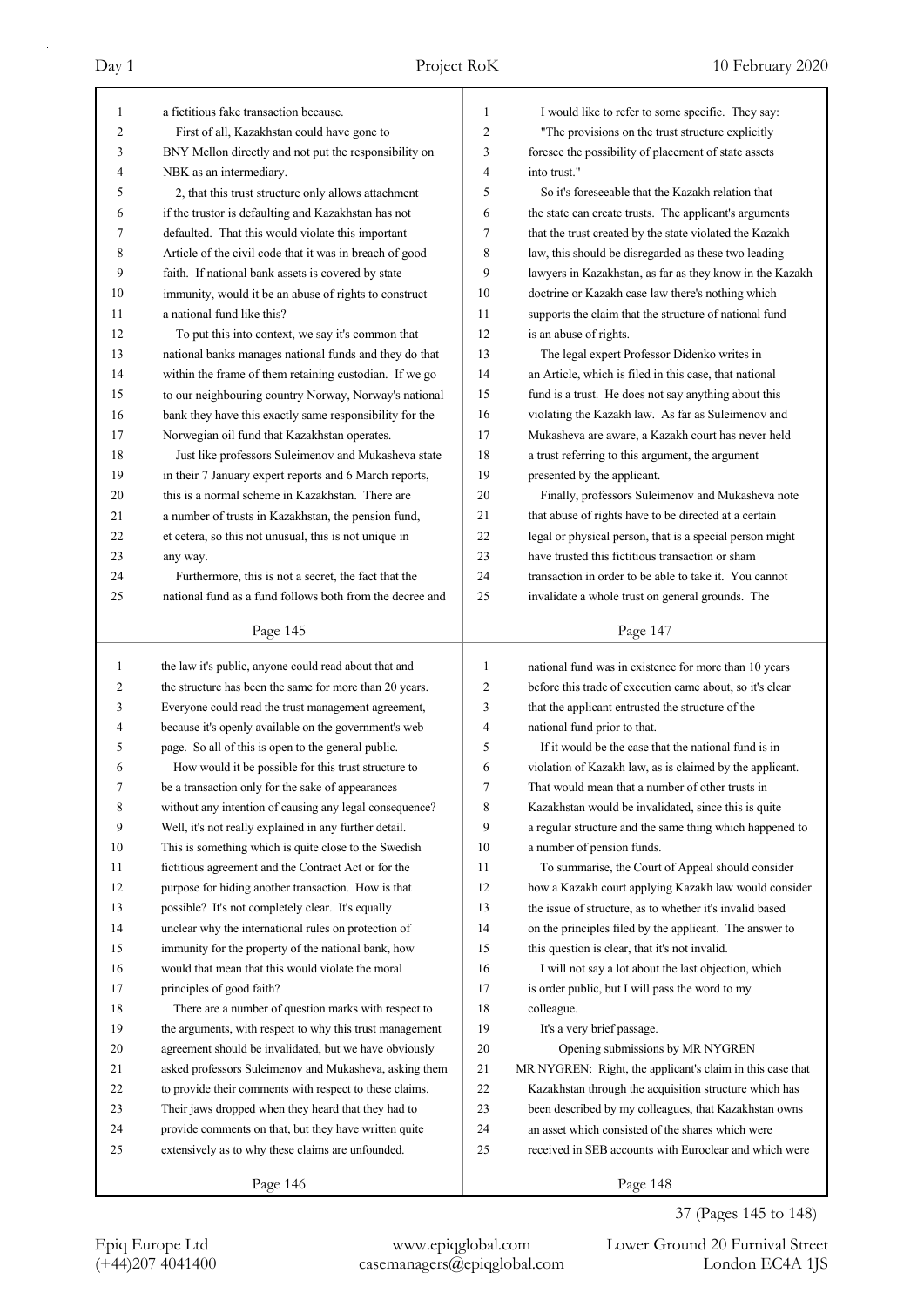| 1              | subjected to the actions by the enforcement agency.      | $\mathbf{1}$   | was registered.                                          |
|----------------|----------------------------------------------------------|----------------|----------------------------------------------------------|
| $\overline{2}$ | The NBK has a number of objections to this claim.        | $\overline{c}$ | I should mention here what the accounts mentioned        |
| 3              | One of these objections is the fact that Kazakhstan,     | 3              | has not been disputed by like Karl mentioned. On         |
| 4              | which is the debtor, has no right to the securities.     | 4              | 19 September the applicants claim that it followed from  |
| 5              | The investor which possesses the rights to the           | 5              | all these registered that the securities have been in    |
| 6              | securities which are acquired is the NBK, the NBK has    | 6              | custody on behalf of the Kazakh Ministry of Finance. We  |
| 7              | the right and this right is in England and not in        | 7              | will present all the accounts so you can see the claims  |
| 8              | Sweden. Therefore this right is not governed by Swedish  | 8              | of the applicants are not correct.                       |
| 9              | law but by English law.                                  | 9              | Before I get started, the majority of the documents      |
| 10             | This is due to the chain of debtors with respect to      | 10             | which I will present have already been presented by my   |
| 11             | the security of the type and number which were found in  | 11             | colleague so I will not present all the slides in        |
| 12             | SEB's account. In this chain every party has only        | 12             | detail. I will not ask the court to look at the          |
| 13             | a right with respect to its counterparty and the right   | 13             | documents in the relevant binders, but I will make the   |
| 14             | to the instrument is where the investor's counterparty   | 14             | relevant references to the documents if you want to look |
| 15             | holds its register. Therefore, any choice of laws, both  | 15             | at the documents afterwards.                             |
| 16             | the Swedish one and the European Union one, has          | 16             | In the public shareholders' register held by             |
| 17             | considered that the rights should be where the relevant  | 17             | Euroclear SEB is the registered custodian. This follows  |
| 18             | account is accounted, because this is where the          | 18             | from the extract from the shareholders' register and     |
| 19             | investor's assets is.                                    | 19             | this is exhibit 43 in the district court. As we can see  |
| 20             | I will go into legal details in my closing               | 20             | here, we had about 633 million series A shares           |
| 21             | statement, but let me first present which accounts have  | 21             | registered with Euroclear per December 2017. Like Karl   |
| 22             | been registered for the securities which were acquired   | 22             | explained earlier, this information was collected from   |
| 23             | through this structure and who are the account holders   | 23             | Euroclear's CSD register. This is the register where     |
| 24             | in the different tiers. This is important and the        | 24             | Euroclear accounts for the rights to the shares. What    |
| 25             | question with respect to the issue of choice of law, but | 25             | we see on the screen reflects the registered holdings on |
|                |                                                          |                |                                                          |
|                | Page 149                                                 |                | Page 151                                                 |
|                |                                                          |                |                                                          |
|                |                                                          | 1              |                                                          |
| $\mathbf{1}$   | also it's important the question where the asset is      | $\overline{2}$ | SEB's custodian account. This is the register.           |
| 2              | actually located and where it could be attached.         |                | Just like a shareholder's register, this is the          |
| 3              | We will continue using Handelsbanken as an example       | 3              | register. It does not show the underlying custodians     |
| 4              | in this presentation, but there are also conversations   | $\overline{4}$ | behind SEB. This follows from Mr Gunnarsson's witness    |
| 5              | in place for other relevant securities. On this slide    | 5              | statement, which then became referred to in this slide.  |
| 6              | you see the different accounts which are applicable in   | 6              | It also follows from Mr Gunnarsson's examination in the  |
|                | this case. We have the registration of the rights of     | 7              | district court, something which the court will listen to |
| 8              | the account holder to the shares in Handelsbanken. You   | 8              | later in the week.                                       |
| 9              | see from this slide where the accounts are located.      | 9              | Moving on to the next element of the link, it's the      |
| 10             | What also follows from this slide is that in those       | 10             | relation between SEB and BNY Mellon. Here BNY Mellon     |
| 11             | accounts with Kazakhstan as account holder, holding the  | 11             | has a custody account with SEB. What we see here, this   |
| 12             | registered right to the shares of Handelsbanken to       | 12             | is the same extract we were shown before from the SEB    |
| 13             | determine where the securities are aloud, but we will    | 13             | document, something called "Statement of securities".    |
| 14             | use the so-called PRIMA principle.                       | 14             | This is exhibit 39 of the district court and this is the |
| 15             | This is a principle which is used in Sweden and the      | 15             | same document which was attached to the decision of the  |
| 16             | EU in order to determine where the securities are        | 16             | EA of 6 September 2017, something which was shown by     |
| 17             | allocated, if no share certificates are present to see   | 17             | Karl previously.                                         |
| 18             | the legal effects of the registered rights. The PRIMA    | 18             | What we can see here is that BNY is the account          |
| 19             | principle simply speaking is that the investors'         | 19             | holder. This account and BNY's holdings by               |
| 20             | securities are considered to be located on the           | 20             | 5 September 2017 was 2,041,220 series A shares in        |
| 21             | investors' account with its account holder, with the     | 21             | Handelsbanken.                                           |
| 22             | custodian which we have chosen to call original          | 22             | The last account with respect to the -- this is          |
| 23             | custodian. In order to apply this principle in this      | 23             | NBK's accounts with BNY London. At the top of the page   |
| 24             | case we have to know where the rights to the securities  | 24             | we see an extract from print screens from BNY's customer |
| 25             | which have been acquired for the structure where this    | 25             | database. You see that it's NBK which is listed as the   |

# 38 (Pages 149 to 152)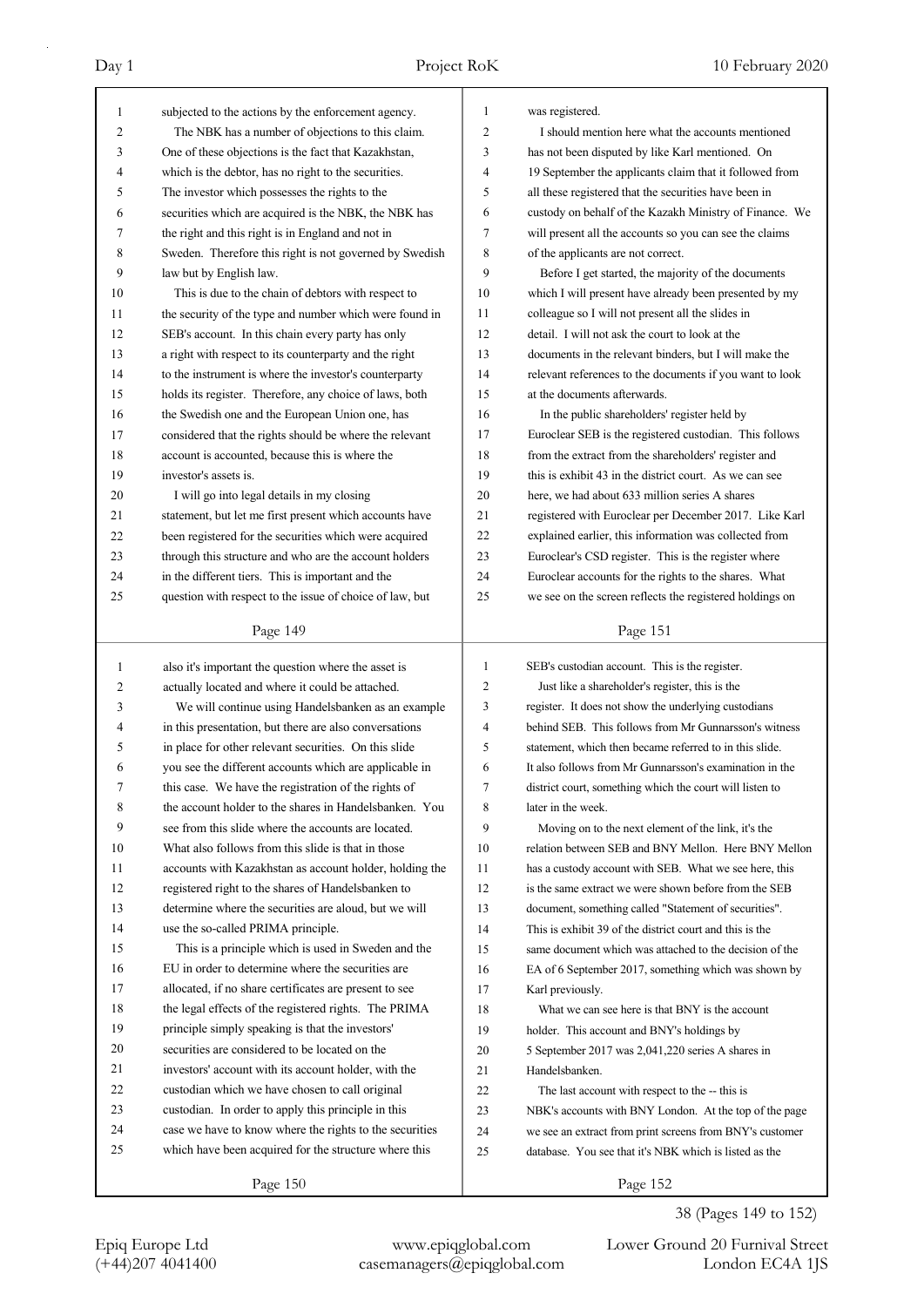| 1  | account holder. The print screens are found in the       | 1  | SVEN JÖNSON: This was the programme for today, so we will |
|----|----------------------------------------------------------|----|-----------------------------------------------------------|
| 2  | relevant binders. This is exhibit 6C. Just like my       | 2  | reconvene in the same room tomorrow at 9.30.              |
| 3  | colleague Karl explained, the names of the asset         | 3  | As far as I understand the court reporters would          |
| 4  | managers are confidential and therefore we have removed  | 4  | like to leave the equipment in the room; is that          |
| 5  | them, struck them from these extracts.                   | 5  | correct?                                                  |
| 6  | Below you see the extracts from five accounts. This      | 6  | It's fine for today but after tomorrow you will have      |
| 7  | is exhibit 65. NBK had registered holdings of shares in  | 7  | to take the equipment with you and reinstall it again on  |
| 8  | Handelsbanken in these accounts. The total number was    | 8  | Friday.                                                   |
| 9  | 2,441,220, so the name number of shares as the number    | 9  | Having said that, thank you for today.                    |
| 10 | registered at the custody account in SEB.                | 10 | MR GUTERSTAM: We will change places tomorrow.             |
| 11 | BNY's register is kept in London, this is not            | 11 | $(4.05 \text{ pm})$                                       |
| 12 | disputed. Of course we'd have to take a position on      | 12 | (The hearing adjourned until Tuesday, 11 February 2020 at |
| 13 | this it follows from the letter which was sent by BNY to | 13 | $9.30$ am)                                                |
| 14 | my colleagues on 13 October 2017, exhibit 29.            | 14 |                                                           |
| 15 | To summarise, there are three accounts with              | 15 |                                                           |
| 16 | registration of securities of the type and number which  | 16 | INDEX                                                     |
| 17 | required for the existing structure. It's Euroclear's    | 17 |                                                           |
| 18 | CSD register, where SEB holds on its account shares in   | 18 |                                                           |
| 19 | Handelsbanken. We have SEB, where BNY has registered     | 19 | Opening submissions by MR GUTERSTAM 22                    |
| 20 | holding of Handelsbanken shares.                         | 20 | Opening submissions by MR AXELRYD 43                      |
| 21 | Lastly, in BNY Mellon where NBK has registered           | 21 | Submissions by MR GUTERSTAM 47                            |
| 22 | holdings of corresponding number of shares on its        | 22 |                                                           |
| 23 | account with BNY Mellon. This is only accounts which     | 23 |                                                           |
| 24 | and the court should note that Kazakhstan is not the     | 24 | Opening submissions by MR NYGREN 148                      |
| 25 | holder of any of these accounts. The reason behind that  | 25 |                                                           |
|    |                                                          |    |                                                           |
|    | Page 153                                                 |    | Page 155                                                  |
|    |                                                          |    |                                                           |
|    |                                                          |    |                                                           |
| 1  | is because Kazakhstan never granted any rights to the    |    |                                                           |
| 2  | shares in Handelsbanken and (inaudible) and no claim to  |    |                                                           |
| 3  | a certain number of shares.                              |    |                                                           |
| 4  | What should be noted, based on my presentation, is       |    |                                                           |
| 5  | that the link of custody ends in London and NBK is the   |    |                                                           |
| 6  | account holder for the last account in the chain.        |    |                                                           |
| 7  | Therefore, NBK is the investor in this structural        |    |                                                           |
| 8  | acquisition.                                             |    |                                                           |
| 9  | Simply said, which law should be applicable to the       |    |                                                           |
| 10 | NBK's right to the securities. We have to decide where   |    |                                                           |
| 11 | the NBK's securities are located. Therefore to decide    |    |                                                           |
| 12 | whether the enforcement agency had jurisdiction to       |    |                                                           |
| 13 | attach the accounts on SEB's account for the debt, so    |    |                                                           |
| 14 | the investor will have to establish where the assets     |    |                                                           |
| 15 | belonging to NBK are located. Even if this right would   |    |                                                           |
| 16 | have gone to Kazakhstan, which is the position of the    |    |                                                           |
| 17 | applicants, this question should still be answered.      |    |                                                           |
| 18 | Initially according to the Swedish and EU                |    |                                                           |
| 19 | regulations, they should be written at the account by    |    |                                                           |
| 20 | the investors, this is where the investors' assets also  |    |                                                           |
| 21 | are located and therefore the answer to these questions  |    |                                                           |
| 22 | coincide.                                                |    |                                                           |
| 23 | I will come back to this and I will elaborate this       |    |                                                           |
| 24 | during my closing statement, but I will stop now. Thank  |    |                                                           |
| 25 | you.                                                     |    |                                                           |
|    | Page 154                                                 |    |                                                           |

39 (Pages 153 to 155)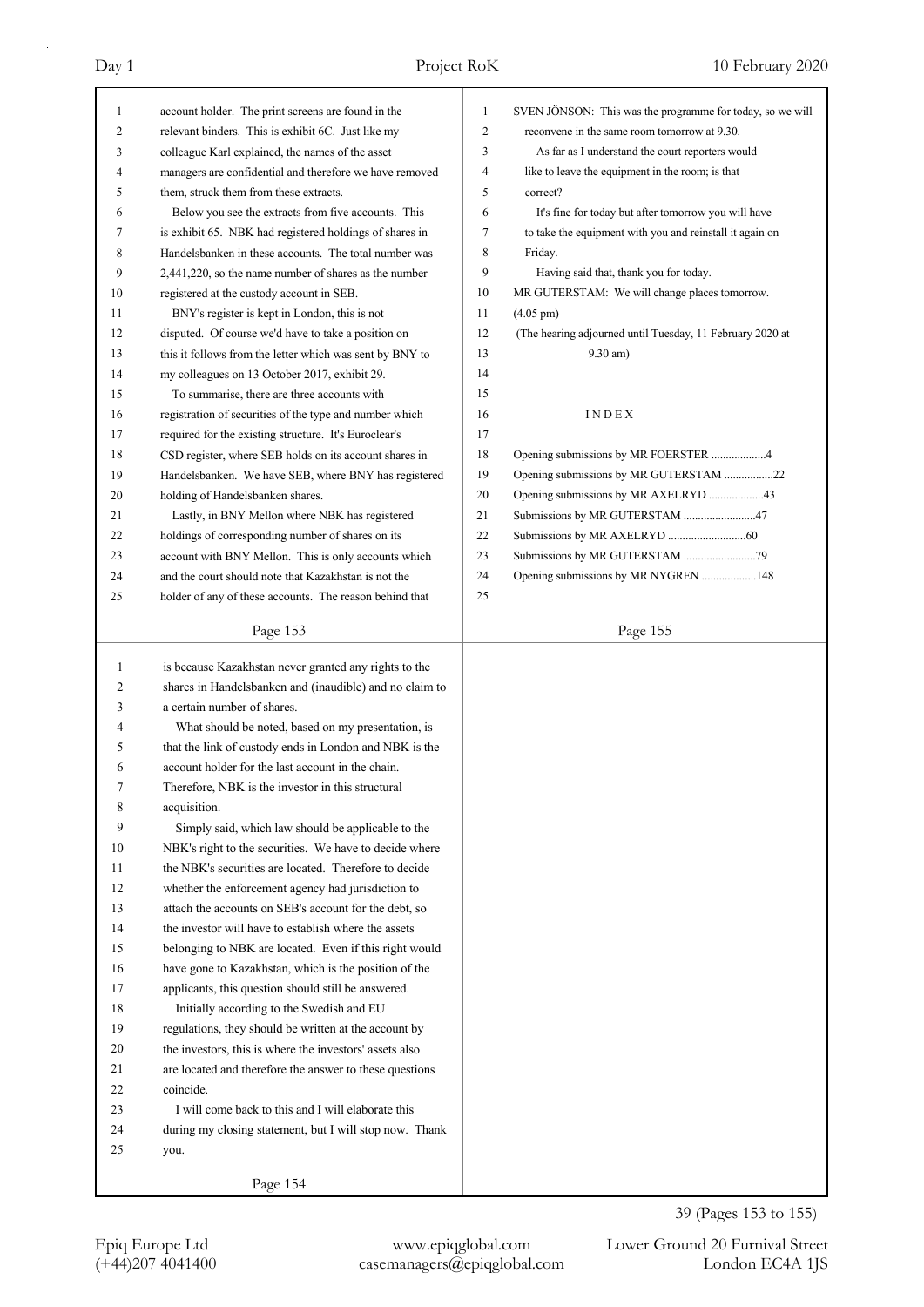| A                            | 69:21 72:7,7,17   | 153:6,8,15,23,25   | 124:2 143:25       | 71:23 103:22                 |
|------------------------------|-------------------|--------------------|--------------------|------------------------------|
| <b>AAMGS</b> 106:13          | 73:11 75:11,20    | 154:13             | actual 24:21 88:16 | agree 119:11                 |
|                              | 75:21,22,25 77:1  | accounts' 64:15    | 137:19 138:4,8     | 123:18                       |
| 106:14,19 107:4              | 78:22 79:20,21    | accruing 106:10    | 138:17,21          | agreed 5:22 122:3            |
| 107:8,14 109:5               | 81:3,5,6,6,9,13   | 107:6              | add 74:17 88:22    | agreement 21:16              |
| 109:10 113:3,5               | 81:18,19,20,22    | <b>ACCT 96:5</b>   | 123:19             | 27:10,14,15,21               |
| AB48:11,11                   | 81:24 82:2,5,20   | accumulation       | addition 59:20     | 28:4, 12, 13, 14, 23         |
| abbreviated 88:12            | 83:9,11 93:4,4,14 | 25:10              | 100:3 101:24       | 28:24 29:6,14,15             |
| ABC 57:21 58:9               | 93:19 94:22,23    | achieve 25:25      | address 64:13      | 29:18,18 30:1,7              |
| ABC's 58:3,15                | 94:24 95:1,2      | 33:14              | 83:22 88:12        | 30:12,19 34:19               |
| able 50:5 147:24             | 96:4,4,5,6,19,20  | achieved 117:9     | 92:14,16 96:10     | 35:13,18,19,25               |
| <b>Abloy</b> 65:10           | 98:17 99:4        | acquired 8:10,15   | 96:10 110:10       | 36:2,25 39:25                |
| abuse 137:24                 |                   | 8:19,25 27:6       | 138:25             |                              |
| 138:1 143:11                 | 102:18,19,23,25   | 29:1 38:21 72:11   |                    | 40:2 66:14,16<br>92:12 98:24 |
| 144:20 145:10                | 103:3 106:20,22   |                    | addressed 62:21    |                              |
| 147:12,21                    | 115:22 118:19     | 72:13,14,15        | 63:23 87:25        | 99:24 100:14                 |
| academic 117:21              | 149:12,18,23      | 79:15 149:6,22     | 88:13 89:17        | 101:10 102:15,16             |
| academicians                 | 150:8, 11, 21, 21 | 150:25             | 102:8              | 102:20 105:16                |
| 117:25                       | 152:1,11,18,19    | acquiring 42:11    | adjourned 155:12   | 115:23 119:12,13             |
| accept 102:21                | 152:22 153:1,10   | acquisition 8:11   | adjournment 59:3   | 119:16,18,25                 |
| accepted $113:1,3$           | 153:18,23 154:6   | 22:22 24:19        | adjudicated 16:7   | 120:2,6,13 125:9             |
| access 12:10 69:20           | 154:6, 13, 19     | 43:24 44:12,14     | 20:12,22           | 126:22,24 127:3              |
| 84:19 89:2 90:22             | account-keeping   | 45:12 46:4,9,11    | adjustments 50:20  | 127:10,12,15,18              |
| account 4:23,24,24           | 51:2,6,10         | 60:12 66:22        | administering      | 127:24 128:1,14              |
| $4:25\;5:1,5,15,15$          | accounted 122:8   | 72:11 148:22       | 85:13              | 129:5,5,15,23                |
| 5:16,17,18,18                | 149:18            | 154:8              | administration     | 130:7 137:3,5,11             |
| 22:15 23:22                  | accounts 25:19    | acronym 82:3       | 139:4,23           | 137:11 138:7                 |
| 24:17 25:18 27:3             | 30:23,24 31:8,14  | act 2:16 25:24     | administrative     | 142:15,16,21                 |
| 29:13 31:18                  | 31:16,17,19,19    | 27:12 28:7 48:20   | 139:20 140:7       | 143:10,24 144:21             |
| 36:16,17,20,23               | 31:21,22 37:6,8   | 49:1,7,24 50:24    | advantage 25:2     | 146:3,11,20                  |
| 36:24 37:14,23               | 37:14 39:23 42:8  | 52:2,13,17,18,21   | advice 117:6       | agreements 33:4              |
| 37:24,24 38:1,6,9            | 47:8 48:20,24,24  | 53:21 54:13 55:1   | advising 104:6     | 34:6 119:14                  |
| 38:9,10,13,13,25             | 48:25 49:12,24    | 56:15 67:1,3       | affect 45:11       | 120:22 128:17                |
| 39:1,2,7,8,9,11              | 50:9,11,11,24     | 68:5 69:7 70:3     | affirmative 9:20   | 131:11                       |
| 39:15,18 40:8,9              | 51:12,13,13 52:2  | 70:10 77:11        | afternoon 2:24     | <b>Ahrel 2:8,8</b>           |
| 40:11,23 41:2,7              | 52:13,17,21       | 104:12 119:21      | 3:20               | AIG 105:8,9,11,13            |
| 42:1,2,3,7,16,17             | 53:21 55:1 56:15  | 132:5,5,16 133:9   | agencies 5:19      | 105:24 107:1,23              |
| 42:18,20 43:2,9              | 58:6 61:6,7,8,9   | 137:1 143:18       | 139:6,21 140:1     | 108:8,15 109:16              |
| 43:25 47:9 49:2              | 61:10 64:10,17    | 146:11             | agency 5:2,8,9,14  | 110:15,17,21                 |
| 49:15 50:7,7,12              | 64:25 67:3 68:23  | acted 14:6 19:6    | 6:14 22:18 35:24   | 112:17,18,20,21              |
| 50:14,15,16,22               | 70:22,22 76:9,21  | acting 36:10 70:25 | 36:4 37:17 39:4    | 112:23 114:2,23              |
| 51:14,16,19,20               | 76:24 77:13 80:7  | action 4:2 86:1    | 43:24 44:8 45:1    | 115:1                        |
| 51:24 52:9 54:3              | 81:7 94:14,21     | 121:17 123:25      | 45:23 46:24        | al 105:11                    |
| 57:14 59:19                  | 95:5,9,14,21      | 127:5,11 129:7     | 61:25 79:24        | <b>Alexander 1:25</b>        |
| 61:11,23 62:19               | 96:23 103:1,3,13  | action' 129:24     | 85:15,19 86:18     | 111:8                        |
| 63:2,3,5,6,7,8,11            | 106:14,16,19      | actions 129:11,16  | 86:18,21 87:23     | Alfa 65:10                   |
|                              | 107:4,7,11        | 149:1              | 90:1 140:6 149:1   | Aliya 26:20 33:24            |
| 63:12,14,15<br>64:21,24 66:7 | 148:25 149:21     | acts 39:23 77:19   | 154:12             | allegation 138:20            |
|                              | 150:6,9,11 151:2  | 102:20 120:21      | agent $100:9$      | allege 140:25                |
| 67:4,5,5,5,12                | 151:7,24 152:23   | 121:21,21 122:2    | ago 10:14 25:1     | alleged 4:15 13:8            |
| 68:8, 10, 11, 16             |                   |                    |                    |                              |
|                              |                   |                    |                    |                              |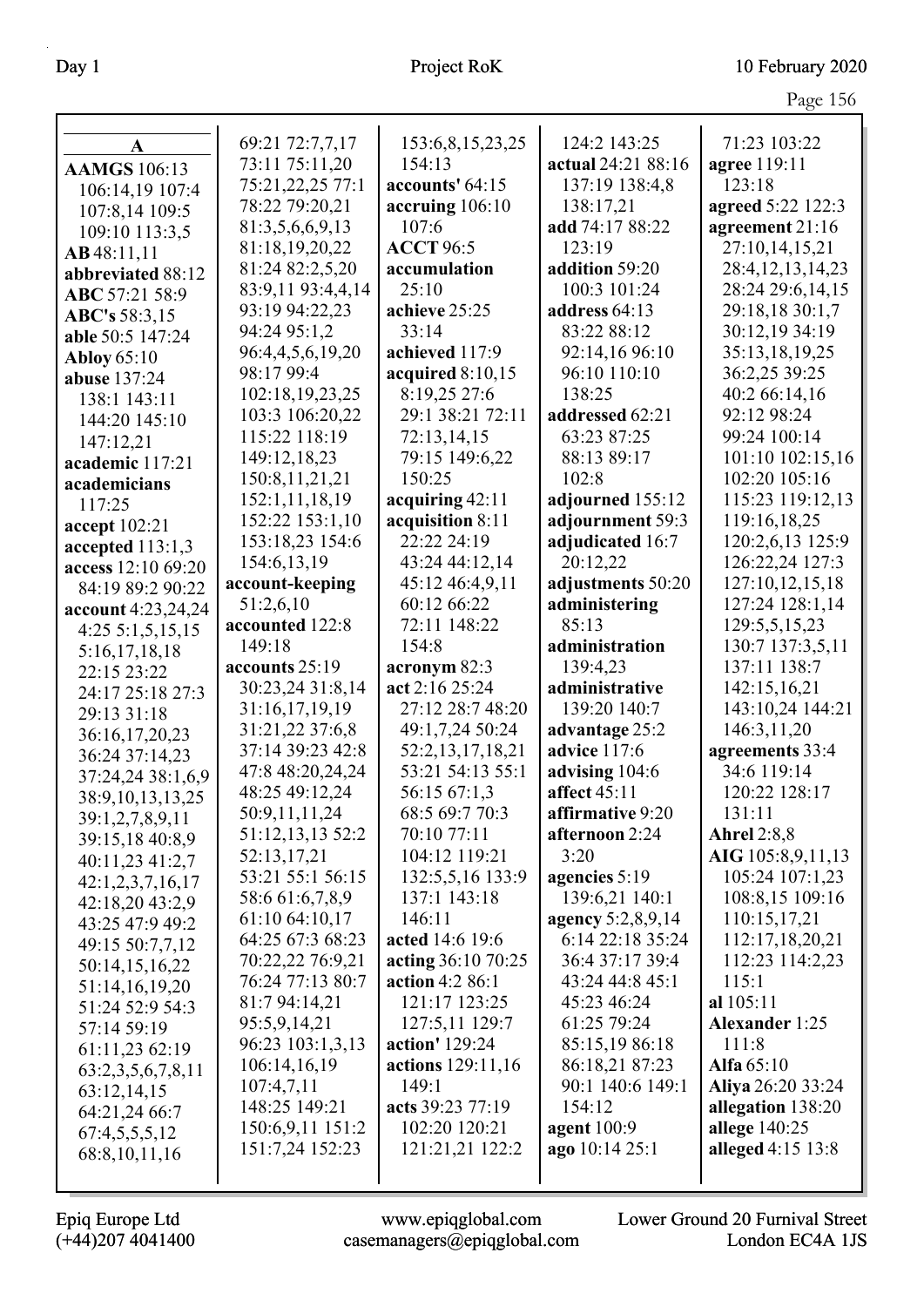| 19:17 20:20              | answers 10:2      | 13:7 15:16 17:13   | 10:25 47:15           | 148:24 150:1        |
|--------------------------|-------------------|--------------------|-----------------------|---------------------|
| 46:19 90:2 138:4         | 63:20,24 82:23    | 17:23 18:8,10,15   | 138:24 139:1,2        | 153:3               |
| 138:4,7 140:17           | 89:24 117:4       | 19:12,22 20:2      | 140:17 146:19         | assets 5:17,18 7:16 |
| 144:17                   | anybody 138:17    | 32:5 53:24 90:20   | 147:6                 | 10:15,22 13:17      |
| allegedly 32:7           | anyway $13:25$    | 111:25 119:9       | arisen 46:8           | 15:15 17:5,20       |
| 75:16                    | 52:20 103:23      | 125:18,19 140:16   | arising $99:15$       | 18:2,6,12,19,22     |
|                          | 115:14 142:19     | 141:19 151:4,8     |                       | 18:25 19:2,25       |
| alleging 37:9<br>141:3   |                   | 154:17             | Armstrong 74:16       | 22:25 23:1,2,25     |
|                          | apart 29:17 37:22 |                    | arrange 97:22<br>98:3 |                     |
| allocate 134:10          | 59:10 67:12       | application 13:19  |                       | 26:1,2,2,4,5,7,8    |
| allocated 3:6            | 92:21             | 17:9,23 18:16      | arrangements          | 26:14 28:1,21,23    |
| 150:17                   | appeal 1:10 5:25  | 19:13 45:2,6       | 103:5                 | 29:4,17 31:24       |
| allowed 19:16            | 6:18,23 7:7,19    | 79:22 85:7,11      | arrive 44:13          | 32:6,21,22 33:20    |
| 101:21 105:2             | 9:9,14,19,25 10:3 | 86:17 87:4         | arrived 11:11         | 35:7 38:1 60:6      |
| 109:15                   | 11:10,12 12:18    | applications 11:14 | 16:19 17:16           | 61:6 64:8,9,18      |
| allows 145:5             | 15:4,8,11 17:10   | 15:22              | 18:12                 | 71:4 79:2,7,11,16   |
| Almaty 125:7             | 20:8 21:21 37:10  | applied 13:7 45:7  | article 7:22,24       | 80:7,13,25 86:25    |
| aloud 150:13             | 41:18 59:8,9,16   | 50:17,25 86:16     | 9:18 27:21 93:1       | 87:6,6 88:14        |
| alphabetical 72:2        | 59:24 82:15 84:5  | 87:8,20 105:13     | 108:5 120:7,16        | 89:18 91:12,17      |
| alternative 134:5        | 87:25 115:25      | 106:9 111:9        | 122:20 127:12         | 91:19,21 93:3,5     |
| America 17:17            | 116:16 137:22     | 114:2,7 144:10     | 132:16 142:17         | 93:20 94:7 98:18    |
| American 17:16           | 138:6,12 139:8    | applies 69:17 72:5 | 143:15,16,17          | 101:15,18 102:17    |
| Amnäs $1:13$             | 148:11            | 77:3 81:7 96:19    | 144:2,13 145:8        | 102:18,24 103:1     |
| amount $38:17$           | Appeal's 11:17    | 114:9 130:18       | 147:14                | 105:21,25 110:8     |
| 75:13 134:11,13          | appealed 18:8     | 139:22             | Articles 140:16       | 111:13,15,23        |
| 134:16                   | appear $11:15$    | apply 6:12 45:9,10 | Ascom 11:22 12:5      | 112:4,19 113:2      |
| Amsterdam 19:13          | 66:17 68:15       | 85:21,23 86:8      | <b>Asia</b> 10:8      | 113:20 115:9        |
| 107:22,25 108:2          | 109:11 137:8      | 100:19 101:6       | asked 19:11 21:14     | 116:2 118:4,10      |
| 108:17 109:16,20         | appearances 144:4 | 150:23             | 35:23 82:18,19        | 118:17,17,19,23     |
| 109:24 114:25            | 146:7             | applying 138:15    | 82:25 86:4 102:6      | 119:1,2 120:11      |
| analyse 44:12 92:6       | applicable 17:5   | 148:12             | 124:23 146:21         | 122:7,23 123:12     |
| analysis 45:11           | 61:19 76:10       | appointed 1:17     | asking $146:21$       | 123:14,15,16,21     |
| 65:20 79:8               | 78:13 100:5       | appreciate 3:16    | aspect $76:13$        | 124:7 128:10,18     |
| <b>Anatolie</b> 11:19,24 | 101:9,22 144:10   | appropriate        | Assa $65:10$          | 128:22 129:3,8      |
| 12:2,5,14,17             | 150:6 154:9       | 121:19             | assess 27:7           | 129:12,17,24        |
| 13:16 14:4,12            | applicant 7:4     | approve 133:20     | assessed 21:2         | 130:2,5,8,13,21     |
| and/or 100:9,12          | 12:23 16:4 19:23  | 136:13             | 44:18 76:15           | 131:3,7,9,18        |
| <b>Anna</b> 1:12         | 20:10 37:9 41:10  | approved 50:18,25  | 91:23                 | 135:5,16,24         |
| annual 132:11,18         | 44:21 46:6 86:10  | approximately      | assessing 79:7        | 136:6,15,19         |
| 132:25 133:4,13          | 88:6,21 90:6      | 3:22 13:13         | 110:21 138:22         | 137:7,20 138:5      |
| 134:25                   | 108:1 111:3,7     | <b>April 63:20</b> | assessment 11:17      | 138:10 140:15       |
| answer 6:12 9:5,9        | 112:16 113:10     | arbitral 12:24     | 16:11 44:17,21        | 141:21 142:1,14     |
| 9:14,15,19,20            | 116:17 119:11     | 14:3 109:2         | 84:22 85:5            | 142:20,25 145:9     |
| 64:6 79:10 80:9          | 135:13 137:12     | arbitration 12:21  | 111:16 138:12         | 147:3 149:19        |
| 83:4 89:22 102:7         | 139:2 141:3       | 12:22 13:5,6,7     | 139:14 143:3          | 154:14,20           |
| 136:16 148:14            | 142:18 147:19     | 14:7,19            | asset 31:1 33:4,8,9   | assigning 65:6      |
| 154:21                   | 148:3,6,14        | area 104:1,1       | 34:4,7,8,9,10,14      | assistance 116:11   |
| answered 9:16            | applicant's 10:25 | argument 125:17    | 34:16 61:22           | associated 54:16    |
| 154:17                   | 147:6 148:21      | 138:5 147:18,18    | 68:24 79:14 92:4      | 132:9               |
| answering 9:25           | applicants 11:18  | arguments 3:4      | 92:6 136:1            | association 77:22   |
|                          |                   |                    |                       |                     |
|                          |                   |                    |                       |                     |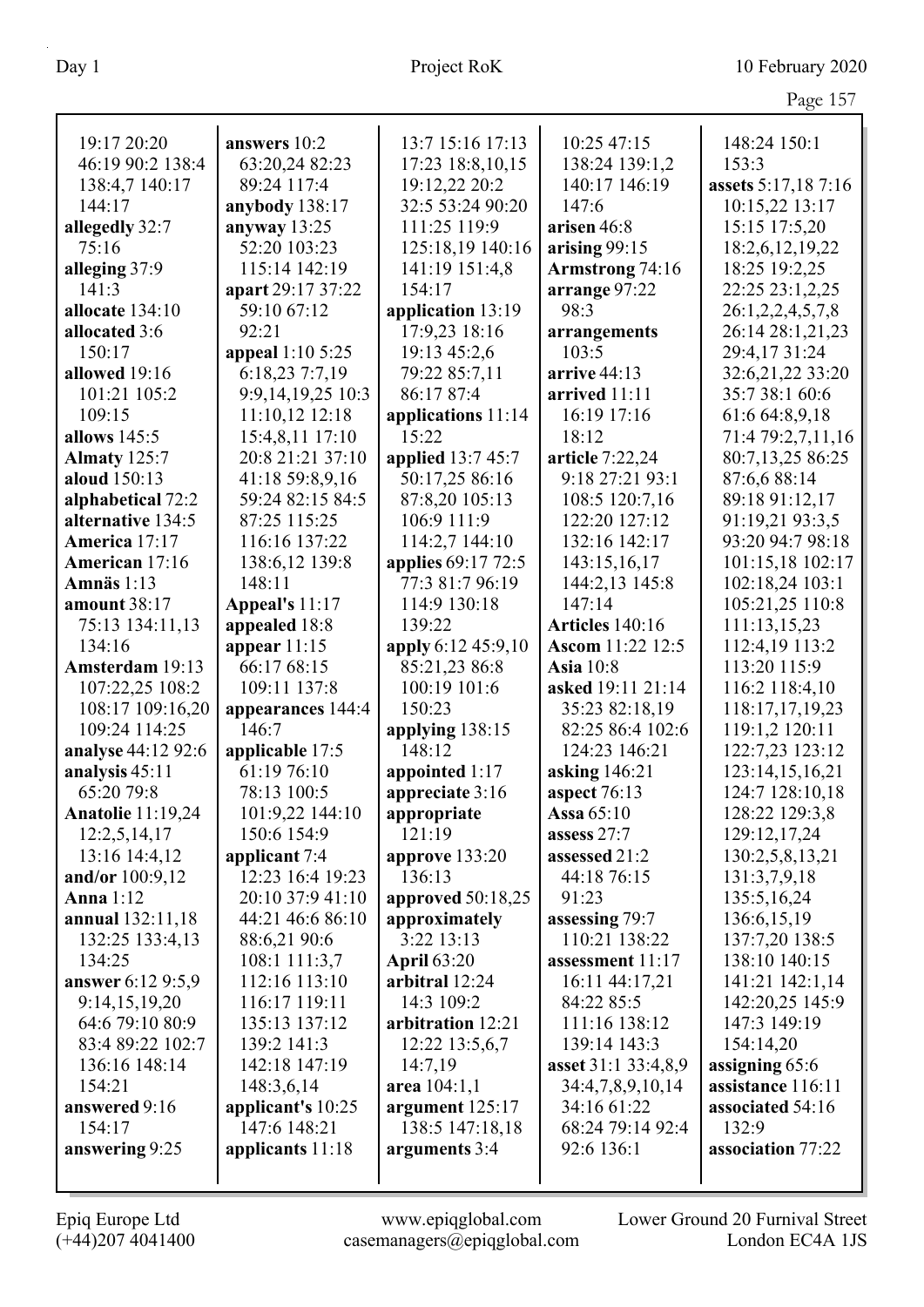|                          |                          |                           |                            | O                    |
|--------------------------|--------------------------|---------------------------|----------------------------|----------------------|
| assumed 84:23            | 107:14 109:2             | 95:6 96:9,24              | 63:16,18 64:12             | beneficiary 80:20    |
| 123:20 128:9             | awarded 105:12           | 104:15 107:21             | 64:18 70:17,18             | 80:22 81:1 82:6      |
| attach $75:10$           | aware 12:23 38:17        | 108:21 109:5,10           | 72:22 74:24 88:7           | 85:20 109:9          |
| 110:17 154:13            | 147:17                   | 110:7,23 111:22           | 101:17 107:5               | 113:17 121:14        |
| attachable 17:20         | <b>Axelryd</b> 1:22      | 112:2 113:11              | 112:25 121:11              | 125:3,8              |
| attached 5:9,14          | 43:17,18 60:4,5          | 114:22 115:4,5,7          | 137:1,2,4 151:6            | beneficiary's        |
| 9:3 19:4 22:11           | 155:20,22                | 115:7 118:18              | Belenky 1:15               | 121:11               |
| 22:13 24:1,3,14          |                          | 119:24 120:3,9,9          | Belgian 14:13              | benefit 27:25        |
| 44:5 46:24 60:11         | B                        | 120:18 126:25             | 15:24 20:12,25             | 120:10               |
| 60:21 70:13 71:4         | <b>B</b> 53:3            | 127:13,20 128:9           | 21:6 116:13                | benefits 13:18       |
| 79:16 86:13              | $B-N-Y 74:8$             | 128:14,16 130:2           | Belgium 20:5               | <b>best 98:2</b>     |
| 95:16 102:4              | back 5:12 17:7,22        | 130:5,9,15,19,24          | 21:23 111:10               | bill 66:5 76:9       |
| 103:24 106:1             | 22:1 25:21 26:25         | 130:25 131:5,5            | <b>believe</b> 20:2 27:18  | binder 18:14 62:9    |
| 110:8 123:16             | 28:19 32:14 33:3         | 131:10 136:18,25          | 29:9 98:2 119:13           | 62:10 63:21 65:2     |
| 128:22,23 137:7          | 36:1 40:20 43:10         | 137:1,3 139:14            | <b>believed</b> 45:8,10    | 71:9 73:16 87:24     |
| 150:2 152:15             | 60:18 63:8 65:2          | 139:17 140:19             | 45:13 87:15                | 92:10 94:15          |
| attachment 9:4           | 65:3,20 69:1             | 143:6 145:9,16            | belong 4:15 6:24           | 95:17 102:13         |
| 18:21 20:20              | 72:22 86:7 87:14         | 146:15                    | 7:4 22:8,12,25             | 110:1                |
| 24:15 62:16,16           | 89:23 97:10              | <b>bank's 30:22</b>       | 23:1,2 24:11,25            | binders 23:11,12     |
| 72:10 89:12              | 105:3 135:20             | 87:10 110:7               | 28:21 60:6,22              | 23:13,16,17          |
| 109:4,12,15              | 138:23 154:23            | bankrupt 70:23            | 79:8,11 87:6,6             | 62:10 121:9          |
| 145:5                    | background 5:24          | bankruptcy                | 89:24 91:13,18             | 151:13 153:2         |
| attachments 18:22        | 6:22 10:5 21:20          | 122:21 123:12             | 91:19,22 106:8             | binding $15:11$      |
| 105:1                    | 24:20 48:6               | bankruptcy/inso           | 113:20 116:2               | 104:19 128:1,3       |
| attacking 137:13         | 105:11 111:7             | 123:7,10                  | 118:4 129:1                | 128:18               |
| attempted 125:4          | 112:8 128:12             | banks 34:2 50:19          | 138:10 142:20              | bit 6:13 41:19       |
| attempts 137:17          | <b>balance 40:8 58:6</b> | 51:1,5 81:8               | belonged 19:2              | 47:17 58:22          |
| attend 124:23            | <b>bank</b> 1:20,23 2:19 | 145:13                    | 39:16 44:11 45:1           | 131:13 143:12        |
| attendance 1:19          | 4:5,22,23 5:20           | based 18:24 19:17         | 105:22 107:20              | <b>blend</b> 101:18  |
| attention 132:3          | 6:1 7:15,17 8:5          | 21:2 27:21 55:10          | 112:19                     | blended 91:14        |
| <b>attorney 85:22,25</b> | 11:8,8,9,9,13,14         | 75:8,9 84:11              | belonging 41:4             | blending 72:20       |
| 86:3, 14, 16 87:13       | 11:15 18:23 19:3         | 92:23 104:13              | 93:15,24 154:15            | 75:21 76:7           |
| audit 132:11,18          | 21:13,15 27:24           | 121:22 141:16,22          | <b>belongs</b> 6:2 7:3,5,8 | BNY 5:15 20:21       |
| 133:4,15                 | 27:24 28:16              | 148:13 154:4              | 7:20 9:7 22:11             | 21:1,18 24:6,8       |
| <b>August</b> 18:15      | 29:12 30:10,13           | basically 100:23          | 27:8 43:19 79:12           | 30:1,6,8,14,17       |
| authorised 100:20        | 30:18,19,21              | 105:14                    | 106:23 110:7               | 31:5, 13, 14, 17, 24 |
| 124:6                    | 31:12,16 32:19           | <b>basis</b> 16:16 28:11  | 111:23 116:6               | 32:2,3,8,13,17,19    |
| authorities 14:21        | 33:4,12 34:11,21         | 47:24 49:4 94:2           | 125:16 130:8               | 32:20,24 33:1,5,6    |
| 24:16 56:25              | 35:3 37:22 39:21         | 107:13 109:14             | 141:5                      | 34:5, 18, 20, 22     |
| 102:9 103:8              | 39:21 41:15              | 111:21 119:24             | bench $91:7$               | 35:2,4,7,10,12,14    |
| available 12:13          | 46:13 50:16 51:4         | 120:19                    | benchmarks 33:11           | 35:16,16,20,22       |
| 73:5 134:6 146:4         | 51:11 57:19,25           | bearing $47:950:16$       | 33:12,15                   | 36:7,9,11,14,15      |
| avoid 4:2 16:13          | 58:5 61:10,15            | beginning $120:1$         | beneficial 85:17           | 36:21 37:2,5,5,13    |
| avoidance 131:1          | 63:6 68:6 74:8           | 141:3                     | 106:25 107:2,4             | 37:15,20 38:1,2,5    |
| avoided 33:25            | 81:7,12,20 82:1          | <b>behalf</b> 25:18 34:21 | 107:10,17 113:2            | 38:6, 13, 16, 18, 19 |
| award 12:22,24           | 82:20 83:2,5             | 36:10 37:3,4,25           | 113:12,14,15,20            | 39:7, 10, 15, 22, 24 |
| 13:13 14:3,18            | 86:4,5,11 87:14          | 38:2,7,8 42:11            | 113:21                     | 40:1,3,4,6,10,10     |
| 15:3 16:20 19:14         | 87:21 88:13 89:2         | 43:4 52:3,15              | beneficiaries              | 41:2,3,14,24 42:4    |
| 20:9 105:12              | 89:8,17 92:13,15         | 58:10 60:11 61:3          | 109:20                     | 42:4, 10, 17, 20, 23 |
|                          | 92:19 94:6,16,24         |                           |                            |                      |
|                          |                          |                           |                            |                      |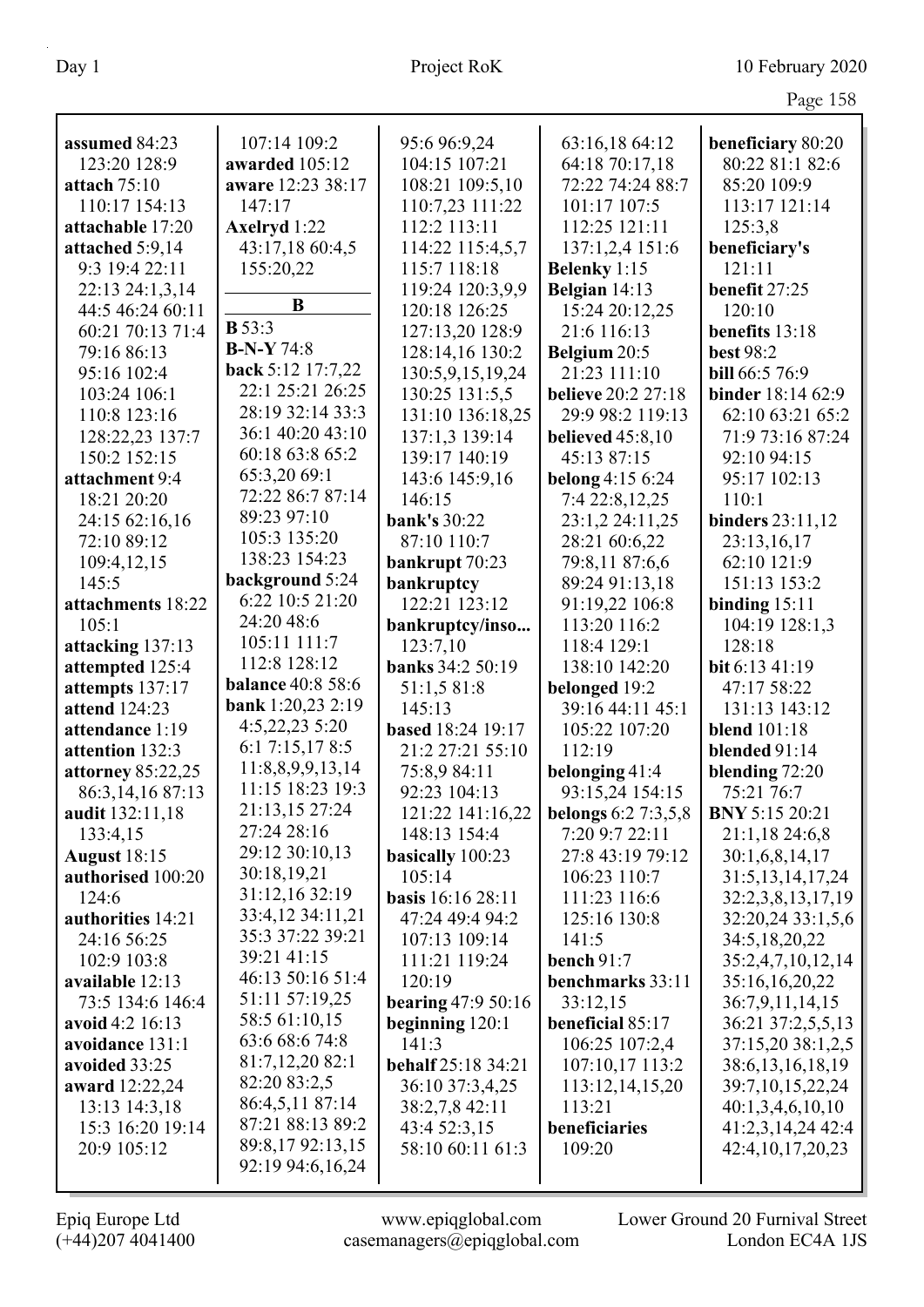|      | э |
|------|---|
| 74 O |   |

| 42:23,25 43:1,2,4       | <b>BoNY</b> 30:10,10      | 134:17 135:1         | 37:16 43:22        | 87:9 115:6         |
|-------------------------|---------------------------|----------------------|--------------------|--------------------|
| 61:1,7 62:21,22         | book 53:21 68:2           | 136:14 142:8         | 45:20 46:19,21     | 126:25 128:14,16   |
| 63:6, 10, 11, 17        | books 31:24 32:2,3        | budgetary 25:16      | 53:15 55:20 59:8   | 130:15 136:25      |
| 64:4,7,9,14,14,15       | 32:24 93:4,15             | 27:12 28:7           | 61:20 62:8 63:4    | certain 4:14 15:13 |
| 72:4 74:3,5,6,8         | 94:3,7 96:12,14           | 119:21               | 64:3 72:8,12,16    | 26:1,2 29:23       |
| 74:11,15,20,22          | 96:20 103:1,2,12          | <b>Buresten 35:8</b> | 76:20 79:1,17      | 31:6,7 32:21,21    |
| 74:23 75:5 77:19        | 104:4 114:20              | 37:19 63:13 78:3     | 80:15,23,25        | 33:11,14 34:21     |
| 77:20 78:16             | borrowed 55:25            | 82:13 84:1 90:16     | 81:14 85:4 90:14   | 40:4 45:3 46:7     |
| 80:19 81:24 82:3        | <b>Boston 30:12</b>       | Buresten's 82:17     | 91:13 96:4 97:8    | 58:17,20 61:17     |
| 83:18,19 84:20          | 92:14,18 93:3,4,6         | business $143:22$    | 100:10,13 102:1    | 63:24 64:23        |
| 84:24 85:12,19          | 93:15,21 97:12            | buy 38:12 58:4,11    | 105:9,10,16,20     | 65:16 76:3,4       |
| 85:22,24 86:8,12        | 97:22,24 98:1,3,5         | buying 39:13 43:5    | 105:21,23,24       | 93:11,11,23 99:8   |
| 87:2,8 88:7,11,20       | 98:8,11,16 99:4           |                      | 106:2,3,11 107:1   | 99:20 100:1        |
| 90:17 92:4,17,19        | 99:13,22 100:3,4          | $\mathbf C$          | 109:24 111:18      | 101:13,19,19       |
| 92:21,24 94:1,4,4       | 100:8,9,12,15,20          | c 24:2               | 112:18,20 114:2    | 102:6,17 112:6     |
| 94:10,11,14             | 100:21                    | call 4:23 5:1 27:13  | 114:13 116:7       | 126:6 147:21       |
| 95:13,21 96:4,13        | <b>bottom 28:7 31:12</b>  | 28:14 30:7,10        | 119:10 121:8       | 154:3              |
| 96:14,21 97:15          | 73:22 74:5 75:1           | 50:13 150:22         | 122:12,16 125:2    | certificates 67:9  |
| 98:12,17,20             | 94:18 128:6               | called 2:3 5:18      | 125:2 126:18       | 150:17             |
| 99:20,25 100:24         | bought 36:13              | 27:10,13 48:11       | 129:20,20 140:15   | cetera 65:10 69:9  |
| 101:2,3,11,17,17        | <b>bound</b> 92:13        | 51:16 56:5 63:7      | 140:23 143:6       | 97:1 119:15        |
| 101:18,20,24            | box 31:14 36:21           | 66:1 67:18 69:11     | 147:10,14 148:5    | 145:22             |
| 102:8,15,16,18          | 56:17 63:1 81:18          | 73:13 96:16          | 148:21 150:7,24    | chain 30:4 31:5    |
| 102:20,21,23            | boxes $51:7$              | 100:25 110:20        | cases 34:12 52:1   | 32:11 40:12,19     |
| 103:1,7,19 104:8        | branch $30:14$            | 125:24 152:13        | 54:7 78:12         | 42:9 54:5 56:5     |
| 104:12,17 105:6         | 92:16 103:4               | calling 30:8 67:3    | 122:20 123:10      | 56:19,19 57:3,12   |
| 105:14,18 106:14        | breach 16:2 19:7          | calls 144:13         | cash 5:17,17,18    | 60:7,8,9,14 84:23  |
| 106:23 108:4,12         | 138:2 145:8               | Cambridge 104:4      | 22:15 23:21        | 91:19 104:21       |
| 111:1,4,6,22            | break 3:19,20,22          | cancel 75:21         | 24:16 27:3 31:19   | 106:4 107:20       |
| 112:1,3,7,8             | 3:22 14:13 40:15          | capacity 127:1       | 38:25 39:1,14,18   | 110:12 115:9,11    |
| 114:16,20,22,24         | 40:21 42:6 43:11          | capital 5:7 37:8     | 43:2 95:2 101:12   | 115:21 149:10,12   |
| 115:2,8 128:4           | 43:11,13 58:23            | 68:11 105:11         | 106:14,15,18,19    | 154:6              |
| 145:3 152:10,10         | 91:2,3,9 115:13           | 108:8                | 107:4,11           | chains 47:11 55:23 |
| 152:18,23 153:13        | 115:16                    | car 118:12           | Catharina 35:8     | challenge 14:8     |
| 153:19,21,23            | breaks 3:19               | Caratube 109:25      | 37:19 63:13        | challenged 15:5    |
| <b>BNY's</b> $61:2,5,8$ | <b>brief</b> 4:1,3 42:6   | carried 13:1 28:10   | 82:13,17 84:1      | chance 103:23      |
| 63:15 64:9,12           | 76:8 102:3                | 119:23               | 90:16              | change 11:16 80:3  |
| 72:21,21 74:17          | 105:11 148:19             | carries 34:3         | cause 144:5        | 90:10 143:3        |
| 74:21 75:6 77:17        | <b>briefly</b> 22:21 23:7 | carry $27:25$        | causing 146:8      | 155:10             |
| 77:23 94:7,8            | 24:19 47:6                | 120:10               | cavalcade 140:16   | changed 38:23,25   |
| 96:19 97:2,4            | 103:25 110:10             | carrying 36:10       | ceased 72:18       | 58:9 87:3,20       |
| 101:14 102:7            | <b>bring</b> 6:6 132:2    | case 2:17 3:17 4:9   | cent 73:25 85:9,11 | 112:1              |
| 103:1,2,4,12            | brings $100:2$            | 4:146:10,18,21       | 143:1              | changes 58:15      |
| 152:19,24 153:11        | brought 53:6              | 7:2 11:4 13:4,23     | central 1:23 2:19  | changing $38:11$   |
| <b>BNYM</b> 18:21       | budget 10:24              | 15:4,5,9 16:15,22    | 4:57:158:510:8     | 40:9               |
| 83:22                   | 120:21 132:4,5,8          | 17:2,11 18:4         | $11:8,14$ 19:3     | chapter 6:25 49:23 |
| <b>Bo</b> 2:6 74:16     | 132:13,16,21              | 19:24,25 20:3        | 21:13 22:22        | 67:1,7,18 69:6,17  |
| <b>board</b> 135:12     | 133:2,3,6,6,9,14          | 21:20,22,23          | 29:12 31:11,16     | 69:17 70:2         |
| <b>Bogdan</b> 114:17    | 133:17,21 134:14          | 28:24 29:9 30:11     | 32:19 33:4 39:20   | characterised      |
|                         |                           | 34:12,24 37:15       |                    |                    |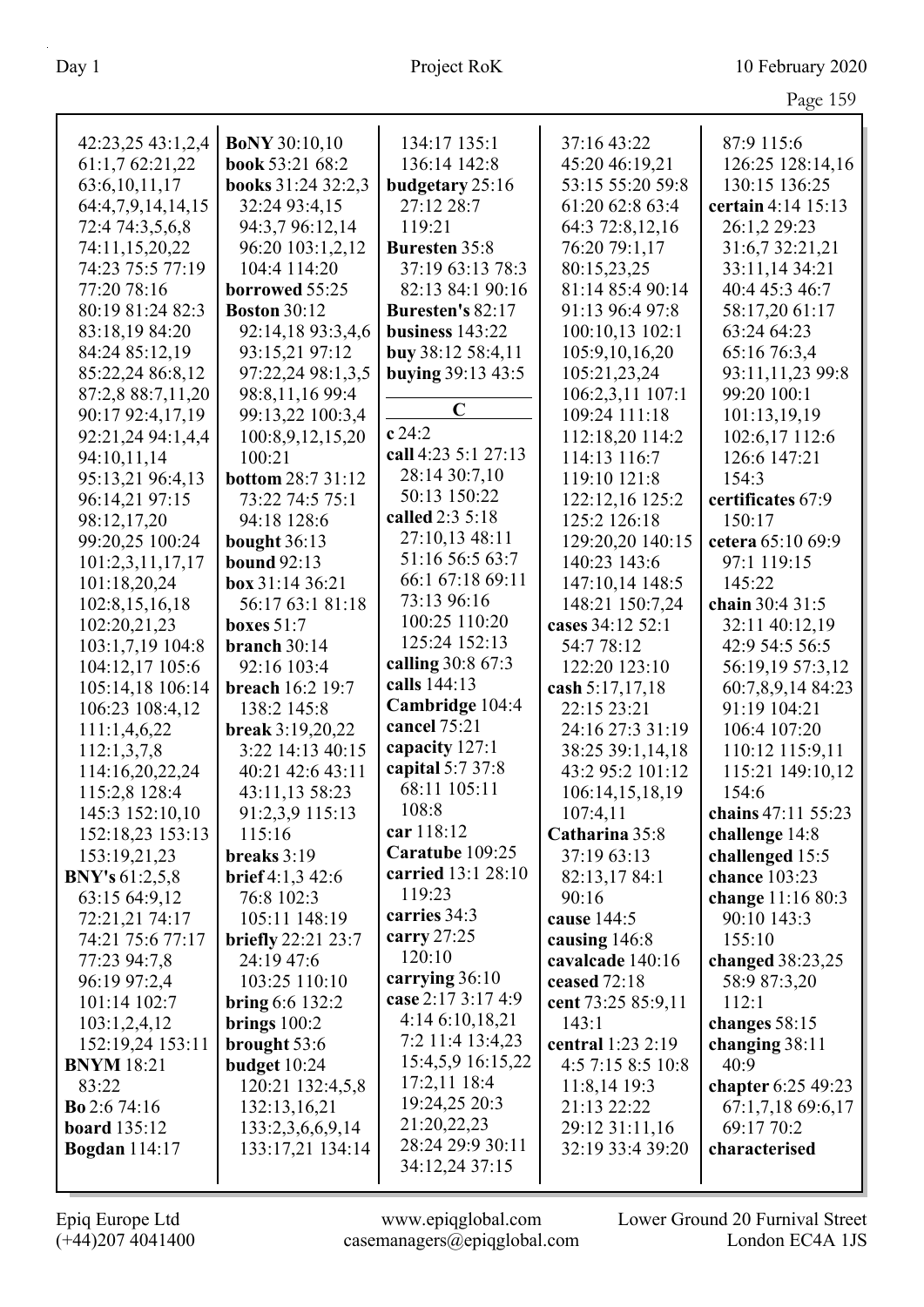| 139:20 140:7        | 39:7,16 40:3      | 106:17              | 129:6 137:25          | common $21:11$                  |
|---------------------|-------------------|---------------------|-----------------------|---------------------------------|
| charge 100:1        | 41:12 44:8 61:6   | clear 3:5,16 7:2    | 143:16,16 145:8       | 76:9 80:18,18                   |
| charging $113:4,13$ | 61:8 64:1,19      | 13:15 14:3 24:2     | codified 25:23        | 81:8 106:18                     |
| 114:2,4             | 67:24 68:25       | 37:16,17,19         | coding $14:4$         | 140:1 145:12                    |
| chart 27:2 30:5     | 72:12 74:18 75:7  | 41:12 68:17         | coin 124:5            | communal 125:23                 |
| 31:10,10 33:3       | 76:3,4 77:17,22   | 79:13,15 81:14      | coincide 154:22       | 126:9,16                        |
| 40:19               | 78:21,23 79:3     | 82:13 83:1,11       | collateral $101:5,20$ | communicated                    |
| charts 26:24 27:2   | 81:12,21 85:16    | 86:9 88:10,23       | colleague 45:25       | 3:14                            |
| check 1:19 55:3     | 92:4,7,7,24       | 90:4,5 114:8        | 46:25 47:3 69:1       | companies 12:6,8                |
| 86:19               | 101:12,12,23      | 115:6 135:11        | 148:18 151:11         | 12:9, 10, 11, 14, 17            |
| checks 86:20        | 105:12 106:7,22   | 138:14 142:17       | 153:3                 | 32:9 33:21 35:6                 |
| child 81:10,12      | 106:23 107:19,20  | 146:13 148:2,15     | colleagues 6:6        | 35:7 38:21 40:6                 |
| children 81:9       | 109:3,5,9,13,13   | clearly 90:2 93:15  | 148:23 153:14         | 48:14 49:7 52:18                |
| choice 92:1 149:15  | 109:14 110:6,6    | 132:4               | collect 54:17         | 54:15 66:24,24                  |
| 149:25              | 111:3,17 112:3,7  | clerk 1:13          | collected 103:20      | 66:25 67:1,25                   |
| choose 112:4        | 112:16,21 114:22  | client 36:7 37:20   | 151:22                | 69:7 70:3,10                    |
| chooses 6:18        | 114:24 115:4,7    | 39:24 42:11         | collective 10:15      | 77:11 78:5 113:6                |
| chose 34:2          | 116:4 118:11,13   | 51:23 52:22         | column $65:25$        | 113:13 114:9,11                 |
| chosen 150:22       | 118:14,20,24,25   | 53:25 92:14 93:5    | 85:16                 |                                 |
|                     |                   |                     |                       | company 11:21,23<br>13:17 19:24 |
| circle 95:21        | 124:10,17 126:14  | 93:16,17,25         | combined 51:3,11      |                                 |
| circled 95:18       | 128:10,15,20,23   | 97:20 98:25         | come 5:12 17:7        | 30:13 48:15 53:3                |
| circles 31:15 36:22 | 128:25 129:1      | 100:7,11,18         | 25:21 26:25           | 54:13,16 67:13                  |
| circumstance        | 130:1,3,4,13,25   | 102:20              | 28:19 32:14 36:1      | 67:22,25 70:8                   |
| 140:14              | 131:2,8 136:6,15  | client's 97:13,23   | 40:20 43:10           | 92:15 124:22                    |
| circumstances       | 136:17 142:13     | 98:2,25             | 48:12 60:18 63:8      | 125:3 143:1                     |
| 6:16,21 14:1,9,16   | 144:22,24 147:11  | clients 35:10,16    | 65:20 69:1 72:22      | company's $41:10$               |
| 45:17 46:5 60:20    | 148:21 149:2      | 37:4 38:3,8,19      | 76:22 91:6,16,20      | compare 142:23                  |
| 61:17 79:6,9        | 151:4 154:2       | 53:685:25           | 105:2 107:22          | compared 1:8 76:5               |
| 90:11 111:5         | claimed 24:13     | clients' 38:5       | 137:14 138:23         | 116:24                          |
| 114:23 139:5        | 32:5 46:8 105:21  | close 112:14        | 154:23                | compensation                    |
| cited 108:18 109:7  | 105:24 110:11     | 146:10              | comes 4:21 93:8       | 13:8                            |
| citizens 11:20      | 148:6             | closest 53:25 56:21 | 100:2 101:7           | competent 108:7                 |
| 143:18              | claiming 90:7     | closing $3:3$ 17:7  | 109:21 110:11,21      | 108:24 110:4                    |
| civil 11:13 21:10   | 137:18 141:19     | 47:15 60:19         | commend 68:1          | compilation 54:21               |
| 117:10,11,13,18     | 143:10            | 65:21 105:3         | comment 62:4          | compile 54:14                   |
| 117:20,22 120:19    | claims 5:12,14    | 138:24 149:20       | 80:16 88:4            | compiled 55:19                  |
| 121:6,7,9,15        | 15:24 17:1,2      | 154:24              | 117:22 137:17         | 72:2                            |
| 122:5,17 123:1      | 18:24 24:11       | clothes 59:1        | 140:25                | completely 55:17                |
| 123:18,22 124:9     | 29:22 38:2,2      | <b>CMC 54:2</b>     | commentary            | 65:18 146:13                    |
| 126:5,10 127:4      | 46:6 62:5 93:10   | code 7:1,9,21 9:8   | 117:13                | complex $6:13$                  |
| 127:24 129:6        | 97:4 98:7 101:5   | 10:24 21:10         | commented 87:24       | complicated 20:5                |
| 137:25 143:16,16    | 103:18 105:14     | 22:10 60:17         | 88:20 110:14          | comply 13:24                    |
| 143:25 145:8        | 106:7 115:10      | 65:23,24 66:1,2     | 126:3 139:10          | 143:20,22                       |
| CJ 18:24,25         | 122:25 140:24     | 71:21,21,21,23      | comments 6:22         | component 31:4                  |
| claim 5:10,11 14:5  | 146:22,25 151:7   | 117:13,18,23        | 53:7,20 54:1          | 106:4 110:11                    |
| 15:19 22:7,16       | clarifies 142:7   | 121:6,7,9,15        | 55:7 84:4,10          | 115:9                           |
| 24:4,7,8,9,13,14    | clarify 4:4       | 122:6, 17, 21       | 117:13 123:1          | composition 55:17               |
| 24:16 31:5 32:19    | class 99:2        | 123:1,18,22         | 124:24 146:22,24      | comprise 113:5                  |
| 37:6,12 38:1,3,4    | clause 92:1 97:21 | 124:9 127:4,24      | committed 13:9        | concealing 17:8                 |
|                     |                   |                     |                       |                                 |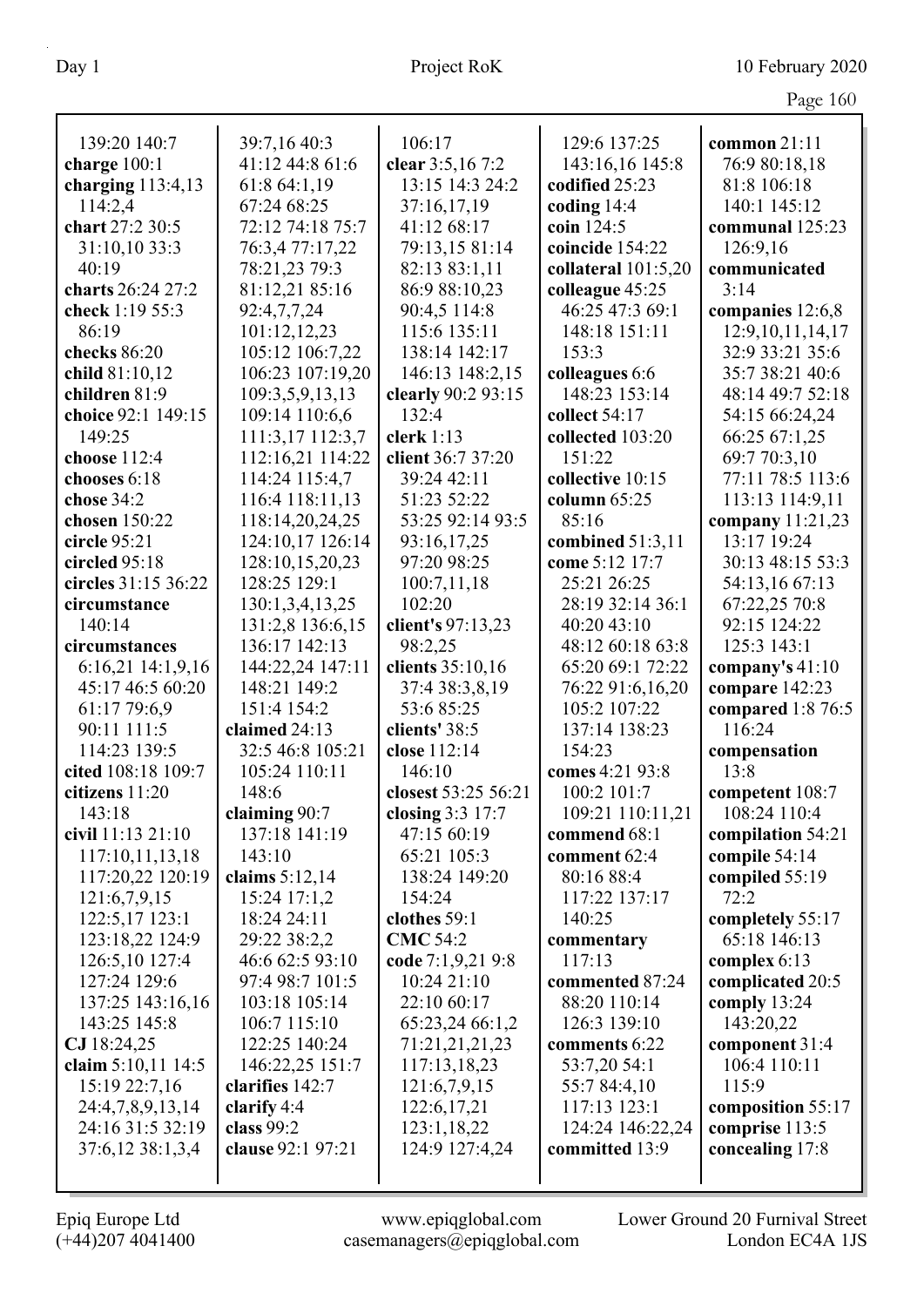| Page 161 |  |
|----------|--|
|          |  |

|                           |                       |                                      |                                       | $145c$ 101                          |
|---------------------------|-----------------------|--------------------------------------|---------------------------------------|-------------------------------------|
| conceded 53:23            | connection 55:22      | contains 49:5                        | conversions                           | 33:5 40:21 43:20                    |
| concept 43:23             | 100:13 125:21         | 108:18 140:24                        | 100:21                                | 52:11 129:2                         |
| 52:15 118:5,6             | 126:1                 | contents 48:24                       | convert 135:24                        | 137:14 138:25                       |
| 126:16                    | consciously 88:24     | 117:7 128:24                         | convince 17:14                        | 141:11                              |
| concepts 47:6,7,13        | 88:25                 | contested 119:8                      | copied 144:18                         | course 13:2 33:9                    |
| 47:18                     | consent 3:9           | context 79:25                        | core 139:1                            | 44:1 51:19,23                       |
| concern 123:6             | consequence           | 142:5 145:12                         | corner 65:5                           | 84:17,21 87:4                       |
| concerning 102:24         | 123:17 146:8          | continents 56:10                     | correct 23:16,17                      | 89:9 110:21                         |
| concerns 142:5            |                       | continue 2:21 10:5                   | 24:15 32:8 41:13                      | 112:5 113:8                         |
| conclude 21:25            | consequences<br>144:5 | 28:15 57:5 103:6                     | 45:1 55:4 56:25                       | 137:10 140:19                       |
| 59:25 124:8               | consequential 59:6    | 121:1 150:3                          | 57:9 86:21 151:8                      | 142:25 153:12                       |
| concluded 28:16           | Consequently          | continues 108:17                     | 155:5                                 | court 1:10,12,17                    |
| 102:15 108:4              | 109:11                | continuing 43:15                     | correction 75:6                       | 2:16,253:1,2                        |
| 120:3                     | consider 3:18 6:15    | contract 71:3                        | correspondence                        | 5:24 6:1,15,18,20                   |
| conclusion 16:19          | 8:16 9:2,20 10:1      | 100:15 105:13                        | 36:3 37:16                            | 6:23 7:7,19 9:2,5                   |
| 17:17 18:12               | 20:23 43:21           | 114:17 120:20,20                     |                                       |                                     |
| 80:12 84:12               | 59:24 77:24           | 121:13 122:14                        | corresponding 5:3<br>24:6 36:16 42:18 | 9:8,10,20,25 10:2                   |
| 87:19 90:13               | 95:15 138:16          | 123:24 124:4                         | 43:3 60:23 67:10                      | 11:5,6,10,12,16                     |
| 92:23 107:23              | 148:11,12             | 129:9 146:11                         | 121:2 153:22                          | 12:18 13:1,20,21<br>13:22 14:10,13  |
|                           | considerations        | contracts 121:21                     |                                       | 15:4,8,11 16:15                     |
| 109:23 128:6,12<br>130:18 | 109:6                 | 122:1 129:10                         | corresponds 21:12                     | 16:25 17:10,14                      |
| conclusions 61:14         | considered 8:13       |                                      | corruption 14:22<br>cost 133:3        |                                     |
| condition 29:19           | 8:20 15:12,19         | 130:19,23 131:6<br>contractual 78:24 | costs 132:18                          | 17:16 18:11,17<br>18:20 19:2,6,8,16 |
| conditions 29:15          | 16:8 18:2,5 19:2      | 78:25 79:1 80:6                      | council 18:23                         | 19:20 20:8 21:6                     |
| 99:20 101:20              | 21:5 60:15 65:22      | 80:13 102:10,23                      | counsel 1:7 2:6,11                    | 21:6, 14, 21, 24                    |
| 121:7 127:14              | 68:22 69:21           | 103:11 107:7                         | 4:5 6:1,5 22:2,5                      | 23:14 24:11 29:3                    |
| 131:23                    | 71:22 74:20           | 108:3 110:19,22                      | 48:6 60:1,3                           | 32:4 33:24 36:5                     |
| conduct 14:15             | 104:5 108:13          | 122:13                               | 89:12 90:18                           | 37:10 41:17                         |
| 15:16 16:12               | 119:20 149:17         | contrary 33:10                       | 102:12 108:6                          | 43:21 44:11,12                      |
| 20:10                     | 150:20                | contribute 26:12                     | count 58:8 71:6                       | 45:14,18,20                         |
| conducted 15:2            | considering 20:9      | control 100:8                        | counterparties                        | 47:21 48:4 55:7                     |
| conducting 132:11         | 57:5                  | 121:11 122:9                         | 116:4                                 | 59:7,10,16,17,19                    |
| confidential 34:11        | consist 66:23         | 123:14 137:20                        | counterparty 15:7                     | 59:24 63:14                         |
| 153:4                     | consisted 90:15       | 138:5,8,9,17,17                      | 23:8 60:10 78:24                      | 71:11 73:15                         |
| confirm 102:1,6           | 148:24                | 138:21 140:18                        | 78:25 79:1                            | 82:10,15 84:5,7                     |
| confirmation              | consistent 84:9       | 143:5                                | 103:18 104:23                         | 88:3 91:14 95:15                    |
| 103:17 114:18             | consistently 90:23    | controlled 12:8,17                   | 112:10 149:13,14                      | 106:6,21 107:16                     |
| confirmed 36:6            | consists 1:12 60:14   | controls 12:5                        | countries 14:24                       | 107:18,25 108:2                     |
| 37:1 83:25 95:14          | constituted 144:20    | 141:21 142:13                        | 15:2,11 22:1                          | 108:8, 11, 17, 24                   |
| 105:5 112:18,22           | constitutes 45:7      | controversial                        | 56:11 114:6                           | 109:16,21,22,23                     |
| 125:2                     | 96:13 97:2            | 104:5                                | 139:23 140:10                         | 110:4,19,25                         |
| confirms 83:7             | constitutive 67:15    | controversy                          | countries' 11:5                       | 111:11,18,21                        |
| 94:13,21,24 95:4          | 76:19                 | 113:18                               | country $10:12$                       | 114:25 115:25                       |
| 95:13 103:7               | construct 145:10      | convene 125:14                       | 16:6 25:9 133:21                      | 116:16,25 118:2                     |
| 104:20 113:11             | consultation          | <b>Convention 7:12</b>               | 136:14 140:6                          | 124:21 125:7                        |
| 114:16,21,24              | 100:18                | 7:12, 14, 15, 17, 24                 | 145:15                                | 137:22,23 138:6                     |
| conflict $46:1,4$         | contacting 57:2       | 8:22 9:14,18                         | country's 29:21                       | 138:12,13,14,15                     |
| connected 15:14           | contain 49:19         | conversations                        | 132:21 138:13                         | 139:8, 15, 18                       |
| 125:5                     | contained 143:20      | 150:4                                | couple 12:3 22:22                     | 142:20 147:17                       |
|                           |                       |                                      |                                       |                                     |
|                           |                       |                                      |                                       |                                     |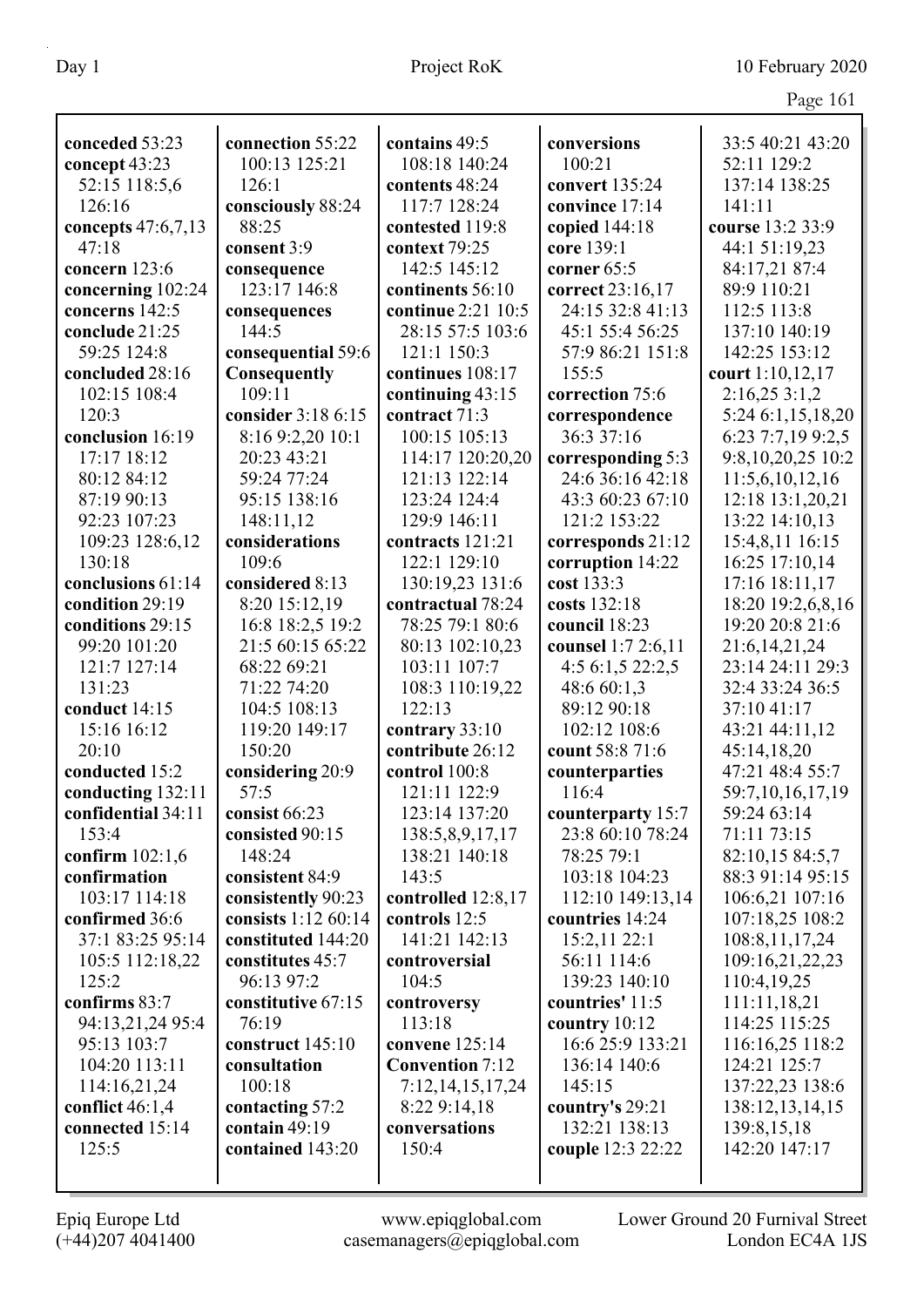| 148:11,12 151:12   | 41:8,15,2342:1,3  | custodian's 49:16  | CV 103:24          | 21:22 24:24           |
|--------------------|-------------------|--------------------|--------------------|-----------------------|
| 151:19 152:7,7     | 42:16 43:9 47:8   | 52:3,6,22 58:19    |                    | 43:19 154:10,11       |
| 152:14 153:24      | 48:10,12,13,15    | 73:10              | D                  | decided 3:25 5:10     |
| 155:3              | 48:16,19,22,23    | custodians 47:9,11 | D 155:16           | 16:25 18:19,20        |
| court's 132:2      | 48:24 49:4,5,9,11 | 50:10 51:3 52:1    | damages 111:17     | 20:11 21:23           |
| 139:13             | 49:11,14,15,18    | 52:10,12 54:12     | 111:20 112:1       | 22:17 23:22 31:1      |
| courtroom 58:25    | 49:21 50:4,9,12   | 54:18,22,23,25     | 115:5              | 61:20 75:9            |
| courts 8:23 19:13  | 50:14,15,20       | 55:2,13,14,15,23   | data 49:21         | decides 33:12,15      |
| 20:25 21:13        | 51:12,15,18,24    | 73:10 83:14,17     | database 12:14     | 45:14 64:14,23        |
| 44:18 107:21       | 52:4,7,9,10,24    | 84:18,23 85:3      | 94:8,18 97:3       | 104:14 141:6          |
| 110:25             | 54:13,23 55:20    | 90:11 101:16       | 152:25             | decision 11:11        |
| cover 94:11,12     | 57:16 58:15 61:9  | 104:2 152:3        | date 73:19         | 17:10 18:8 19:10      |
| covered 7:9,10,22  | 66:25 67:4,5,8,14 | custodians' 57:17  | dated 29:3 61:25   | 19:15 24:3,10         |
| 8:21 9:12 17:3     | 67:15,21,23       | custody 21:16 30:7 | 62:3,7,12 63:20    | 29:20 61:25 62:2      |
| 18:3,12 35:17      | 68:10,19,20 69:5  | 30:12 51:13 63:2   | 102:12 116:18,23   | 62:3,4,7,12 70:6      |
| 42:15 62:6 73:24   | 70:21 71:6 72:7   | 63:3,14,15 64:16   | 118:16 124:16      | 70:7 111:21           |
| 145:9              | 73:8 75:21,21,25  | 81:19,24 91:25     | dates 85:16        | 134:1 135:12          |
| covering 132:9,18  | 76:2,24 77:8      | 93:7 102:15,16     | day 6:4 119:7      | 139:21 152:15         |
| covers 59:9 74:12  | 78:22 79:21       | 102:17,19 137:3    | 120:1              | decisions 5:19        |
| create 25:24 75:23 | 83:15 151:23      | 151:6 152:11       | day-to-day $47:24$ | 15:4 23:23 33:6       |
| 107:12 119:16      | 153:18            | 153:10 154:5       | de 109:10          | 34:5 36:12,13         |
| 130:24 147:6       | currency 29:13,20 | customer 24:5      | deal 2:13 60:5     | 62:7 107:22           |
| created 20:14      | 100:21 131:22     | 41:5 43:5 52:25    | 114:1              | 139:6 140:3           |
| 24:25 27:16 29:8   | 136:8             | 53:6,9,16 54:5,19  | dealing 16:22      | declare 21:15         |
| 39:3 50:6 77:7     | custodian 22:24   | 56:21 57:18        | 37:21              | 137:15                |
| 103:16 125:17      | 24:4 30:20,22     | 58:12,13 63:16     | dealt 10:16        | declared $21:7,17$    |
| 127:9 137:5        | 31:14 32:14 33:2  | 63:19 64:2,13,18   | debated 142:17     | 70:23                 |
| 141:2 144:17       | 35:2 39:25 43:6   | 64:21 73:3 77:15   | debt 106:10,19     | decline 134:3,8       |
| 147:7              | 43:8 47:10,12     | 77:19,23 78:20     | 107:6 110:8,22     | <b>Decosta</b> 102:11 |
| creates 119:12     | 49:16 50:11,21    | 78:23 79:2 82:12   | 123:17 154:13      | decree 10:24 25:6     |
| creation 67:23     | 50:22,23 51:6,9   | 83:2,6,9 84:24     | debtor 22:12       | 25:12,17,22,24        |
| 68:1               | 51:22,23,24       | 86:4 88:7,15,21    | 40:12 60:9,11      | 27:10,11 33:18        |
| creative 137:15    | 52:23 53:2,9,11   | 89:19,23 90:3      | 105:17 106:11,12   | 131:20 132:23         |
| credit 43:1        | 53:12 54:1,3,8,11 | 95:4,5 96:8,9,10   | 107:9,20 109:24    | 133:10,22 134:18      |
| creditor 105:24    | 54:19,20 56:4,5,6 | 103:9 152:24       | 115:9,11 149:4     | 138:18 140:25         |
| 107:9 109:10       | 56:6,9,12,22,24   | customers 32:17    | debtors 7:3 42:9   | 141:1,4,10,13         |
| 110:20 114:2       | 57:2,13,15,20,21  | 35:8 36:9 38:15    | 60:9 115:11        | 142:5,7,11            |
| creditors 13:18    | 57:24 58:3,7,11   | 39:10,13 40:1,24   | 149:10             | 145:25                |
| 70:23 98:8         | 61:2,5,16 64:4,10 | 42:4,5 50:6 52:7   | debtors' 40:19     | decrees 29:22         |
| 122:10,25          | 67:17 68:22 69:1  | 57:18 58:1,3,10    | 60:7,14            | 136:10                |
| credits 42:17      | 69:4,8,9,13,14,18 | 58:11 61:4 64:11   | debts 122:18 123:4 | deem 111:14           |
| crimes 13:8        | 69:23,25,25 70:4  | 64:22,23 74:24     | deceleration 134:4 | deemed 12:4           |
| criminal 20:1      | 70:11,14,15,18    | 77:16,17,25 78:8   | 134:8              | 137:22 138:17         |
| crisis 134:2,7,20  | 70:20 71:3,5,25   | 88:12 89:3,8       | December 13:13     | default 98:8,20       |
| cross-examination  | 73:13 77:19 78:6  | customers' 40:10   | 32:5 37:9 41:11    | defaulted 145:7       |
| 16:18 33:25        | 78:12,20,22 84:8  | 40:2541:1,3        | 71:18 73:19 88:9   | defaulting 145:6      |
| crucial 9:24 10:10 | 86:19,22 145:14   | 43:2 64:8,9        | 92:12 97:5         | defence 20:11         |
| CSD 5:5 35:1       | 150:22,23 151:17  | 74:21 76:13        | 112:16 116:19,23   | 107:1                 |
| 36:17 40:23 41:6   | 152:1             | 77:16              | 117:3 151:21       | define 5:11           |
|                    |                   |                    | decide 3:21 18:1   |                       |
|                    |                   |                    |                    |                       |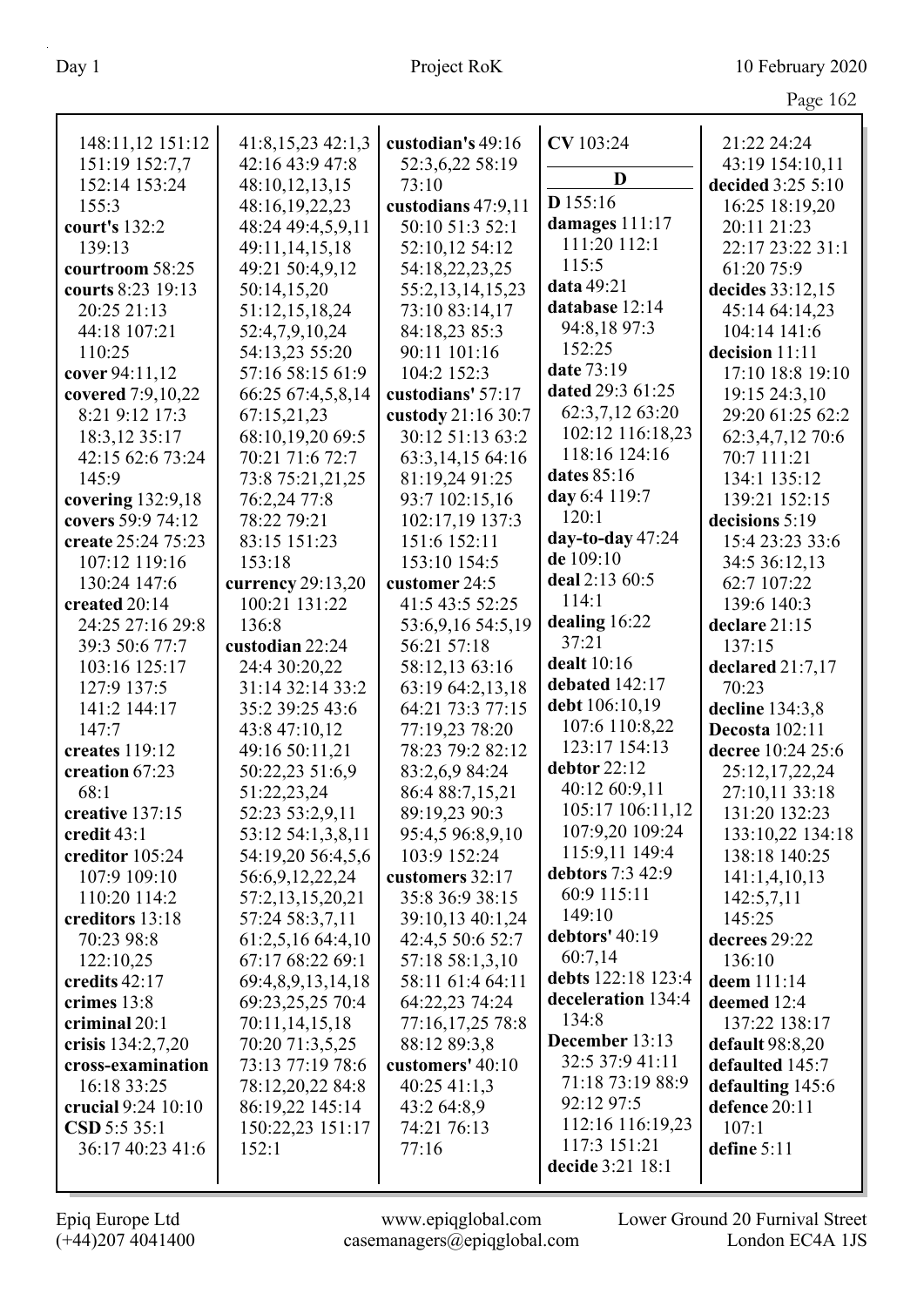|                    |                     |                     |                     | $\circ$              |
|--------------------|---------------------|---------------------|---------------------|----------------------|
| defined 5:16 49:22 | 131:24,25 148:23    | 149:24 150:6        | 47:21 55:7 59:7     | <b>Dutch 19:2,20</b> |
| 52:16 67:6         | describes 94:16     | differently 111:10  | 59:10,17 63:13      | 111:21 116:13        |
| defines 93:1       | description 14:23   | difficult 12:9      | 71:10 73:15         | duty $32:1$          |
| definitely 24:12   | 47:5 63:8,9,10,12   | digital 81:25       | 82:10 84:7 88:3     |                      |
| definition 4:17    | 64:15,21,22,24      | diplomatic 10:9     | 110:25 125:6        | E                    |
| 93:9               | 79:20 81:4,5        | direct 54:19        | 139:13,15,18        | E 155:16             |
| degrees 140:12     | 82:3,6,20 83:9,12   | directed 147:21     | 151:19 152:7,14     | EA 23:24 62:12       |
| delineating 126:11 | 83:23 95:22         | direction 141:23    | divided 4:19        | 70:6 71:4 72:8,9     |
| deliver 104:16     | 99:17               | directions 141:14   | dividend $5:10,11$  | 75:9 152:16          |
| delivered 68:8     | design $138:2$      | directly 17:5 31:25 | 43:24 70:11 85:9    | EA's 62:3,7          |
| 77:9               | designated 66:14    | 54:25 93:25         | dividends $5:10,13$ | earlier 17:2 20:13   |
| delivery 17:2      | detail 4:20 25:21   | 99:16 119:19        | 22:16 23:22 24:4    | 74:20 96:17          |
| 66:18 78:23        | 31:4 40:20 55:24    | 133:20 145:3        | 39:5 43:25 69:9     | 119:21 129:6         |
| delve 59:16        | 62:4 89:3 132:1     | director 86:11      | 70:1,5,7,8,12       | 151:22               |
| demand 124:12      | 146:9 151:12        | directors 140:2     | 85:8 86:16          | early 17:9 47:17     |
| dematerialised     | detailed 10:7       | disagree 136:21     | doctrine 138:19     | 58:22                |
| 8:15 47:25 68:19   | details 20:7 132:2  | disbursement        | 147:10              | easier 6:11          |
| 104:2 118:22       | 149:20              | 99:15               | document 23:12      | economic 25:9        |
| Denmark 139:25     | determine 87:7      | discharged 107:15   | 35:23 50:2 62:21    | 69:24 125:7          |
| denomination       | 142:20 150:13,16    | disclose 35:22      | 63:22,22 74:12      | 134:3,7              |
| 99:3               | determined 46:20    | discuss $79:19$     | 81:3,17 82:19       | economical 25:11     |
| department 26:18   | 66:17 108:11        | discussed 6:9       | 83:7,13 84:14       | economy 10:11        |
| 26:19,20           | 132:14 138:11       | 135:20              | 85:5 88:2 89:9      | 25:3,4 135:3         |
| dependency 25:11   | 141:15              | dishonest 14:15     | 90:6 134:24         | 136:11               |
| deposit 30:13 37:8 | determines 67:23    | dismissed 144:22    | 152:13,15           | editor 117:20        |
| 44:2 51:22 64:8    | 87:5                | disposal 69:22      | documentation       | effect 54:25 55:21   |
| 79:21 88:11 89:6   | determining 103:2   | 76:13 121:13        | 72:23               | 55:21 64:23 65:1     |
| 92:15              | detract 108:22      | 127:18              | documents 12:13     | 67:15,17,18          |
| deposited 99:3     | development 8:1     | dispose 7:16 69:8   | 12:19 16:10         | 75:22 76:2,19,24     |
| depositors 36:18   | 10:20 25:9          | 69:13 127:13        | 23:11 67:10         | 83:16 100:20         |
| depository 5:2     | 117:17              | dispute 13:4 33:22  | 79:25 80:3,10,11    | 104:19 110:16,18     |
| 37:18              | Didenko 120:16      | disputed 25:22      | 80:17,19 88:1       | 110:18 126:5         |
| deposits 31:20     | 120:23 142:18       | 29:9 108:6          | 90:10,19,23         | effects 126:10       |
| 36:25 37:2,5,22    | 147:13              | 119:15 136:23       | 151:9,13,14,15      | 150:18               |
| 37:24 38:10,10     | difference 58:14    | 151:3 153:12        | domestic 135:6      | effort $25:3$        |
| 38:14 39:3 40:5    | 106:3 118:9         | disregard 137:23    | doubt 103:19        | either 10:11 97:24   |
| 42:23 44:24        | 136:1               | 138:6               | 131:1               | 98:5 107:8           |
| 64:12              | different $1:76:10$ | disregarded 147:8   | doubtful 17:18      | 125:22 131:4         |
| depot 22:15 23:21  | 23:9,10,23 26:7     | dissolved 143:2     | drafted 55:14       | 138:23               |
| 64:13 82:19        | 26:24 30:8,24       | distinct 70:24      | draw 49:9 80:12     | elaborate 19:16      |
| depots 31:20       | 31:8 33:19 36:20    | distinction 66:9    | 84:12 139:7         | 154:23               |
| deputy $86:11$     | 47:7 52:18 54:20    | 126:7,9,16          | $d$ rawn 42:14      | Electrolux 65:10     |
| derives 109:2      | 55:17 56:10,11      | distinguished       | dropped 146:23      | 79:22 80:5 84:14     |
| describe 22:25     | 57:11 59:14 65:4    | 75:14               | due 15:3 56:14      | 84:15,21,25          |
| 31:3 111:5         | 65:19 71:18         | distribute 4:8      | 69:24 94:22         | 90:21                |
| 131:23             | 80:19 96:25         | distributed 5:10    | 106:10,10 107:6     | element 56:18        |
| described 12:19    | 99:17 116:15        | 26:23               | 107:6 121:1         | 91:20 92:5           |
| 29:22 53:7 55:24   | 118:8 126:11        | district $3:16:14$  | 149:10              | 115:21 116:8         |
| 105:16 130:22      | 140:11,12 144:14    | 23:14 29:3 36:5     | duration 130:7      | 152:9                |
|                    |                     |                     |                     | elements 57:11       |
|                    |                     |                     |                     |                      |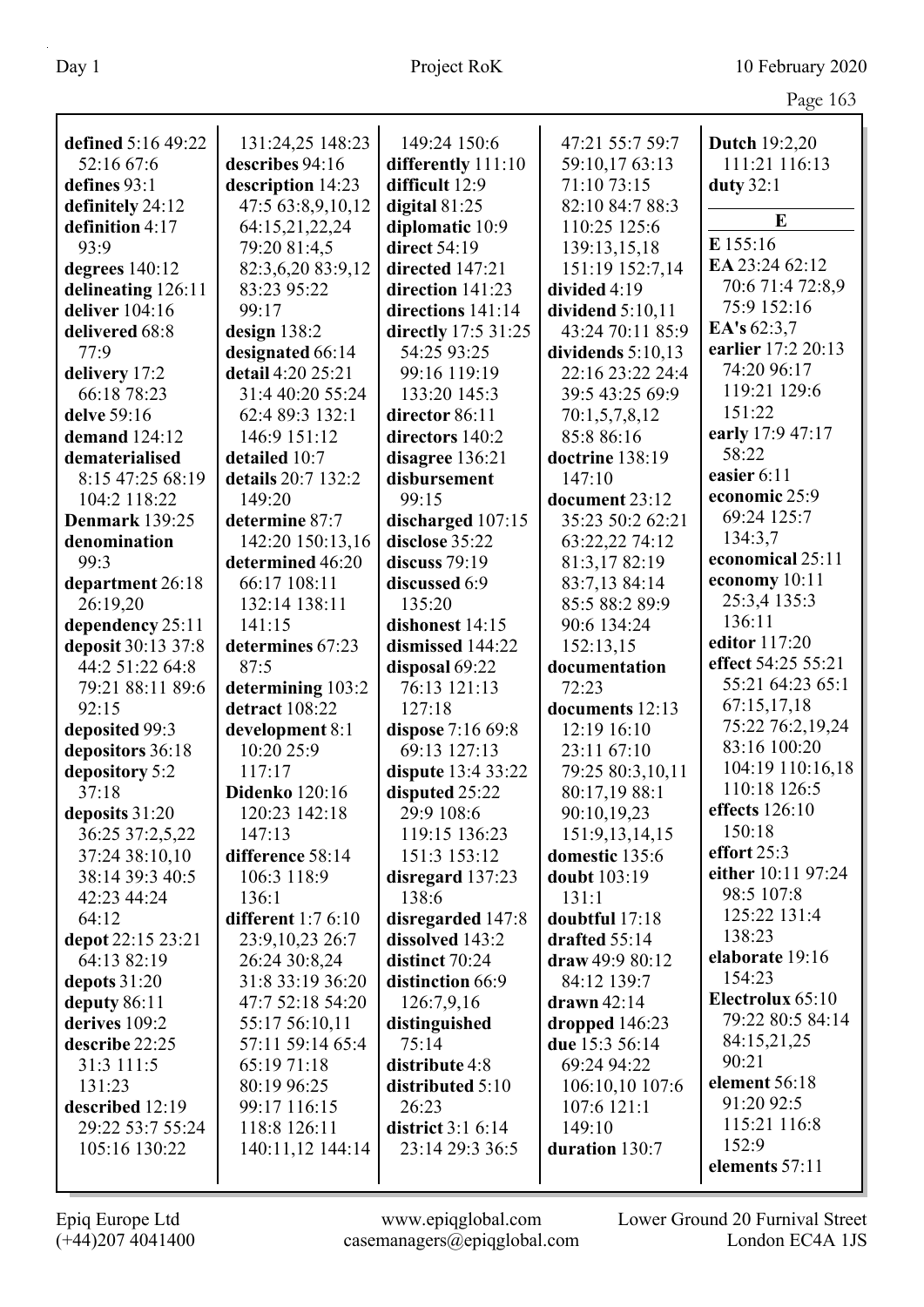|                          |                      |                          |                         | $145c$ 10          |
|--------------------------|----------------------|--------------------------|-------------------------|--------------------|
| 60:8,14                  | 105:2,5,7 106:4      | equipment 22:4           | evidence 13:21          | 114:18             |
| email 87:23,24           | 106:17 107:16        | 155:4,7                  | 16:9,16 20:14           | excerpts 82:17     |
| 88:10,16,23              | 108:5,7,10,24,25     | equivalent 27:13         | 23:7 29:4 44:17         | 94:17              |
| 89:10 90:4 102:3         | 109:7,17,18,21       | equivalents 121:2        | 44:17,19,20,22          | exchange 8:5 60:1  |
| 102:4                    | 109:22 110:4,4,5     | erroneous 141:22         | 45:6,7,20 47:21         | 100:15,22          |
| emergency 14:13          | 110:11,13,14,19      | especially 8:21          | 59:11 76:3 79:17        | exchangeable       |
| emphasise 20:7           | 110:24 113:14        | 143:13                   | 81:14 82:9 87:11        | 65:18              |
| emphasised               | 114:3,14,15          | establish 25:13          | 87:14,22 88:2           | exclude 112:2      |
| 127:16                   | 115:9 116:16,25      | 60:21 112:6              | 90:8 94:3 101:25        | 115:3              |
| enclose 94:20            | 118:3 121:1          | 154:14                   | 110:3,18 111:4          | excluded 88:25     |
| ended 33:20              | 149:9                | established 44:6         | 114:15 138:22           | 143:23             |
| ends 154:5               | enquiries 68:10      | 106:21 107:16            | 140:23 141:18           | exclusive 125:1    |
| energy 13:9 14:5         | enquiry 48:2         | estoppel 17:15           | evident 142:7           | exclusively 130:9  |
| enforce 30:25            | ensure 8:1 10:19     | et 65:10 69:9 97:1       | evidentiary 77:2        | execution 14:12    |
| enforceability           | 13:1 25:4,8          | 105:11 119:15            | 121:8                   | 19:14 148:2        |
| 20:9,19                  | ensuring 134:25      | 145:22                   | ex 111:9,21             | executive 117:20   |
| enforcement 4:14         | enter 49:20 127:24   | ethics 143:22            | exact 43:6 72:23        | exempt 9:17        |
| 4:18 5:2,8,9,14          | 128:17               | EU 46:2 150:16           | 109:23                  | exercise 125:4,8   |
| 5:19 6:14 7:1,6,9        | entered 15:10        | 154:18                   | exactly 25:16           | 130:20 131:6       |
| 7:18,21 8:9 9:1,8        | 27:12 30:11 34:7     | <b>Euroclear 5:6</b>     | 41:22 53:12             | 139:16             |
| 13:1 14:2 15:1           | 35:14 49:17 69:4     | 34:25 36:16              | 72:16 82:1              | exercised 127:22   |
| 15:20 16:14 17:1         | 70:20 83:19          | 40:17,20,23 41:7         | 105:15 107:18           | 128:20 130:6       |
| 17:9,12 18:2,5,7         | 128:2 130:23         | 41:11 42:2,13,16         | 111:4 135:25            | exercises 120:18   |
| 22:10,18 35:24           | 131:10 137:3         | 47:7,19,20 48:2,7        | 145:16                  | exercising 143:19  |
| 36:3 37:17 39:4          | 144:3,8              | 48:10,11,16,19           | examination 3:2         | exhibit 13:20      |
| 43:24 44:8,25            | enterprise 123:8     | 48:21 49:20 50:2         | 23:14 26:21 55:6        | 14:17 18:14 19:1   |
| 45:23 46:24              | enters 29:25         | 50:6,18,19 51:12         | 82:15,17 84:7           | 62:8 71:10 73:14   |
| 60:17 61:25              | 130:19               | 51:25 52:19 53:2         | 90:5 143:6 152:6        | 131:25 151:19      |
| 65:23 79:24              | entire 27:5 39:11    | 54:13,16,24 55:2         | examinations 36:4       | 152:14 153:2,7     |
| 87:23 90:1               | 41:18 71:12          | 55:16 56:17              | 40:14                   | 153:14             |
| 105:13,14 106:3          | 74:12 87:2 99:10     | 57:14,20,22 58:8         | examine 5:25 9:10       | exhibits 59:23     |
| 109:19 142:23            | 111:17 121:7         | 58:16 61:2,5             | 14:14 86:18             | exist 21:19 72:19  |
| 149:1 154:12             | 144:21               | 66:7 67:4,12,13          | 89:10                   | 114:5              |
| enforcements 8:24        | entirely 24:2        | 68:20 69:5 70:15         | examined 36:5           | existed 68:18      |
| England 15:22            | entities 143:18      | 72:17 73:2,4,9,14        | 89:13                   | existence 148:1    |
| 16:7 21:3,5,9,10         | entitled 99:22       | 77:13 78:18 84:4         | examining 107:18        | existing 76:7      |
| 21:11,12 23:1            | 100:4,16 124:10      | 148:25 151:17,21         | example 30:1 34:4       | 153:17             |
| 46:5 60:24 79:2          | entity 10:16 11:10   | 151:24                   | 50:3 56:10,22           | exists 20:2 68:25  |
| 91:17,21 104:1           | 11:13 19:3 51:15     | Euroclear's 41:15        | 58:12 61:11,12          | 75:23              |
| 105:13 106:7,23          | 121:4 123:8          | 48:1 56:15 71:6          | 65:11 67:16             | expect $59:16$     |
| 114:21 116:3             | 136:24,25            | 72:7 151:23              | 69:25 70:5 76:21        | expenses 100:11    |
| 136:19 149:7             | entrepreneur         | 153:17                   | 81:8 95:10 99:18        | 132:9              |
| <b>English</b> 2:11 21:3 | 123:9                | <b>Europe</b> 17:22 57:5 | 118:14 125:13           | expert 27:20 47:20 |
| 21:22,24 27:17           | <b>Entrepreneurs</b> | European 149:16          | 128:2 139:25            | 48:3 104:1,6       |
| 31:4 46:13,22            | 143:21               | evaluation 45:5          | 150:3                   | 114:21 116:7,12    |
| 78:17 79:9 85:14         | entrusted 124:11     | event 98:8,20            | exception 90:20         | 116:19 119:18      |
| 85:18 91:1,16,20         | 148:3                | events 89:5              | <b>Exceptions</b> 123:6 | 120:15 125:18      |
| 91:24 92:1,5             | equally $146:13$     | everybody 1:9            | excerpt 81:16           | 130:14 133:18      |
| 101:9,21 104:21          | equated 17:18        | 2:13                     | 83:13 84:8              | 139:11 141:18,24   |
|                          |                      |                          |                         |                    |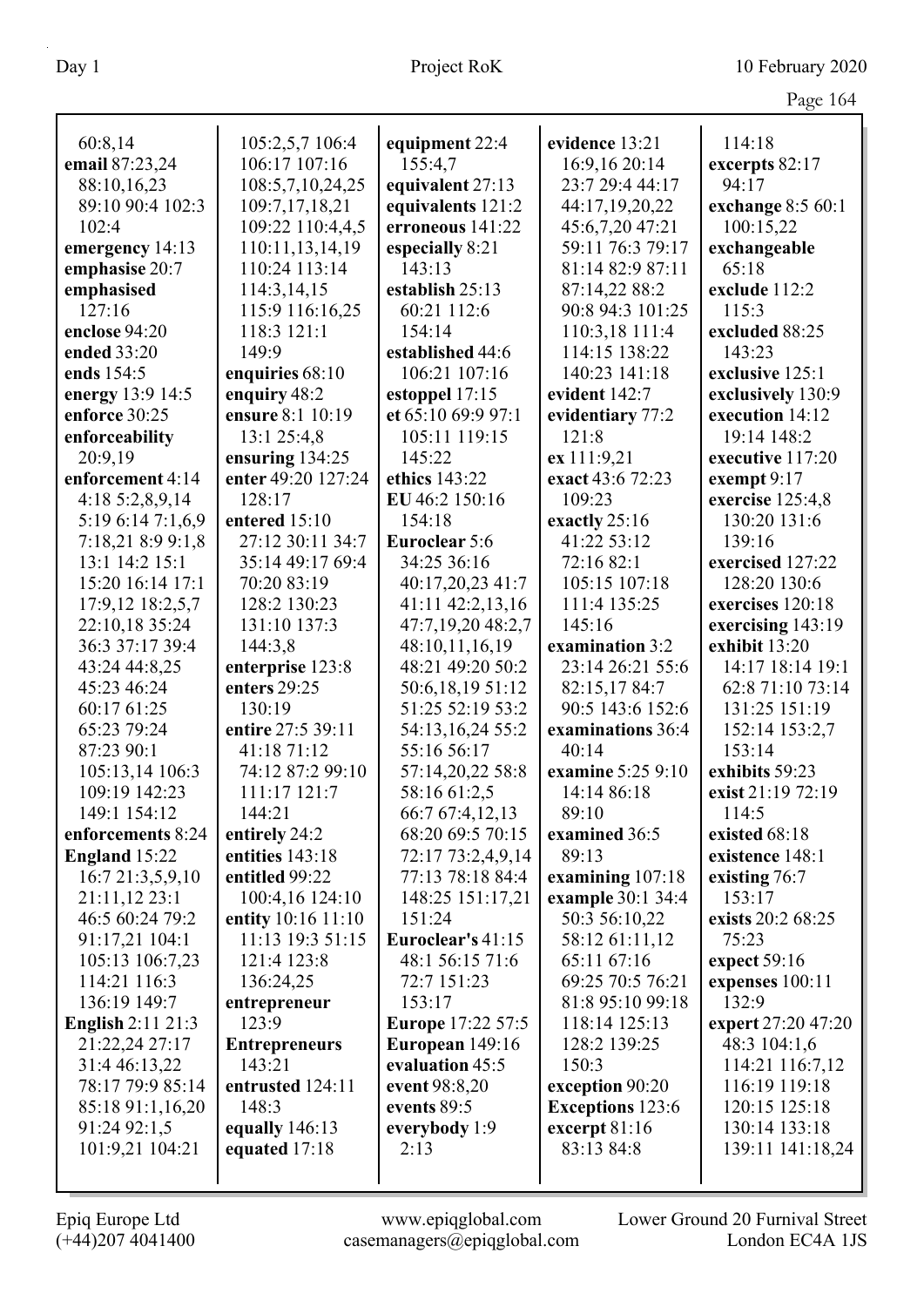|                    |                     |                       |                              | Page 165                 |
|--------------------|---------------------|-----------------------|------------------------------|--------------------------|
| 144:23 145:19      | 77:22,24 86:24      | <b>filled</b> 87:16   | 153:6                        | 119:19 120:13,15         |
| 147:13             | 92:23 107:2,10      | final $20:235:3:11$   | fixed 133:1,13               | 120:21 122:1,4           |
| expert's 116:15    | 108:22 109:7        | finally $16:6,25$     | flaw $35:25$                 | 122:25 123:21            |
| experts 27:20      | 120:14 125:19       | 20:11 23:2 43:1       | flick $41:21$                | 127:20 128:13            |
|                    | 129:3 139:13        | 96:7 112:15           |                              |                          |
| 47:23 90:15,15     |                     | 147:20                | Flight $1:6$                 | 129:3,9,19               |
| 105:4 110:5        | 145:24 149:3        |                       | flip $71:24$                 | 133:24 141:4             |
| 116:13 119:10,10   | facto 109:10        | finance 30:9 82:4     | Flipping 64:19<br>floor 5:25 | 145:25 150:10            |
| 120:22 123:18      | factors 10:22       | 83:23 87:15           | flows 23:24                  | 151:17 152:4,6           |
| 130:17 136:21,23   | 25:12               | 134:19 151:6          |                              | 153:13                   |
| 142:3              | factory 12:3        | financed 134:22       | fluctuate 34:1               | <b>force</b> 103:6       |
| experts' 116:14    | facts 43:18 59:18   | finances $131:16$     | fluctuating $8:3$            | forced 34:6              |
| explain 14:1 21:22 | 60:23 102:6         | financial $8:1$ 10:20 | fluctuations 10:12           | foreclosure 122:18       |
| 29:2 46:22 79:25   | 103:14 138:25       | 25:10 28:1 48:20      | focuses $89:12$              | 123:4                    |
| 89:20 128:8        | factual 45:17       | 48:25 49:2,23         | focusing $117:14$            | foreign 11:6 18:2        |
| explained 14:13    | 60:20               | 50:1,17,24 52:2       | <b>Foerster</b> 1:25,25      | 35:3 45:25 54:5          |
| 83:13 85:4 102:8   | fairly 143:19       | 52:13,17,21           | 3:254:11,12                  | 54:7 57:19,24,25         |
| 139:19 146:9       | fairness 143:24     | 53:20 55:1 56:15      | 59:23 111:8                  | 58:5,11 78:8,12          |
| 151:22 153:3       | faith 137:24        | 66:6,12,13 67:2,6     | 155:18                       | 78:14,17,17              |
| explains 94:12     | 143:18,24 145:9     | 67:9,21 68:1,7,12     | folders 26:23                | 100:15 139:4             |
| 141:24             | 146:17              | 69:16,22 76:14        | <b>follow</b> 5:16 17:6      | foremost 115:24          |
| explanation 14:18  | fake 144:20 145:1   | 78:8,19 113:14        | 24:9 61:6,9 62:2             | 129:14                   |
| explicitly 123:22  | faked 144:2,9,15    | 120:11 134:15,17      | 62:2 63:12 69:20             | foresee 147:3            |
| 147:2              | falls $126:2$       | 135:7                 | 77:18 97:7                   | foreseeable 147:5        |
| exposure 10:21     | family $12:18$      | find $6:17:7,19$      | 126:22                       | form $85:14,19$          |
| express 142:3      | far 18:21 140:5     | 44:11 63:20           | followed 15:22               | 87:1,5,7,12,15           |
| expressed 7:24     | 147:9,16 155:3      | 86:13 116:5           | 109:1,18 151:4               | 132:11 142:8             |
| expropriated       | <b>February</b> 1:1 | 117:4 132:22          | following 42:13              | formal 78:6              |
| 13:11              | 11:12 19:19         | fine 2:5 19:12        | 49:22 66:6                   | Formally 11:19           |
| extensive 10:10    | 112:12 116:22       | 155:6                 | 100:17 102:14                | formed 10:14             |
| extensively 146:25 | 118:16 122:5        | finish $115:14$       | 108:2,13 112:24              | former 10:8 11:1         |
| extent 93:18 100:5 | 124:16 127:17       | firm 34:13 102:6      | 121:9 123:3,23               | 12:2 78:20               |
| 119:15             | 128:6 144:25        | 102:12                | 124:24 130:13                | forms 49:4 135:24        |
| external 10:22     | 155:12              | firmly $14:2$         | 135:14                       | fortiori 130:18          |
| 25:12              | fee 99:24 101:3     | first 4:21 6:18 9:6   | follows 28:3,6,23            | <b>found</b> 13:21 17:20 |
| extract 49:12      | fees 99:15,23       | 9:24 17:23 19:8       | 31:15,25 32:2,5              | 17:25 20:25 62:8         |
| 71:10,13 73:15     | 100:1,11 101:19     | 22:21 23:18 27:3      | 53:19,21,22 54:2             | 62:17 71:5,8,22          |
| 151:18 152:12,24   | fictitious 119:14   | 27:7,8 28:3           | 54:25 60:17                  | 75:1 92:5,9              |
| extracts 23:10     | 144:2,3,14,19       | 32:10,11,12,16        | 63:19 64:3,6                 | 95:11,16 96:22           |
| 32:3 94:10,12      | 145:1 146:11        | 32:23,25 33:3         | 66:4 67:17 68:2              | 100:25 105:8             |
| 97:3 104:11        | 147:23              | 43:7,23 55:25         | 69:6, 10, 14 70:2            | 121:8 125:11,18          |
| 153:5,6            | field $47:23$       | 56:4,7 65:5           | 70:10,17 73:6                | 129:18 149:11            |
| extraordinary      | figure $27:4$       | 67:20 71:19 74:4      | 75:4 76:16,20,23             | 153:1                    |
| 143:12             | figures 56:1        | 74:7 81:3,15          | 76:25 77:6,24                | founded 12:5             |
| $\mathbf F$        | file $3:11$         | 89:16 94:4 99:21      | 78:6 83:25 91:24             | <b>founder</b> 122:18    |
|                    | filed 19:1,12 59:21 | 100:6 102:5           | 92:7 93:25 94:3              | 123:5,7,25 125:3         |
| face 109:1,12      | 62:11 73:14 94:8    | 112:21 115:24         | 94:9 97:5 98:12              | 125:7                    |
| facie 16:8,11,20   | 105:9 118:2         | 129:14 135:1          | 98:14 99:12,21               | founders 123:10          |
| fact 11:16 31:23   | 121:7 129:19        | 145:2 149:21          | 99:25 100:2,23               | four $9:2$ 11:19         |
| 44:20 45:7,16      | 147:14 148:14       | five $22:24$ 23:6     | 104:25 113:1                 | 117:21                   |
| 66:3 71:7 74:11    |                     |                       |                              |                          |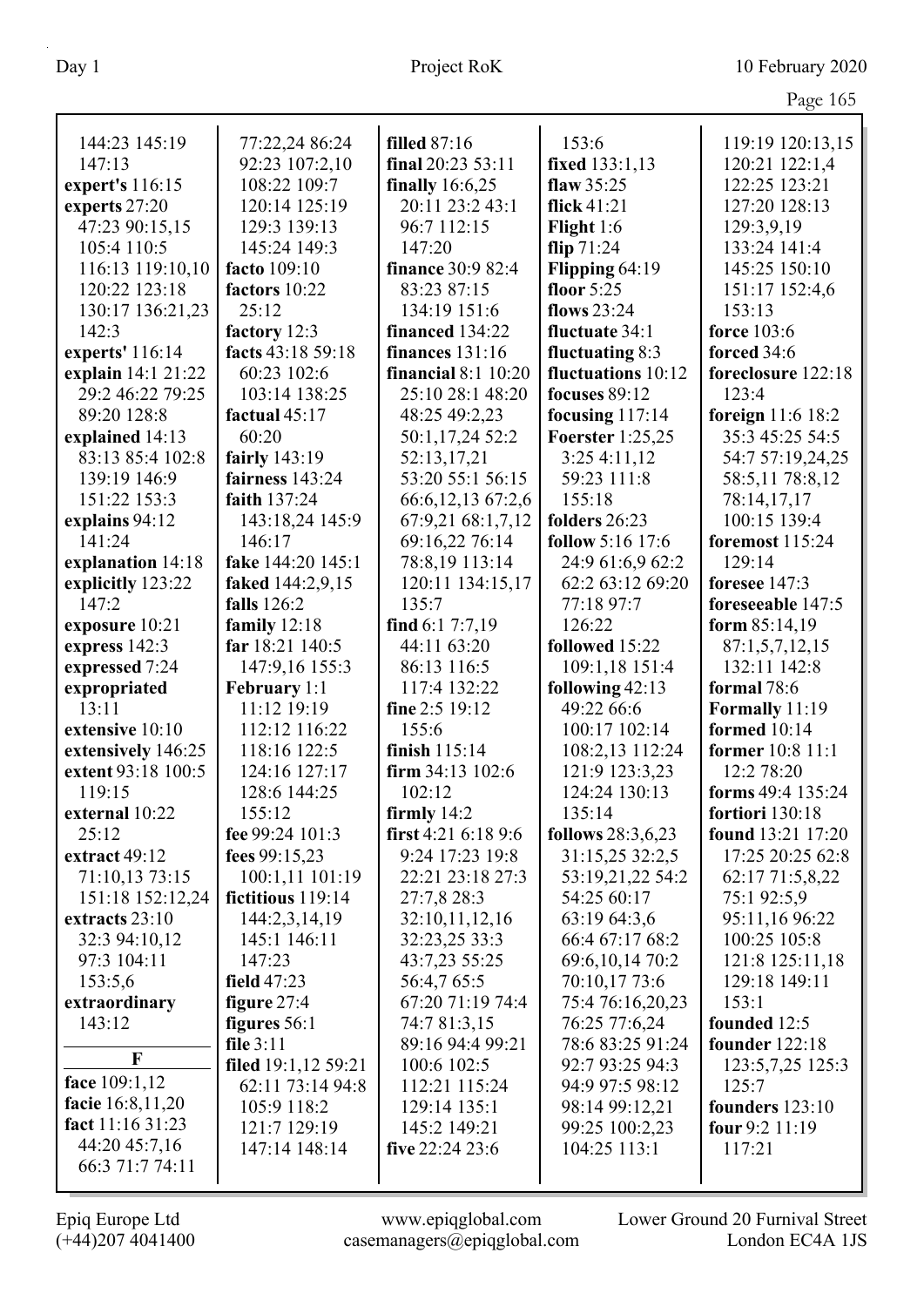|                                     |                    |                                  |                                | O                         |
|-------------------------------------|--------------------|----------------------------------|--------------------------------|---------------------------|
| fourth 9:21                         | 141:3,5,14,21      | 100:3 123:4                      | good 14:17 40:14               | 133:13 134:9,23           |
| frame 145:14                        | 142:2, 14, 14, 15  | 146:5 147:25                     | 42:8 137:24                    | 134:25 135:2              |
| framework 8:20                      | 142:16,21 143:10   | generally 139:22                 | 143:18,24 145:8                | 142:8                     |
| 21:14 38:22                         | 144:18,19,21,22    | generations 10:21                | 146:17                         | <b>Gullifer</b> 103:20,24 |
| <b>France 15:25</b>                 | 145:11,17,21,25    | 25:11                            | goods 66:18                    | 104:7 114:21              |
| <b>Frank 64:19 94:4</b>             | 145:25 147:11,15   | generic 93:10                    | governance                     | Gunnarsson 47:19          |
| 95:23 102:5,12                      | 148:1,4,5          | get-go 26:11                     | 139:14 140:7                   | 47:22 49:21 55:6          |
| fraud 16:21 17:19                   | funding 134:6,11   | Gibraltar 11:22                  | governed 6:20                  | 55:25 57:13 78:3          |
| frauds 19:17                        | funds 5:17 29:5    | Ginta 2:8                        | 15:9 46:11,13,16               | 84:3,3                    |
| fraudulent 16:11                    | 37:23 38:16        | give 2:19 4:3 5:25               | 46:18 48:18                    | <b>Gunnarsson's</b>       |
| 20:10                               | 39:12 40:4         | 6:21 10:6 34:9                   | 78:15,17 106:17                | 48:8 51:8 53:22           |
| free 9:5 33:9 44:16                 | 127:14 130:15      | 42:6 47:13 52:13                 | 108:4,5,25 140:2               | 55:9 152:4,6              |
| 44:21 45:5                          | 133:11 134:17      | 63:11 64:21                      | 149:8                          | Guterstam 1:22            |
| freely $44:18$                      | 135:9,10 141:4,7   | 85:25 95:10                      | governing 11:5                 | 1:22 4:6 22:6,7           |
| freeze 39:11,12,12                  | 142:6 145:13       | 129:10                           | government 27:23               | 23:6 47:2,3               |
| 112:4                               | 148:10             | given 2:2 3:8 48:1               | 28:1,1748:2                    | 63:23 79:5,6              |
| <b>French 16:25</b>                 | fungible 65:17     | 63:10 65:16                      | 52:20 66:5 86:7                | 91:12 112:13              |
| fresh 115:18                        | 66:3,11,12 76:4    | 83:21 108:24                     | 104:6 113:6,12                 | 115:21 131:15             |
| <b>Friday 3:3 155:8</b>             | 118:10,13,17,23    | 111:12 128:12                    | 114:9 120:4,8,11               | 155:10,19,21,23           |
| front 27:1 42:9                     | further 4:10 16:14 | gives 29:19 53:25                | 126:9 128:11                   |                           |
| fulfil 104:18                       | 91:19 128:8        | 73:21,22 82:19                   | 129:23 130:1,6                 | $\bf H$                   |
| fulfilled 94:1                      | 142:9 146:9        | 140:20                           | 130:11 131:4                   | H&M 97:1                  |
| full 91:16 134:13                   | <b>Furthermore</b> | giving 5:23 15:23                | 139:6,21 140:1,2               | hand 115:2                |
| fully 4:4 12:23                     | 145:24             | 18:17                            | 140:6 141:6,17                 | handed $12:19$            |
| 57:5 112:2 115:3                    | future 10:21 25:5  | global 21:16 30:7                | government's                   | 41:17                     |
|                                     |                    |                                  |                                |                           |
|                                     |                    |                                  |                                | Handelsbanken             |
| functions 120:18                    | 25:10 143:1        | 30:12,20,22                      | 142:5 146:4                    | 41:19 65:12,18            |
| fund 10:14,15,19                    | G                  | 91:25 102:15,16                  | governments                    | 65:19,25 66:2             |
| 18:6, 19, 23 24: 20                 | G840 94:21 95:20   | 102:19 137:3                     | 140:12                         | 71:8,16 72:1,4,6          |
| 24:22 25:13,20                      | G875 94:24 96:3    | go 2:4 4:19 10:23<br>12:21 14:16 | gradually 29:7                 | 73:18,25 74:19            |
| 26:11,11,12,14                      | Gabriel 11:20      |                                  | grant 9:25                     | 75:3,8 84:9               |
| 26:17 27:10,14                      | gas 10:10,12 25:2  | 17:22 20:6 24:21                 | granted 9:9,15,19              | 150:3,8,12                |
| 27:15,23 28:2,6,9                   | gathered 12:16     | 41:16 47:7 65:2                  | 10:3 12:25 14:19               | 152:21 153:8,19           |
| 28:14 29:7 79:12                    | GCA 21:18 30:15    | 69:10 72:3 74:13                 | 91:17 122:15<br>154:1          | 153:20 154:2              |
| 79:13 80:20,22                      | 30:16 31:3,13,25   | 89:15,23 91:15<br>97:10 132:1    |                                | handing $46:25$           |
| 103:16 105:19                       | 32:18 91:25 92:4   | 133:20 145:14                    | grants 92:20<br>127:10         | handled 6:10              |
| 107:3,17 113:18<br>118:17 119:22    | 92:8,9,9,19,20,25  | 149:20                           |                                | handling $2:17$           |
|                                     | 93:9 94:1,2        |                                  | great 55:24<br>greater 4:20    | hands $33:9$              |
| 120:8, 12, 14, 19<br>120:24 127:1   | 97:10 99:19        | goes 119:21<br>135:20            |                                | happened 12:22            |
|                                     | 100:24 101:1,4,8   | going 1:19 2:15,19               | green 88:19                    | 18:4 19:8 29:10           |
| 128:10 129:5,22<br>129:25 130:1,5,8 | 101:10,11,12,22    | 3:13 6:3 10:23                   | ground 107:14<br>grounds 24:22 | 72:20 148:9               |
| 130:21 131:3,7                      | 101:23,24,24       |                                  | 134:20 147:25                  | happens 14:24             |
| 131:15,16,19                        | 104:13 105:15,17   | 14:14,14,16 33:3<br>34:14 43:20  |                                | 53:8 58:2 68:8            |
| 132:5,7,10,12,25                    | 106:16,17 107:8    | 46:25 47:14                      | group 11:22 90:14<br>90:15     | hard 143:12               |
| 133:1,2,4,5,9,11                    | 108:4,5,6,9,13     | 50:22 79:9,18,24                 | growth $134:3,8$               | havens 12:9               |
| 133:12,25 134:2                     | 114:16 128:3       | 82:14 91:1 116:3                 | guarantee 10:19                | head 26:19 35:8           |
| 134:12,14,16                        | general 24:20      | 132:1 143:9                      | 134:11                         | 90:16                     |
| 135:5,9,10,12                       | 35:19 43:18 46:3   | gold 33:25 34:1,4                | guaranteed 132:7               | header $100:25$           |
| 136:2,5 137:5,11                    | 47:5,13 60:25      | Goldsteins 2:9,9                 | 132:17,25 133:4                | hear 12:23 26:16          |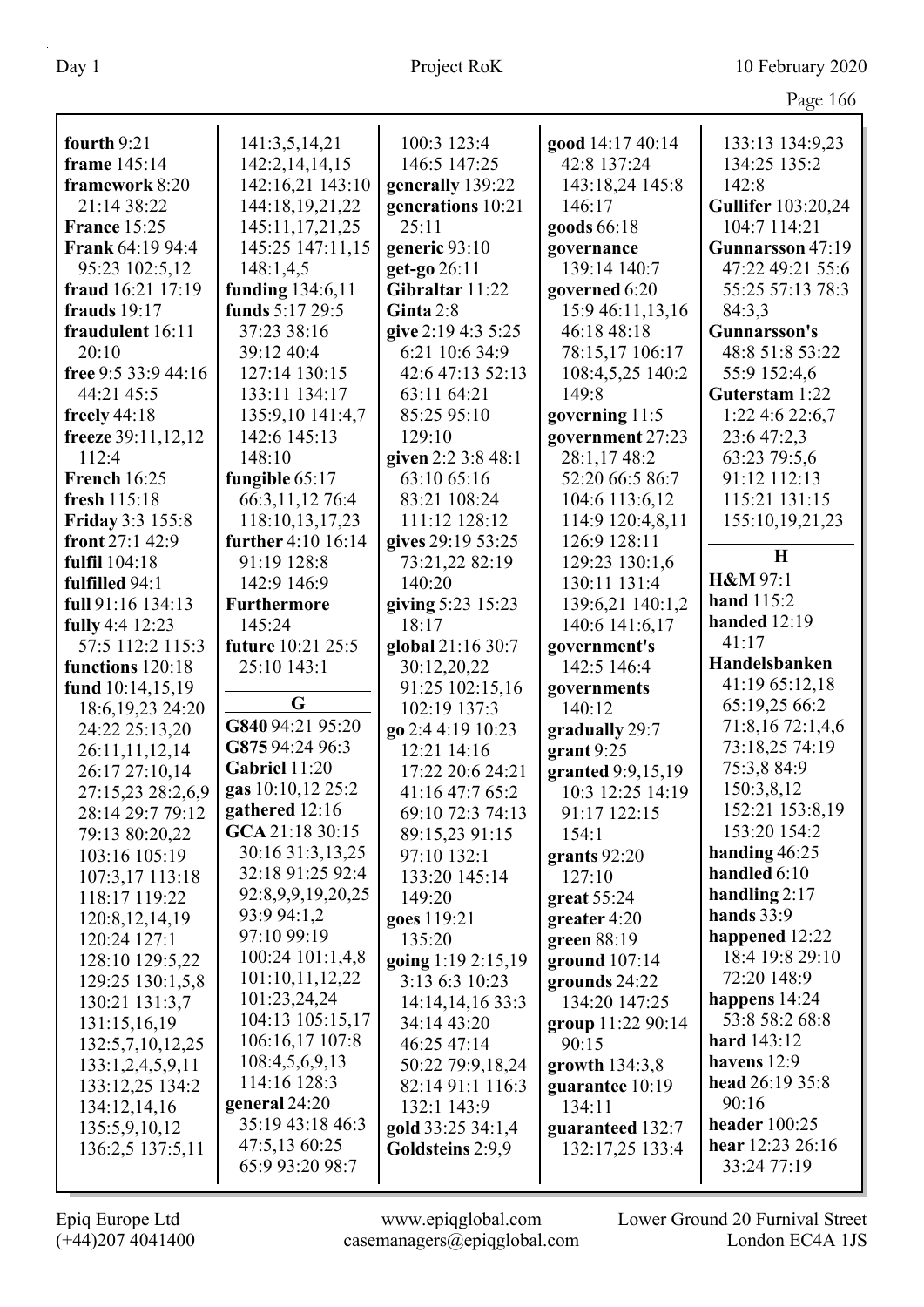| heard 88:3 111:8          | holdings 33:16            | 141:10               | indemnify 99:13             | 51:6,10 54:2,6           |
|---------------------------|---------------------------|----------------------|-----------------------------|--------------------------|
| 146:23                    | 39:19 53:4 65:13          | impediment 140:5     | 99:20 101:3                 | institutes 47:9          |
| hearing $1:11,18$         | 96:21 151:25              | implication 91:17    | independent 11:10           | 51:2                     |
| 2:18 5:21 16:16           | 152:19 153:7,22           | <b>imply</b> 109:9   | 68:12,18 85:3               | institution 50:17        |
| 16:17 19:18 46:1          | holds 28:5 56:23          | importance 3:7       | 121:4 130:9                 | institutions 78:8        |
| 46:21 108:7               | 57:20 58:10               | 45:13 46:3 75:20     | 139:21                      | 123:9                    |
| 155:12                    | 63:18 64:17               | 87:10 139:18         | indicate 76:17              | instruct 33:5            |
| hedged 89:23              | 67:12 70:16               | important 4:16       | indicated 85:16             | instructed 5:2           |
| held 13:6 18:24           | 74:11 92:6                | 15:13 20:4,7         | indicates 92:1              | 64:9                     |
| 39:20 54:24               | 102:16,18 106:21          | 22:23 24:23          | indicative 15:17            | instruction 36:14        |
| 57:14 86:2 93:19          | 107:2 118:25              | 55:19 65:20          | indirectly 99:16            | 39:24 103:10             |
| 97:13,17,21 98:3          | 149:15 153:18             | 75:22 98:17          | individual 123:9            | instructions 34:9        |
| 98:11,16 99:18            | <b>Holland</b> 111:9,10   | 113:8 139:13         | 140:3,4                     | 36:7,11,11               |
| 101:4 103:4,13            | hope 41:20 103:22         | 145:7 149:24         | individually 66:14          | 102:20,21 103:9          |
| 105:6 106:14              |                           | 150:1                | industries 33:20            | instructs 97:20          |
| 107:4 113:2,5             | I                         | impossible 12:12     | industry 30:9               | instrument 48:20         |
| 118:18 122:7              | idea 88:22                | impression 88:19     | influence 137:19            | 49:23 52:2,21            |
| 123:15 124:1,22           | identical 27:2            | 136:20               | 138:4,8,9,16,21             | 66:7,11,13 67:21         |
| 125:7,12 127:21           | 49:19 106:2               | improper 13:18       | 139:6,15 140:12             | 68:2,10 69:17,22         |
| 128:16 129:3,8            | 114:23                    | inaudible 46:9,10    | 140:18,21 143:5             | 77:6 135:7               |
| 129:12,25 147:17          | identifiable 98:6         | 47:10 53:2 62:15     | inform 19:8 34:14           | 149:14                   |
| 151:16                    | 98:19                     | 69:20 83:19          | 102:9                       | instruments 48:25        |
| helping $1:14$            | identification 95:4       | 85:21 94:9 97:1      | information 12:10           | 49:3 50:1,24             |
| Henrik 1:13               | 96:8                      | 101:18 116:4         | 12:16 14:7 36:8             | 52:13,17 53:20           |
| hid 14:9                  | identified 44:14          | 117:9 124:6          | 49:3,6,8,12,14,19           | 55:1 56:15 66:10         |
| hiding $144:9$            | 60:16 75:16               | 127:1 128:21         | 52:14 53:15 54:4            | 66:22 67:3,6,9           |
| 146:12                    | 136:22                    | 154:2                | 54:6,17,21 55:2,4           | 68:7,12,15 74:3          |
| High 14:10 16:15          | <b>identify</b> 38:3 41:4 | included 35:13       | 55:12,16 56:23              | 74:21,23 76:14           |
| 21:6 106:6                | 61:17 66:18               | 49:7 55:16 82:2      | 56:25 57:1,1,4,21           | 78:19 113:15             |
| highest 40:18             | 75:25                     | 83:18 108:20         | 64:2 73:2,7,9               | <b>intended</b> 7:25 8:7 |
| 41:25                     | identity 72:17            | 123:12               | 75:4,8 81:22                | intention 146:8          |
| highlight 93:8            | ignorant 14:19            | includes 117:1       | 83:1,5 84:18                | intentions 144:5         |
| highlighted 55:5          | <b>illustrate</b> 31:8    | including $93:10,23$ | 85:2 88:14 89:2             | intents 19:5             |
| 62:13 63:24 65:7          | 49:10 61:20               | 99:14 100:10,14      | 89:4,18 95:11,18            | <b>inter</b> 125:6       |
| 71:20                     | illustrated 36:21         | 110:3 117:18         | 96:22 132:21                | interest 24:10           |
| historical 89:5           | 51:7 53:13                | 119:10 124:18        | 151:22                      | 30:13 97:6,13,17         |
| hold 7:15 44:4            | illustration 51:14        | 128:15,21 130:10     | infrastructure              | 100:11 107:3,4           |
| 54:14 93:7 125:5          | 56:2,17                   | incorporated         | 134:5, 12, 21               | 107:11,17 113:2          |
| holder 31:21,21,23        | illustrations 51:8        | 25:15 27:11          | initial $92:11$             | 113:12,14,20,22          |
| 37:14 39:23 49:2          | immediate 52:24           | 136:13               | <b>initially</b> 15:21 80:2 | 114:5 123:15             |
| 49:15,19 63:5,6           | immunity $6:7,8$          | incorrect 5:19       | 111:8,23 135:20             | interested 113:24        |
| 74:4,6,9 81:20            | 7:9,11,11,13,21           | 14:3 15:7 37:12      | 141:2 154:18                | interesting 17:6         |
| 106:20 150:8,11           | 7:23 8:21 9:13            | 111:15,19 140:20     | injunction 89:24            | 20:24 63:1 90:25         |
| 150:21 152:19             | 9:17 15:19 16:3           | 141:8                | inside $127:7$              | 96:7                     |
| 153:1,25 154:6            | 17:3,21 18:3,13           | incorrectly 84:24    | insight $12:12$             | interests 98:2           |
| <b>holders</b> 37:4 74:15 | 20:21 105:23              | 87:8                 | insolvency 122:21           | 121:14                   |
| 149:23                    | 113:4 145:10              | increase 135:16      | instance 20:23              | interim $15:22$          |
| <b>holding 62:24 64:7</b> | 146:15                    | indemnified          | instances 18:10             | 19:15 107:14             |
| 150:11 153:20             | <b>impact</b> 25:12 80:6  | 101:19               | institute $50:16,18$        | intermediaries           |
|                           | 80:12 87:13               |                      |                             |                          |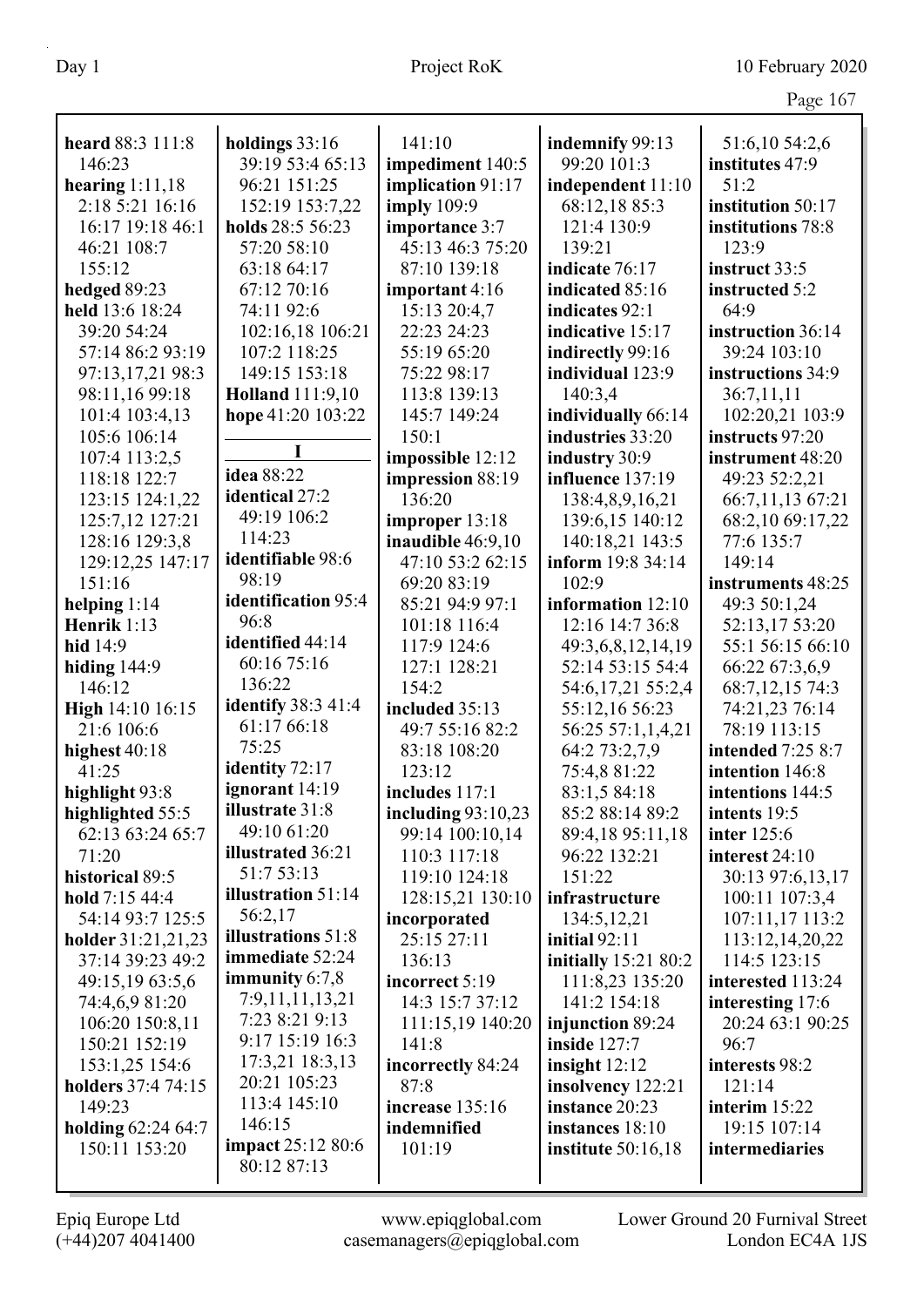| 47:4                            | 72:21,21 74:22                       | 148:13 149:25                   | 56:24 139:9,10                | 18:18 19:4,16,23                   |
|---------------------------------|--------------------------------------|---------------------------------|-------------------------------|------------------------------------|
| intermediary                    | 74:23 89:4                           | <b>issued</b> 25:7 27:11        | 154:12                        | 20:20 21:1,13,17                   |
| 64:17 70:16 71:1                | investor 31:13                       | 67:11,25 68:15                  | jurisdictions 12:7            | 22:8,13,25 23:1,2                  |
| 72:25 76:15,16                  | 32:13 33:1 47:11                     | 73:21 90:21                     | 14:25 16:2 23:9               | 23:3 24:12 25:14                   |
| 145:4                           | 50:14 51:17,20                       | 104:25 111:22                   | 30:25                         | 27:9,12,16 28:10                   |
| international 7:11              | 51:22 52:23,24                       | 135:7                           | <b>Justice</b> 18:1 106:6     | 28:11,17,18                        |
| 11:7 12:1 14:21                 | 53:1,7,16 54:20                      | issuer 24:5 68:5,13             |                               | 29:11,12,16,19                     |
| 15:10,13 18:7                   | 55:11 56:3,23                        | 70:8 75:24                      | K                             | 29:22,24 30:2,3                    |
| 64:4 146:14                     | 57:1 84:11                           | issuers 135:7                   | K55 13:20 14:17               | 31:12 32:6 37:11                   |
| interpret 110:13                | 104:21,23 149:5                      | issues 5:24 6:19,23             | <b>Karin 48:5 53:21</b>       | 41:12,14,24 44:4                   |
| interpretation                  | 154:7,14                             | 9:2 15:9,14                     | 55:8 78:4                     | 44:6,7,9,12 45:1                   |
| 105:7 108:23                    | investor's 149:14                    | 17:15 22:23                     | Karl 1:22 44:13               | 45:7,8,10,13,14                    |
| 111:19 141:22                   | 149:19                               | 45:20 70:1 91:23                | 60:23,25 63:23                | 45:21 46:5,6,10                    |
| interpreted 108:10              | investors 2:3 8:17                   | 111:11 132:3                    | 73:7 78:2 151:3               | 46:15,17,19,23                     |
| 110:15                          | 11:18 13:5,10                        | issuing $98:1$                  | 151:21 152:17                 | 60:6,15,22,24                      |
| <b>INTERPRETER</b>              | 15:25 16:13 68:9                     | <b>Italy 15:25</b>              | 153:3                         | 62:11 65:22 72:5                   |
| 59:13,22                        | 68:25 72:22                          | <b>item 88:9</b>                | Katja $1:12$                  | 72:13 75:17                        |
| interpreters 1:15               | 154:20                               |                                 | <b>Kazakh</b> 10:18           | 79:12 80:21,21                     |
| 1:17                            | investors' 2:23                      | ${\bf J}$                       | 13:16 14:2 19:24              | 82:4 84:21,25                      |
| intervened 105:21               | 68:24,24 150:19                      | January 18:20                   | 25:1 28:6,20                  | 86:11,25 87:15                     |
| intimated 63:18                 | 150:21 154:20                        | 107:24 145:19                   | 46:12,22 60:18                | 88:8,15 89:25                      |
| introduce 1:20                  | invests 51:21                        | jaws 146:23                     | 78:15 79:10                   | 90:9 91:13,18,19                   |
| introduction 4:1,3              | invoke 6:8 144:24                    | joint $4:1$                     | 116:8 117:5,9,11              | 92:13 94:24 95:6                   |
| 4:13 5:23                       | invoked 13:21                        | Jönson 1:3,10 2:1               | 117:16,18,18                  | 96:9,11,24 97:6,9                  |
| <b>Introductions 2:2</b>        | 44:19 48:4 79:17                     | 2:10 4:9 22:3                   | 118:7,8,21                    | 102:22,24 103:10                   |
| invalid 137:6,14                | 80:11,15 88:2                        | 23:4 43:15 58:23                | 119:16 120:17                 | 103:11,18 104:16                   |
| 137:15 144:6                    | 90:8,20 110:12                       | 59:5,14,20,25                   | 121:3,4 122:13                | 104:18 105:5,12                    |
| 148:13,15                       | 111:3 112:9                          | 79:4 91:5,11                    | 123:13 124:21                 | 105:17,25 106:12                   |
| invalidate 18:6                 | 113:10 119:11                        | 112:11 115:13,18                | 125:2,21 126:19               | 107:16 108:9,11                    |
| 147:25                          | 135:13 140:16                        | 131:12 155:1                    | 127:23 128:3,8                | 108:20 109:4,8                     |
| invalidated 119:14              | 141:19 142:18                        | judge 1:11 11:5<br>16:19 111:13 | 128:13 129:22<br>130:16 131:2 | 109:14 110:1,9                     |
| 146:20 148:8                    | invoking 89:9                        | judge's 71:11                   | 135:3,7 136:21                | 110:23 111:2,24                    |
| invalidity 13:19                | involved 21:8                        | judged 45:16                    | 137:4,7,16,24                 | 112:3, 18, 19, 22                  |
| 15:4 17:11                      | 108:19,22 117:17                     | judgment 16:24                  | 138:10,11,15,15               | 113:17 114:24                      |
| invest 33:9 35:11<br>35:17 43:4 | irrelevant 80:23                     | 17:13 18:13 19:1                | 138:19,22 141:5               | 115:3,8,22,25                      |
| invested 33:7                   | <b>Isaksson</b> 2:7,7<br>Isberg 1:12 | 19:18 105:8                     | 141:6 147:5,7,9               | 116:2,3,5 117:24<br>118:1 119:2,23 |
| 60:13                           | <b>ISN</b> 66:1 71:21                | 106:11,12 107:24                | 147:10,16,17                  | 119:24 120:4,5                     |
| investigate 85:20               | issue 15:15,18 16:3                  | 108:10,14,15,18                 | 148:6, 12, 12                 | 120:23 124:3                       |
| investigation 36:1              | 16:6,9,25 17:18                      | 108:20 109:16,18                | 151:6                         | 125:20 126:1,1                     |
| investing $28:1$                | 19:19 20:15,19                       | 110:4,15 112:17                 | Kazakhstan 1:20               | 127:2 128:21                       |
| 120:11                          | 21:2,5 23:18                         | 112:23 114:23                   | 1:242:19,21                   | 129:2,11,15                        |
| investment 13:4                 | 24:8 28:19 59:5                      | 115:1 138:14                    | 4:15 5:20 6:2,5,8             | 130:12 131:1,17                    |
| 13:11,12 33:15                  | 60:2,5 68:3,7,21                     | judgments 15:10                 | 6:25 7:4,5,8,20               | 131:19,23 132:6                    |
| 34:2,5 42:10                    | 77:11 99:2,3                         | 17:3                            | 8:2 9:7 10:7,20               | 132:8, 10, 13, 15                  |
| 68:6 97:1 135:6                 | 101:13 103:17                        | judicata 17:16                  | 11:1,2,3,8,9,16               | 133:10,19 134:2                    |
| investments 19:11               | 113:4 118:25                         | <b>June 62:3</b>                | 12:16 13:5,9,11               | 134:10 136:4,5,7                   |
| 33:13,19,25                     | 123:18 124:20,21                     | jurisdiction 7:13               | 13:15,22,24 14:1              | 136:17,18,24                       |
| 39:19 42:3 61:3                 | 126:13 139:10                        | 8:23 16:7 18:1                  | 14:6,20 15:18,24              | 139:3 141:16,17                    |
|                                 |                                      | 20:4 34:19,22                   | 16:19 17:1,11,25              |                                    |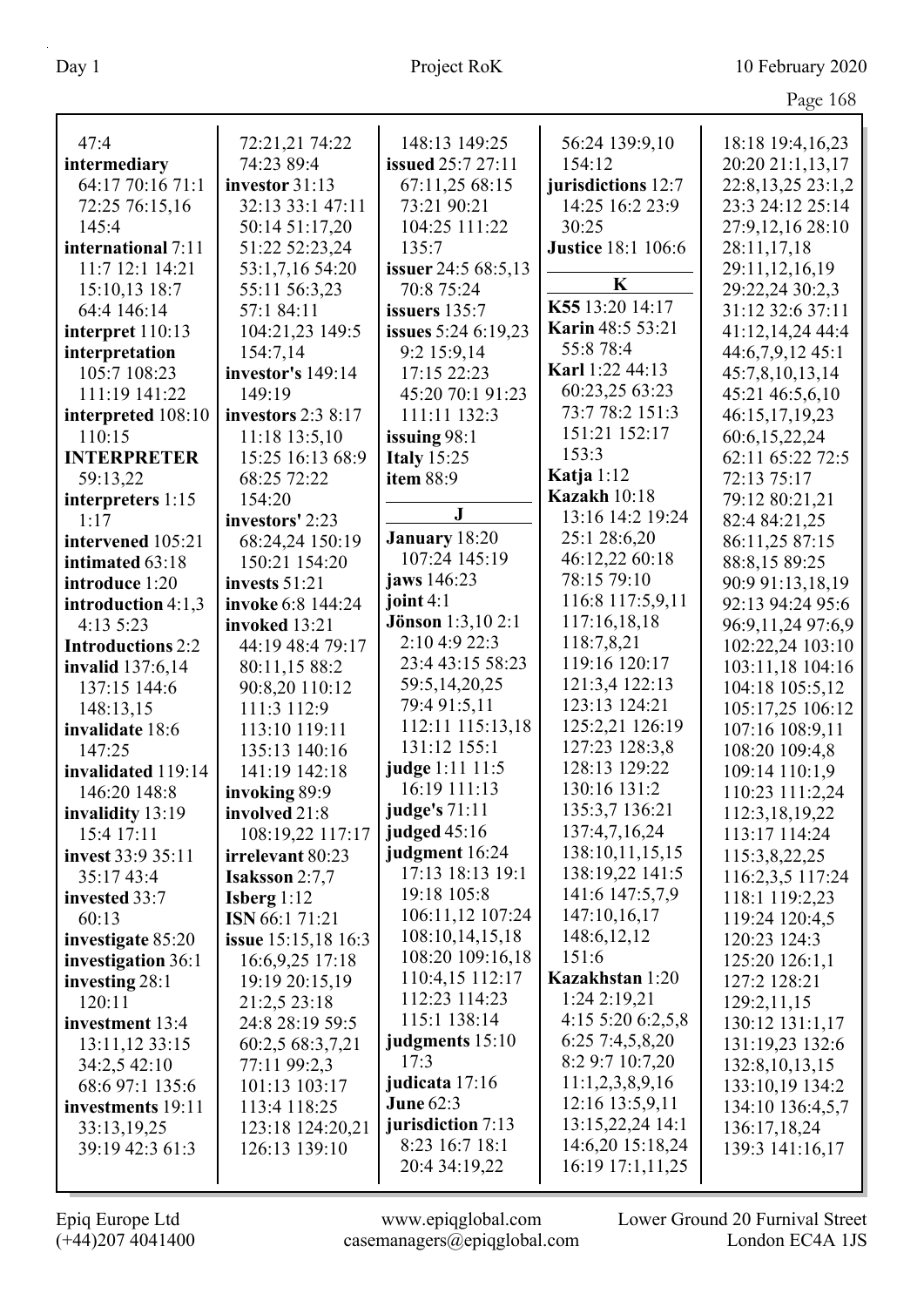|                      |                      |                         |                      | Page 169              |
|----------------------|----------------------|-------------------------|----------------------|-----------------------|
| 145:17,20,21         | lap 111:18           | Lawrence 102:11         | 90:5,16              | 38:15 40:4            |
| 147:9 148:8,22       | large 12:5 13:7      | laws 15:14 29:22        | let's 6:23 11:18     | 135:24                |
| 148:23 149:3         | 29:4 36:22 39:9      | 46:2,4 122:1            | 17:22 27:8 32:16     | list $32:1$ 42:14     |
| 150:11 153:24        | 41:19 48:23          | 129:9,10 136:9          | 32:16 45:5 48:10     | 54:11,14,22,22        |
| 154:1,16             | 49:11 66:23          | 149:15                  | 58:23 61:10 62:9     | 54:24 55:10,13        |
| Kazakhstan's         | 74:11                | lawyer $117:9$          | 62:16 65:2 71:7      | 55:14,16,19           |
| 10:11 14:18 19:5     | largest $61:22$      | lawyers 147:9           | 73:16 74:25 76:8     | 56:11,20 57:18        |
| 44:22 78:15 87:9     | 84:16                | lay 78:21               | 78:3 81:15           | 65:4 73:12,13,13      |
| 117:22 132:4         | lasted 13:6          | lead 40:15              | 126:23 129:13,14     | 74:3 75:1 79:21       |
| 136:10 139:16        | <b>Lastly</b> 153:21 | leading $47:23$         | letter 59:8,9 79:23  | 83:14,16 84:8,11      |
| Kazakhstan.'         | Laval $65:10$        | 103:25 105:4            | 86:9,10 94:4,11      | 84:16,17 85:3         |
| 89:19                | law 6:12 8:23 11:7   | 117:25 147:8            | 94:12 95:7,15        | 116:19                |
| keep 3:10 10:20      | 11:14 15:10,12       | leave 85:17 155:4       | 102:4,7,7,8,11       | listed 30:2 31:21     |
| 25:17 26:10,25       | 18:7 21:3,22         | led 18:9                | 103:7 114:17         | 31:23 33:21 35:6      |
| 30:23 47:6 55:19     | 25:16 28:20          | left 16:13 40:15        | 153:13               | 35:7 38:21 40:6       |
| 74:21 92:10          | 33:18 34:13          | 65:5 71:14,19           | letters $82:10$      | 41:24 52:6,8          |
| 97:12,16             | 44:15 45:16,25       | 88:5 131:13             | level 104:24         | 54:8 56:3 61:25       |
| keeping 50:3 52:9    | 46:12,14,17,18       | left-hand $62:20$       | levels 31:8 36:20    | 65:14 66:23 78:5      |
| 67:4,6,12            | 46:20,22 47:23       | 63:23 65:25             | 58:15 87:3           | 96:9 113:6,13         |
| keeps 38:11 40:8     | 48:17,18 60:18       | 85:15 95:19             | lever 83:24          | 114:9 152:25          |
| 67:5 68:23 88:6      | 76:10,16 78:13       | legal 10:16 11:6,10     | levied 18:21 109:4   | listen 23:14 26:21    |
| kept 26:1 37:11      | 78:14,16,17          | 11:13 19:3 25:24        | levy 109:12          | 47:22 82:16           |
| 66:7 68:7,16         | 79:10 87:11,18       | 43:23,23 44:14          | <b>liable</b> 100:12 | 152:7                 |
| 89:6 153:11          | 90:19 91:1,24        | 45:11,20 46:5,10        | 111:20               | litigation $21:11,12$ |
| <b>KIIC 95:3</b>     | 92:1,2 97:25         | 46:12,15 47:20          | liberty $63:11$      | litigations 19:23     |
| kind 17:15 20:1      | 100:5 101:9,22       | 48:5,6,9 51:15          | 82:16                | 20:6                  |
| 22:14 23:19,20       | 102:6,12 104:21      | 53:22 54:25 55:8        | lien $100:3,6,24,25$ | little 47:16 131:13   |
| 37:12 65:17 87:3     | 105:2,5,8 106:18     | 55:20,21 64:22          | 101:7                | LKF 48:17 50:19       |
| 92:7 96:18 97:6      | 106:18 108:5,25      | 65:1,20 67:17,18        | lift 18:20 109:15    | 52:20 67:3,7,18       |
| 97:6,7,16 103:18     | 109:7,21 110:13      | 75:22 76:2,24           | <b>lifted</b> 109:18 | 68:11 69:6,10,15      |
| kinds $86:1$         | 110:14 116:8         | 81:10 82:7 83:16        | light $11:247:18$    | 70:17 73:1,3          |
| Kingdom 98:4         | 117:5,10,11,11       | 83:24 84:2 89:11        | 83:7 86:15           | 77:12 83:25           |
| know $21:21$ 36:6,8  | 117:12,12,16,18      | 90:18 99:15             | 141:20 144:20        | local 29:13,20        |
| 38:17 41:17          | 117:20,23,24         | 103:20 105:1            | limitation 99:15     | 34:22 97:25           |
| 44:17 58:20          | 118:7,21 119:20      | 108:19 110:12,16        | 100:14 127:19        | 126:9 131:22          |
| 59:15,21 72:9        | 120:13,19 121:4      | 110:17 114:6,20         | limitations 69:20    | 136:7                 |
| 77:25 78:21 82:6     | 121:4 122:13         | 114:21 121:4,5          | 94:22 127:17         | located 6:3 8:13,16   |
| 95:11 96:15          | 123:13 125:2,22      | 123:7 130:10,17         | limited $11:22,23$   | 9:22 24:24 68:22      |
| 111:19 131:14        | 126:2,5,6,10,15      | 136:24,25 138:19        | 48:14 57:4           | 68:24,24,25           |
| 140:5 147:9          | 126:17,19,22         | 139:9 140:8,14          | 121:20               | 78:25 79:3 91:21      |
| 150:24               | 127:19 128:3,8       | 143:6,18 144:5          | limits 127:11        | 119:2 150:2,9,20      |
| knowledge 40:1       | 128:13 131:2,20      | 146:8 147:13,22         | line 17:6,20         | 154:11,15,21          |
| 78:7 83:8 84:22      | 131:21 136:21        | 149:20 150:18           | link 56:19 140:13    | <b>locked</b> 58:25   |
| 90:1                 | 137:16,24 138:10     | legally $125:8$         | 152:9 154:5          | logo 62:20            |
| Kontoratt 68:2       | 138:11,15,18,20      | legislation 10:18       | linked 13:4 31:18    | logs 96:20            |
| <b>Kristians</b> 2:9 | 138:22 146:1         | 121:14 143:20           | 38:9 39:2 69:24      | London $14:10$        |
| kroner 5:5           | 147:8,10,16          | legislative 121:21      | 94:14,25 96:6        | 16:15 30:13,23        |
|                      | 148:6,12 149:9,9     | 124:2                   | links $10:9$         | 31:17 36:15 43:1      |
| L                    | 149:25 154:9         | <b>Lennart 89:11,11</b> | liquid 26:2 37:23    | 92:15 96:21           |
| lack 121:2           |                      |                         |                      |                       |
|                      |                      |                         |                      |                       |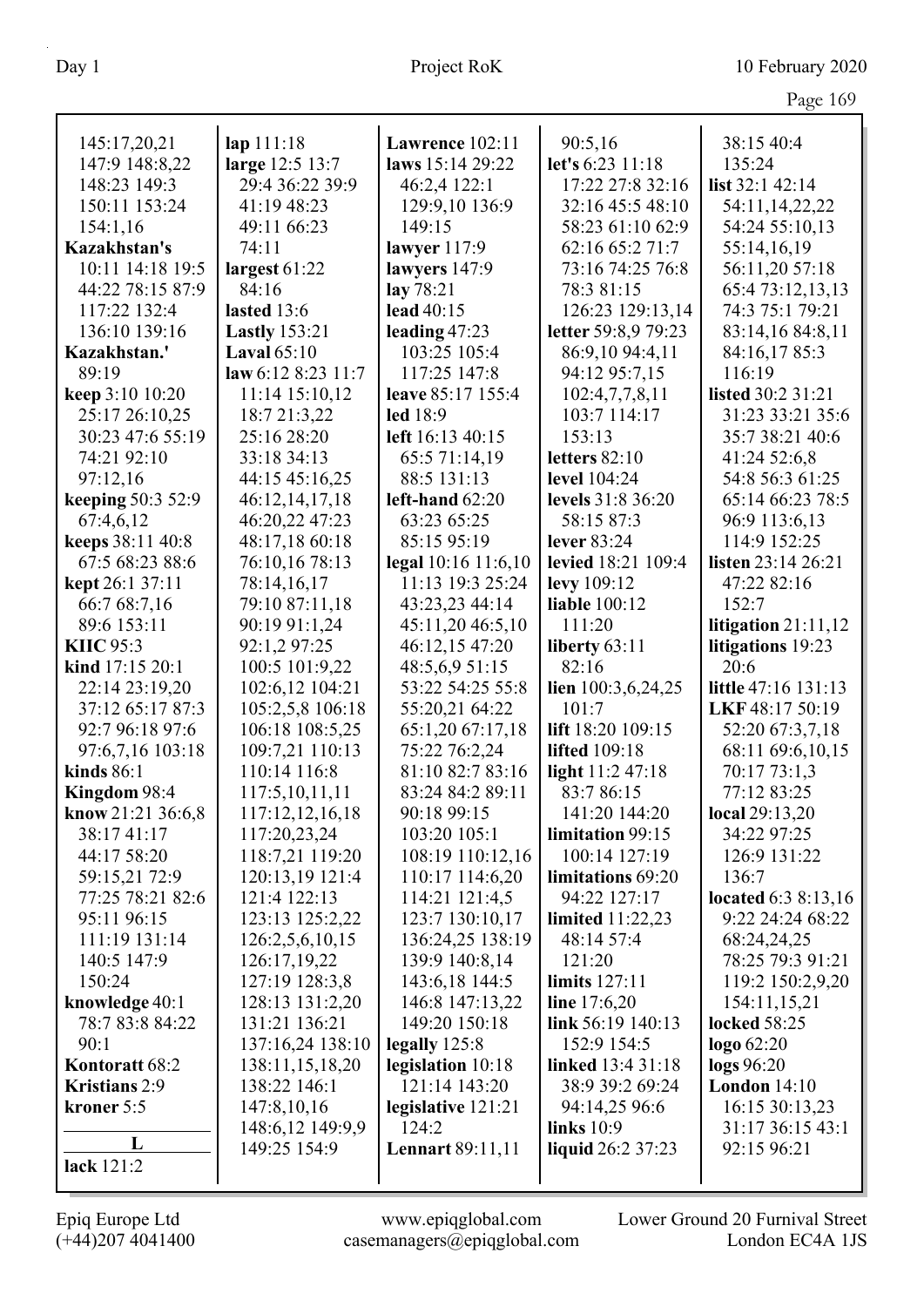Page 170

| 103:4,4,13                      | M                                    | managing 133:3                  | meant 79:13 89:20                 | 21:18 24:8 31:24                 |
|---------------------------------|--------------------------------------|---------------------------------|-----------------------------------|----------------------------------|
| 106:15 113:2                    | M 83:19                              | manner 98:15                    | measure 62:13                     | 32:2,3,8,24 34:18                |
| 152:23 153:11                   | machinery 11:3                       | <b>March 126:4</b>              | measures $4:14$ 7:7               | 36:21 38:1,2,19                  |
| 154:5                           | <b>Maggs</b> 116:9                   | 145:19                          | 7:18 8:9 9:1                      | 40:1,1041:2,3                    |
| long 13:2 77:12                 | 119:13 144:12                        | <b>Marcus</b> 1:22 47:3         | 15:23                             | 42:4,17,23 88:7                  |
| 135:16                          | <b>Maggs's 144:25</b>                | 81:4                            | media 11:25                       | 89:8 114:20                      |
| long-term 25:25                 | Magnus 1:22                          | Margareta 1:16                  | meet 50:5                         | Mellqvist 1:12                   |
| 26:3,5,13 135:23                | 45:25                                | market 66:20 98:1               | meeting 1:11 2:15                 | members 1:8 2:13                 |
| longer 26:8 122:9               | mailbox 12:8                         | marks 146:18                    | 13:25 20:16                       | mention 40:22                    |
| 125:12                          | main 4:19 9:2                        | masked 34:13,15                 | 124:24 125:5,14                   | 45:24 107:21                     |
| look 32:16 34:15                | 119:19 127:3                         | mass 10:15                      | 135:12                            | 151:2                            |
| 36:19 40:18                     | 132:3 141:12                         | material 3:12 8:12              | <b>Mellon</b> 4:23 20:21          | mentioned 14:17                  |
| 61:10,11 62:9                   | maintained 111:1                     | 21:2 41:20                      | 21:1,15 24:6                      | 15:5 19:5 79:14                  |
| 65:8 70:6 71:7                  | maintains 103:1                      | 110:12 117:12                   | 30:1,6,8,11,13,14                 | 88:8 92:17 95:23                 |
| 71:14 73:16,16                  | major $51:1$                         | materials 8:4 59:7              | 30:17,18,19,21                    | 151:2,3                          |
| 74:10,25 76:8                   | majority 12:7                        | Mats 47:19,22                   | 31:5,13,14,17                     | mentioning 39:8                  |
| 78:4 81:15 93:13                | 78:12 116:12                         | 48:8 49:21 51:8                 | 32:13,17,19,20                    | message 75:6                     |
| 98:22 105:1                     | 151:9                                | 53:22 55:6,9                    | 33:1,5,6 34:5,20                  | 81:25,25                         |
| 118:4 120:6                     | making 2:12 35:1                     | 84:3,3                          | 34:22 35:2,4,7,10                 | <b>Metz</b> 1:25                 |
| 126:23 127:15                   | <b>Malek 112:25</b>                  | matter 6:9,17                   | 35:12,14,16,16                    | Mezhprombank                     |
| 129:13 151:12,14                | man 12:4 117:24                      | 87:10 108:8                     | 35:20,22 36:7,9                   | 6:6                              |
| looked 16:10 27:5               | manage 25:2 35:7                     | 109:22 110:21                   | 36:11,14,15 37:2                  | microphone 59:13                 |
| 38:20 81:17                     | 52:14                                | 113:19 119:18                   | 37:5,5,13,15,20                   | 59:22                            |
| 83:14 84:17 87:2                | managed 17:13                        | 142:13 144:15                   | 38:5,6,13,16,18                   | microphones 23:5                 |
| 111:22 141:1,9                  | 76:14 103:4,13                       | matters 2:16 9:11               | 39:7,10,15,22,24                  | middle 88:25                     |
| 141:23                          | management                           | McKenna 1:16                    | 40:3,4,6,10 41:14                 | Mielnicki 1:14                   |
| looking $117:6$                 | 27:13,24,25 28:9                     | mean 7:15 30:10                 | 41:24 42:4,10,20                  | million 5:5 13:14                |
| 139:7                           | 28:12,13 33:5                        | 60:15 68:14                     | 42:23,25 43:1,2,4                 | 66:21 72:6 74:18                 |
| looks 57:7 96:20<br>loose 26:22 | 90:17 117:14,19                      | 70:14 80:1 81:11<br>83:10 86:24 | 46:13 63:6 74:8<br>80:19 81:21,24 | 75:7,10,10,13,14<br>75:18 111:20 |
| lose 26:9                       | 119:12,22,25                         | 107:5 109:9                     | 82:3,21 83:3,6,18                 | 112:1 151:20                     |
| lost 6:8 15:19                  | 120:2,6,9,10,20                      | 146:16 148:7                    | 84:20,24 85:12                    | mind 26:10 55:20                 |
| lot 12:16 34:1 49:5             | 120:21 121:10,19                     | meaning 6:25 7:16               | 85:19,22,24 86:8                  | 144:11                           |
| 49:6 81:14 110:3                | 121:22 123:11,24                     | 25:21 28:20                     | 86:12 87:2,8,14                   | minister $13:19$                 |
| 139:3 148:16                    | 124:3,13 125:9                       | 52:18 60:17                     | 88:11,14,20                       | 140:4                            |
| lots 33:19                      | 126:22,24 127:3                      | 65:23 68:4,11                   | 90:17 92:15,18                    | ministry 18:1 82:4               |
| <b>Louise</b> 103:20,24         | 127:9, 12, 15, 18<br>128:14 129:5,15 | 87:12 112:17                    | 94:4,16 95:21                     | 83:22,23 87:14                   |
| 114:21                          | 129:19,22 130:7                      | 117:15                          | 99:13,22 100:10                   | 151:6                            |
| low 33:17                       | 130:20 131:6                         | means 5:4 7:1 8:6               | 100:12 101:17,17                  | minor 87:18                      |
| lower $34:3$                    | 132:9 134:2,7,20                     | 8:20 25:23 28:19                | 104:15 106:14                     | minority 44:2                    |
| LRF 76:21                       | 146:3,19                             | 28:20 30:21 38:4                | 108:4,12,21                       | minute $43:11$                   |
| Ludwig $1:25$                   | manager 12:3                         | 38:16 39:7 40:9                 | 109:6,11 111:1,4                  | 71:22                            |
| lunch $43:15\,47:16$            | 96:25                                | 41:2 45:8,9 46:4                | 111:6,22 112:1,3                  | minutes 3:22                     |
| 58:23,25 61:1                   | managers 31:1                        | 54:16 57:6 60:13                | 112:7,8 114:16                    | 40:15 47:16 91:5                 |
| luncheon 59:3                   | 33:8,9 34:4,7,8,9                    | 65:21 66:25                     | 114:22,24 115:2                   | misleading 16:4                  |
| <b>Lundahl 89:11,11</b>         | 34:10,14,16                          | 68:19 69:12,12                  | 115:8 145:3                       | 140:20                           |
| 90:5,16                         | 153:4                                | 69:23 70:21 89:6                | 152:10,10 153:21                  | mistaken 85:1                    |
| Luxembourg                      | manages 26:19                        | 122:10 124:17                   | 153:23                            | misunderstanding                 |
| 15:25                           | 123:14 145:13                        | 130:1 133:19                    | <b>Mellon's 4:22 5:15</b>         | 125:25                           |
|                                 |                                      |                                 |                                   |                                  |

 $\mathbf l$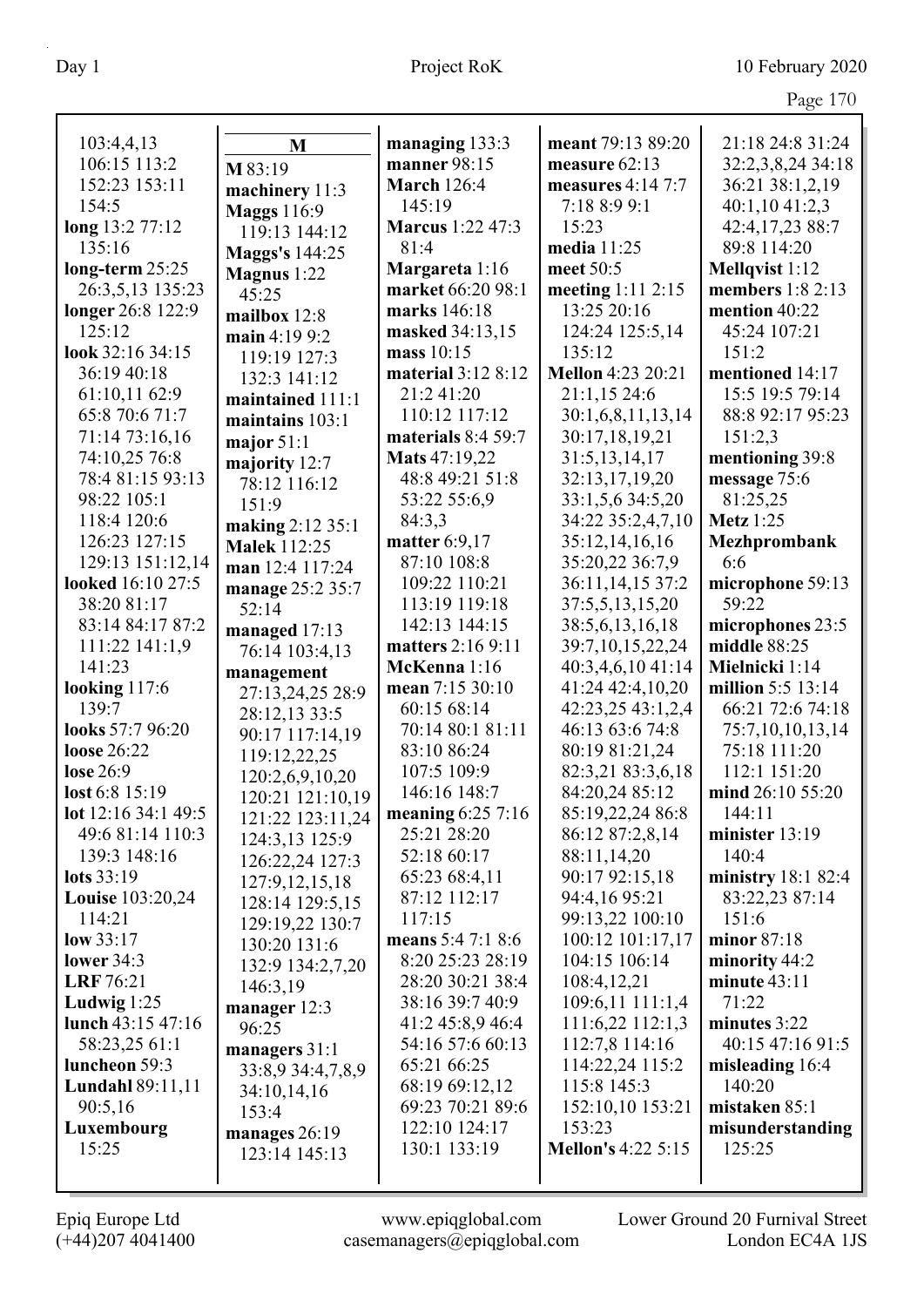| mix 37:25               | moved 28:21               | 79:12,13 80:20      | 35:10,15,21        | Netherlands 17:22      |
|-------------------------|---------------------------|---------------------|--------------------|------------------------|
| mixed 38:5 40:10        | 104:4 119:1               | 80:22 86:4,5,11     | 39:16 41:24        | 17:25 18:9,11,16       |
| 40:2541:1,3             | moves 38:12               | 87:21 92:13 94:6    | 46:11,12,15,17     | 19:13                  |
| 42:5,20 44:4            | moving $22:23$            | 94:23 95:6 96:9     | 60:12 62:5 72:9    | never 32:22 39:18      |
| 72:16                   | 26:22 74:2                | 96:24 103:15        | 92:3,19,22,24      | 58:9 83:12 85:4        |
| mobile 1:4              | 122:17 152:9              | 105:19 107:3,17     | 93:17,25 94:2,6,9  | 87:24 88:1 99:8        |
| mock 143:11             | <b>Mukasheva</b>          | 107:21 110:7,7      | 94:11,14 95:13     | 112:21 116:1           |
| 144:13                  | 116:11 118:15             | 110:22 113:11,17    | 95:22 96:20 99:5   | 147:17 154:1           |
| mode $1:6$              | 124:20 126:4              | 115:5,7 118:17      | 99:8,13,20 101:3   | new 3:14 4:22,23       |
| model 33:13 34:3        | 129:20 131:25             | 119:22,23 120:3     | 101:10,14,23       | 10:11 18:16            |
| 51:19 54:9 114:6        | 145:18 146:21             | 120:14,18,19,24     | 102:6, 16, 17, 21  | 20:13 21:15 22:3       |
| 139:20 140:7            | 147:17,20                 | 126:25 127:20       | 102:25 103:9,11    | 30:11,18,19,21         |
| <b>MOJ</b> 18:5         | Mukasheva's               | 128:9,10 129:5      | 104:13,14,17       | 46:13 56:13,17         |
| Moldabekova             | 118:8 122:4               | 129:25 130:1,2,4    | 105:7,18,20,22     | 63:6 70:1 74:8         |
| 26:20                   | 124:16 129:18             | 130:5,8,9,19,21     | 106:12,15,19,21    | 81:21 82:21 83:3       |
| Moldabekova's           |                           | 130:23,25 131:3     | 106:23 107:5       | 83:6 88:14 89:3        |
| 33:24                   | N                         | 131:5,5,7,10,15     | 108:1,3,21 109:5   | 89:8,18 104:15         |
| <b>Moldova</b> 11:20,24 | N 155:16                  | 131:16,19 132:5     | 110:1 112:18,25    | 108:21 109:6,11        |
| 12:4                    | <b>Nacka 84:7</b>         | 132:7,10,12,25      | 114:16,19 115:23   | 112:16                 |
| moment 43:10            | name 1:10 2:3             | 133:1,1,2,3,4,5,6   | 116:1,11,21        | newly 68:14            |
| Monday 1:1              | 18:23 30:23 41:7          | 133:8, 11, 12, 14   | 119:4,7 120:24     | Nilsson 2:5,6          |
| monetary 8:4            | 41:8,9 49:1,16            | 133:25 134:4,14     | 126:23 127:24      | 59:16                  |
| 26:15,18                | 51:18 52:3,6,8,23         | 134:14,16 135:1     | 128:2,4,19,23      | nominally 57:8         |
| money 5:7 13:8          | 53:19,25,25 54:7          | 135:5,9,10,12       | 129:1 145:4        | nominated 31:2         |
| 14:5 24:16 28:4         | 54:10 57:23               | 136:2,5,18 137:2    | 149:2,6,6 152:25   | 51:24 104:13           |
| 29:12,16,19 31:6        | 63:15 64:12,13            | 137:5,11 139:14     | 153:7,21 154:5,7   | nominee 51:20,21       |
| 32:20 37:24 38:5        | 81:6,9,10,13              | 139:17 140:19       | 154:15             | 53:5 54:3,15           |
| 38:12 39:9 40:10        | 85:23 87:9,10,21          | 141:2,5,21 142:2    | <b>NBK'</b> 94:23  | 58:8 61:13 69:3        |
| 66:12 86:23             | 88:12 94:21,23            | 142:6, 14, 14, 15   | NBK's 78:16 79:1   | 69:16 70:22 71:6       |
| 107:11 110:6            | 95:5 97:24 98:4           | 142:16,21 143:6     | 96:10 97:16        | 73:23 74:1 97:24       |
| 118:14,18,22            | 98:10,13,13               | 143:10 144:18,21    | 101:12 105:14      | 98:10                  |
| 127:2 131:21            | 101:16 106:13,15          | 144:22 145:9,11     | 152:23 154:10,11   | nominees 54:12         |
| 132:17 136:2            | 122:3,8 123:16            | 145:13,13,15,25     | <b>NCP's 63:20</b> | 73:18                  |
| 141:25 142:6            | 127:25 130:24             | 146:15 147:11,14    | nearly $10:14$     | non-cash $93:5,10$     |
| 143:2                   | 137:2,4 153:9             | 148:1,4,5           | necessarily 98:19  | 98:18                  |
| money-launderi          | names $2:10,12$           | natural 40:16       | 98:19              | non-documentary        |
| 14:22                   | 57:23 153:3               | nature 66:10,11     | necessary 10:6     | 118:18                 |
| monies 18:24            | narrow-minded             | 75:15 125:1         | 14:20 45:17        | non-individually       |
| 42:19 119:6             | 139:7                     | <b>NBK</b> 18:23,25 | 100:20             | 66:16                  |
| 133:12 141:7            | <b>national</b> 1:20 5:20 | 21:15,19,20 22:2    | need 2:11 3:19     | noncommercial          |
| moral 143:21            | 6:1 7:17 10:14            | 24:11 25:17,19      | 26:1               | 8:8                    |
| 146:16                  | 10:15,19 11:8,9,9         | 26:18,19 27:6,9     | needed 85:22       | nonprofit $134:4,12$   |
| morning 2:22 3:19       | 11:13,15 18:6,19          | 27:12,16 28:5,10    | negative 9:19 10:3 | 134:20                 |
| movable 22:10           | 18:22 24:20,21            | 29:2,6,13,16,24     | 10:22 11:2         | <b>Nordhs's</b> 139:11 |
| move 11:18 14:23        | 25:3,13,19 26:11          | 29:25 30:6,11,18    | neighbouring       | normal 145:20          |
| 22:7 30:5 34:17         | 26:14,17 27:10            | 30:21,23 31:1,2,5   | 145:15             | normally 71:4          |
| 50:10 55:23             | 27:14,15 28:5,9           | 31:21,23 32:1,12    | neither 41:23      | 78:8                   |
| 61:13 62:16 85:7        | 28:14,16 29:7             | 32:16,25,25 33:7    | 46:15 129:22       | Norman 78:4            |
| 91:1,15 117:7           | 33:12 34:2,11             | 33:15 34:7,8        | 136:19             | Norman's 55:8          |
|                         | 39:21 41:15               |                     |                    |                        |
|                         |                           |                     |                    |                        |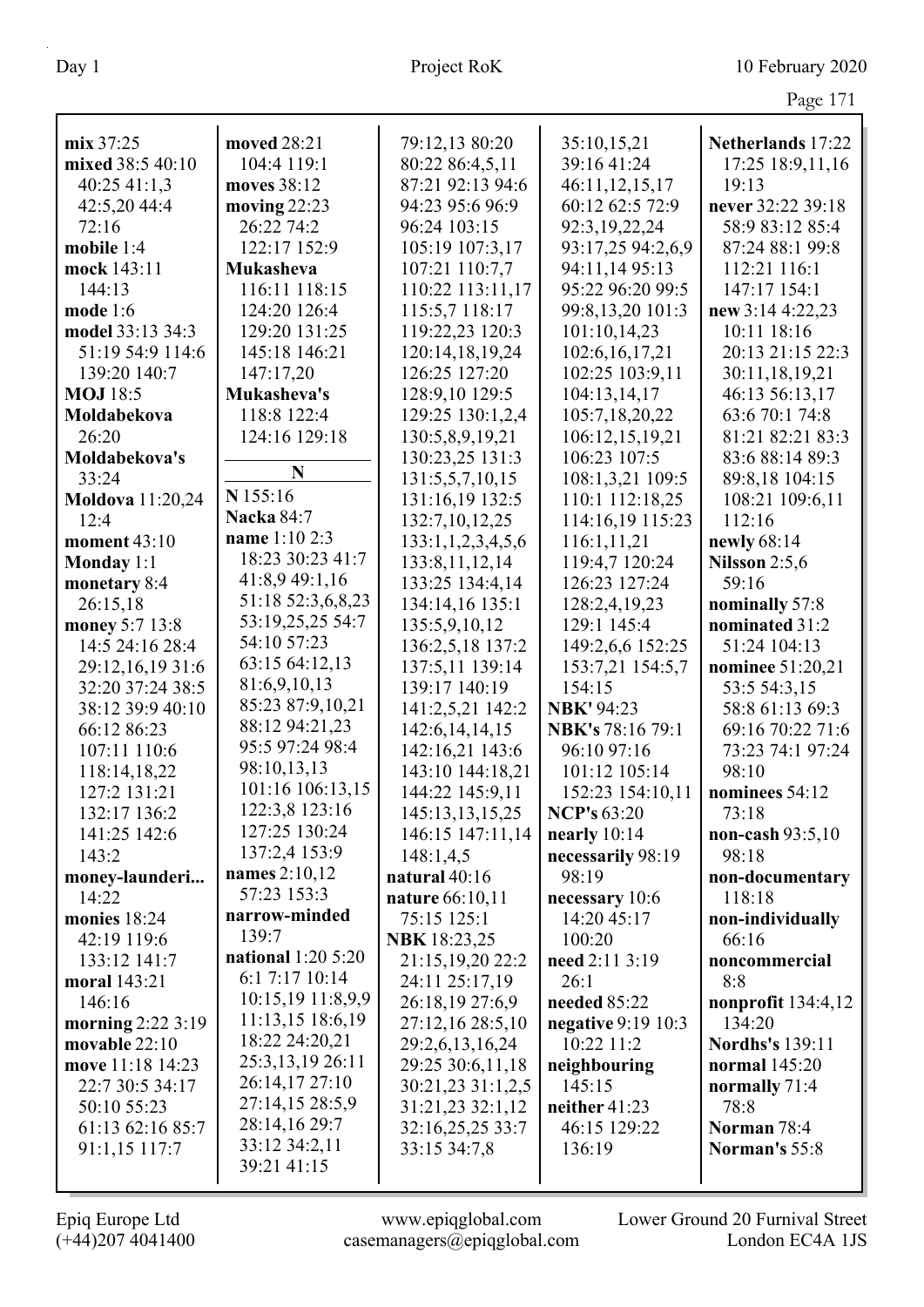|             | Page 172       |
|-------------|----------------|
| 39:4 47:18  | ownership 30:4 |
| 60:20 85:21 | 45:4,15,18,22  |
| 89:17       | 46:7,20 47:9   |
| .16100:7    | 49:25 65:23    |

| <b>Norway</b> 139:25   | 148:7,10 149:2           | offshore 12:14     | 33:16 39:4 47:18  | ownership 30:4      |
|------------------------|--------------------------|--------------------|-------------------|---------------------|
| 145:15                 | 149:11 153:8,9,9         | oil 10:10,12 17:2  | 50:5 60:20 85:21  | 45:4,15,18,22       |
| <b>Norway's 145:15</b> | 153:16,22 154:3          | 25:2 144:18        | 88:13 89:17       | 46:7,20 47:9        |
| Norwegian 144:18       | numbering 23:16          | 145:17             | 98:11,16 100:7    | 49:25 65:23         |
| 145:17                 | 23:17                    | okay 1:6 115:21    | 106:9 107:15      | 66:17 67:8 68:13    |
| note 2:12 52:5         | numbers 23:13            | omnibus 36:23      | 111:11,14,18      | 68:14 69:11,19      |
| 76:6,6 87:19           | 65:14 94:25              | 37:23,24 38:1,6,8  | 113:4,13 114:3,3  | 72:14,18 76:16      |
| 90:13 91:16            | <b>Nygren</b> 1:23 45:25 | 38:9,10,18 39:8,9  | 114:5 135:2       | 76:19,25 77:5,7,8   |
| 118:21 129:14          | 148:20,21 155:24         | 40:8,9,11 42:2,17  | 136:10 138:2      | 78:18 79:16 80:3    |
| 147:20 153:24          |                          | 42:18,20           | 142:23 147:24     | 80:24 85:6 89:4     |
| noted 2:1 11:12        | $\mathbf 0$              | once 18:15 27:10   | 148:17 150:16,23  | 90:9 93:14,22       |
| 55:13 63:9 64:4        | o'clock 115:14           | 27:11 95:23        | ordered 43:25     | 103:2 113:15,16     |
| 65:24 84:9 91:12       | oath 82:12 90:5          | 125:11             | 115:18            | 113:21 114:1        |
| 96:12 109:17           | object $7:6$             | ongoing 19:22      | orders 4:18       | 118:6,9,12,19,23    |
| 116:22 122:2           | objected 17:11           | 20:6 112:13        | organisational    | 126:13              |
| 124:19 142:4           | objection 19:17          | open 21:4 30:22,23 | 26:24             | owns 32:18 46:7     |
| 154:4                  | 20:14 138:8              | 64:10 81:5,7       | organise 140:11   | 106:7 142:24        |
| notepad 76:6           | 143:8,9,12               | 92:10 93:3 146:5   | organises 11:3    | 148:23              |
| notes 50:2 67:10       | 148:16                   | opened 37:1 39:14  | original 32:13    | <b>Oxford</b> 104:3 |
| 68:3,4,4 70:23         | objections 62:5          | 40:5 61:7 63:15    | 33:1 47:12 54:1   |                     |
| notice 98:17           | 149:2,3                  | 64:12 81:24        | 54:11 56:6,9,12   | P                   |
| noticed 129:6          | obligation 32:1          | 106:16             | 56:22,24 57:2     | page 62:17 64:19    |
| notification           | 53:18 71:1 73:1          | opening $2:20,23$  | 58:19 68:22 69:1  | 65:11,11 66:19      |
| 100:17                 | 73:2,4 93:25             | 3:10 4:11 5:22     | 86:14 150:22      | 71:14,24 73:17      |
| noting $110:5$         | 94:1 97:16 99:19         | 10:1722:6,9        | originally 99:3   | 73:20 74:2,2,2,5    |
| Notwithstanding        | 104:12,17 143:23         | 26:25 43:17        | originals 118:2   | 74:13 75:1,2        |
| 98:23                  | obligations 19:7         | 59:18 148:20       | other's 116:14    | 94:18 97:11         |
| November 12:20         | 21:18 29:1 30:15         | 155:18,19,20,24    | outcome 17:12     | 120:17 146:5        |
| 19:15                  | 71:2 77:14,20            | openly 146:4       | outside 15:20     | 152:23              |
| number 4:22,24         | 92:18 104:18             | opens 88:11        | 78:25 79:3 98:4   | paid 12:25 22:17    |
| $4:25\;5:4,15\;6:15$   | 123:21 126:20,21         | operates 145:17    | owed 106:19       | 23:23 70:9,12       |
| 12:6 15:6 23:21        | 130:25                   | operations 139:17  | owned 11:24 75:16 | paint 16:1          |
| 27:3,4 29:4,23         | observation 90:25        | 140:1              | 104:17 125:20     | Panama 12:13        |
| 31:10 34:23            | obtained 86:6            | opinion 20:2 48:9  | owner 30:2 32:2,6 | panel 14:19         |
| 36:22 39:9 40:4        | 111:10                   | 108:18 116:1       | 44:7,9 50:11      | paper 4:8 26:23     |
| 42:21,24 44:24         | obviously 22:10          | opportunity 15:24  | 51:13,14,16,19    | papers 103:22       |
| 45:3 47:5 48:23        | 26:7 58:6 59:18          | 55:3               | 53:10 54:7 56:3   | paragraph 67:1,7    |
| 49:11 53:3 61:8        | 62:5 72:5 77:2           | opposed 76:1       | 56:7 60:16 63:17  | 70:2 88:25 89:16    |
| 63:2,2,3 66:5,8        | 80:9 95:12 96:19         | opposes 14:2       | 64:4,16 67:17     | 100:23 108:13,15    |
| 73:22 74:11 75:3       | 146:20                   | opposing 140:19    | 70:15,18,21 72:4  | 112:20,20 114:12    |
| 76:4 81:18 82:13       | occasions 16:23          | opposite 139:24    | 78:11 85:12,17    | 119:20 122:5        |
| 94:3 95:1,2,2,3        | October 18:11            | oral 16:16,17      | 86:25 90:24 94:6  | 130:14,22 132:24    |
| 95:19,21 96:5,23       | 102:12 108:7             | 19:18              | 95:13 101:15      | 135:1,4             |
| 99:2,7 101:9,13        | 141:11 153:14            | order 8:1,23 9:6   | 102:25 103:12     | paragraphs 69:17    |
| 101:25 102:3,19        | office 11:23 24:14       | 14:20 16:2,5       | 106:25 112:22     | 110:1               |
| 104:4 106:2            | officer 77:18            | 17:14,17 19:21     | 114:19 121:18     | parallel 15:20 20:6 |
| 114:12 116:7,15        | officers 140:5           | 20:11 22:13        | owners 32:25 54:5 | 139:7               |
| 117:17 119:3           | offices 12:6             | 24:23,24 25:8,25   | 78:9,17           | parliament 29:21    |
| 145:21 146:18          | official $47:10$         | 26:9 31:2 33:14    | owners' $67:14$   | 133:19 136:13       |
|                        | 61:12 117:12             |                    |                   | part 3:12 14:21     |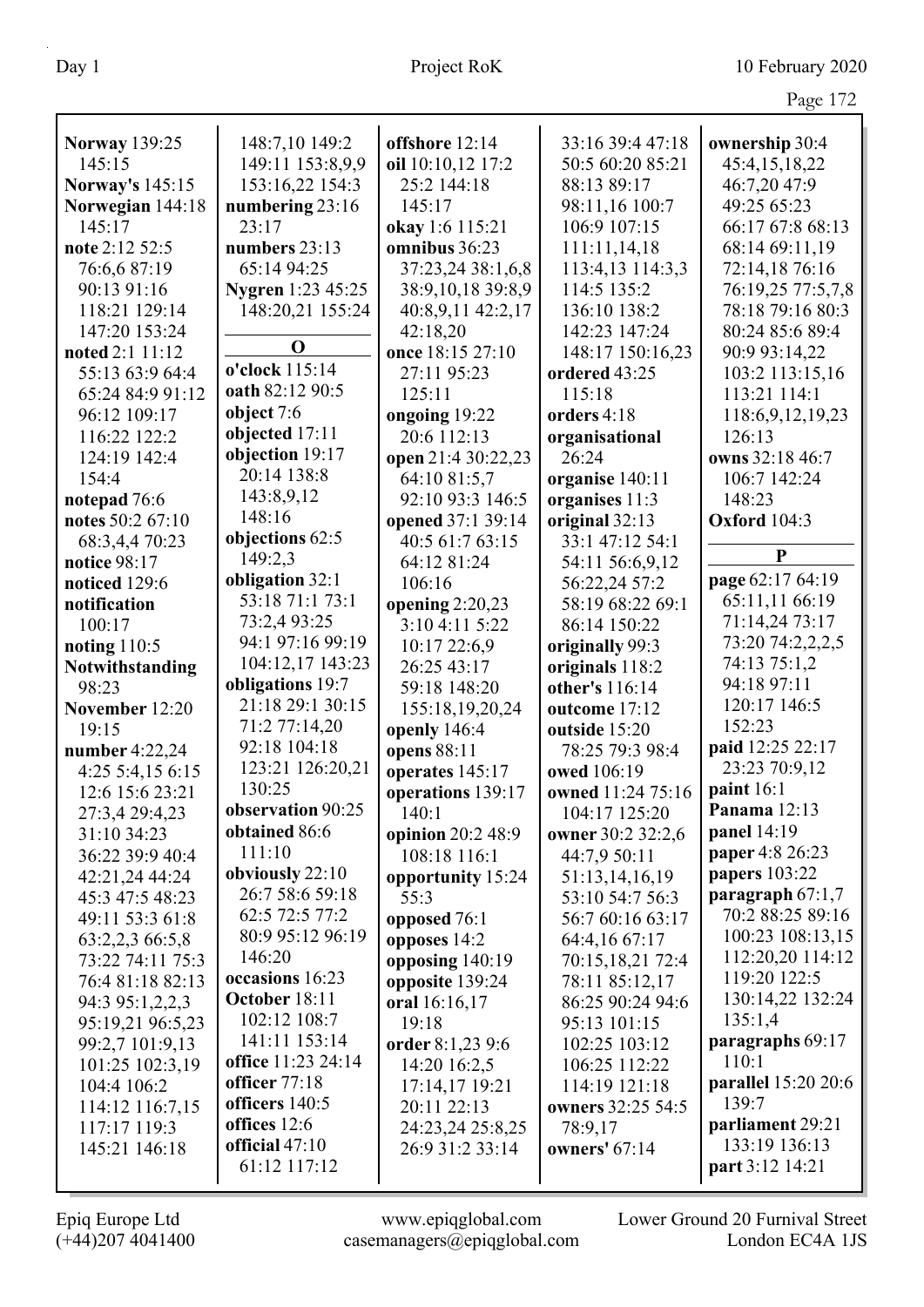|                   |                                    |                           |                    | $445c$ $175$       |
|-------------------|------------------------------------|---------------------------|--------------------|--------------------|
| 18:22 21:6,9,9,10 | 100:9                              | plundered 13:16           | 62:4 71:13 92:9    | principal $71:2,3$ |
| 21:14 22:9 30:3   | payments 39:5                      | pm 59:4 91:8,10           | 92:25 95:9 102:2   | principle 7:23     |
| 39:15,18 40:22    | 136:7                              | 115:15,17 155:11          | 104:10 116:6       | 76:12 91:25        |
| 72:8 73:7 75:6    | penalty 19:12                      | point 22:9 24:18          | 121:6 149:21       | 105:1 137:25       |
| 83:15 96:7        | pension 145:21                     | 68:9 72:24                | 150:17 151:7,10    | 150:14,15,19,23    |
| 105:10 107:19     | 148:10                             | 115:19 123:19             | 151:11             | principles 143:21  |
| 114:14,15 115:12  |                                    | 140:21 141:12             | presentation 10:7  | 146:17 148:14      |
|                   | people 30:9 84:12<br>104:13        |                           |                    |                    |
| 119:8 121:8       |                                    | pointed 90:14             | 22:4,20 78:2       | print 41:20 95:10  |
| 125:23 130:16     | performs 34:21<br>period 13:3 27:5 | portfolio 26:5,6          | 84:19 128:25       | 95:20 96:3         |
| 134:11            |                                    | 94:25 135:15,15           | 150:4 154:4        | 152:24 153:1       |
| parte 111:9,21    | 38:20 105:20                       | 135:17,18,19,21           | presentations 4:7  | printed 62:23      |
| participants      | 123:24                             | 136:3,12                  | presented 15:7     | printouts 94:8     |
| 143:25            | periods $134:3,7$                  | portray 11:1              | 20:14 54:18        | prints 94:17,20    |
| particular 105:24 | permitted 100:5                    | position 19:17            | 57:12 61:1 78:2    | 95:8,9,16 96:1     |
| parties 2:11 3:23 | 122:20 123:6                       | 59:7 68:17 74:13          | 82:9 128:13        | prior 15:3 100:17  |
| 10:6 21:4,8,16    | person 12:1 51:15                  | 74:14,25 75:2,2,4         | 139:1 147:19       | 148:4              |
| 25:23 30:16,17    | 70:19 122:22                       | 75:5 153:12               | 151:10             | private 66:17      |
| 34:12 59:6 66:15  | 124:21 147:22,22                   | 154:16                    | president 11:2     | 78:13 81:7         |
| 80:4,7 92:12,19   | persons 57:19,23                   | positions $74:11,17$      | 102:11 132:14      | 117:12             |
| 92:21 101:11      | 58:5                               | positive 33:17            | 134:1,10 137:19    | probably 75:12     |
| 108:1,19 111:12   | PhD 48:7                           | possess 127:13            | 138:9,16 139:3,5   | 141:22             |
| 111:12 114:17     | Philip $1:14$                      | possesses 149:5           | 140:18,21 141:6    | problem 137:12     |
| 124:18 130:16,20  | phones 1:4                         | possession 121:12         | 141:15,20 142:13   | problematic        |
| 131:10 144:11     | physical 51:15                     | 124:11,14                 | 143:5              | 137:10             |
| parties' 87:17    | 57:18,23 58:4                      | possibilities 39:12       | president's 138:4  | procedural 21:10   |
| partners 13:17    | 76:13 118:12                       | possibility 18:18         | 138:7,20           | procedures 131:19  |
| 105:11 108:8      | 147:22                             | 147:3                     | presidential 10:23 | 133:7,18           |
| parts 23:16       | physically 93:18                   | possible 13:2 38:3        | 25:6 132:23        | proceed 23:4 59:5  |
| party 3:6,9 21:17 | 93:20                              | 41:4,5 60:7 66:9          | 133:22 141:1,10    | 91:11              |
| 29:2,25 32:17     | picture 15:7 16:1                  | 84:10 87:12               | 141:13 142:11      | proceedings 3:12   |
| 37:20,25 46:16    | 140:20                             | 131:18 146:6,13           | presidents 139:16  | 12:21 14:8 15:1    |
| 60:2 63:10 70:17  | piece 76:2 87:22                   | possibly 87:16            | presiding 1:11     | 15:17,20,23        |
| 85:12,23 91:6     | 117:6                              | 115:4 139:19              | 71:11              | 16:10,13 18:9,17   |
| 104:25 106:11,13  | pieces 79:17 94:3                  | postponed 20:16           | press $12:1$       | 20:12 21:4,7,14    |
| 106:22 108:22     | 101:25                             | power 85:22,24            | pressure 111:25    | 22:1 102:5         |
| 109:5 122:12,12   | place 6:20 16:12                   | 86:3, 14, 15 87:13        | presumed 144:1     | 108:23 112:5,6,9   |
| 122:15 123:14     | 18:8 19:18 20:16                   | 139:3                     | presumption        | 112:13 116:13,25   |
| 126:14 128:17,19  | 43:7 50:9 58:2                     | PowerPoint 4:6,7          | 69:11,19           | proceeds 100:19    |
| 130:3 131:5       | 58:18 103:5,14                     | practical 100:18          | prevailing 100:22  | 101:6 135:17       |
| 149:12            | 103:15 129:10                      | 117:22                    | prevent 14:20      | process 15:6 21:9  |
| pass 22:2 60:2    | 150:5                              | <b>practice</b> 39:6 53:8 | previous 11:11     | 56:20 64:11        |
| 148:17            | placed 26:9 139:18                 | 98:1                      | 17:13 106:13       | 75:17 121:5        |
| passage 78:10     | placement 147:3                    | preamble 92:11            | previously 152:17  | produce 85:8       |
| 148:19            | places 155:10                      | prejudice 98:24           | price 42:19 43:3   | produced 31:9      |
| pause 40:16       | planned 89:5                       | preparatory 66:4          | prices 8:4 10:13   | 84:15 85:24 86:2   |
| pay 14:18 24:3    | please 22:4,5                      | prepared 116:10           | 34:1               | 86:10 94:10        |
| 86:22 111:16      | 43:16 86:13                        | prescribed 131:20         | prima 16:8,11,20   | 116:12             |
| paying 133:3      | 91:11 115:20                       | present 32:3 57:10        | 76:12 91:25        | professor 104:3,7  |
| payment 40:7      | pledges 49:2                       | 60:19,23 61:15            | 150:14,18          | 104:20 116:9,10    |
|                   |                                    |                           |                    |                    |
|                   |                                    |                           |                    |                    |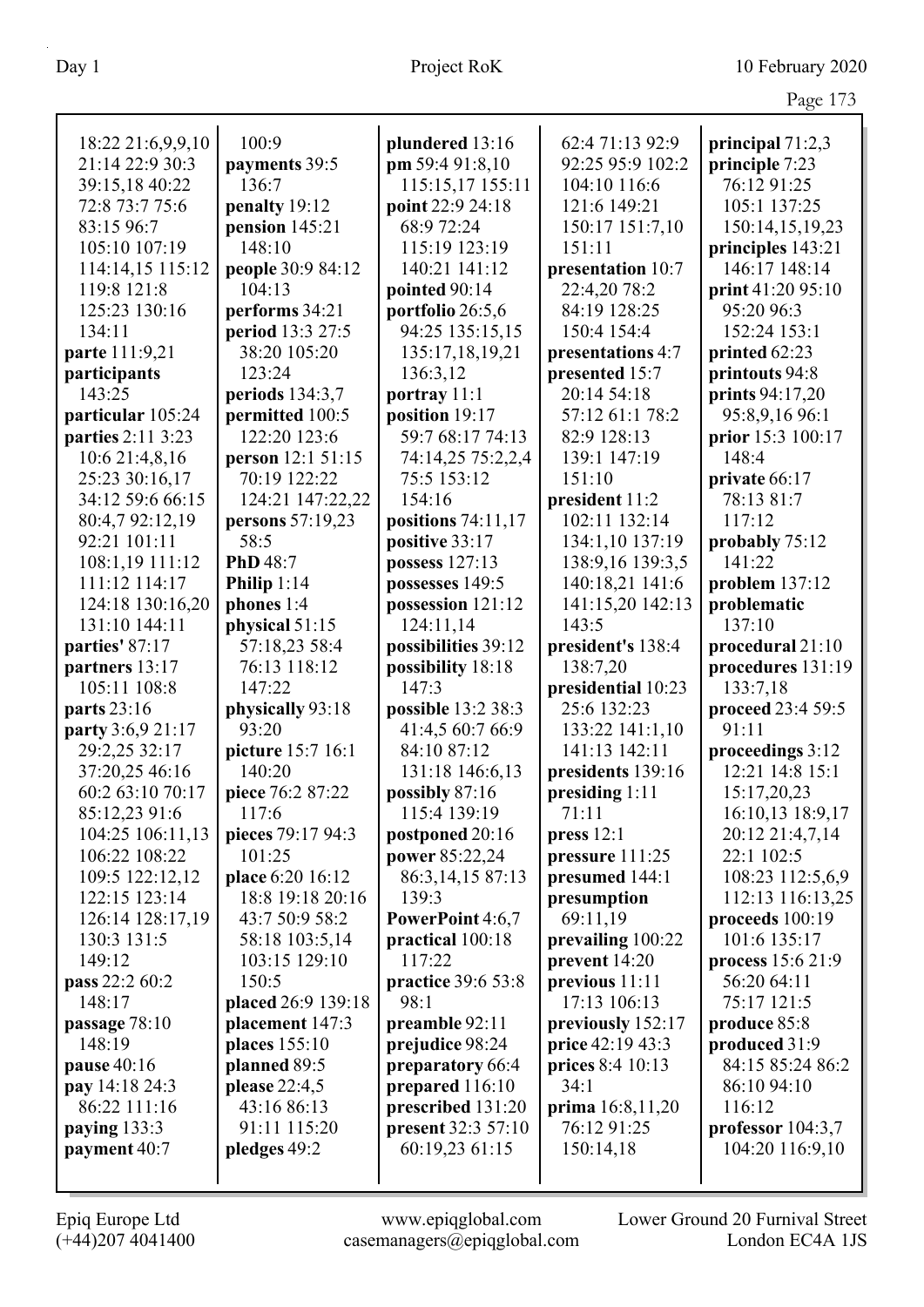| łC |  |
|----|--|
|    |  |

| 116:11,18,20       | 80:5 84:14,15          | 25:18,24 26:12       | 148:15 149:25      | real 14:9               |
|--------------------|------------------------|----------------------|--------------------|-------------------------|
| 117:8,10 118:15    | 85:2 90:21             | 89:4 121:19          | 150:1 154:17       | realise 100:16          |
| 119:13 120:16,17   | protect 8:2            | 126:6 128:24         | questions 6:12 9:5 | 101:21                  |
| 120:23 123:2       | protected 20:21        | 134:23 135:6,15      | 9:24 10:2 15:14    | realised 101:6          |
| 141:9,24 142:18    | 70:24 98:7,20          | 135:22 136:9         | 43:21 47:21        | really 15:21 20:24      |
| 144:12,25 147:13   | 105:22 122:24          | 144:9 146:12         | 63:19 82:18        | 40:16 50:12             |
| professors 124:15  | protection 14:4        | purposes 8:5,8       | 89:12,13 104:7     | 139:2 146:9             |
| 124:19 126:3       | 130:10 146:14          | 10:18 26:15          | 104:15 117:4       | reason 10:13 26:6       |
| 131:24 145:18      | prove 79:18 87:17      | 29:21 132:14         | 154:21             | 33:23 34:24             |
| 146:21 147:20      | 88:6 138:23            | 133:23 135:11        | quickly 14:6 42:1  | 35:24 39:3,14           |
| programme 59:25    | 140:17                 | pursuant 7:22        | quite 16:24 17:6,9 | 45:2 51:17 84:15        |
| 155:1              | proved 7:5             | 18:25 50:18 52:1     | 19:10 20:5,13      | 88:1 141:8              |
| programmes         | provide 14:4,17        | 102:16 106:16        | 47:5 49:6 53:3,8   | 153:25                  |
| 134:3,7            | 54:6 57:22 73:2        | 137:15               | 56:2,14 80:9,23    | reasonable 99:23        |
| projects 134:4,5   | 129:15,23 131:2        | put 21:24 47:18      | 83:11 88:24        | 101:3                   |
| 134:13,21,21       | 146:22,24              | 49:13,14 51:15       | 102:3 143:12       | reasonableness          |
| 142:9              | provided 33:18         | 79:24 87:14          | 146:10,24 148:8    | 143:24                  |
| promissory 50:2    | 121:13 122:20          | 88:18 104:7          | quote 16:21 70:3   | reasonably 98:2         |
| 67:10 68:3,4,4     | 124:2,24               | 145:3,12             | 78:4 82:14,17      | 100:18 143:19           |
| proper 27:18       | provides 10:18         | puts 51:18 52:23     | 108:15 114:8       | reasoning $17:6,21$     |
| 97:12              | provision $7:128:3$    |                      | 139:11             | 119:14                  |
| properties 116:5   | 55:8 92:20 93:22       | Q                    | quoted 28:7 113:9  | reasons 14:25           |
| 125:22,25          | 97:11,15 98:23         | QC 103:21 112:25     | 114:12             | 26:16 34:23             |
| property 4:15,18   | 99:5,9,10,25           | quantities 65:16     | quotes 73:6 88:24  | 114:12 119:19           |
| 6:2,24 7:3,4,5,8,9 | 100:25 101:8           | quantity 31:7        |                    | receive 28:25 54:4      |
| 7:10,13,16,17,18   | 113:9 122:23           | 61:24 93:11,24       | $\bf R$            | 69:9                    |
| 7:20,25 8:2,6,6,8  | 124:16 141:20          | quarter 55:18        | Raf 11:22          | received 16:24          |
| 9:3,7,12,17 22:8   | provisions 92:11       | quarterly 54:14      | raise 3:23 59:5    | 29:16 36:7 39:6         |
| 22:11,11,12,14     | 92:25 121:23           | 55:14 83:16          | 142:12             | 77:14 89:13             |
| 22:22 23:19,20     | 143:14,14 147:2        | question $7:3,10$    | rate 100:21        | 90:13 127:2             |
| 27:8 43:19 62:15   | <b>public</b> 1:8 2:14 | 8:13 9:6, 10, 12, 15 | raw 8:4            | 148:25                  |
| 65:17 66:3,11,13   | 16:2,5 17:14,17        | $9:21$ 10:1,2        | reached 109:23     | receives $24:655:2$     |
| 66:17 70:25 76:4   | 19:21 20:11            | 15:15 16:5 18:5      | read 12:18 16:23   | 73:9 77:10              |
| 76:8 81:1 113:22   | 54:11,22,22,24         | 20:1,9,25 21:24      | 27:22 48:9 52:19   | recipient 62:21         |
| 113:25 116:6       | 55:10,13,14,21         | 24:1,7 43:23         | 55:12 85:15        | Recognise 106:18        |
| 118:13 121:10,12   | 61:11 71:15 73:5       | 44:16 45:5,19,24     | 88:19 94:13,17     | reconsider 20:15        |
| 121:18,20,22,24    | 73:12,13,17 75:9       | 45:25 46:18          | 99:10,11 103:23    | reconvene 3:3           |
| 122:11,19 123:5    | 77:4 83:14 84:8        | 49:20 50:11          | 103:23 108:16      | 58:23 155:2             |
| 123:11 124:1,10    | 84:17,18 85:3          | 53:17 63:25 64:1     | 109:25 113:8       | <b>record</b> 1:14 3:10 |
| 125:15,20,21,23    | 123:8 138:3            | 71:11 72:8 76:18     | 117:1 120:1        | recorded 93:15          |
| 126:2,2,6,7,8,12   | 139:23 140:4           | 76:22 79:10 80:2     | 124:5 128:5        | recording $1:13$        |
| 126:15,17,17       | 146:1,5 148:17         | 80:9,24 81:2         | 133:16 135:8       | 22:3 74:7               |
| 127:6,7,21,25      | 151:16                 | 82:19,22 85:6,18     | 136:20 143:13      | recordings 2:25         |
| 128:16 138:18      | publications           | 86:6 88:15 89:14     | 146:1,3            | records 95:5 97:12      |
| 146:15             | 117:11                 | 89:18 91:20          | reading 16:21 25:7 | 97:16                   |
| proportion 38:14   | pulled $14:13$         | 104:11 121:3         | 99:14              | recurring $10:25$       |
| proprietary 98:24  | purchase 42:18         | 126:11,14 127:10     | reads 78:10        | red 89:1 95:20          |
| 113:24 118:10,11   | 43:3                   | 129:9 136:14,16      | 133:23 135:13      | 99:11                   |
| prospectus 79:22   | purpose 25:8,15        | 138:11 139:8,10      | ready $23:12$      | redelivery 98:25        |
|                    |                        | 141:9 146:18         | 115:20             |                         |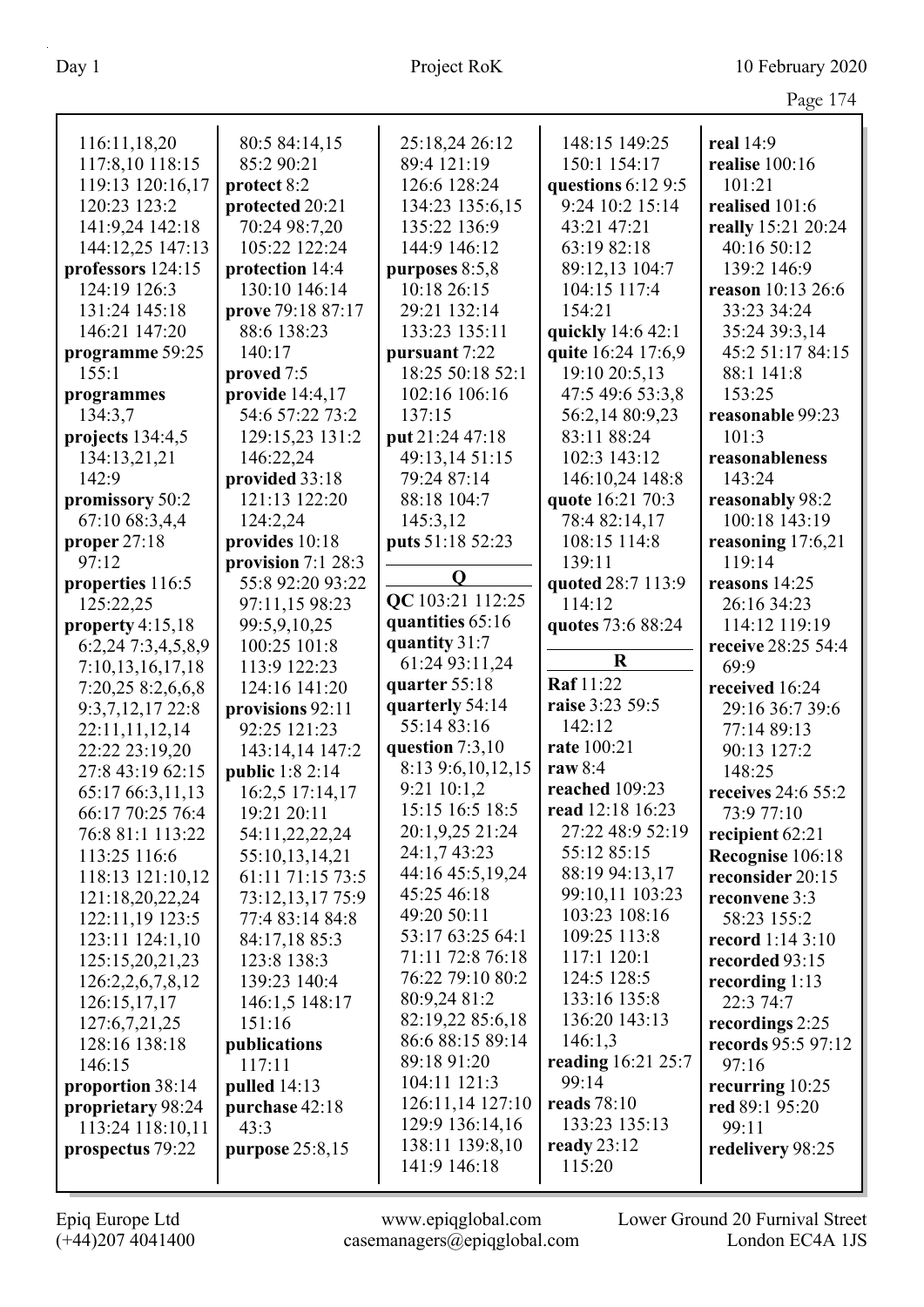|                               |                               |                        |                             | Page 175                           |
|-------------------------------|-------------------------------|------------------------|-----------------------------|------------------------------------|
| 100:7                         | regard 35:5 82:9              | 53:4,9 54:3,15         | 54:23 94:10                 | repeated 85:2                      |
| reduce 10:21                  | 102:22 139:17                 | 56:7 57:8 58:6         | 105:18 147:5                | repeatedly 37:19                   |
| 25:11 33:24                   | regarding $21:25$             | 61:5,22 63:17          | 152:10                      | report 47:1 52:20                  |
| refer 23:23 26:3              | 40:3 60:2 122:10              | 64:15 65:13 67:2       | relations 19:20             | 53:19 63:20,21                     |
| 42:3 46:17 48:19              | regards $10:3$                | 67:20 68:9 69:5        | 26:18 143:25                | 103:25 105:4                       |
| 48:21 59:17,23                | register $8:16,17$            | 69:16 70:14,16         | relationship 27:9           | 116:18,22,23                       |
| 69:18 71:12                   | 30:2 32:9 35:1,1              | 70:18 71:5,25          | 29:11 34:18                 | 122:4,6 124:25                     |
| 80:19 87:23                   | 37:10 41:9,11,16              | 72:4,7 73:23           | 40:17 46:12,16              | 126:4 129:18                       |
| 104:9 116:21                  | 41:19,22,23                   | 74:1,4,5,9,15          | 53:17 80:6,13               | reported 8:11                      |
| 137:25 141:10                 | 42:25 47:8,10                 | 75:18 77:12            | 102:1,10,23                 | 13:22 44:13                        |
| 143:14 144:16                 | 48:10,13,15,16                | 78:19 80:7,14          | 103:11 107:9,12             | 55:15                              |
| 147:1                         | 48:16,18,19,20                | 83:17 86:19,22         | 108:3,19,25                 | reporters 155:3                    |
| reference 30:16               | 48:21,22,23 49:4              | 93:24 94:2 95:13       | 110:19,22 119:4             | reporting 52:12                    |
| 41:14 62:14                   | 49:5,9,11,13,14               | 96:18 97:23 98:4       | 119:6 122:14,14             | reports 53:23                      |
| 76:17 81:20                   | 49:15,16,17,18                | 98:10,15 101:15        | relative 139:20             | 54:10 116:9,9,12                   |
| 83:18,21 84:20                | 49:18,21 50:3,4,4             | 114:19 149:22          | relevance 47:14             | 116:24 117:7                       |
| 85:19 95:19                   | 50:8,15,20 51:16              | 150:12,18 151:1        | 80:14 81:15                 | 118:1,8,16                         |
| 96:25 97:9                    | 51:18,25 52:4,5,8             | 151:5, 17, 21, 25      | 83:12,24 126:17             | 120:15 124:16                      |
| 102:13 109:25                 | 52:9,10,24 54:8               | 153:7, 10, 19, 21      | 138:21 140:23               | 125:18 145:19,19                   |
| 138:7                         | 54:19,24 55:10                | registers 32:8         | relevant $6:7,11,21$        | represent 1:23                     |
| referenced 122:6              | 55:17,20,21 56:7              | 38:14,1641:10          | 13:23 14:25                 | representative                     |
| references 30:16              | 57:15,16,17                   | 41:15 42:21,24         | 15:17 18:14                 | 11:15 91:6                         |
| 34:14,16 95:24                | 58:16,16,19 61:7              | 48:14 49:4,8,10        | 19:25 20:3 23:15            | representatives                    |
| 151:14                        | 61:7, 12, 13, 16, 16          | 50:1 55:10 56:12       | 24:22 27:7 43:19            | 2:10 14:9 86:6                     |
| referred 5:6 17:15            | 64:3,5 67:8,13,14             | 56:20 69:3 76:5        | 44:20 49:8,12               | represented 1:24                   |
| 19:22 20:13 26:4              | 67:15,16,21,23                | 77:2,5 86:2 97:8       | 60:20 61:19 63:4            | 107:11                             |
| 26:5 28:13 78:2               | 68:19,20,23 69:6              | registrable 97:23      | 72:11 79:7 82:9             | representing 60:1                  |
| 80:20 107:23                  | 71:6,8,12,15 72:2             | registration 5:3       | 85:5 95:11,18               | republic 1:24 2:21                 |
| 112:19 125:19                 | 72:3 73:5,8,11,17             | 36:16 49:24 67:7       | 98:9 103:8                  | 10:7,8 25:14,18                    |
| 139:9 141:13                  | 75:9,19,23 76:1,2             | 67:16,19 68:18         | 105:20 106:13               | 28:10,11,17,18                     |
| 152:5                         | 76:24 77:1,3,4,8              | 69:12,23 75:20         | 107:19 115:25               | 75:17 80:21 82:4                   |
| referring 23:9<br>29:8 109:16 | 77:8,10 78:7                  | 76:1,5,17,18,20        | 116:1 118:25<br>119:5 121:6 | 84:21 87:9 88:15                   |
| 114:1 116:21                  | 79:22 83:15<br>90:22 97:2,4,9 | 77:1,9 150:7<br>153:16 | 136:14 138:10               | 89:19,25 102:22<br>102:24 108:9,11 |
| 135:21 147:18                 | 98:12 101:14,16               | registrations 42:7     | 142:19 149:17               | 108:20 109:4,8                     |
| refers 9:4 48:22              | 114:19 149:15                 | 42:13,14               | 150:5 151:13,14             | 109:14 110:9                       |
| 79:14 144:12                  | 151:16,18,23,23               | regular 53:4 54:9      | 153:2                       | 111:24 112:7                       |
| reflect 49:17 58:9            | 152:1,2,3 153:11              | 56:2 148:9             | reliable 57:1               | 117:22 119:23,24                   |
| reflected 57:11               | 153:18                        | regulated 48:25        | relieve $103:19$            | 120:4,5 122:16                     |
| reflection 66:15              | registered 4:22               | 71:2 78:14 121:5       | rely 109:22 114:25          | 124:3 131:1                        |
| 73:10                         | 11:21,23 12:6,11              | 134:18                 | remaining 134:17            | 132:6,8,10,13,15                   |
| reflects 75:3                 | 23:21 24:4,5                  | regulates 117:19       | remind 1:3 23:19            | 134:2,10 139:16                    |
| 106:19 151:25                 | 32:10,23,24 35:2              | 133:22                 | remote 96:24                | 141:16,17                          |
| refund 44:23 45:2             | 41:6,7,22 42:12               | regulations 154:19     | removal $124:12$            | republican 132:8                   |
| 45:6,8,9,11 79:23             | 42:16 43:9 44:24              | reinstall 155:7        | removed 153:4               | 132:13                             |
| 85:7,10,22,23                 | 47:8 49:1,3                   | relate 59:12           | rendered 13:13              | request $54:10$                    |
| 86:8,16 87:20                 | 50:10,12,13,14                | related $124:13$       | 15:3 19:19 109:3            | 56:25 57:21                        |
| refusal 14:18                 | 50:21,21,23 51:2              | relates 126:8,8        | repayment 44:23             | 86:13,23 99:8                      |
| refused 35:22                 | 51:5,6,21 52:2                | relation 30:6          | repeat $83:15$              | requested 21:20                    |
|                               |                               |                        |                             |                                    |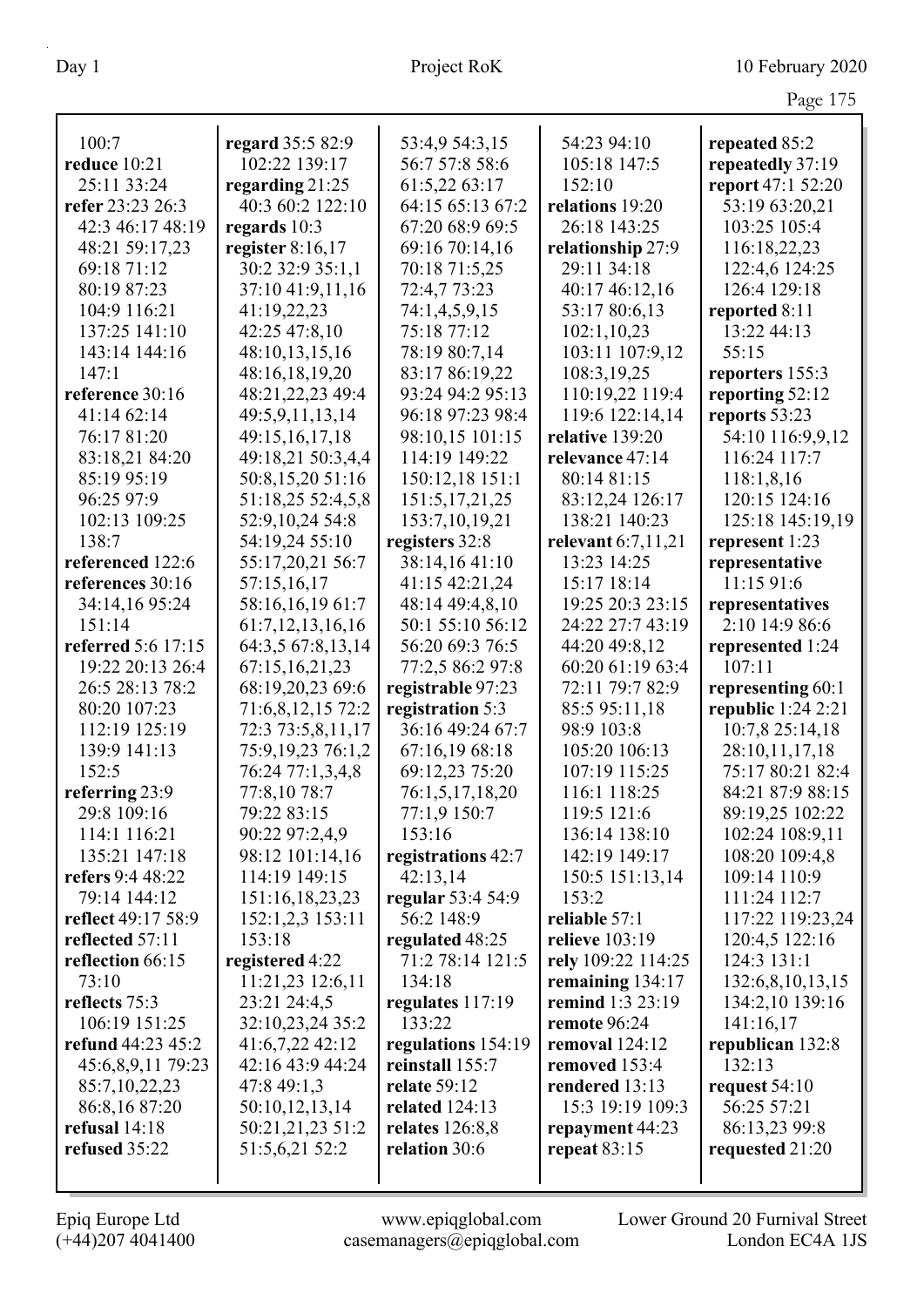|                    |                     |                      |                     | Page 176           |
|--------------------|---------------------|----------------------|---------------------|--------------------|
| 55:18              | 52:19               | 128:17 129:7,11      | 107:2,6,7,10        | 139:2 140:10,13    |
| require 34:25      | responsibilities    | 129:16,24 130:4      | 112:25 113:1,11     | says 9:8 28:8 32:7 |
| required 34:20     | 121:16              | 130:8,9,13 131:2     | 117:13 119:4,6      | 46:23 53:8 62:18   |
| 50:21 66:22        | responsibility 20:1 | 131:8 136:5,6,15     | role 48:1           | 65:5,25 69:16,19   |
| 97:25 134:9        | 26:17 104:22        | 136:17 148:21        | roles $51:3,10$     | 71:14 74:6,7,7     |
| 153:17             | 140:3 145:3,16      | 149:4,7,7,8,13,13    | Romania 11:21       | 82:5,20 83:19,21   |
| requirements 1:7   | responsible 48:13   | 150:12 154:10,15     | room 155:2,4        | 85:21 89:1 93:13   |
| 50:5 143:20        | 85:13 90:17         | right-hand $62:23$   | round 19:9 31:15    | 94:19 96:4 99:5    |
| requires 134:25    | responsive 59:9     | 66:19 73:18          | 40:22 113:18        | 104:16 108:17      |
| requisite 115:22   | rest $6:4$          | rights $11:1427:6$   | 137:13              | 112:23 113:9       |
| res 17:16          | restitution 131:3   | 28:25 29:1,24        | route 6:18 14:11    | 122:17 123:2       |
| reserve 34:4       | restricted 143:23   | 30:14 32:18          | routine 87:19       | 124:6 126:19       |
| resources 25:10    | result 33:14        | 46:17 50:3,4         | rule 106:18 123:4   | 132:16,20 133:8    |
| respect 11:6 17:21 | resulted 16:20      | 60:9,10 65:5,6,22    | 127:4               | 134:24 135:4       |
| 20:19,20 21:19     | 19:10               | 67:8,14,14 69:21     | ruled 13:22 109:6   | 137:6 138:6        |
| 23:8 24:2 29:2     | resulting 39:5      | 69:24,25 70:1        | rules 143:22        | scenarios 99:17    |
| 29:23,24 30:4,20   | retain $56:13$      | 72:14,18 75:24       | 144:10 146:14       | schedule 2:18 3:5  |
| 31:5,6 32:19,20    | retained 34:10      | 77:6,10,13,15        | ruling 107:24       | 99:24              |
| 32:20 58:21 60:9   | 35:4 61:1 74:21     | 78:11,15,16,18       | 112:11,14           | scheme 14:22       |
| 60:24 61:2,21      | 129:23              | 92:18,21 97:7        | rulings $114:25$    | 145:20             |
| 62:6 65:15 66:16   | retaining 145:14    | 98:25,25 100:4       | run 3:8 111:16      | scope 141:14,23    |
| 70:7 71:1 72:14    | retains 56:4,9 64:7 | 103:19 104:8,12      | 131:14              | screen 22:21 31:11 |
| 75:7,19,24 76:10   | return 135:16       | 105:6,6,15 107:7     | Russian 118:1       | 70:3 73:6 92:3     |
| 77:10,14,15,20     | returned 134:16     | 108:12 113:25        |                     | 94:16,20,21,24     |
| 78:11,16 92:21     | revealed 12:15      | 118:10,11,11,13      | S                   | 95:3,3,4,8,9,10    |
| 99:1,2 101:23      | revenues 25:2       | 118:23,23,25         | S 5:7 37:8          | 95:15,20 96:1,3,8  |
| 103:19 104:8,18    | revoke 142:16       | 121:15,19,24         | SA 11:23            | 143:15 151:25      |
| 104:22,23,24       | revoked 142:15      | 122:15 123:20        | safe 30:12 63:1,3   | screens 152:24     |
| 105:6 106:4        | richest 12:4        | 124:7,17 125:1,4     | 81:19 92:14,18      | 153:1              |
| 107:6 116:8        | right $2:126:8$     | 125:9,13 126:5       | 93:3,6,21 97:12     | SE0007100599       |
| 117:5 120:22       | 15:19 28:22         | 126:19,21,23         | 97:22,24 98:1,3,5   | 66:1               |
| 121:24 123:21      | 29:17,19 32:22      | 127:7,10,11,21       | 98:8,11,16 99:4     | SEA 88:10 89:24    |
| 124:1,7,18 126:5   | 45:4,15,21 46:8     | 127:22 128:9,15      | 99:13,22 100:3,4    | 142:23             |
| 126:25 127:5,18    | 46:19 49:25 53:5    | 128:15,20,23,25      | 100:8,9,12,15,20    | seated 1:9         |
| 127:21,23,25       | 54:17 55:23         | 129:1,2 130:15       | Safe's 93:4,15      | SEB 4:24 5:2,4,15  |
| 128:10,15,18,21    | 63:18 67:8,22,24    | 130:18,24 131:9      | 100:21              | 24:7,9 31:18       |
| 129:8, 11, 16, 24  | 68:14,18 69:9,11    | 131:17 132:4         | safety 79:20        | 34:18 35:4,11,15   |
| 146:18,19,22       | 69:13,19 70:4,11    | 136:4 138:1          | sake 144:4 146:7    | 35:20 36:3,4,6,8   |
| 149:10,13,25       | 71:17 76:19,25      | 143:11,19,25         | Samruk-Kazyna       | 36:10,15,17,21     |
| 152:22             | 77:6 79:16 80:3     | 144:20 145:10        | 19:24               | 37:3,6,11,12,14    |
| respected 60:7     | 80:24,25 85:25      | 147:12,21 149:5      | satisfaction 100:19 | 37:14,17,23        |
| respective 64:25   | 90:9 99:6,7         | 149:17 150:7,18      | savings 26:6 81:9   | 38:18 39:1,6,8,14  |
| 99:23              | 100:1,6 101:3,17    | 150:24 151:24        | 135:15,17,18,21     | 39:23,23,25 40:3   |
| respects 106:2     | 101:18 104:23       | 154:1                | saw 84:19,20        | 40:6,13,23 41:6,8  |
| respond 23:7       | 118:6, 10, 19, 20   | risk 33:16,17,24     | 96:17 115:6         | 42:1,5,13,17,17    |
| 143:9              | 121:17 124:12,17    | 34:3 90:16           | saying $3:114:5$    | 42:20,21 43:6,7    |
| responded 116:13   | 125:4,15 126:13     | 111:16               | 6:14 44:22 46:21    | 43:25 51:7 52:7    |
| responding 140:22  | 126:14,25 127:5     | <b>Robert 139:11</b> | 47:3 88:21          | 52:8 53:15 61:1    |
| response 48:1      | 127:13,18,24        | RoK 106:12,15,24     | 110:16 113:10       | 61:5,6 62:17       |
|                    |                     |                      | 114:19 137:13       |                    |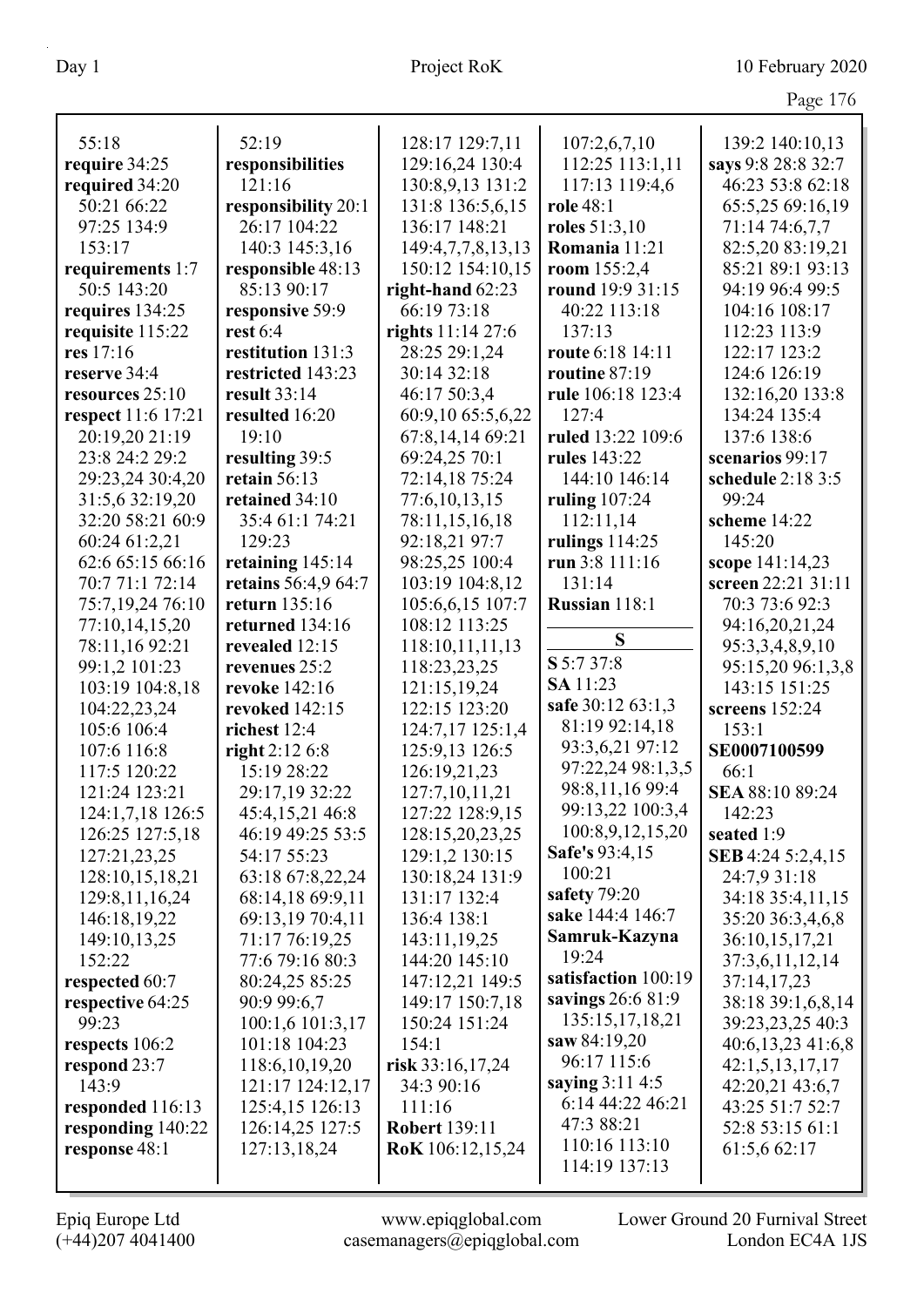|                                           |                                 |                       |                                | Page 177                       |
|-------------------------------------------|---------------------------------|-----------------------|--------------------------------|--------------------------------|
|                                           |                                 |                       |                                |                                |
| 63:13,15 64:2,7                           | 10:4 18:24 22:14                | 36:20 37:13 39:1      | senior $48:2,6$                | shareholder 50:13              |
| 64:10,10 65:10                            | 22:15 23:20                     | 41:8,9,21,23          | 90:18 104:6                    | 51:17 53:19 69:3               |
| 70:23 71:5,24                             | 24:24 27:6 29:23                | 48:17 51:9,21         | sense 9:7,24 32:12             | 69:4 71:15 72:2                |
| 72:25 74:18,20                            | 30:3,4 31:6,20                  | 52:4 53:5 55:7        | sent 2:18 36:14                | 125:5,13                       |
| 74:21 75:5,7,18                           | 32:9,21,23 35:5                 | 57:17 62:12,14        | 68:5 81:24 86:3                | shareholder's                  |
| 76:5 77:14,14,15                          | 35:11 36:24 37:7                | 62:17,18,20 63:5      | 86:7,11 94:4,11                | 152:2                          |
| 77:17,18,19,24                            | 37:8 38:7,15,21                 | 63:5,7,22 65:3,6      | 141:8 153:13                   | shareholders 39:6              |
| 79:23 81:22                               | 39:20 40:3,5,7,24               | 65:9,11,14 66:6       | sentence 89:15,16              | 52:14,16,16                    |
| 82:11 83:1,8,18                           | 40:25 41:1,2,3,13               | 66:19 70:3,4,9        | 95:12 98:14                    | 54:14 73:12                    |
| 83:20 86:9,15,19                          | 42:3,11,12,15,19                | 71:11,17,19,24        | 133:16                         | 84:16                          |
| 87:23 88:6,10,20                          | 42:21,24 43:3,4,8               | 72:3 73:11,15,17      | sentences 88:17                | shareholders'                  |
| 88:21 89:2,7,11                           | 47:25 52:10,15                  | 73:19,20,24 74:3      | separate 19:3 38:4             | 57:15 58:16                    |
| 89:12 90:13,18                            | 56:4 60:13,16                   | 74:5,6,10,14,17       | 39:14 67:22                    | 61:12,16 67:13                 |
| 90:21,22 94:14                            | 61:3,4,9,19,24                  | 74:19 75:12           | 136:24,25 140:8                | 69:5 71:8,12                   |
| 96:5,17 97:18                             | 62:1,6,18,19                    | 80:10 81:18,18        | separately 98:6                | 72:3 124:23                    |
| 102:18,18,22,25                           | 63:17 64:8,16                   | 81:19 84:10           | September 62:1,7               | 125:4,14 151:16                |
| 103:3 148:25                              | 65:3,471:22                     | 86:21 88:16 92:3      | 62:13,24,25                    | 151:18                         |
| 151:17 152:4,10                           | 73:21,23 78:6                   | 92:3 93:17,22         | 151:4 152:16,20                | shares 35:17 37:7              |
| 152:11,12 153:10                          | 81:16,23 82:2,18                | 94:18 95:7,12,17      | sequester 18:19                | 39:13 41:6 44:1                |
| 153:18,19                                 | 85:8,12 88:7                    | 95:19,21,22 96:2      | sequestered 22:18              | 44:2,3,3,5,7,10                |
| SEB's 5:5 24:8                            | 89:6 93:2,5,9,10                | 96:3,5,8,18,23,24     | 24:8 39:18                     | 44:11,14,23,25                 |
| 38:1 40:17,24,25                          | 93:12,14,18,19                  | 96:25 97:15           | sequestration                  | 45:3,4,15,22 46:7              |
| 40:25 42:2,16                             | 93:19,23,23 95:1                | 108:5 118:7           | 17:23 18:16 39:4               | 46:23 49:25 50:3               |
| 43:9 55:9 61:6,7                          | 96:15,17,18 97:4                | 119:2,5 121:23        | 111:9,11                       | 50:4 53:3,10                   |
| 62:18,20 63:22                            | 97:13,17,21,22                  | 122:23 124:15         | series 61:18 65:12             | 57:8,14,19,20                  |
| 64:2,3,4,6,16,21                          | 97:23 98:3,6,9,13               | 127:2 133:8           | 65:17,19 66:2                  | 58:1,2,4,5,9,10                |
| 64:23,25 70:25                            | 98:15,18,18 99:1                | 135:1 142:9           | 71:20,23 72:1,6                | 58:12,12,13,13                 |
| 71:6 72:7,17                              | 99:2,4,6,7,18                   | 143:15 150:6,9        | 74:19 75:3,7                   | 61:18,20,21                    |
| 75:11 76:1 77:1                           | 100:6,8,17,24                   | 150:17 151:7,19       | 151:20 152:20                  | 62:15 65:8,9,9,12              |
| 77:13,23 149:12                           | 101:4,13,14,16                  | 151:25 152:11,18      | seriously 143:13               | 65:13,15,16,17                 |
| 152:1 154:13                              | 101:20,21 103:3                 | 152:24,25 153:6       | services 34:21                 | 65:19 66:1,20,23               |
| second 6:20 19:8                          | 104:2,16 110:6                  | seen $48:48:5$        | 99:23 100:1                    | 66:25 67:5,15,20               |
| 32:15 40:11                               | 112:23 113:5,7                  | 95:25 131:18          | 101:4                          | 68:21 69:3,8,13                |
| 44:16 55:15                               | 114:4,4,10,11                   | 136:10                | settlement 121:10              | 69:14,24 70:15                 |
| 72:23 95:20                               | 118:14,18,22                    | segregated 37:2       | seven 15:2 22:24               | 70:16 71:20,23                 |
| 132:24                                    | 149:4,6,22 150:5                | 39:2,14,17 42:23      | 23:7 31:17 94:20               | 71:25 72:6,9,10                |
| secondary 24:10                           | 150:13,16,20,24<br>151:5 152:13 | 63:14 64:10<br>93:20  | 95:8                           | 72:13,14,15,17                 |
| <b>Secondly 5:9 7:19</b><br>secret 145:24 | 153:16 154:10,11                | seized 6:24           | sham $143:11$<br>144:13 147:23 | 72:20 73:25<br>74:18,22 75:3,7 |
| section 6:25 8:22                         | securities' 113:7               | <b>SEK 65:7 66:21</b> | share 41:10,16,18              | 75:11,14,16,18                 |
| 21:9,25 49:23                             | security 18:23                  | selected 75:13        | 41:22 48:14 49:4               | 76:4,777:12                    |
| 60:5 85:16 99:11                          | 36:13,18 37:2                   | selective 88:24       | 49:7,9,13,15,17                | 78:5,22,24 85:17               |
| 99:21                                     | 41:4 42:10,23                   | sell 5:3 38:12 58:3   | 49:18 50:1 52:4                | 86:1,2,20 94:7                 |
| secure $10:22$                            | 43:5 44:24 93:4                 | 58:11,13 69:14        | 52:8 65:14 67:24               | 97:1 102:17,25                 |
| securing 100:9                            | 99:8 104:25                     | 75:10 100:16          | 68:17,19,25                    | 103:2,12 124:22                |
| securities $4:21\,5:1$                    | 149:11                          | seller 42:12 43:5     | 69:10 73:22                    | 124:22 125:5,11                |
| 5:3,4,6,7,7,11 6:3                        | see 16:17 22:21                 | selling 39:13 70:1    | 75:14,15,23,25                 | 148:24 150:8,12                |
| 8:10,12,14,17,19                          | 23:10 27:2 31:11                | sells 58:5            | 77:7,9 150:17                  | 151:20,24 152:20               |
| 8:24,24,25 9:4,22                         | 31:18 33:3 36:19                | send 54:9             | shared $13:24$                 | 153:7,9,18,20,22               |
|                                           |                                 |                       |                                |                                |
|                                           |                                 |                       |                                |                                |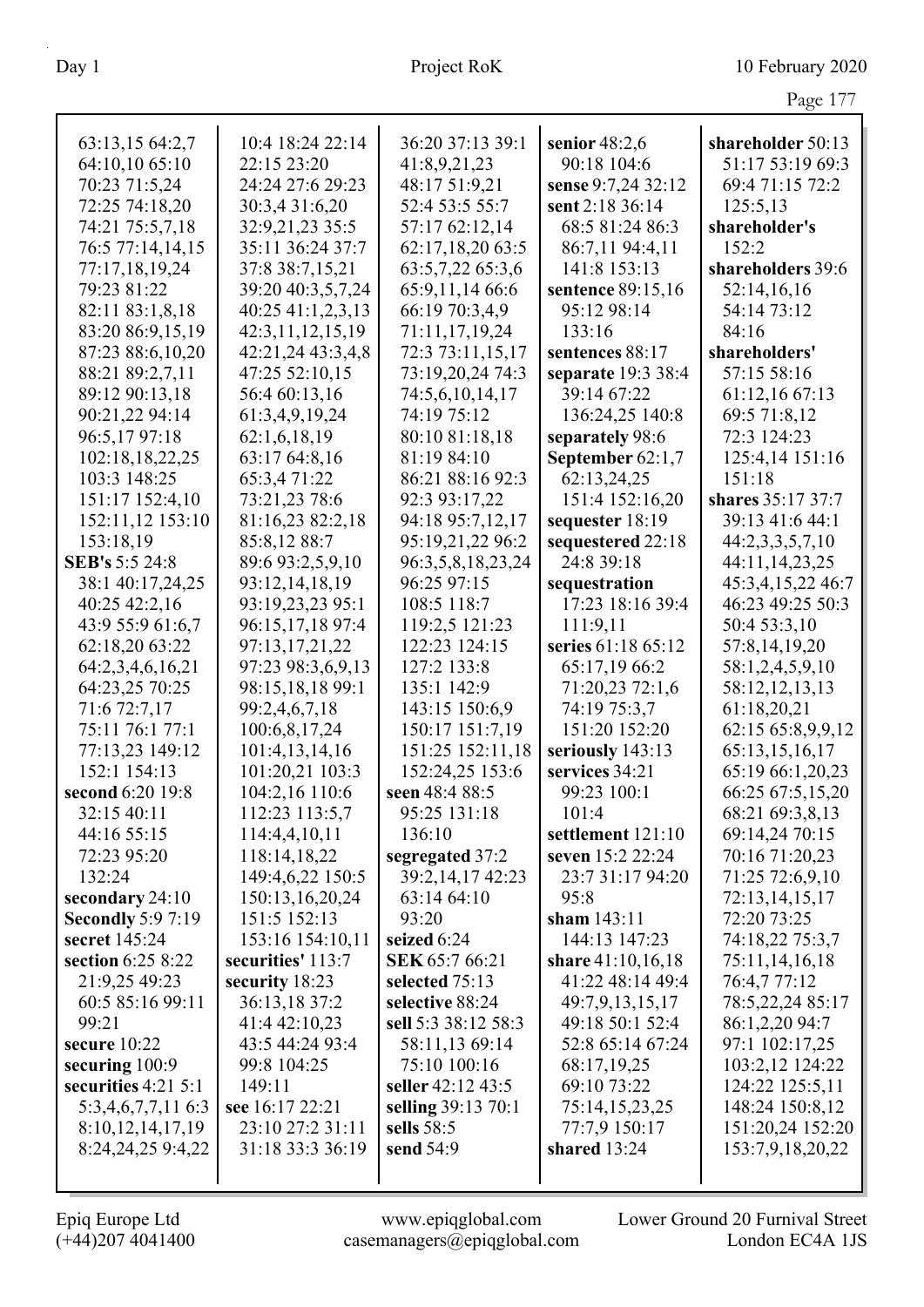|                     |                         |                         |                     | O                         |
|---------------------|-------------------------|-------------------------|---------------------|---------------------------|
| 154:2,3             | skilfully 14:9          | 41:5 44:9 45:4          | 25:1 28:4 29:5      | 108:6,21 109:2            |
| <b>SHB</b> 61:18,21 | skip 60:8               | 45:15 46:7 47:20        | 82:22 86:5          | 109:12 110:20,20          |
| 65:10               | slide 27:3,4 28:8       | 49:25 59:18             | 105:22 113:4        | <b>Stati's 12:14</b>      |
| sheets 26:23        | 31:16 38:24 42:9        | 74:25 75:25             | 125:21,22,23,24     | stating 88:12             |
| short 4:13 5:23     | 88:17 94:19 96:2        | 79:16 80:25 81:1        | 126:1,2,7,8,11,16   | Statis 19:6               |
| 26:3 43:13 91:3     | 102:4 128:7             | 86:25 89:15 99:6        | 126:17 127:23       | status $121:5$            |
| 91:9 94:23          | 150:5,9,10 152:5        | 99:8 101:14             | 128:1 131:8         | statutes 28:24            |
| 115:16              | slides 4:7,12 23:10     | 113:25 114:3            | 136:25 137:1        | stay $21:20$              |
| short-term 25:25    | 34:15 35:14             | 136:6,8 142:9           | 140:9 141:5,20      | stayed 17:12              |
| 26:1,4,13           | 95:17 151:11            | 147:1                   | 143:2 145:9,18      | step 91:15                |
| shortened 64:13     | small 44:2 90:15        | specifically 55:5       | 147:3,6,7           | steps $91:16$             |
| shortly 6:19        | so-called 12:8 21:8     | 59:11,23 77:24          | state-owned 143:1   |                           |
| shot 95:3           | 26:6 30:20 32:13        | 117:11 118:9            | stated 19:6 64:14   | sticking 3:7              |
| show 5:20 38:14     | 33:4 50:15 63:14        |                         | 64:14 76:11 82:1    | stipulated 29:18<br>136:9 |
| 45:3 72:23 92:11    |                         | specifications<br>65:15 |                     |                           |
|                     | 66:24 76:12             |                         | 132:4               | stipulates 25:17<br>124:9 |
| 94:21 99:9 152:3    | 105:8 150:14            | specified 66:8          | statement 2:20,23   |                           |
| showed 53:2         | social 8:1 10:20        | 127:14                  | 5:23 10:17 17:7     | stock 67:9 113:6          |
| shown 16:20 84:8    | 25:8 134:4,12,20        | spending 140:22         | 22:9 37:10,18       | 113:12 114:9              |
| 119:3 152:12,16     | society 143:21          | spread $33:16$          | 48:5 49:22 53:22    | stop 39:12 76:6           |
| shows 51:14 76:3    | sold 5:6 36:13          | stabilisation           | 53:23 55:9,25       | 91:14 154:24              |
| side 62:20,23       | 43:25 44:1,3,8,10       | 134:24 135:11,18        | 56:1 59:18 60:19    | straight $51:18$          |
| 63:23 65:25         | 44:25 45:22 72:8        | 135:22 136:2,12         | 61:10,15 62:18      | strategic 134:5,21        |
| 66:19 73:19         | 72:10                   | stabilise 25:3          | 63:13 65:1,3,21     | street 117:25             |
| 80:11 82:8 85:15    | solely 105:7            | 131:16 135:2            | 74:20 76:23         | stress 3:6                |
| 90:9 95:19          | solicitor 2:1           | 136:10                  | 77:18 81:16,23      | strictly 33:11            |
| 110:10 124:5        | solution 50:6           | stability 10:19         | 82:2,18 84:2,3,4    | struck 95:24 153:5        |
| 137:6               | somebody 52:3           | 25:25 26:4,13           | 88:9 89:7 96:14     | structural 154:7          |
| sign $86:7$         | someone's 68:13         | stable $25:4,8$         | 96:16 97:3          | structure 8:11 9:1        |
| signature 86:5      | somewhat 38:23          | stage 39:22 63:9        | 103:20 104:10,20    | 22:20,22 23:6             |
| signed 68:6 86:13   | son $11:19$             | 115:11                  | 111:6,7 112:8,15    | 24:19,21,23,25            |
| significance 34:11  | soon 13:2               | stand 19:20             | 114:20 115:2        | 26:22 27:4 31:9           |
| 44:16 81:11 82:7    | sorry 29:15 50:19       | 106:25                  | 116:16 130:14       | 34:17 36:19               |
| 85:4 87:18          | 75:5 131:12             | standard 85:24          | 139:9,12 141:11     | 38:19,23 39:19            |
| 109:20 143:7        | source 15:12            | 86:3                    | 141:25 144:12,23    | 44:13 45:12,19            |
| silent $1:5,7$      | 138:19                  | standards 55:8          | 144:25 149:21       | 46:4,10 51:25             |
| similar $48:677:1$  | sources $82:14$         | stands 135:2            | 152:5,13 154:24     | 56:8,16 60:12,25          |
| simple $51:17$      | 134:6                   | Starfelt 1:13           | statements 3:10     | 66:23 72:12,16            |
| simply $150:19$     | sovereign 10:9          | start $4:1,17,20$       | 18:18 26:25         | 80:4 87:2 90:11           |
| 154:9               | sovereignty $11:7$      | 5:22 6:23 22:3          | 27:14,20 41:11      | 103:14 105:19             |
| single $41:1,14$    | <b>Soviet 10:8 12:2</b> | 27:8 36:24 45:5         | 47:19 48:8 105:3    | 119:3 145:5               |
| 48:15 51:11 97:9    | speaking $4:2$          | 48:10 92:10 93:1        | 110:5 116:7,14      | 146:2,6 147:2,11          |
| situated/located    | 150:19                  | 117:2,5                 | 116:15,19 133:18    | 148:3,9,13,22             |
| 8:14                | special $67:8,14$       | started 15:2,21         | 136:20              | 149:23 150:25             |
| situation 53:24     | 147:22                  | 102:5 151:9             | states 11:7 17:19   | 153:17                    |
| 56:2 59:14 61:18    | specialised 125:6       | starting $5:24$ 22:8    | 37:19 94:23         | structured 52:22          |
| 77:16 115:24        | species 99:1            | state 6:7,8 7:21 8:3    | 121:9               | students 117:23           |
| situations 53:14    | specific $22:12,13$     | 8:7 9:13 10:9,10        | Stati 11:19,24 12:2 | studying $117:23$         |
| six 12:24 22:24     | 23:12 29:21             | 10:23 11:3 17:3         | 12:5,17 13:16       | sub-custodian             |
| 23:6                | 31:10 32:22 41:4        | 18:3,9,13 20:21         | 14:4,12 18:21       | 34:19,20,24 35:4          |
|                     |                         |                         |                     |                           |
|                     |                         |                         |                     |                           |

Epiq Europe Ltd www.epiqglobal.com Lower Ground 20 Furnival Street

(+44)207 4041400 casemanagers@epiqglobal.com London EC4A 1JS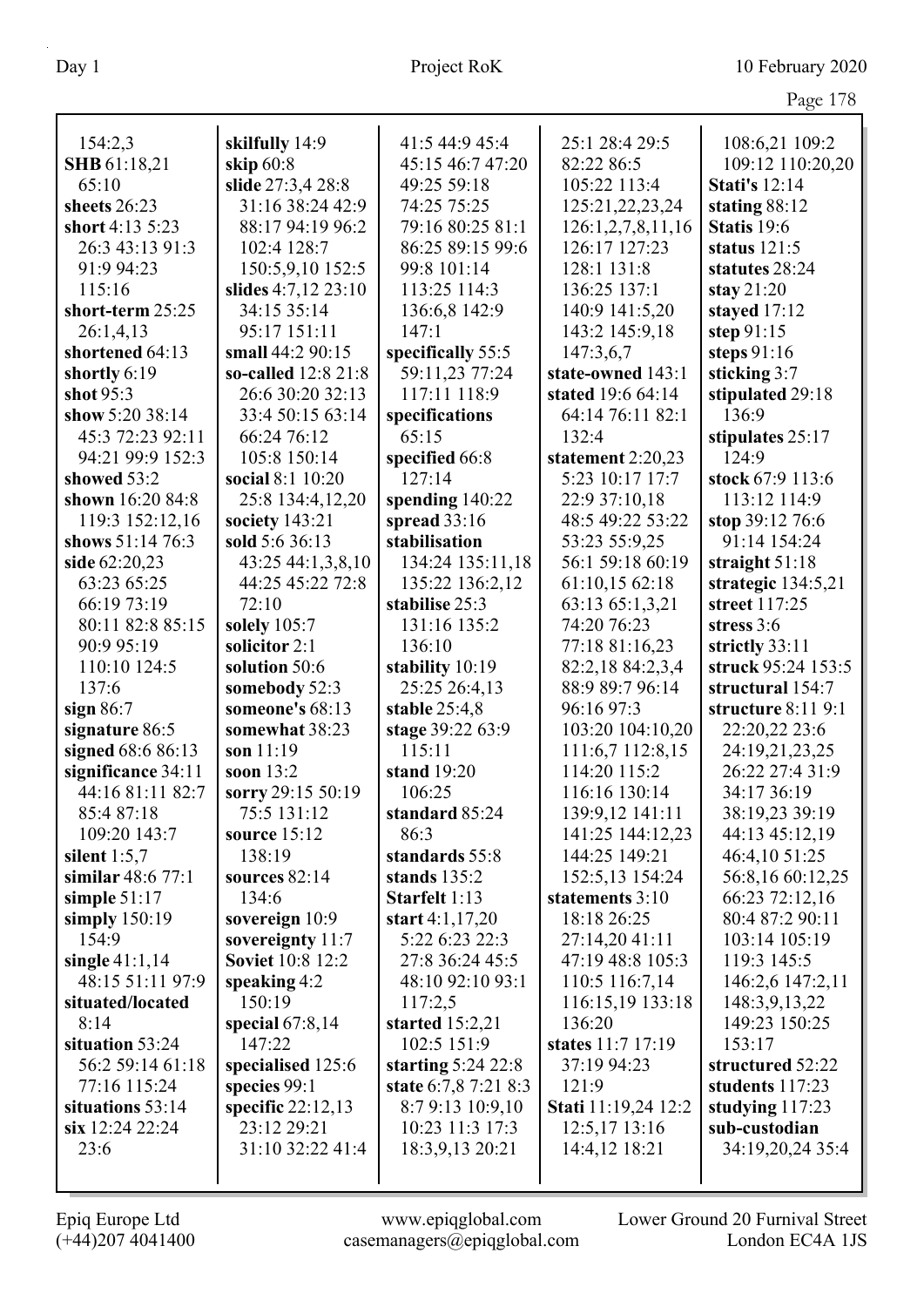|                                    |                                 |                                  |                                    | Page 179                     |
|------------------------------------|---------------------------------|----------------------------------|------------------------------------|------------------------------|
| 35:12,12,13,19                     | Suleimenov's                    | 35:3,7 39:13                     | tab 18:14 19:1                     | 87:5,7,12,15,20              |
| 36:2,12,25 40:2                    | 127:16                          | 46:2,6,7 48:11,12                | 23:13 62:9 63:21                   | taxed 85:9                   |
| 47:12 53:14,18                     | Suleimenov-Mu                   | 53:14 56:14 60:6                 | 65:2 71:9 73:15                    | teaches 47:24                |
| 53:24 54:10                        | 128:5                           | 60:21,25 78:25                   | 87:24 92:10                        | technical 50:6               |
| 56:18 57:3,4                       | sum 13:8 42:18                  | 79:3,8 87:1                      | 94:15 95:17                        | 94:12                        |
| 97:14,25 98:5,9                    | 43:2                            | 91:12 94:25                      | 96:22 97:10                        | tell 35:9 40:13              |
| 98:10,14,21                        | summarise 6:19                  | 110:18 111:11                    | 102:13 110:2                       | 83:20 90:23                  |
| 99:19 104:24                       | 29:11 32:16                     | 113:19,23 114:5                  | table 71:19 73:20                  | 111:8 117:8                  |
| sub-custodian's                    | 39:22 41:25 90:8                | 116:2 136:19                     | 73:21 90:14                        | tenge 29:13,20               |
| 58:14                              | 101:2,10 105:4                  | 149:8 150:15                     | tables 71:18 73:20                 | 131:22 136:8                 |
| sub-custodians                     | 114:14,15 125:15                | Sweden's 67:4                    | tabs 23:17                         | term 10:15 26:8              |
| 30:24 56:9,11,13                   | 136:4 148:11                    | <b>Swedish 7:1 8:22</b>          | take 3:9 6:4,5,15                  | 27:19 117:15                 |
| 56:14 93:6 97:18                   | 153:15                          | 11:4,25 14:21                    | 18:8 19:20 20:16                   | 135:16                       |
| sub-customer's                     | summarises 50:8                 | 17:17 21:12                      | 23:11,15,18                        | terminated 123:11            |
| 53:6                               | summary $16:10$                 | 22:23 27:18 32:9                 | 24:18 25:1 43:10                   | 125:10                       |
| sub-states 7:13                    | 18:17 73:8,24                   | 33:21 34:24 35:6                 | 47:16 58:2,18                      | terminology 32:14            |
| subject 7:18 9:1                   | 74:10 77:3,4                    | 35:11 38:7,21                    | 59:1,19 81:15                      | 144:14                       |
| 68:13 113:3                        | 108:23 110:3                    | 40:5,6,7 42:10                   | 86:1 91:2 103:10                   | terms 27:17,19               |
| 130:10 140:8                       | 131:8 143:4                     | 43:4 44:15,18                    | 121:17 123:25                      | 58:14 61:21                  |
| subjected 8:9                      | summer 112:14                   | 45:14,16 46:16                   | 127:5,11 129:7                     | 121:1                        |
| 149:1                              | summons 13:19                   | 46:18,20,22                      | 129:11,16,24                       | <b>Terra</b> 11:22           |
| subjectivity                       | sums 100:10,19                  | 48:13 51:1 56:18                 | 135:23 143:13                      | test 113:16                  |
| 140:14                             | supplement 2:17                 | 57:7,8 58:3                      | 147:24 153:12                      | testified 82:12              |
| submissions 4:11                   | supplementary                   | 60:13,16,18 61:3                 | 155:7                              | testimony 84:1               |
| 20:17 22:6 43:17                   | 87:25                           | 64:7,8,9 65:8                    | taken 12:24 19:18                  | text 25:7,16                 |
| 47:2 60:4 79:5                     | support 90:6                    | 66:24 78:5,13,18                 | 42:19 81:16                        | textbook 117:20              |
| 148:20 155:18,19                   | 141:18 143:4                    | 79:24 85:14,19                   | 92:17 131:21                       | 117:23                       |
| 155:20,21,22,23                    | 144:24                          | 87:17 88:6 96:16                 | 133:12 135:25                      | thank 22:5 79:4              |
| 155:24                             | supported 29:4                  | 102:9 103:8                      | takes 43:6 54:11                   | 154:24 155:9                 |
| submitted 13:20                    | 76:21                           | 106:5 115:12                     | talk 7:14 31:4 46:1                | <b>theme</b> 10:25           |
| 17:9,24 18:13,15                   | supports 138:20                 | 121:2 138:2,12                   | 47:4,14 133:18                     | theory 90:10                 |
| 23:8 37:16 41:18                   | 147:11                          | 139:4,19 142:24                  | 138:3                              | Therese 2:7                  |
| 59:11 62:8 75:5                    | Supreme 18:11                   | 142:24 146:10                    | talked 80:5                        | thicker 62:10                |
| 84:5 86:17 87:1                    | 138:14                          | 149:8,16 154:18                  | talking 4:17 62:19<br>102:3 133:10 | thing $4:3 27:2$             |
| 102:9 103:8,21                     | surprising 82:8                 | <b>SWIFT 75:6 81:25</b>          | talks 44:21                        | 37:13 38:25 50:7             |
| 107:25 112:9,25<br>116:17,17,23,25 | suspend 34:6<br>Svea 1:10 11:12 | switched $1:4,6$<br>sworn $1:16$ | targeted 132:11,18                 | 58:17,20 80:18<br>81:6 96:19 |
| successful 16:1                    | <b>Sven</b> 1:3,10 2:1,10       |                                  | 132:20 133:2,5                     | 110:24 118:12                |
| suddenly 86:25                     | 4:9 22:3 23:4                   | synonymous $57:16$<br>113:16     | 133:14,23,25                       | 142:12 148:9                 |
| suggestions $141:16$               | 43:15 58:23 59:5                | system 11:5 22:24                | 134:6, 11, 13, 19                  | things $10:21$ 38:24         |
| suitable 3:21                      | 59:14,20,25 79:4                | 47:4 55:22 57:5                  | 142:1,2,9                          | 40:21 48:22                  |
| Suleimenov                         | 91:5,11 112:11                  | 57:7,8 64:16,25                  | task 13:1 30:22                    | 136:21,22 137:8              |
| 116:10,18,20                       | 115:13,18 131:12                | 70:20 94:22                      | tasked 34:5                        | 137:18 141:12                |
| 117:2,8 118:7,15                   | 155:1                           | 97:22                            | tax 12:9 24:14,16                  | 144:16                       |
| 122:4 123:2                        | Svenska 73:18                   | systems 11:6 57:6                | 44:23 45:2,6,8,9                   | think 3:20 16:22             |
| 124:15,20 126:3                    | <b>Sweden 6:3 8:13</b>          | 60:21 66:12                      | 45:10 79:23 85:7                   | 22:3 35:25 44:18             |
| 129:18,20 131:24                   | 8:18,20 9:23                    | 94:22                            | 85:8,10,11,14,14                   | 91:3 117:14                  |
| 141:9,24 145:18                    | 10:9 13:6 15:2,3                |                                  | 85:19,22 86:8,16                   | thinks 82:8                  |
| 146:21 147:16,20                   | 15:18,21 22:2                   | T                                | 86:17,18,21 87:1                   | third 9:15 20:24             |
|                                    |                                 | T 31:15                          |                                    |                              |
|                                    |                                 |                                  |                                    |                              |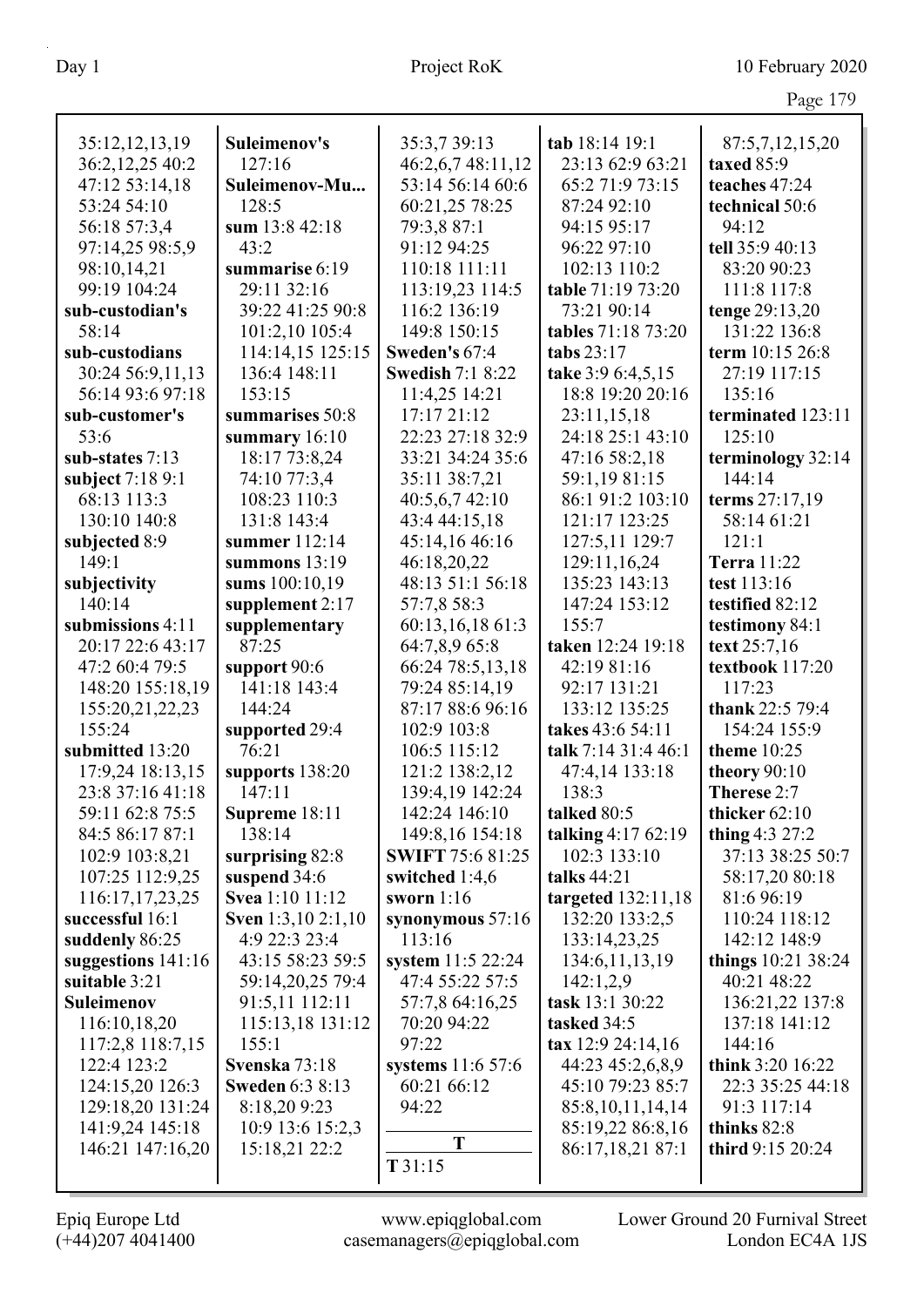| Page 180 |  |
|----------|--|
|          |  |

|                           |                   |                   |                                   | $\circ$           |
|---------------------------|-------------------|-------------------|-----------------------------------|-------------------|
| 29:2,25 40:18             | 155:2,6,10        | 136:12 142:1,2    | 145:5 146:3,6,19                  | 45:3 61:24 65:8   |
| 41:25 45:24               | top 56:3 57:13    | translation 17:4  | 147:2,4,7,15,18                   | 66:8 70:22 75:11  |
| 70:17 74:4                | 65:5 71:14 73:20  | 118:3 144:15      | 147:25                            | 77:7 80:10 93:11  |
| 106:11,13 109:5           | 88:5 152:23       | transmitted       | trusted 121:18                    | 93:24 99:7        |
| 122:12,12,15              | topic $48:8$      | 132:12            | 147:23                            | 118:13 132:22     |
| 124:18 128:17,19          | total 17:1 66:20  | transparent 57:6  | trustee 27:16                     | 136:1 149:11      |
| 130:16,19 131:5           | 73:21,22 75:13    | traumatic 19:11   | 28:21,22 29:1,16                  | 153:16            |
| 131:9                     | 153:8             | treasury 125:24   | 29:25 120:19,24                   | types 4:19 15:23  |
| <b>Thirdly 5:14 15:16</b> | touched 81:4      | treaties 85:10    | 121:11,16,17,20                   | 17:5 23:25 26:3   |
| 114:8                     | TPD 106:9 107:13  | treaty 13:9 14:5  | 121:23 122:2,8                    | 26:7 33:20 37:7   |
| thought 88:1              | 107:15            | trial 109:17      | 122:11,15 123:13                  | 51:12 126:11      |
| thousands 42:5            | track $47:6$      | tribunal 13:12    |                                   | 133:16            |
|                           | trade 13:9 15:14  | 16:4              | 123:20 124:10,17<br>125:16 126:20 |                   |
| threat 115:5              |                   |                   | 128:9                             | U                 |
| threatening               | 66:12 148:2       | tried 14:5 16:3,9 |                                   | <b>UBO</b> 105:25 |
| 111:25                    | Traiding 11:22    | 16:15 17:19,24    | trustee's 123:15                  | UK 104:6 113:5,6  |
| three 4:19 9:3,24         | transaction 38:6  | 21:3 22:19        | 125:1                             | 113:6, 12, 12     |
| 13:6 14:25 20:5           | 38:11 40:7 42:8   | 124:20 137:12     | trustor 27:17                     | 114:4,9,9 139:25  |
| 23:25 26:24               | 42:15,22,25 43:6  | 139:8             | 28:22 120:24                      | ultimate 54:7     |
| 31:10 43:20               | 58:18,18 143:11   | trust 27:13,15,21 | 122:9 124:7                       | 80:22 81:1 82:6   |
| 57:18,25 67:23            | 144:3,8,9,11,13   | 27:24,25 28:3,5,6 | 125:16 128:11                     | 85:20 107:2,17    |
| 95:7 116:8                | 145:1 146:7,12    | 28:9,11,13,19,21  | 129:4,7 145:6                     |                   |
| 137:18 153:15             | 147:23,24         | 28:24,25 29:6,15  | trustor's 122:25                  | 109:8,19 113:17   |
| Thursday 3:1              | transactions 8:6  | 29:17,18,18       | trusts 145:21                     | ultimately 107:10 |
| 26:21                     | 30:25 35:5,21     | 92:15 115:23      | 147:6 148:7                       | UN 7:12,12        |
| tied 33:11                | 57:10 58:2        | 117:14,19,19      | truthful 19:7                     | unable 109:12     |
| tier 32:11,12,16,25       | 122:10 144:2,19   | 118:5 119:1,6,8   | try 6:24 17:14                    | unclear 75:12     |
| 40:11,18,19               | transfer 130:2    | 119:12,12,13,17   | 43:21 45:18,21                    | 146:14            |
| 41:25 42:1 56:8           | 131:18 132:7,18   | 119:22,25 120:2   | trying $49:10$                    | underlined 88:17  |
| 57:17,25                  | 133:1,13 134:12   | 120:6,9,10,14,15  | 137:15                            | 88:18 89:1 99:11  |
| tiers 149:24              | 134:13 142:8,9    | 120:20,21,25      | <b>Tuesday</b> 155:12             | underlying 36:9   |
| time 3:5,9,21 19:6        | transferred 28:4  | 121:3,10,20,22    | turn 10:13 22:4                   | 40:1 41:5 52:7    |
| 19:8,9 24:5,15            | 29:5 39:15,17     | 121:25 122:7,11   | 23:4 56:13 65:2                   | 52:25 53:16 54:4  |
| 27:5 32:10,23             | 119:7,7 121:12    | 122:16,19,24      | 73:4                              | 54:19 55:11       |
| 38:11 40:14               | 121:25 122:7,19   | 123:5, 11, 17, 24 | twice 4:3                         | 56:21 63:19       |
| 66:20 67:20 74:1          | 122:24 123:5      | 123:25 124:1,3,8  | two 1:15 15:9                     | 64:11,18 73:3     |
| 88:8 91:3 93:7,7          | 124:22 125:6,12   | 124:19,23 125:3   | 19:22 27:1,3                      | 77:17,23,25       |
| 96:2 100:12,12            | 127:6 129:17      | 125:6,8,9,12,15   | 30:17 36:4 38:24                  | 78:11,20,23 79:2  |
| 105:19 140:22             | 130:5 131:22      | 125:17 126:20,22  | 47:18 51:3,10,12                  | 80:4 82:12 83:2   |
| 142:22                    | 136:16 142:6      | 126:24 127:3,6,8  | 53:23 57:18,23                    | 83:8 84:11,23     |
| times 3:7 24:6            | transferring      | 127:9,9,12,15,17  | 58:1 62:10 66:9                   | 88:11,20 90:24    |
| 35:23 79:15               | 130:15            | 127:22,25 128:1   | 71:18 73:20                       | 152:3             |
| 119:3                     | transfers 27:23   | 128:14,16,18,21   | 88:17 91:23                       | understand 4:16   |
| today 25:4 33:22          | 29:12 120:8       | 128:22,24 129:3   | 104:7 107:21                      | 15:13 20:8 21:21  |
| 103:6 108:2               | 131:15 132:12,19  | 129:4,8,12,14,17  | 114:25 119:19                     | 24:23 37:1 68:3   |
| 117:15 135:20             | 132:20,22 133:2   | 129:19,22,25      | 133:16 147:8                      | 144:23 155:3      |
| 142:24 155:1,6,9          | 133:5, 14, 17, 20 | 130:7,16,20       | type 4:21 21:11                   | understanding     |
| <b>today's</b> 59:25      | 133:23,25 134:6   | 131:6,9 136:16    | 22:14 26:2 29:23                  | 3:13 47:13 87:17  |
| tomorrow $2:21,23$        | 134:9, 19, 23, 25 | 137:5,7,11,20,21  | 31:7 32:21 33:13                  | undertake 103:9   |
| 6:5,9 12:23               | 135:17 136:8,11   | 137:23 138:2,5    | 42:22,24 44:23                    | undertakes 27:24  |
|                           |                   |                   |                                   | 120:9             |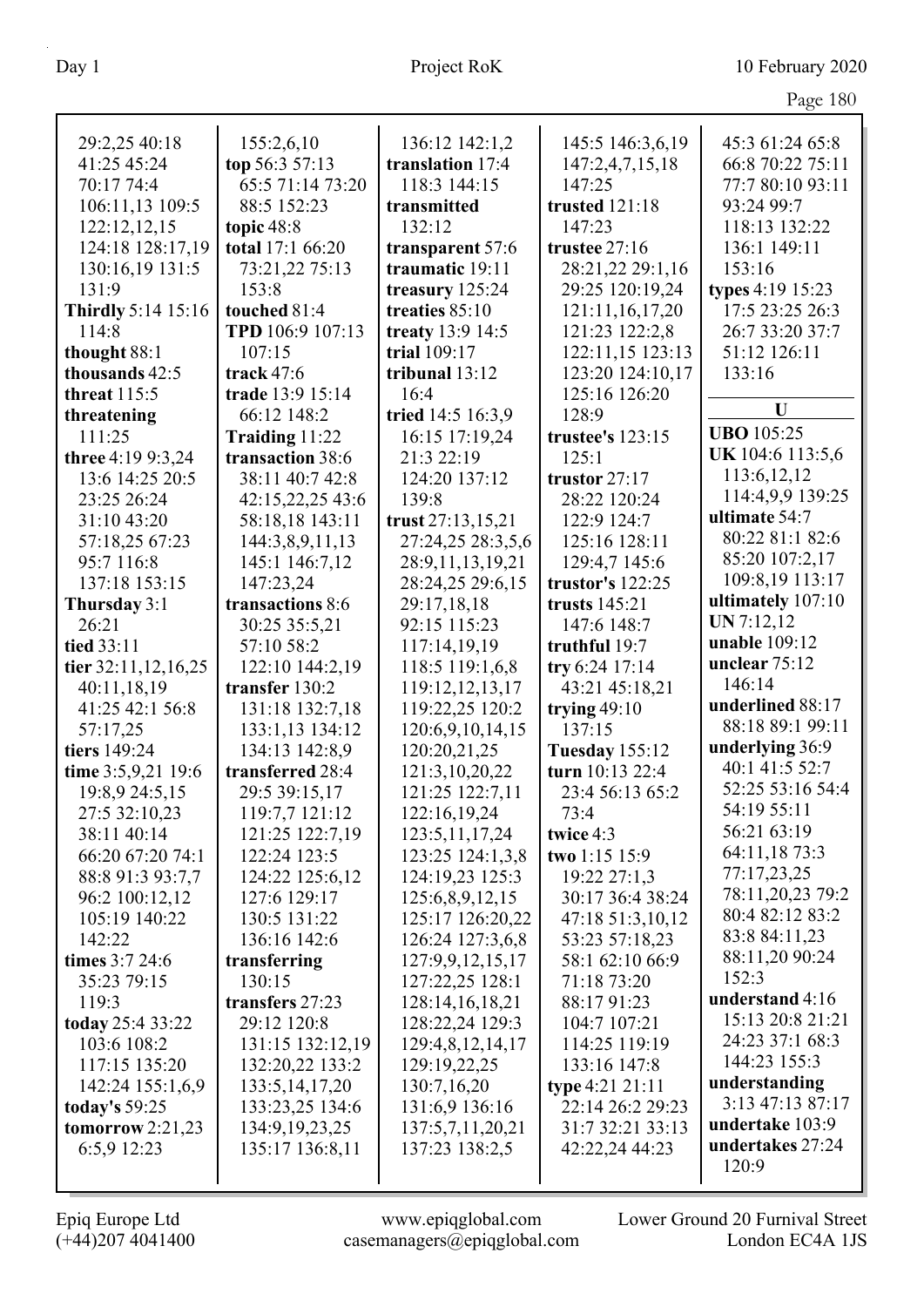|                          |                             |                      |                               | Page 181                           |
|--------------------------|-----------------------------|----------------------|-------------------------------|------------------------------------|
| undisputed 45:18         | views 108:9                 | 22:3 25:21 30:6      | writes 94:5 108:2             | 67:1,7 69:18                       |
| 71:7 80:23 84:25         | 110:19                      | 31:4 32:3 36:1       | 118:1 120:17                  | 71:9 73:16,20                      |
| 136:23 137:9             | violate 145:7               | 43:10,10 62:4        | 129:21 147:13                 | 87:24 92:10,13                     |
| unfavourable             | 146:16                      | 72:22 105:2          | writing $3:15,16$             | 94:15 95:17                        |
| 25:12                    | violated 147:7              | 116:4 138:23         | 29:3 75:5                     | 102:3,13 104:8                     |
| unfortunately            | violates 16:5               | we've 48:4 79:14     | written 2:17 8:12             | 110:1 132:6                        |
| 15:6                     | 137:24                      | 83:5,14 87:2         | 11:25 16:9,16                 | 1.1 120:7                          |
| unfounded 146:25         | violating 147:16            | 88:17 119:3,20       | 17:4 53:11 59:7               | 1.4591:8                           |
| <b>Union 12:2 149:16</b> | violation 13:10             | 124:5 136:10         | 90:2 100:17                   | 10 1:1 62:8 63:20                  |
| unique $145:22$          | 124:12 148:6                | web 146:4            | 111:4 123:2                   | 67:1 141:11                        |
| <b>United 17:19 98:4</b> | violations 124:13           | <b>Wednesday 3:1</b> | 130:12 146:24                 | 148:1                              |
| university 47:25         | visible $58:19$             | 35:9                 | 154:19                        | 10-minute 115:13                   |
| unlawful $124:11$        | volumes 117:21,21           | week 103:21 152:8    | wrong $14:11$                 | 10.5843:12                         |
| unused 134:15            | VP 47:8 50:7,7              | welcome 1:9          | 112:21                        | 100 58:1,12 143:1                  |
| unusual 13:3             | <b>VPC</b> 48:11            | went 18:10 84:17     | wrote 84:6 89:16              | 1081 122:20                        |
| 140:10 145:22            | vulnerability 8:3           | whatsoever 54:23     | 104:4 117:9,12                | 11 102:13 155:12                   |
| <b>US\$500</b> 13:14     | vulnerable 10:12            | 55:3 81:11 84:13     |                               | 11.1543:14                         |
| use 4:6 14:7 26:8        |                             | 89:7                 | $\mathbf{X}$                  | 11.40 59:2                         |
| 27:17 29:21 35:3         | W                           | whilst 108:21        | X 53:3 155:16                 | 12 43:16 62:3                      |
| 52:15 89:5               | wait 14:14                  | 129:25               |                               | 144:25                             |
| 121:12 127:13            | waited 112:11               | wish 104:14          | Y                             | 12.45 58:24 59:4                   |
| 132:17 134:18            | waiting $17:12$             | withdraw $3:15$      | year 19:19 116:24             | 13 102:12 153:14                   |
| 135:9,23 141:14          | <b>Wallin's</b> 53:21       | withhold 100:7       | 134:15,17                     | 13(d) 99:9                         |
| 141:23,23,25             | <b>Wallin-Norman</b>        | witness 3:1 47:19    | years 10:14 12:3              | 131 74:18,22 75:7                  |
| 142:5,7 144:14           | 48:5 68:1 84:2              | 48:8 49:22 55:9      | 12:24 13:6 25:1               | 148 155:24                         |
| 144:15 150:14            | want 4:2,4 21:17            | 56:1 84:4 152:4      | 48:7 104:3                    | 15 3:22 43:11                      |
| use' 142:4               | 21:21 26:7,10               | witnesses 23:15      | 142:22 146:2                  | 85:11 91:5                         |
| uses $54:16$             | 33:23 34:23                 | 30:9 36:5 40:13      | 148:1                         | 16(j) $106:17$                     |
| usual 34:2 56:14         | 40:16 59:19                 | 83:20                | yellow 62:14 63:24            | 160 143:16 144:2                   |
|                          | 79:18 89:15                 | word 22:2 60:3       | 65:8 71:20                    | 144:13                             |
| $\bf V$                  | 116:5 117:1                 | 133:9 141:23         | yesterday 17:4                | 176:25 60:17                       |
| v 108:8 109:25           | 132:2 151:14                | 142:4 148:17         | <b>York</b> 4:22,23           | 65:23 94:15                        |
| Vadim $1:15$             | wanted 20:15 25:1           | worded 89:20         | 21:15 30:11,18                | 99:21                              |
| valid 119:16             | 25:4 45:24 58:21            | wording $123:23$     | 30:19,21 46:13                | 17(b) 100:2 101:6                  |
| 142:21,22                | 84:16                       | words 10:5 33:5      | 63:6 74:8 81:21               | 197:24 8:22 9:18                   |
| value 26:10 61:22        | Washington 17:14            | 43:20 52:11 60:1     | 82:21 83:3,6<br>88:14 89:8,18 | 13:13 88:9 96:22                   |
| 65:6,13 66:20            | watch $2:25$                | 99:14 120:20         | 104:15 108:21                 | 151:4                              |
| 77:2 110:17              | water 115:18                | 129:2                | 109:6,11                      | 194 131:25                         |
| various 12:9 37:4        | 131:12                      | work 47:23 76:8      | <b>York's 89:3</b>            | 1985 117:10                        |
| 42:7                     | way 15:16 16:8              | 90:18                |                               | 1991 10:8                          |
| Vattenfall 142:24        | 26:9 28:1 33:17             | worked 12:2          | $\mathbf{Z}$                  | $\overline{2}$                     |
| 142:25                   | 45:12 52:21 57:7            | working 40:20        |                               |                                    |
| Vattenfall's<br>142:25   | 86:24 89:21<br>112:2 120:11 | works 66:4 111:10    | $\boldsymbol{0}$              | 2 63:21 127:12<br>144:7 145:5      |
| ventures 25:5            | 123:1 134:22                | world 12:7 33:19     | 014:24                        |                                    |
| version 85:14,18         | 135:8,25 139:7              | worthless 13:12      | 02 25:6 27:10                 | 2,041,220 152:20<br>2,421,420 72:8 |
| vice 102:11              | 145:23                      | wouldn't 58:13       |                               | 2,441,220 153:9                    |
| view 13:23 14:2          | ways 6:10 30:8              | write 102:13 122:6   |                               | 2,441,320 65:13                    |
| 45:12 107:5,12           | 137:15 140:11               | 130:17 142:3         | 1 27:4,21 49:23               | 2.0691:10                          |
| 110:14 111:1             | we'll 4:23 21:22            | writer 89:10         | 62:9,16,16 65:2               | 2.475:10,13,18                     |
|                          |                             |                      |                               |                                    |